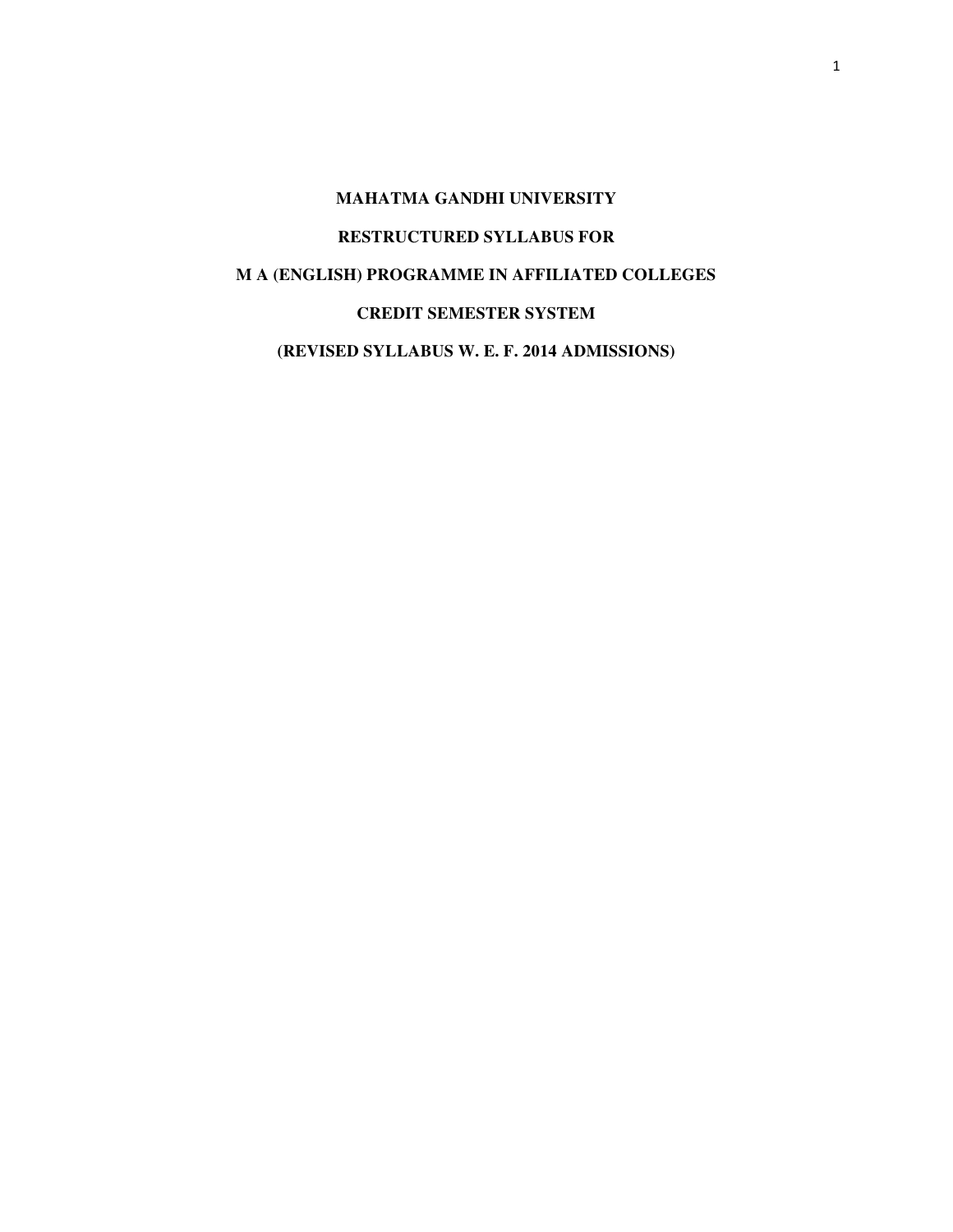### MEMBERS OF THE BOARD OF STUDIES

1. DR. K. M. KRISHNAN (DIRECTOR SCHOOL OF LETTERS, MAHATMA GANDHI UNIVERSITY) CHAIRMAN

### **MEMBERS**

- 2. DR. P. P. RAVEENDRAN, PROFESSOR SCHOOL OF LETTERS
- 3. DR. SHERINE UPOT, PROFESSOR SCHOOL OF DISTANCE EDUCATION
- 4. PROF. A. M.GEEVARGHESE HILL VEW, U C COLLEGE P O ALUVA.
- 5. PROF. T. P. CHANDRAN PILLAI, DEPARTMENT OF ENGLISH, MAHARAJA'S COLLEGE, ERNAKULAM (RETD)
- 6. KRISHNAMURTHY R. DEPARTMENT OF ENGLISH, SREE SANKARA COLLEGE KALADY
- 7. NESSIE JOSEPH, DEPARTMENT OF ENGLISH, ST THOMAS COLLEGE, KOZHENCHERY.
- 8. K V DOMINIC DEPARTMENT OF ENGLISH, NEWMAN COLLEGE THODUPUZHA
- 9. N K VIJAYAN DEPARTMENT OF ENGLISH MAHARAJA'S COLLEGE, ERNAKULAM
- 10. DR. K P ASHA, DEPARTMENT OF ENGLISH,K M M GOVT. WOMEN'S COLLEGE, KANNUR
- 11. DR. SIBY JAMES DEPARTMENT OF ENGLISH, ST THOMAS COLLEGE PALAI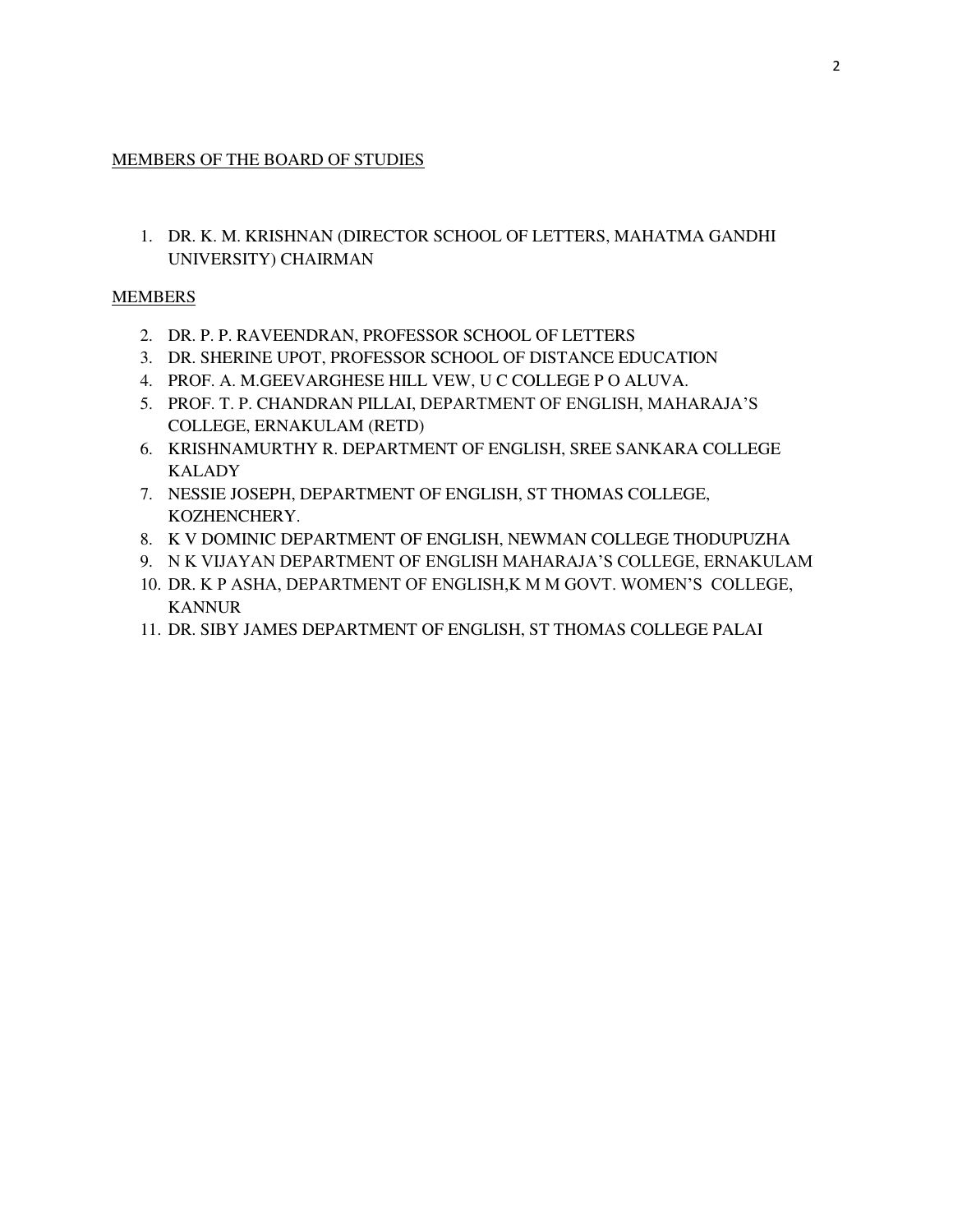Mahatma Gandhi University had introduced Choice Based Credit Semester System for the undergraduate programmes in 2009. The post graduate programmes of the university are being redesigned and revised in tune with the modifications effected at the UG level. This will be reflected in the scheme course content and mode of examination and grading system. The scheme and syllabus of M. A. English too are being revised accordingly. What follows is a comprehensive account of the changes being introduced. The revisions were effected based on the recommendations made at the workshops conducted for the purpose besides several sittings of the Board of Studies in English (PG).

#### **General:**

- 1. M A (English) is a two-year post-graduate programme of four semesters.
- 2. There are five courses in each semester, one dissertation during the entire programme, and a comprehensive viva voce at the end of the fourth semester.
- 3. All the courses taught in the first three semesters in addition to one course in semester four constitute the core courses, while the remaining four courses in semester four will be elective courses. While the core courses are compulsory for all the students, the electives can vary from college to college.
- 4. Grading
- 5. Evaluation of core elective components and the dissertation will be done in two parts, that is, through continuous internal assessment and end semester external examination.
- 6. All courses have been divided into five modules based on certain thematic commonalities. One text/section in each module is in the seminar mode.
- 7. Seminar texts/topics have been incorporated into the syllabus as an integral part of it. They are meant not merely for purposes of internal assessment, but are envisaged as a major pedagogical component of the curriculum for the PG programme. Ina one-hour seminar the student is expected to introduce the text/topic and provide as much detail as possible within the time limit. The teacher in charge of the particular module has to act as the facilitator for the seminar presenter. After the seminar the teacher may provide the student with further information or tips for further studies on the topic. There will not be any gradation among the texts at the endsemester examination. Questions can be asked from any part or text prescribed under each module including seminar texts. The first module of every course is intended to provide background historical, critical, or theoretical information regarding the course. This module does not have seminar topics. The other four modules will have one seminar topic/text each. There will be twenty seminar fields in each semester. Depending on the number of students in each class, the teacher may give more seminar topics or ask some students (preferably those who volunteer) to do an extra seminar in a semester.

Components of Internal Evaluation

| Component          | Weightage |
|--------------------|-----------|
| 1) Assignment      |           |
| 2) Seminar         | 2         |
| 3) Attendance      |           |
| 4) Two Test Papers | 7         |
|                    |           |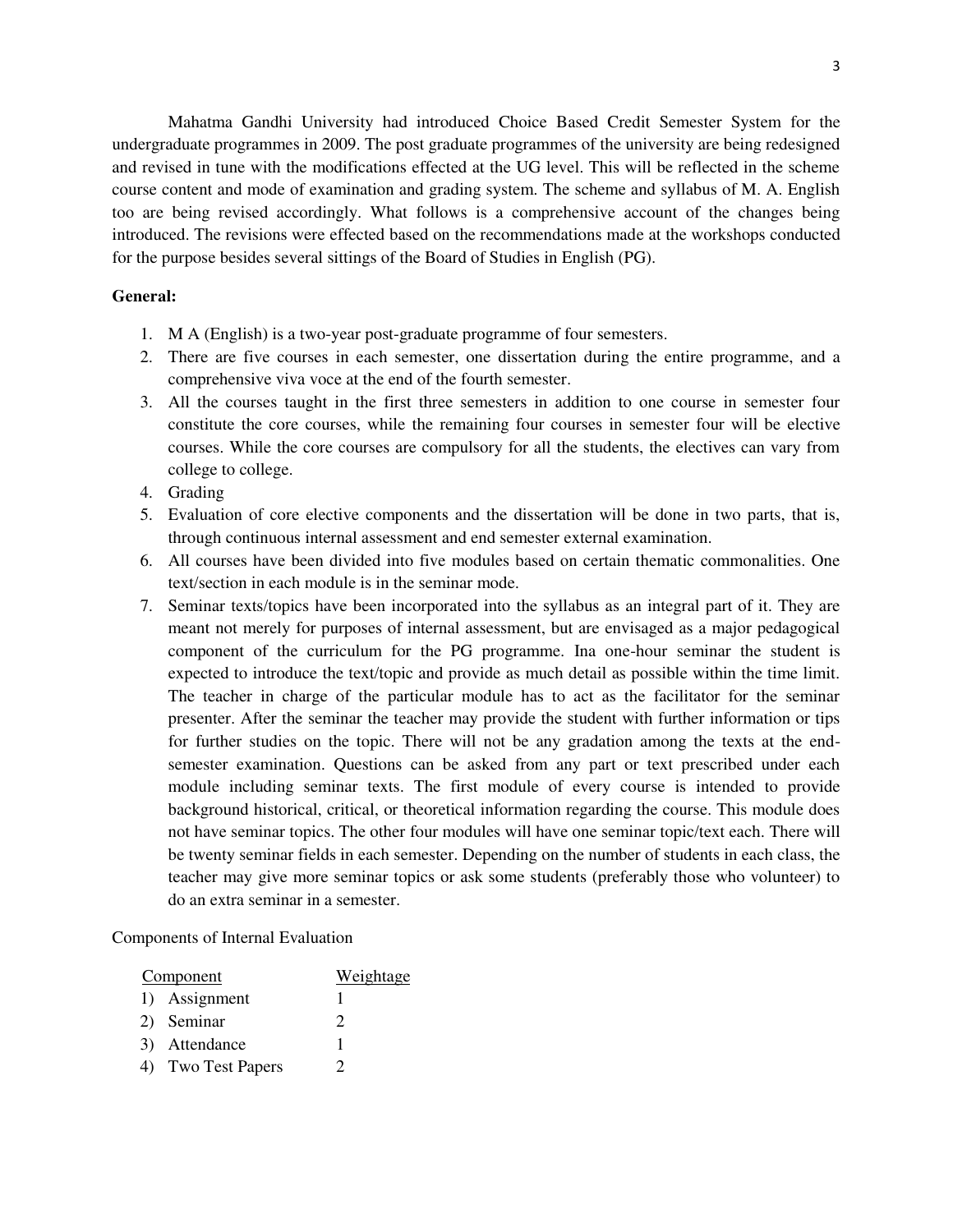| Letter Grade | Performance | Grade Point (G) | Grade Range   |
|--------------|-------------|-----------------|---------------|
|              | Excellent   |                 | 3.50-4        |
|              | Very Good   |                 | 2.50-3.49     |
|              | Good        |                 | 1.50-2.49     |
|              | Average     |                 | $0.50 - 1.49$ |
|              | Poor        |                 | $0.0 - .49$   |

# Grades for Attendance

| Percentage of attendance | Grade |
|--------------------------|-------|
| $90\%$                   |       |
| Between 85 and 90        |       |
| Between 80 and 85        |       |
| Between 75 and 80        |       |
| - 75                     |       |

# **Assignment**

| Component   | Weight |
|-------------|--------|
| Punctuality |        |
| Review      |        |
| Content     |        |
| Conclusion  |        |
| Reference   |        |

# Seminar

| Component               | Weight |
|-------------------------|--------|
| Area/topic selected     |        |
| <b>Review Reference</b> |        |
| Content                 |        |
| Presentation            |        |
| Conclusion              |        |

# **Project Evaluation**

# Internal External

| Components           | Weights | Components           |                     | Weight |
|----------------------|---------|----------------------|---------------------|--------|
| Punctuality          |         | Area /topic selected |                     |        |
| Experimentation/data |         | Objectives           |                     |        |
| collection           |         |                      |                     |        |
| Compilation          |         |                      | Review              |        |
| Content              |         |                      | Materials & Methods |        |

| ights |                     | Components             | Weight                      |
|-------|---------------------|------------------------|-----------------------------|
|       |                     | Area /topic selected   |                             |
|       |                     | Objectives             | 2                           |
|       |                     |                        |                             |
|       |                     | Review                 |                             |
|       | Materials & Methods |                        | $\mathcal{D}$               |
|       |                     | Analysis               | $\mathcal{D}_{\mathcal{L}}$ |
|       |                     | Presentation           | ာ                           |
|       |                     | Conclusion/application | ി                           |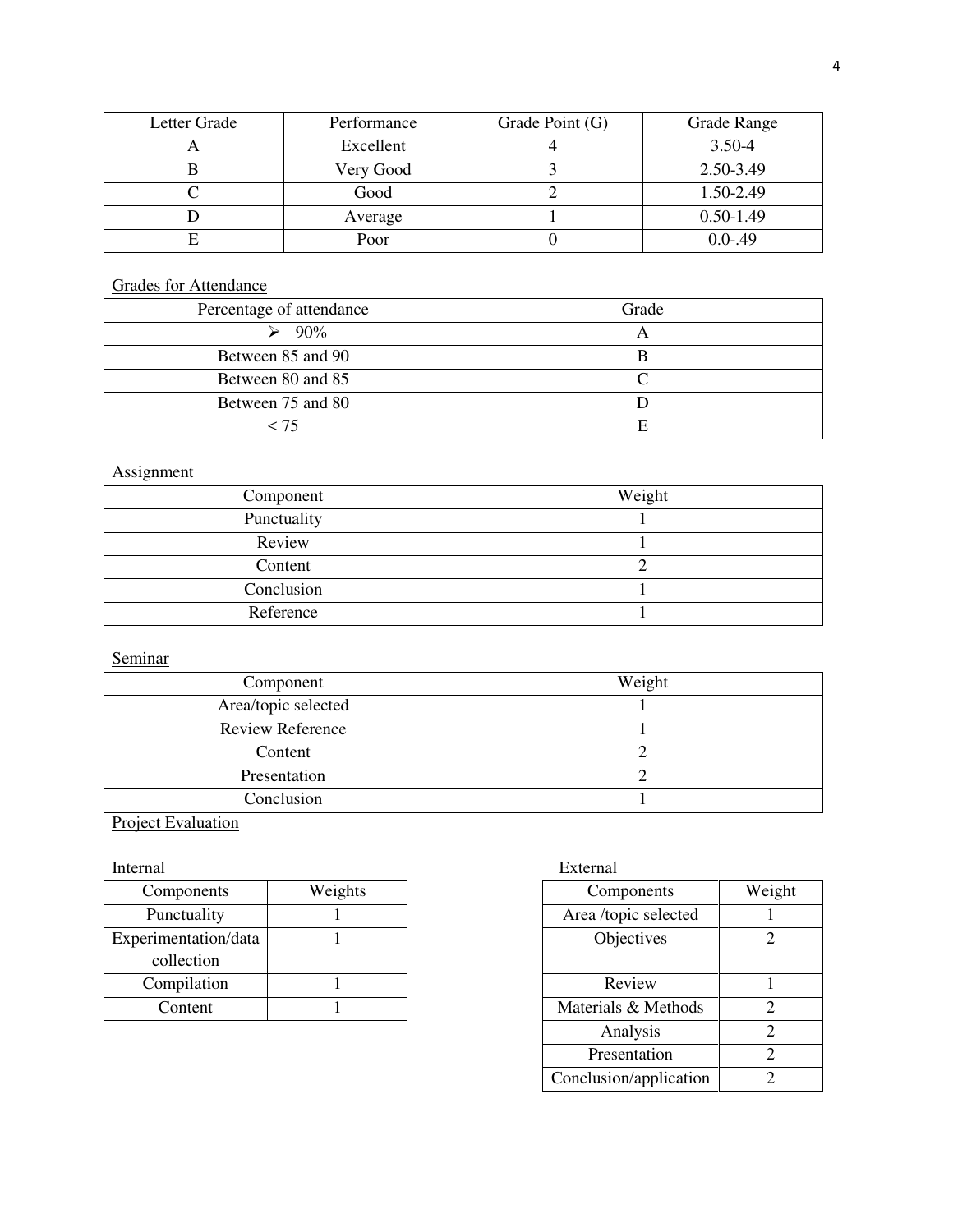The overall grade for a programme for certification shall be based on CGPA with a 7 point scale as given below:

| <b>CGPA</b>  | Grade         |
|--------------|---------------|
| 3.80 to 4.00 | A Plus        |
| 3.50 to 3.79 | A Only        |
| 3.00 to 3.49 | <b>B</b> Plus |
| 2.50 to 2.99 | <b>B</b> Only |
| 2.00 to 2.49 | C Plus        |
| 1.5 to 1.99  | C Only        |
| 1.00 to 1.49 | D             |

A separate minimum of C Grade for Internal Assessment and External are required for a pass for a course. For a pass in a programme a separate minimum Grade C for all the courses and a minimum CGPA score of 1.50 or an overall grade of C and above are required.

There will be no supplementary examinations.

# PATTERN OF QUESTIONS

Questions shall be set to assess the knowledge acquired, standard application of knowledge, application of knowledge in situations, critical evaluation of knowledge and the ability to synthesise knowledge. The question setter shall ensure that questions testing all skills are set. He/she shall also submit a detailed scheme of evaluation along with the question paper. A question paper shall be a judicious mix of short answer type, short essay/problem solving type and long essay type questions.

Weight : Different types of questions shall be given different weights to quantify their range as follows:

| Sl No. | Type of questions   | Weight | Number of questions to |
|--------|---------------------|--------|------------------------|
|        |                     |        | be answered            |
|        | Short answer type   |        | 5 out of 8             |
|        | questions           |        |                        |
|        | Short essay/problem |        | 5 out of 8             |
|        | solving type        |        |                        |
|        | Long essay type     |        | $3$ out of 6           |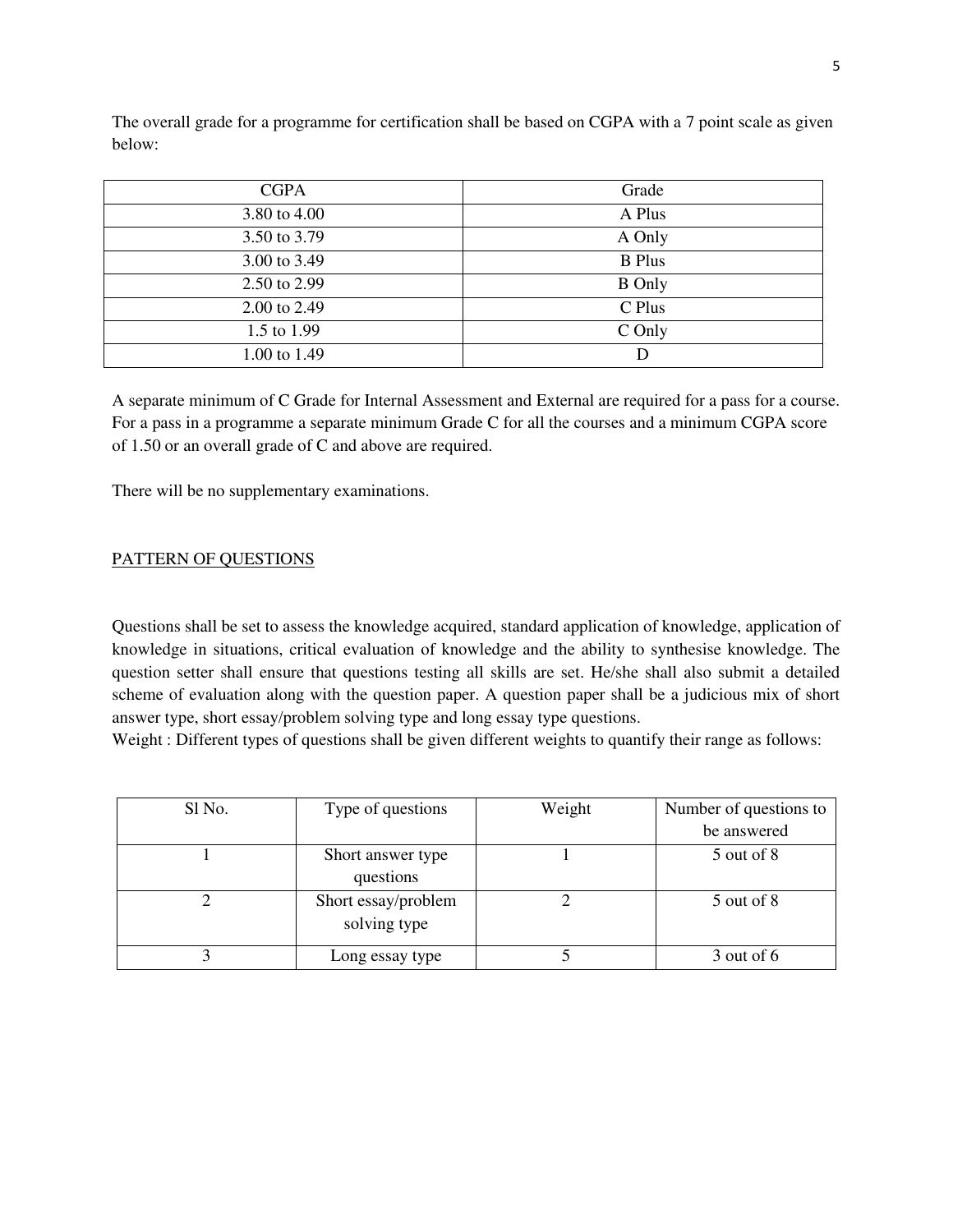| Semester   | Course          | <b>Teaching Hours</b>    | Credit                  | <b>Total Credits</b> |
|------------|-----------------|--------------------------|-------------------------|----------------------|
|            | PC <sub>1</sub> | 5                        | $\overline{4}$          |                      |
|            | PC <sub>2</sub> | $\overline{5}$           | $\overline{4}$          | $20\,$               |
| $\bf I$    | PC <sub>3</sub> | 5                        | $\overline{4}$          |                      |
|            | PC <sub>4</sub> | $\overline{5}$           | $\overline{4}$          |                      |
|            | PC <sub>5</sub> | $\overline{5}$           | $\overline{4}$          |                      |
|            | PC 6            | $\overline{5}$           | $\overline{4}$          |                      |
|            | PC <sub>7</sub> | $\overline{5}$           | $\overline{4}$          |                      |
| $\rm II$   | PC 8            | $\overline{5}$           | $\overline{4}$          | $20\,$               |
|            | PC <sub>9</sub> | $\overline{5}$           | $\overline{4}$          |                      |
|            | PC10            | $\overline{5}$           | $\overline{4}$          |                      |
|            | PC11            | $\overline{5}$           | $\overline{4}$          |                      |
|            | <b>PC</b> 12    | $\overline{5}$           | $\overline{4}$          |                      |
| $\rm III$  | <b>PC</b> 13    | $\overline{5}$           | $\overline{4}$          | 20                   |
|            | <b>PC</b> 14    | $\overline{5}$           | $\overline{4}$          |                      |
|            | PC15            | $\overline{5}$           | $\overline{4}$          |                      |
|            | PC 16           | $\overline{5}$           | $\overline{\mathbf{3}}$ |                      |
|            | PE <sub>1</sub> | $\overline{5}$           | $\overline{3}$          |                      |
| ${\rm IV}$ | PE <sub>2</sub> | $\overline{5}$           | $\overline{3}$          | 20                   |
|            | PE <sub>3</sub> | $\overline{5}$           | $\overline{\mathbf{3}}$ |                      |
|            | PE <sub>4</sub> | $\overline{5}$           | $\overline{3}$          |                      |
|            | Project         | $\overline{\phantom{a}}$ | $\overline{\mathbf{3}}$ |                      |
|            | Viva            |                          | $\overline{2}$          |                      |

Programme without practicals—Total Credits—80

A. Consolidation of Grades for Internal Evaluation:

If B,C,B and A are the grades scored by student for attendance, assignment, seminar and test respectively for a particular course, then her/his CE grade for that course shall be consolidated as follows:

| Component                                                           | Weight $(W)$ | Grade Awarded | Grade point $(G)$ | Weighted Grade |  |
|---------------------------------------------------------------------|--------------|---------------|-------------------|----------------|--|
|                                                                     |              |               |                   | Points (WxG)   |  |
| Attendance                                                          |              |               |                   |                |  |
| Assignment                                                          |              |               |                   |                |  |
| Seminar                                                             |              |               |                   |                |  |
| <b>Test Paper</b>                                                   |              |               |                   |                |  |
| Total                                                               |              |               |                   |                |  |
| Grade: Total Weighted Grade points/Total Weights= 16/6=2.66=Grade B |              |               |                   |                |  |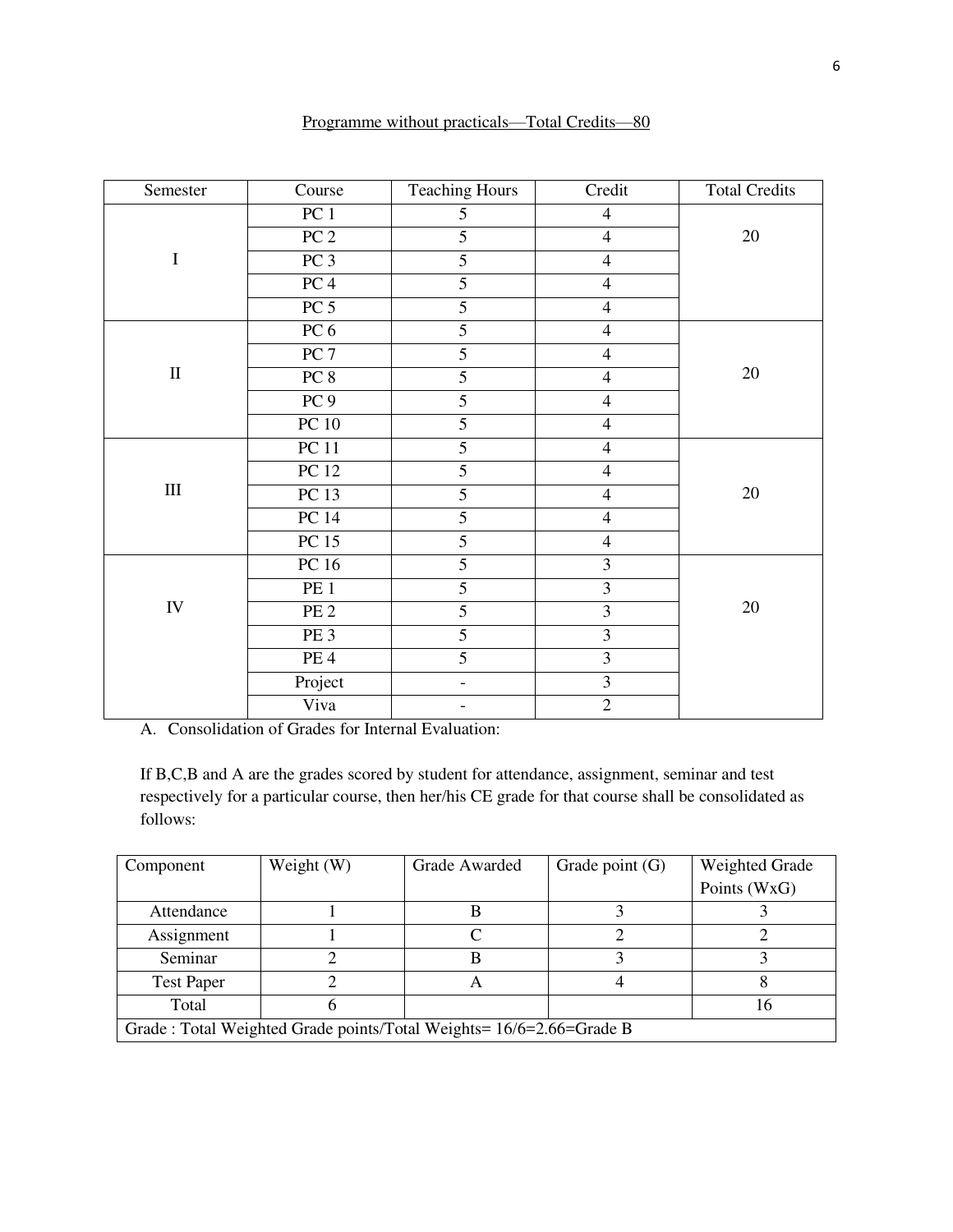| Type of qn.                                                                            | Qn. Nos                       | Grade                    | <b>Grade Points</b>      | Weightage                | Weighted            |  |
|----------------------------------------------------------------------------------------|-------------------------------|--------------------------|--------------------------|--------------------------|---------------------|--|
|                                                                                        |                               | awarded                  |                          |                          | <b>Grade Points</b> |  |
|                                                                                        | $\mathbf{1}$                  | $\bf{B}$                 | $\overline{3}$           | 1                        | 3                   |  |
|                                                                                        | $\overline{2}$                | $\overline{a}$           | $\overline{a}$           |                          | $\boldsymbol{0}$    |  |
| <b>Short Answer</b>                                                                    | 3                             | $\mathbf{A}$             | $\overline{4}$           | $\mathbf{1}$             | $\overline{4}$      |  |
|                                                                                        | $\overline{4}$                | $\mathbf D$              | 1                        | 1                        | 1                   |  |
|                                                                                        | 5                             | $\overline{a}$           | ÷,                       | $\qquad \qquad -$        | $\boldsymbol{0}$    |  |
|                                                                                        | 6                             | $\mathbf{A}$             | $\overline{4}$           | 1                        | $\overline{4}$      |  |
|                                                                                        | $\overline{7}$                | $\, {\bf B}$             | 3                        | $\mathbf{1}$             | 3                   |  |
|                                                                                        | 8                             | $\overline{a}$           | $\overline{a}$           | $\overline{\phantom{a}}$ | $\boldsymbol{0}$    |  |
|                                                                                        | 9                             | $\, {\bf B}$             | 3                        | $\overline{2}$           | 6                   |  |
|                                                                                        | 10                            | $\overline{C}$           | $\overline{2}$           | $\overline{2}$           | $\overline{4}$      |  |
| Short Essay                                                                            | 11                            | $\overline{\phantom{0}}$ |                          |                          | $\boldsymbol{0}$    |  |
|                                                                                        | 12                            | $\overline{\phantom{0}}$ |                          |                          | $\boldsymbol{0}$    |  |
|                                                                                        | 13                            | $\, {\bf B}$             | $\overline{3}$           | $\overline{2}$           | 6                   |  |
|                                                                                        | 14                            | $\mathbf{A}$             | $\overline{4}$           | $\overline{2}$           | 8                   |  |
|                                                                                        | 15                            | $\mathcal{C}$            | $\overline{2}$           | $\overline{2}$           | $\overline{4}$      |  |
|                                                                                        | 16                            | $\overline{\phantom{0}}$ | $\overline{\phantom{0}}$ |                          | $\overline{0}$      |  |
|                                                                                        | 17                            | $\mathcal{C}$            | $\overline{c}$           | 5                        | 10                  |  |
|                                                                                        | 18                            | $\overline{\phantom{0}}$ | $\overline{a}$           |                          | $\boldsymbol{0}$    |  |
|                                                                                        | 19                            |                          |                          |                          | $\boldsymbol{0}$    |  |
|                                                                                        | 20                            | $\bf{B}$                 | 3                        | 5                        | 15                  |  |
|                                                                                        | 21                            | D                        | 1                        | $\overline{5}$           | 5                   |  |
|                                                                                        | 22                            | $\overline{\phantom{0}}$ |                          |                          |                     |  |
|                                                                                        |                               |                          | Total                    | 30                       | $\overline{73}$     |  |
| Calculation: Overall grade of an answer paper= sum of weighted grade points/sum of the |                               |                          |                          |                          |                     |  |
|                                                                                        | weightage=73/30= 2.43=Grade C |                          |                          |                          |                     |  |

# B. Consolidation of Grades for External (One Answer Paper Theory)

C. Consolidation of the Grade of a Course: the grade for a course is consolidated by combining the ESE and CE grades taking care of their weights.

For a particular course, if the grades scored by a student is C and B respectively for the External Continuous Evaluation, as shown in the above examples, than, the grade for the course shall be consolidated as follows:

| Exam              | Weight | Grade Awarded | Grade Points (G)                                   | Weighted Grade |
|-------------------|--------|---------------|----------------------------------------------------|----------------|
|                   |        |               |                                                    | Point          |
| External          |        |               |                                                    |                |
| Internal          |        |               |                                                    |                |
| Total             |        |               |                                                    |                |
| Grade of a Course |        |               | Total Grade Points/Total weights=12/4=3.00=Grade B |                |
| (GPA)             |        |               |                                                    |                |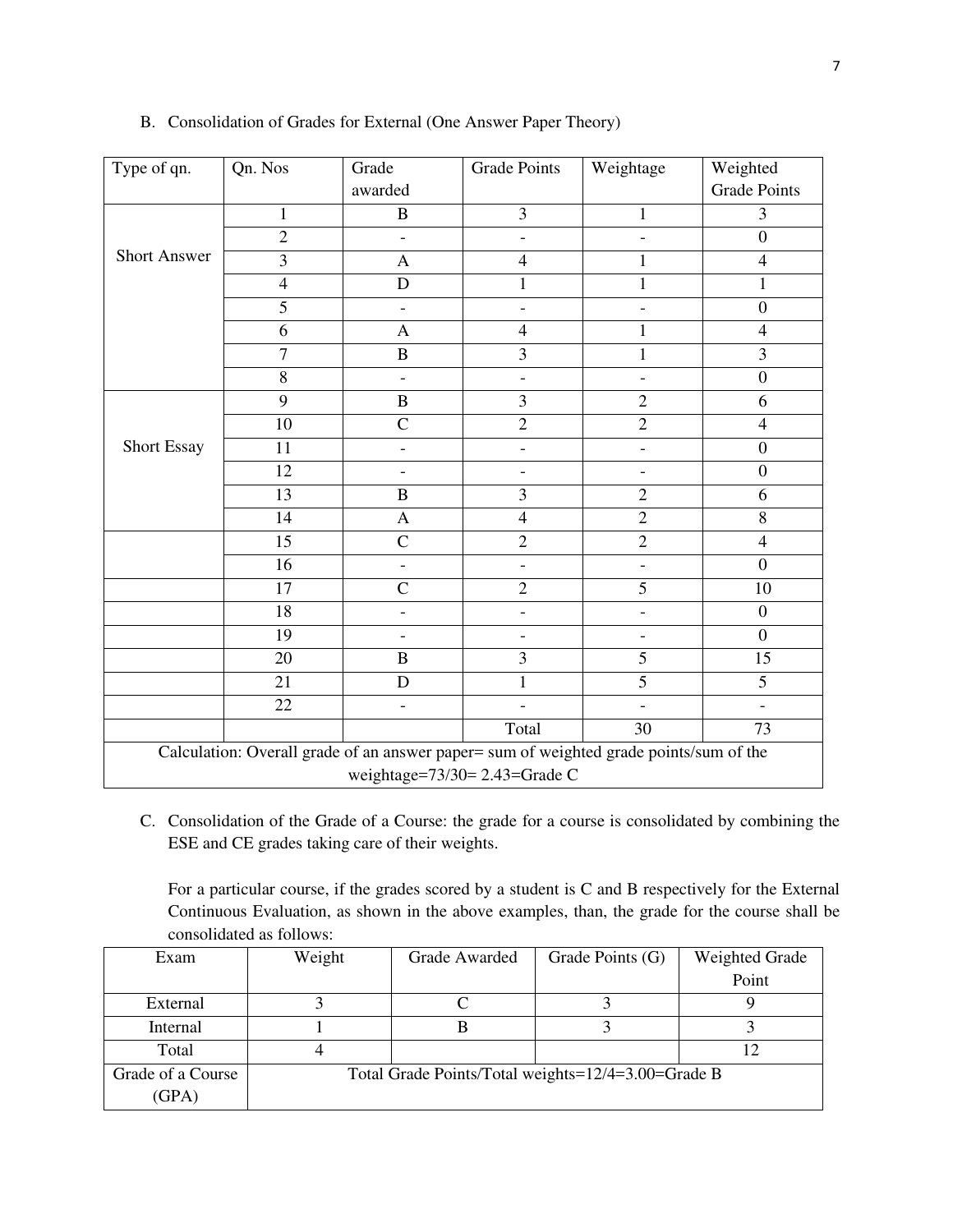# D. Consolidation of SGPA

SPGA is obtained by dividing the sum of credit points (P) obtained in a semester by the sum of credits(C) taken in that semester. After the successful completion of a semester, Semester Grade Point Average (SGPA) of a student in that semester shall be calculated using the formula given. Suppose, the student has taken three courses each of 4 credits and two courses each of 2 credits in a particular semester. After consolidating the Grade for each course as demonstrated above, SGPA has to be consolidated as shown below:

| Course Code | Title of the | $C$ redits $(C)$                                 | Grade   | <b>Grade Points</b> | <b>Credit Points</b> |
|-------------|--------------|--------------------------------------------------|---------|---------------------|----------------------|
|             | Course       |                                                  | Awarded | G)                  | $(P=C\times G)$      |
| 01          | $\cdots$     |                                                  |         |                     | 10                   |
| 02          | $\cdots$     |                                                  |         |                     |                      |
| 03          | $\cdots$     |                                                  |         |                     |                      |
| 04          | $\cdots$     |                                                  |         |                     |                      |
| 05          | $\cdots$     |                                                  |         |                     |                      |
| Total       |              |                                                  |         |                     | 46                   |
| <b>SGPA</b> |              | Total Grade points/Total credits=16=2.87=Grade B |         |                     |                      |

# E. Consolidation of CGPA

If the candidate is awarded two A Grades, one B Grade and one C Grade for the four semesters and has 80 credits, the CGPA is calculated as follows:

| Semester    | <b>Credits Taken</b>                | Grade | Grade Point                                             | <b>Credit Point</b> |
|-------------|-------------------------------------|-------|---------------------------------------------------------|---------------------|
|             | 20                                  |       |                                                         |                     |
|             | 20                                  |       |                                                         |                     |
| Ш           | 20                                  |       |                                                         | 60                  |
|             | 20                                  |       |                                                         |                     |
| Total       | 80                                  |       |                                                         | 260                 |
| <b>CGPA</b> |                                     |       | Total Credit Points/Total credits=260/80=3.25 (which is |                     |
|             |                                     |       | between 3 and 3.49 in the seven point scale).           |                     |
|             | The Overall Grade awarded is B Plus |       |                                                         |                     |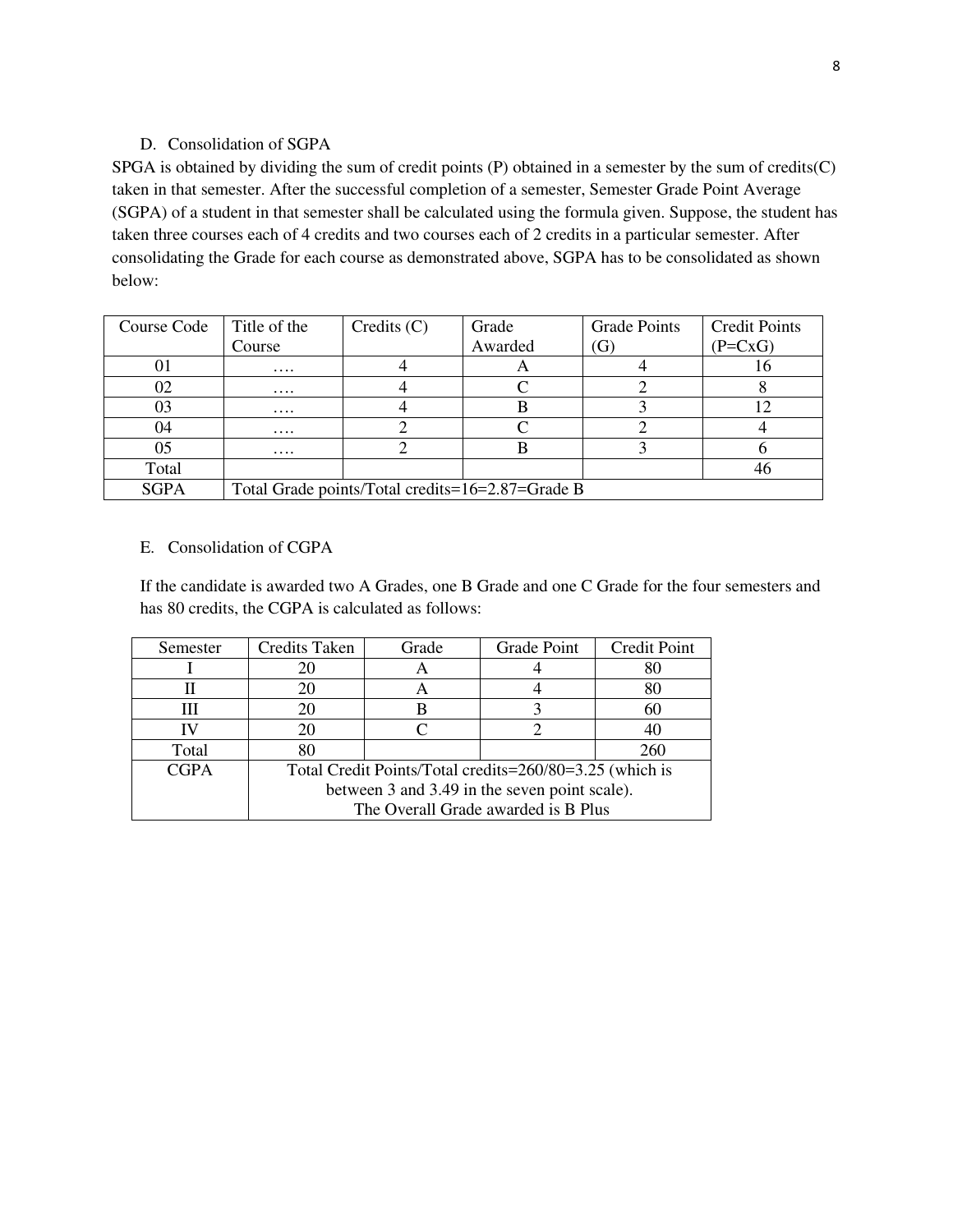8. The Core and elective courses are

| <b>Semester 1</b>   |                                                    |
|---------------------|----------------------------------------------------|
| <b>Core Courses</b> |                                                    |
| PC <sub>1</sub>     | Chaucer and the Roots of English                   |
| PC <sub>2</sub>     | Writings of the Renaissance                        |
| PC <sub>3</sub>     | Revolution and the Enlightenment                   |
| PC <sub>4</sub>     | Literary Criticism and Academic Writing            |
| PC <sub>5</sub>     | Indian English Literature                          |
|                     |                                                    |
| <b>Semester 2</b>   |                                                    |
| <b>Core Courses</b> |                                                    |
| PC <sub>6</sub>     | Literature of the Nineteenth Century               |
| PC <sub>7</sub>     | Modernism in Context                               |
| PC 8                | Dimensions of the Postmodern                       |
| PC <sub>9</sub>     | Language and Linguistics                           |
| PC10                | Theories of Knowledge                              |
|                     |                                                    |
| <b>Semester 3</b>   |                                                    |
| <b>Core Courses</b> |                                                    |
| <b>PC</b> 11        | American Literature                                |
| <b>PC</b> 12        | <b>Cultural Studies</b>                            |
| PC13                | <b>Gender Studies</b>                              |
| <b>PC 14</b>        | Modes of Fiction                                   |
| <b>PC 15</b>        | <b>Texts and Performance</b>                       |
|                     |                                                    |
| <b>Semester 4</b>   |                                                    |
| <b>Core Course</b>  |                                                    |
| <b>PC</b> 16        | Literature and the Empire                          |
|                     |                                                    |
|                     | Electives (Four electives to be selected)          |
| <b>PE01</b>         | Modern European Drama                              |
| <b>PE 02</b>        | Shakespeare across Cultures                        |
| <b>PE03</b>         | <b>Studying Translations: Aspects and Contexts</b> |
| <b>PE 04</b>        | Canadian Literature                                |
| <b>PE 05</b>        | <b>Understanding Cinema: Film Theory</b>           |
| <b>PE 06</b>        | <b>Dalit Studies</b>                               |
| <b>PE 07</b>        | The Public Sphere and Its Contemporary Context     |
| <b>PE 08</b>        | The Indian Poetic Tradition                        |
| <b>PE 09</b>        | <b>European Fiction</b>                            |
| <b>PE 10</b>        | English Language Teaching (ELT)                    |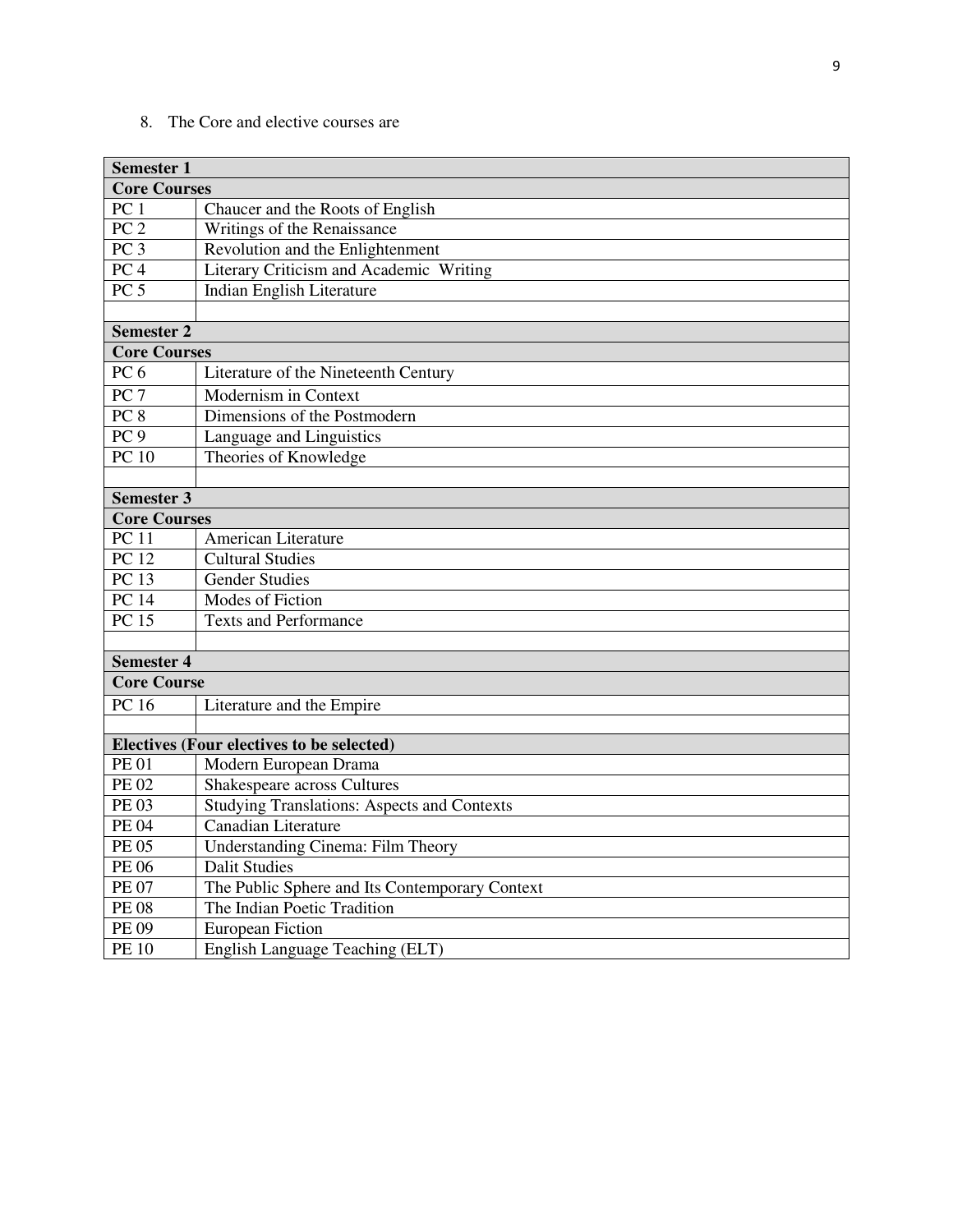#### 9. **Dissertation (Semester 4)**

 The length of the dissertation to be submitted at the end of Semester 4 shall be between 10,000 words and 15,000 words. It should be the outcome of a systematic study written in a lucid language. The Bibliography of the dissertation should reflect the current status of scholarship in the area. The dissertation could be on a topic related to either the core or elective courses. The dissertation should conform to the seventh edition of *MLA Handbook.*

#### **Detailed Syllabus**

- 1. In the end-semester examination, questions will be asked from all texts **including** those prescribed for seminar.
- 2. Familiarity with titles in the Background reading section will enable the student to gain a wider and richer perspective on the broad area. It will also enable the student to explore frontier areas within the course. Though no question will be asked from these texts in the end-semester examinations, they can be used to make internal assessment.
- 3. It is the responsibility of the faculty to make the student familiar with the latest background/critical material in the area. The teacher can as well prepare a list of background reading materials even where a list has been attached. Different series like New Accents, Critical idioms, Critical Heritage, Modern Masters, Past Masters can be introduced to the student. Major international journals with focus on their specialisation should also be introduced to them. Resources like the internet can be used for obtaining information in these areas.
- 4. While care has been taken to ensure that no major area/author in the British tradition has been left out, an attempt has been made to introduce frontier areas of study and methodologies like gender and the postcolonial as core courses. This should broaden the perspective and range of the student.
- 5. Question paper pattern for the end semester examination is given at the end of this syllabus.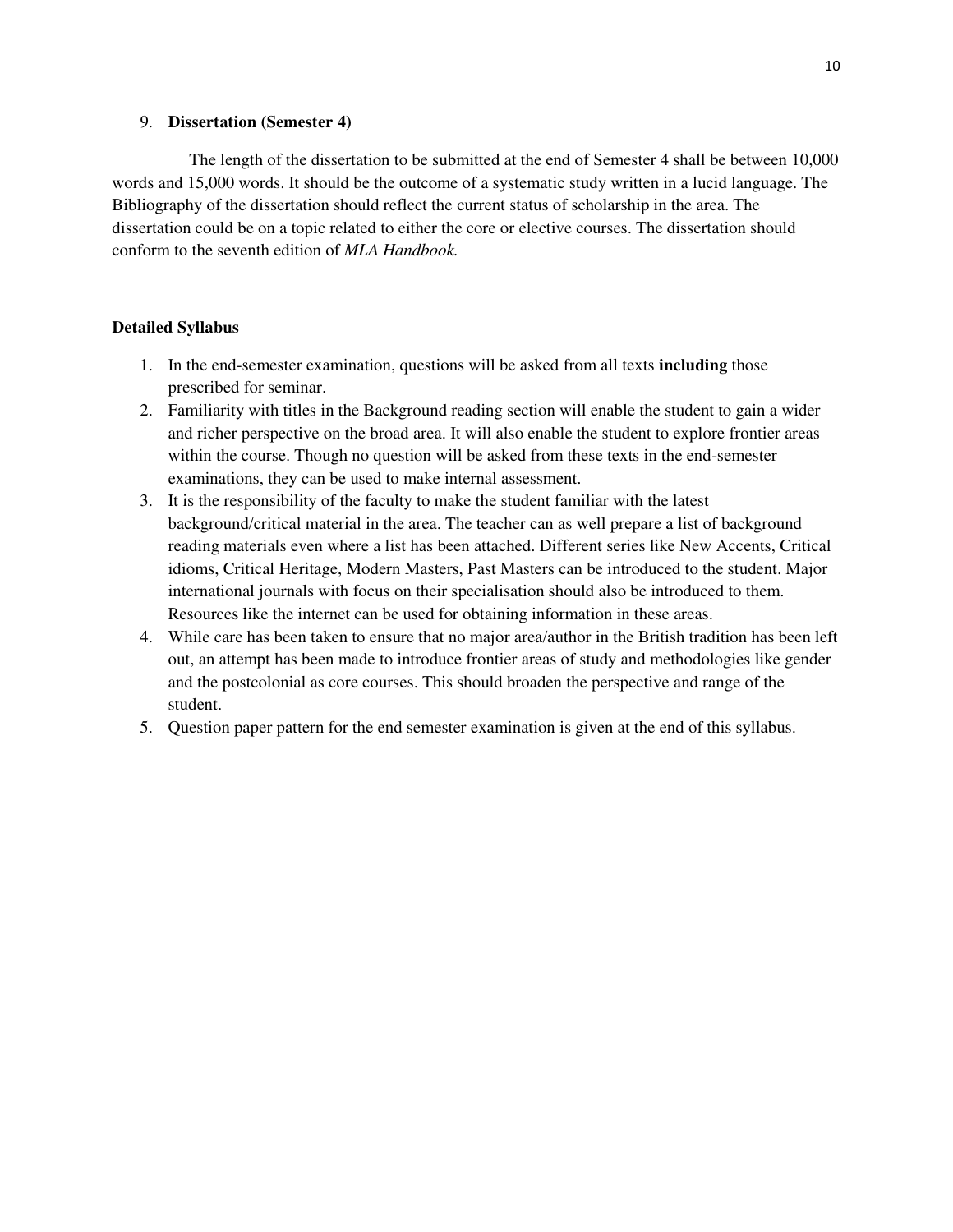| <b>MA English</b> |  |
|-------------------|--|
| <b>Semester 1</b> |  |

# **Core Course 1: PC 1—Chaucer and the Roots of English**

#### **Objectives:**

The course seeks to provide the student with knowledge of the growth of English language and literature up to the age of Chaucer. It also introduces the student to the social cultural and intellectual background of the late Medieval period in English Literature and to sensitize him/her to the major literary works of the period.

#### **Course description:**

The socio-cultural situations during the centuries preceding Chaucer should provide a solid footing for the study of Chaucer and the English literature that came after him. The evolution of English from Old English to Middle English must gain focus here. The development of English into the language used by Chaucer and his contemporaries—both the literary men and the general public—from Indo-European has to be discussed with special emphasis on the Germanic sub-family to which English belongs. How Celtic Britain changed into Anglo-Saxon and later Norman England and how the English triumphed over the French by the time of Chaucer form the backdrop to this course. In other words, the history of England has to be seen as a history of power struggles. The Celts who were suppressed by the Anglo Saxons, resurface in the Arthurian legends, Scottish and Irish literatures and in the Irish literary renewal centuries later. Danish and Norman invasions also find linguistic and literary repercussions in English history.

#### **Module I**

#### **Required Reading :**

- English as a member of the Indo-European family of languages, the Germanic sub-family
- The Celts, the Roman Conquest, Danish Invasion, linguistic and literary Implications

#### **Module 2**

#### **Required Reading :**

- Sound laws such as Grimm's Law, Verner's Law, Gradation and Umlaut.
- Major features of Old English with regard to Grammar, Spelling Phonology, vocabulary, dialectal variations.

#### **Seminar:**

• Influences on Old English such as Celtic Latin and Danish.

#### **Module 3**

#### **Required Reading :**

- A brief outline of Old English literature.
- Middle English authors other than Chaucer Gower, Langland, Lydgate, Hoccleve

#### **Seminar:**

• Introduction to *Beowulf* and major Old English authors like Caedmon, Cynewulf, Bede, and King Alfred.

#### **Module 4**

# **Required Reading :**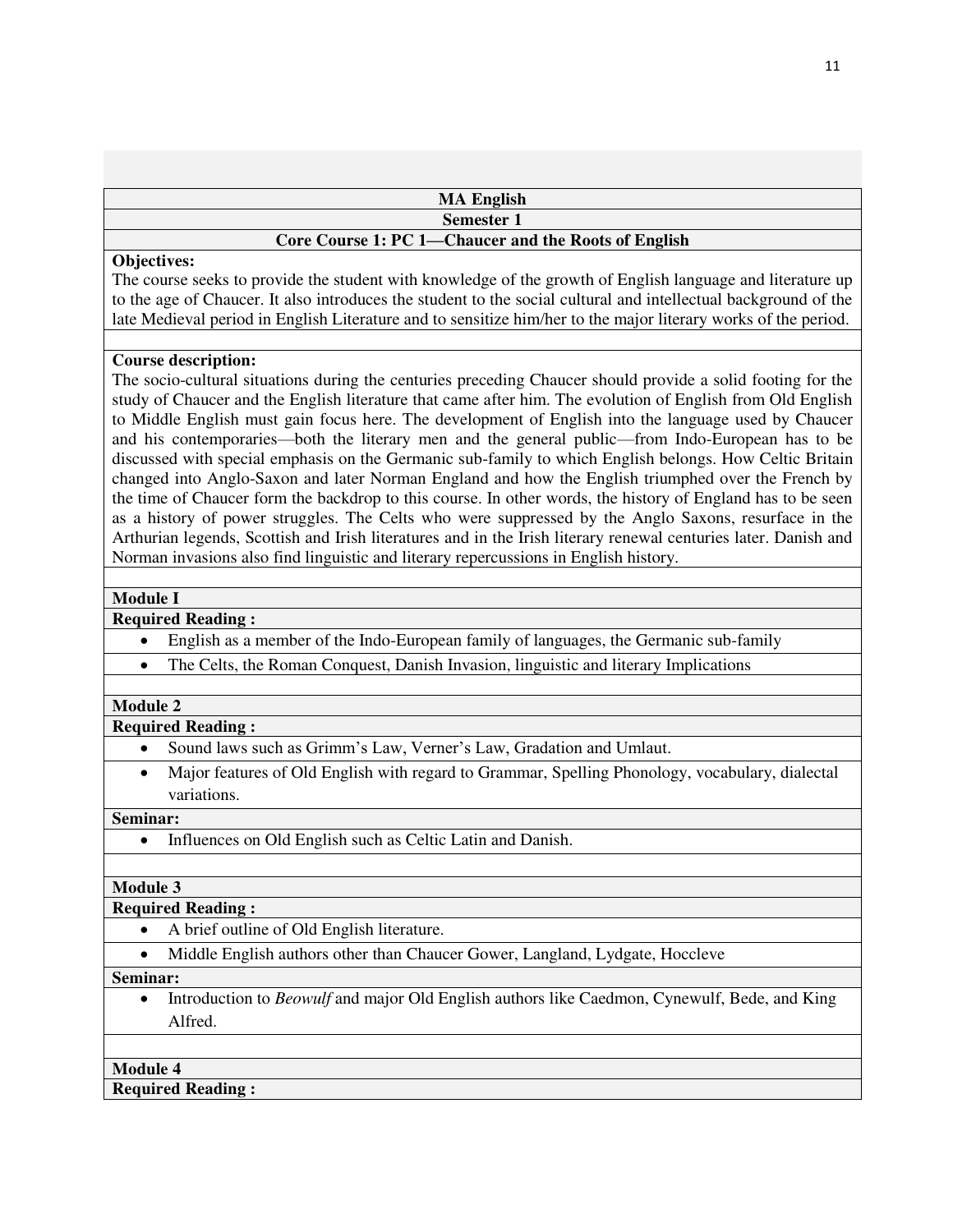| Historical context of the Middle Ages.<br>$\bullet$                                              |
|--------------------------------------------------------------------------------------------------|
| Features of Middle English: grammar, vocabulary, dialects.<br>$\bullet$                          |
| Attempts at translating the Bible.<br>$\bullet$                                                  |
| Early influence of European renaissance on English.                                              |
| Seminar:                                                                                         |
| Wycliffe and the Lollards. Native English overcoming the clutches of Latin through Bible         |
| translations.                                                                                    |
|                                                                                                  |
| <b>Module 5</b>                                                                                  |
| <b>Required Reading:</b>                                                                         |
| Sections from Prologue to Canterbury Tales<br>Geoffrey Chaucer:                                  |
| Introduction 2. The Knight<br>$1_{\cdot}$                                                        |
| From The Canterbury Tales: The Nun's Priest's Tale.                                              |
| Seminar:                                                                                         |
| : Troilus and Criseyde (no need to read the original)<br>Geoffrey Chaucer                        |
|                                                                                                  |
| <b>Background Reading:</b>                                                                       |
| John Peck and Martin Coyle: A Brief History of English Literature                                |
| The Cambridge Chaucer Companion<br>Pierro and Jill Mann, eds. :                                  |
| The Oxford Guides to Chaucer: The Canterbury Tales<br>Helen Cooper:                              |
| J A Burrow: Medieval Writers and their Work-- Middle English Literature and its Background       |
| David Daiches: A Critical History of English Literature Vol. I                                   |
| Malcolm Godden and Michael Lapidge: The Cambridge Companion to Old English Literature            |
| David Crystal: The Cambridge Encyclopaedia of the English Language                               |
| C L Wren: The English Language                                                                   |
| Charles Barber, Joan C. Beal and Philip A. Shaw: The English Language: A Historical Introduction |
| Albert C Baugh and Thomas Cable: A History of the English Language                               |
|                                                                                                  |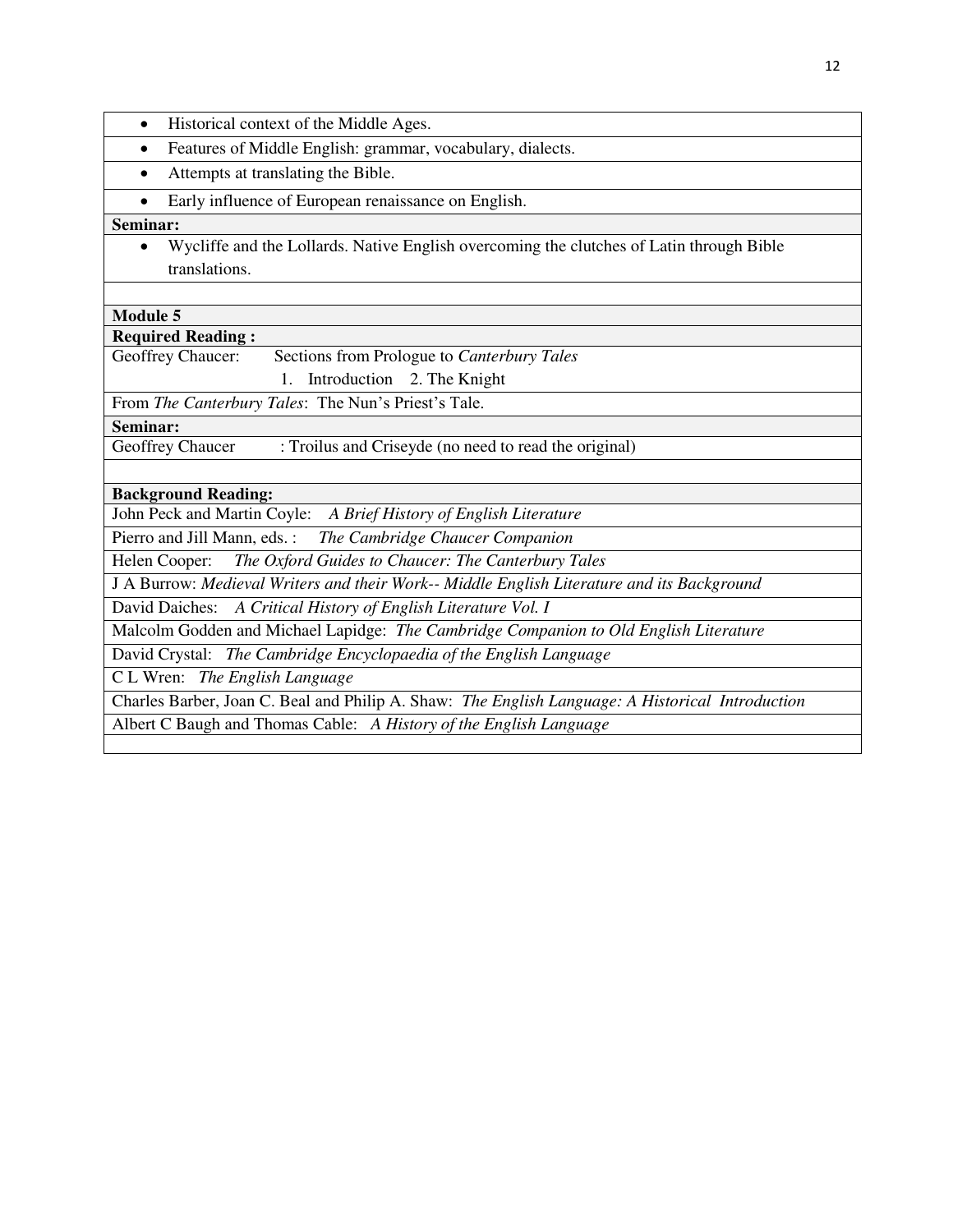| <b>MA English</b>                                                                                                                                                                                                                                                                                                                                                                                                                                                                                                                                                                                                                                                                 |
|-----------------------------------------------------------------------------------------------------------------------------------------------------------------------------------------------------------------------------------------------------------------------------------------------------------------------------------------------------------------------------------------------------------------------------------------------------------------------------------------------------------------------------------------------------------------------------------------------------------------------------------------------------------------------------------|
| <b>Semester 1</b>                                                                                                                                                                                                                                                                                                                                                                                                                                                                                                                                                                                                                                                                 |
| Core Course 2: PC 2-Writings of the Renaissance                                                                                                                                                                                                                                                                                                                                                                                                                                                                                                                                                                                                                                   |
| Objectives:<br>The course is designed primarily as an introduction to the English Renaissance and the texts that shaped<br>it/were shaped by it. At the same time, it is also designed as a theoretical/critical reading of the era and the<br>texts in the light of recent theoretical interventions like New Historicism which had a special interest in<br>Renaissance texts.                                                                                                                                                                                                                                                                                                  |
| <b>Course description:</b><br>The Course covers the period up to the end of the Caroline age. Major genres like tragedy, tragicomedy,<br>epic, romance, ballad, farces etc., concepts like humanism, the new world need to be introduced. The major<br>authors in the course include Shakespeare, Jonson and Marlowe. At the same time care has been taken to<br>place the authors and the texts in the proper historical perspective. To say that renaissance meant the<br>flowering of an entire range of literary artistic and intellectual activity would be to state the obvious. For<br>that reason the true spirit of renaissance is expected to be imparted to the pupil. |
|                                                                                                                                                                                                                                                                                                                                                                                                                                                                                                                                                                                                                                                                                   |
| <b>Module I</b><br><b>Required Reading:</b>                                                                                                                                                                                                                                                                                                                                                                                                                                                                                                                                                                                                                                       |
| Jonathan Dollimore: "Shakespeare, Cultural Materialism and the New Historicism"<br>(Chapter 1 of Political Shakespeare edited by Dollimore and Sinfield)                                                                                                                                                                                                                                                                                                                                                                                                                                                                                                                          |
| Stephen Greenblatt: Introduction to Renaissance Self Fashioning                                                                                                                                                                                                                                                                                                                                                                                                                                                                                                                                                                                                                   |
| John Dover Wilson: "The Theatre" (Chapter VII of Life in Shakespeare's England)                                                                                                                                                                                                                                                                                                                                                                                                                                                                                                                                                                                                   |
| <b>Module 2</b>                                                                                                                                                                                                                                                                                                                                                                                                                                                                                                                                                                                                                                                                   |
| <b>Required Reading:</b>                                                                                                                                                                                                                                                                                                                                                                                                                                                                                                                                                                                                                                                          |
| Shakespeare:<br>Hamlet                                                                                                                                                                                                                                                                                                                                                                                                                                                                                                                                                                                                                                                            |
| Seminar:                                                                                                                                                                                                                                                                                                                                                                                                                                                                                                                                                                                                                                                                          |
| Shakespeare:<br>A Midsummer Night's Dream                                                                                                                                                                                                                                                                                                                                                                                                                                                                                                                                                                                                                                         |
|                                                                                                                                                                                                                                                                                                                                                                                                                                                                                                                                                                                                                                                                                   |
| <b>Module 3</b>                                                                                                                                                                                                                                                                                                                                                                                                                                                                                                                                                                                                                                                                   |
| <b>Required Reading:</b>                                                                                                                                                                                                                                                                                                                                                                                                                                                                                                                                                                                                                                                          |
| Hamlet<br>Shakespeare:                                                                                                                                                                                                                                                                                                                                                                                                                                                                                                                                                                                                                                                            |
| Seminar:                                                                                                                                                                                                                                                                                                                                                                                                                                                                                                                                                                                                                                                                          |
| Ben Jonson:<br>Volpone                                                                                                                                                                                                                                                                                                                                                                                                                                                                                                                                                                                                                                                            |
|                                                                                                                                                                                                                                                                                                                                                                                                                                                                                                                                                                                                                                                                                   |
| <b>Module 4</b>                                                                                                                                                                                                                                                                                                                                                                                                                                                                                                                                                                                                                                                                   |
| <b>Required Reading:</b>                                                                                                                                                                                                                                                                                                                                                                                                                                                                                                                                                                                                                                                          |
| Christopher Marlowe: Doctor Faustus                                                                                                                                                                                                                                                                                                                                                                                                                                                                                                                                                                                                                                               |
| Seminar:                                                                                                                                                                                                                                                                                                                                                                                                                                                                                                                                                                                                                                                                          |
| John Webster:<br>The Duchess of Malfi                                                                                                                                                                                                                                                                                                                                                                                                                                                                                                                                                                                                                                             |
|                                                                                                                                                                                                                                                                                                                                                                                                                                                                                                                                                                                                                                                                                   |
| <b>Module 5</b>                                                                                                                                                                                                                                                                                                                                                                                                                                                                                                                                                                                                                                                                   |
| <b>Required Reading:</b>                                                                                                                                                                                                                                                                                                                                                                                                                                                                                                                                                                                                                                                          |
| William Shakespeare: Sonnets 18, 116, 129                                                                                                                                                                                                                                                                                                                                                                                                                                                                                                                                                                                                                                         |
| Francis Bacon: Of Truth; Of Parents and Children                                                                                                                                                                                                                                                                                                                                                                                                                                                                                                                                                                                                                                  |
| <b>Edmund Spenser: Prothalamion</b>                                                                                                                                                                                                                                                                                                                                                                                                                                                                                                                                                                                                                                               |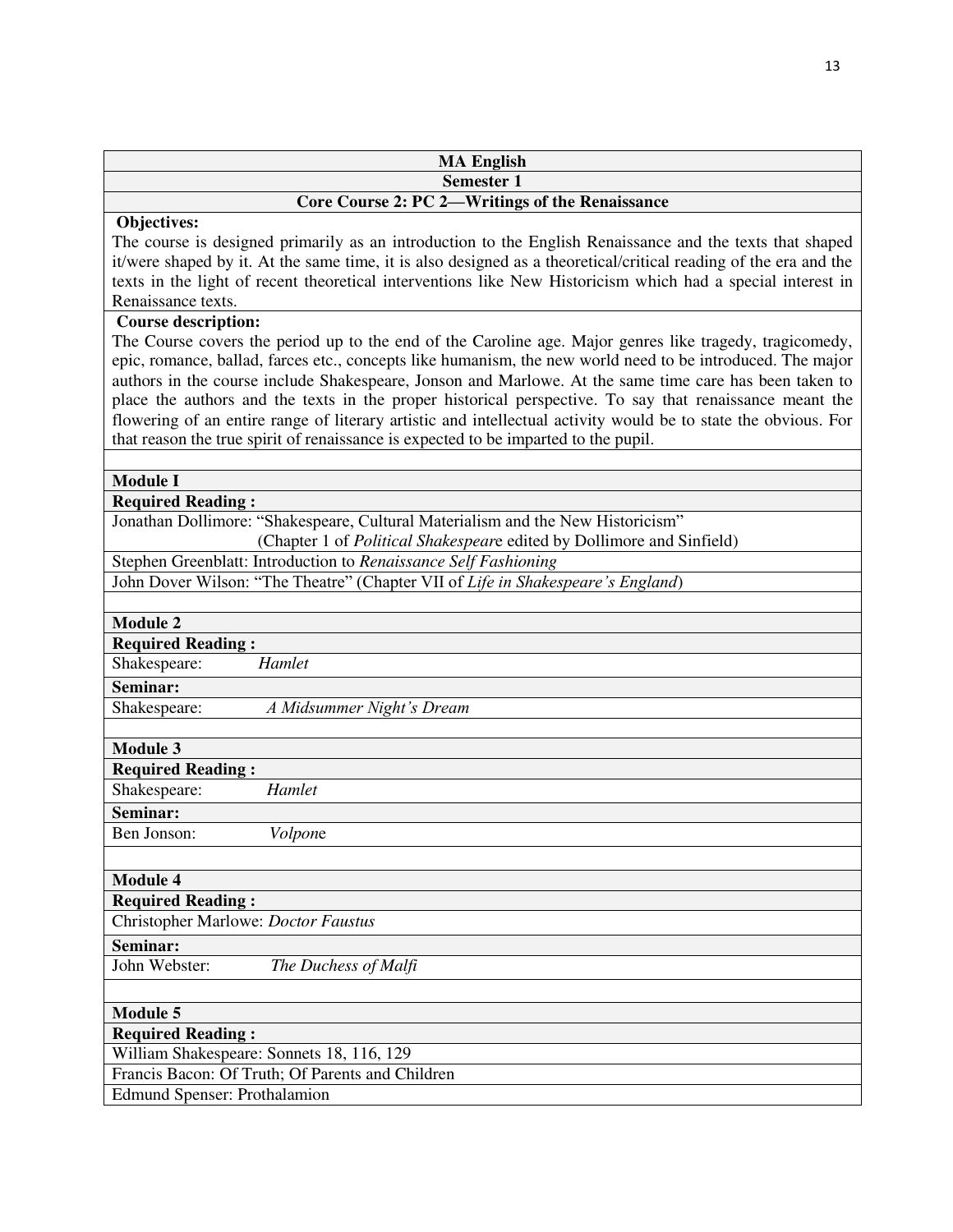| John Donne: A Valediction Forbidding Mourning |                                             |  |
|-----------------------------------------------|---------------------------------------------|--|
| Andrew Marvell: To His Coy Mistress           |                                             |  |
| Seminar:                                      |                                             |  |
| Thomas More:                                  | Utopia                                      |  |
|                                               |                                             |  |
| <b>Background Reading:</b>                    |                                             |  |
| A C Bradley:                                  | Shakespearean Tragedy                       |  |
|                                               | John Dover Wilson: What Happens in Hamlet   |  |
|                                               | Caroline Spurgeon: Shakespearean Imagery    |  |
| Thomas Kyd:                                   | Spanish Tragedy                             |  |
|                                               | John Drakakis Ed.: Alternative Shakespeares |  |
| Germaine Greer:                               | <b>Shakespeare</b>                          |  |
| Terry Eagleton:                               | Shakespeare and His Age                     |  |
| E M W Tillyard:                               | Elizabethan World Picture                   |  |
| Wilson Knight:                                | The Wheel of Fire                           |  |
| Ania Loomba:                                  | Race Gender and Renaissance Drama           |  |
| Catherine Belsey:                             | The Subject of Tragedy                      |  |
|                                               |                                             |  |

a l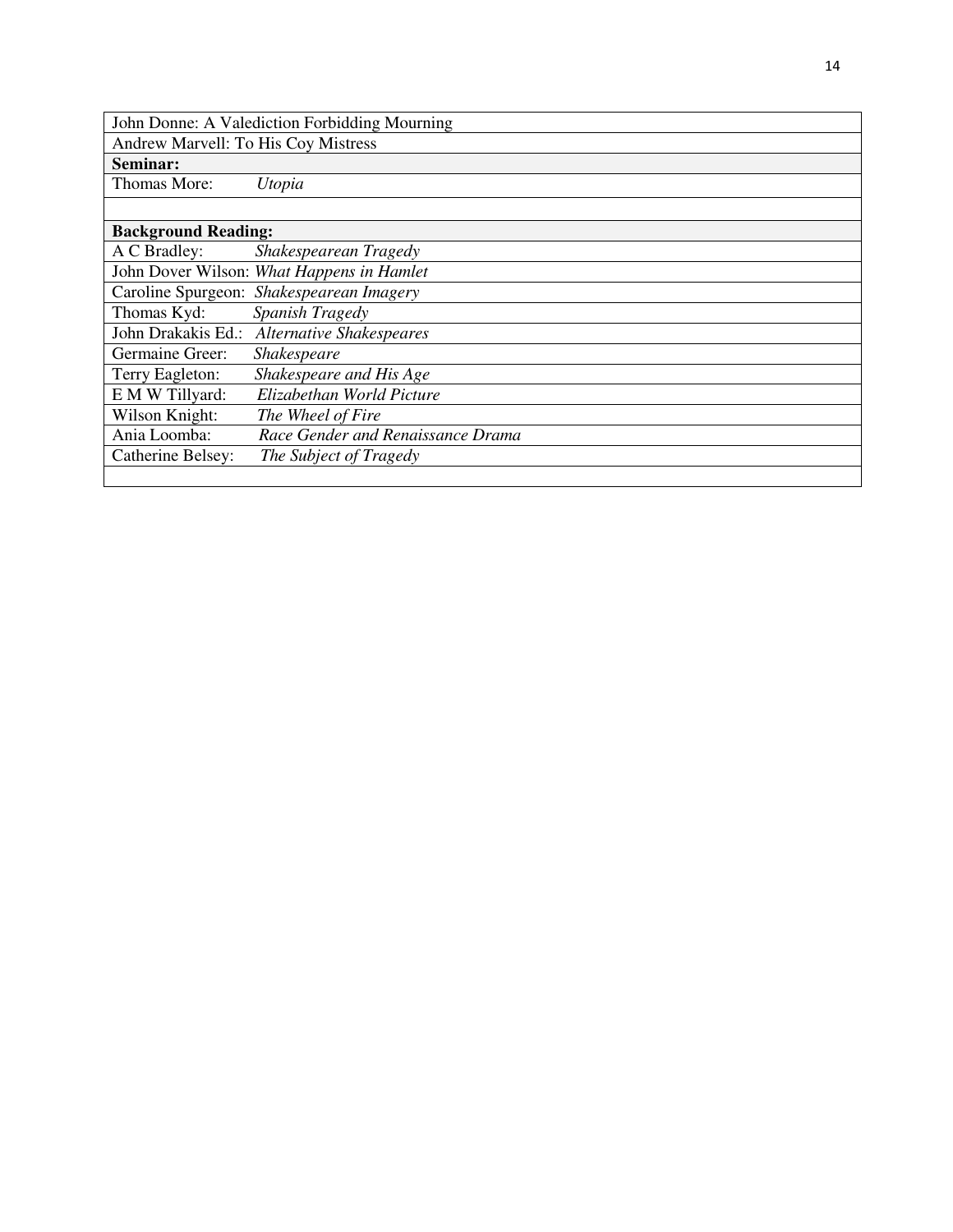|                                        | <b>MA English</b>                                                                                                                                                                                                                                                                                                                                                                                                                                                                                                                                                                                                                                                                                                                                                                                                                                                                                                                                                                              |
|----------------------------------------|------------------------------------------------------------------------------------------------------------------------------------------------------------------------------------------------------------------------------------------------------------------------------------------------------------------------------------------------------------------------------------------------------------------------------------------------------------------------------------------------------------------------------------------------------------------------------------------------------------------------------------------------------------------------------------------------------------------------------------------------------------------------------------------------------------------------------------------------------------------------------------------------------------------------------------------------------------------------------------------------|
|                                        | <b>Semester 1</b>                                                                                                                                                                                                                                                                                                                                                                                                                                                                                                                                                                                                                                                                                                                                                                                                                                                                                                                                                                              |
|                                        | Core Course 3: PC 3-Revolution and the Enlightenment                                                                                                                                                                                                                                                                                                                                                                                                                                                                                                                                                                                                                                                                                                                                                                                                                                                                                                                                           |
| Objectives:                            |                                                                                                                                                                                                                                                                                                                                                                                                                                                                                                                                                                                                                                                                                                                                                                                                                                                                                                                                                                                                |
|                                        | To familiarize the student with the English literature of the Seventeenth Century and to provide him/her<br>with analytical/critical perspectives on the social, cultural and intellectual climate of the period                                                                                                                                                                                                                                                                                                                                                                                                                                                                                                                                                                                                                                                                                                                                                                               |
| <b>Course Description:</b>             | The Puritan England was a period of major social and political upheavals including the Civil War. The                                                                                                                                                                                                                                                                                                                                                                                                                                                                                                                                                                                                                                                                                                                                                                                                                                                                                          |
|                                        | age witnessed the struggle between the king and the parliament for domination. Eventually, Oliver<br>Cromwell, the leader of the puritans, could form the Commonwealth and Charles I was executed in 1649.<br>The puritan movement based on honesty, righteousness, intellectuality and freedom proved too severe for<br>the people and this led to the restoration of Monarchy. Meanwhile the rash acts such as the closure of the<br>theatres had done enough damage to literature. The political turmoil notwithstanding, the age could herald<br>a scientific outlook and temperament. This led to the formation of a number of intellectual institutions<br>including the Royal Society. In the society too, the considerable increase in production resulted in the<br>formation of a number of economic institutions. In the field of literature, the era also witnessed the<br>emergence of number of genres. Scientific revolutions, the evolution of new religious concepts, and the |
|                                        | new philosophical streams of thought need to be introduced. Rationalism and the consequent<br>establishment of the autonomous human subject (cogito) are to be presented as instrumental in the                                                                                                                                                                                                                                                                                                                                                                                                                                                                                                                                                                                                                                                                                                                                                                                                |
| progress of the Enlightenment.         |                                                                                                                                                                                                                                                                                                                                                                                                                                                                                                                                                                                                                                                                                                                                                                                                                                                                                                                                                                                                |
| <b>Module 1</b>                        |                                                                                                                                                                                                                                                                                                                                                                                                                                                                                                                                                                                                                                                                                                                                                                                                                                                                                                                                                                                                |
| <b>Required Reading:</b>               |                                                                                                                                                                                                                                                                                                                                                                                                                                                                                                                                                                                                                                                                                                                                                                                                                                                                                                                                                                                                |
| Pramod Nayar:                          | Introduction English Poetry 1660-1780 Ed. Pramod Nayar                                                                                                                                                                                                                                                                                                                                                                                                                                                                                                                                                                                                                                                                                                                                                                                                                                                                                                                                         |
|                                        | Paul Goring: "Historical Cultural and Intellectual Context" Eighteenth Century Literature and Culture                                                                                                                                                                                                                                                                                                                                                                                                                                                                                                                                                                                                                                                                                                                                                                                                                                                                                          |
| Ian Watt: Rise of the Novel Chapters 1 |                                                                                                                                                                                                                                                                                                                                                                                                                                                                                                                                                                                                                                                                                                                                                                                                                                                                                                                                                                                                |
| <b>Module 2</b>                        |                                                                                                                                                                                                                                                                                                                                                                                                                                                                                                                                                                                                                                                                                                                                                                                                                                                                                                                                                                                                |
| <b>Required Reading:</b>               |                                                                                                                                                                                                                                                                                                                                                                                                                                                                                                                                                                                                                                                                                                                                                                                                                                                                                                                                                                                                |
| John Milton                            | : Paradise Lost Book IV(Lines 1 - 535)                                                                                                                                                                                                                                                                                                                                                                                                                                                                                                                                                                                                                                                                                                                                                                                                                                                                                                                                                         |
| <b>Alexander Pope</b>                  | : Epistle to Dr. Arbuthnot                                                                                                                                                                                                                                                                                                                                                                                                                                                                                                                                                                                                                                                                                                                                                                                                                                                                                                                                                                     |
| <b>William Collins</b>                 | : Ode to Evening                                                                                                                                                                                                                                                                                                                                                                                                                                                                                                                                                                                                                                                                                                                                                                                                                                                                                                                                                                               |
| Seminar:                               |                                                                                                                                                                                                                                                                                                                                                                                                                                                                                                                                                                                                                                                                                                                                                                                                                                                                                                                                                                                                |
| Aphra Behn                             | : To the Fair Clarinda                                                                                                                                                                                                                                                                                                                                                                                                                                                                                                                                                                                                                                                                                                                                                                                                                                                                                                                                                                         |
| Module 3                               |                                                                                                                                                                                                                                                                                                                                                                                                                                                                                                                                                                                                                                                                                                                                                                                                                                                                                                                                                                                                |
| <b>Required Reading:</b>               |                                                                                                                                                                                                                                                                                                                                                                                                                                                                                                                                                                                                                                                                                                                                                                                                                                                                                                                                                                                                |
| William Congreve                       | : Way of the World                                                                                                                                                                                                                                                                                                                                                                                                                                                                                                                                                                                                                                                                                                                                                                                                                                                                                                                                                                             |
| Oliver Goldsmith                       | : She Stoops to Conquer                                                                                                                                                                                                                                                                                                                                                                                                                                                                                                                                                                                                                                                                                                                                                                                                                                                                                                                                                                        |
| Seminar:                               |                                                                                                                                                                                                                                                                                                                                                                                                                                                                                                                                                                                                                                                                                                                                                                                                                                                                                                                                                                                                |
| John Dryden                            | : All for Love                                                                                                                                                                                                                                                                                                                                                                                                                                                                                                                                                                                                                                                                                                                                                                                                                                                                                                                                                                                 |
|                                        |                                                                                                                                                                                                                                                                                                                                                                                                                                                                                                                                                                                                                                                                                                                                                                                                                                                                                                                                                                                                |
| <b>Module 4</b>                        |                                                                                                                                                                                                                                                                                                                                                                                                                                                                                                                                                                                                                                                                                                                                                                                                                                                                                                                                                                                                |
| <b>Required Reading:</b>               |                                                                                                                                                                                                                                                                                                                                                                                                                                                                                                                                                                                                                                                                                                                                                                                                                                                                                                                                                                                                |
| Daniel Defoe                           | : Robinson Crusoe                                                                                                                                                                                                                                                                                                                                                                                                                                                                                                                                                                                                                                                                                                                                                                                                                                                                                                                                                                              |
| <b>Lawrence Sterne</b>                 | : Tristram Shandy                                                                                                                                                                                                                                                                                                                                                                                                                                                                                                                                                                                                                                                                                                                                                                                                                                                                                                                                                                              |
| Henry Fielding                         | : Tom Jones                                                                                                                                                                                                                                                                                                                                                                                                                                                                                                                                                                                                                                                                                                                                                                                                                                                                                                                                                                                    |
| Seminar:                               |                                                                                                                                                                                                                                                                                                                                                                                                                                                                                                                                                                                                                                                                                                                                                                                                                                                                                                                                                                                                |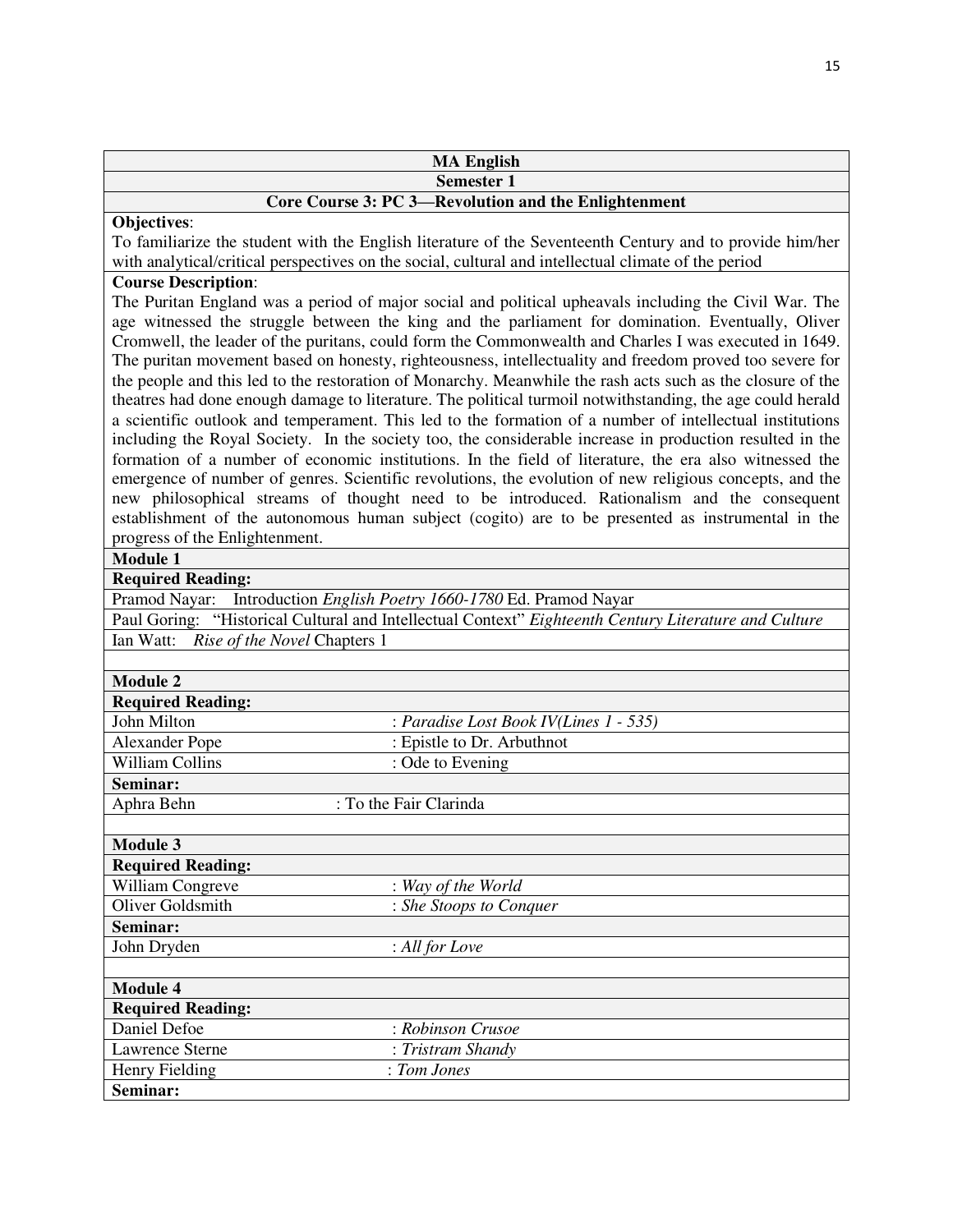| Richardson                 | : Pamela                                                       |
|----------------------------|----------------------------------------------------------------|
|                            |                                                                |
| <b>Module 5</b>            |                                                                |
| <b>Required Reading:</b>   |                                                                |
| John Locke                 | : An Essay Concerning Human Understanding                      |
| Dr. Johnson                | : Preface to Shakespeare                                       |
| Mary Wollstonecraft        | : A Vindication of the Rights of Woman                         |
| Seminar:                   |                                                                |
| John Bunyan                | : Pilgrim's Progress                                           |
|                            |                                                                |
| <b>Background Reading:</b> |                                                                |
| <b>Basil Willey</b>        | : Seventeenth Century Background                               |
| <b>Basil Willey</b>        | : Eighteenth Century Background                                |
| T W Adorno                 | : Dialectic of Enlightenment                                   |
| James Schmidt              | : What is Enlightenment?                                       |
| Peter Gray                 | : The Enlightenment: An Interpretation. The Science of Freedom |
| <b>Enrst Cassirer</b>      | : Philosophy of Enlightenment                                  |
| Michel Foucault            | : "What is Enlightenment?" (Foucault Reader Ed. Paul Rabinow)  |
| Ian Watt                   | : The Rise of the Novel                                        |
|                            |                                                                |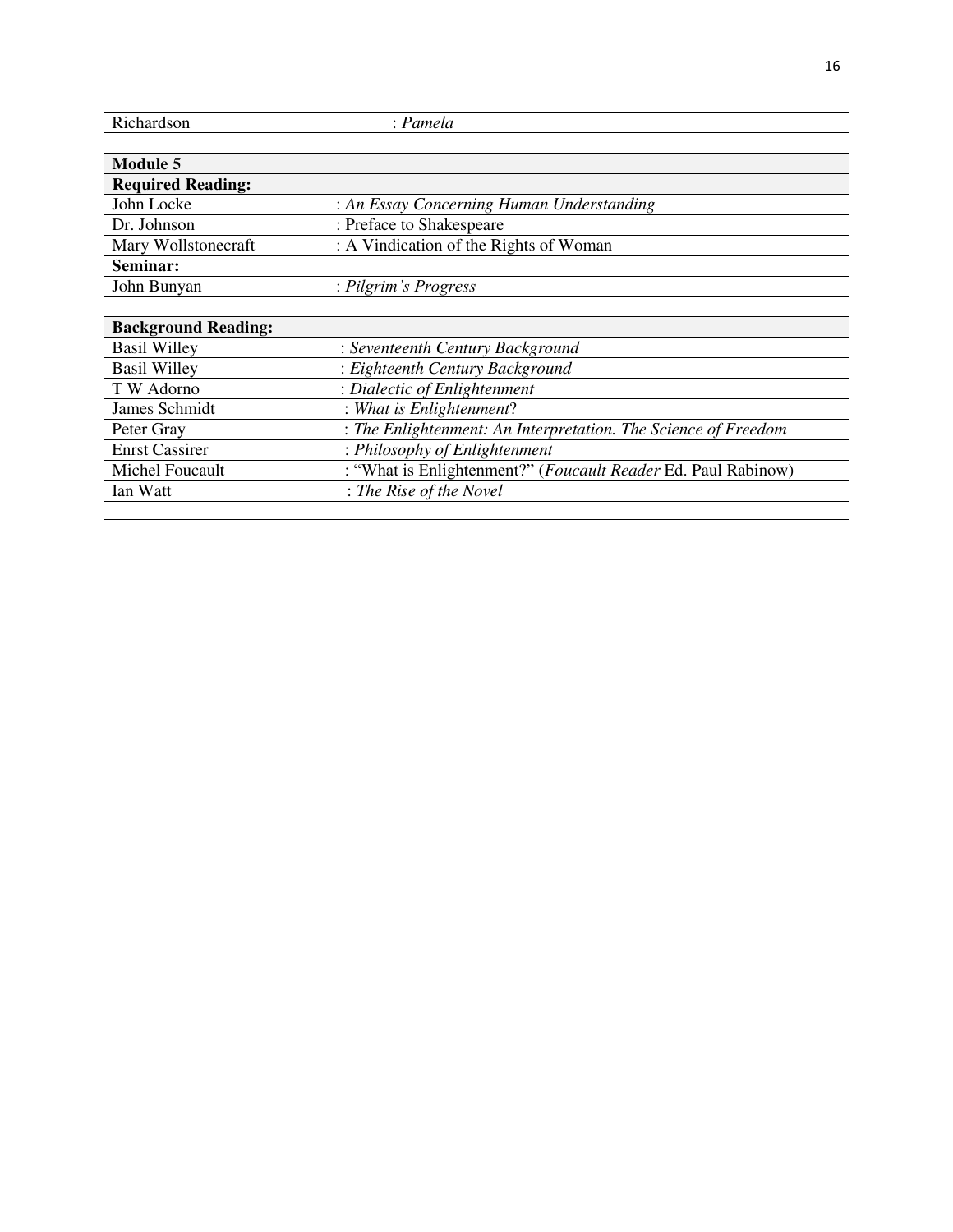| <b>MA English</b>                                           |
|-------------------------------------------------------------|
| Semester 1                                                  |
| Core Course 4: PC 4—Literary Criticism and Academic Writing |

To familiarize the students with the key concepts and texts of literary criticism ever since its emergence, and to provide practical and theoretical familiarity with the range, approaches, and mechanics of academic writing

# **Course Description:**

The course should help the student to recognize the historical, political and aesthetic dimensions of the growth of literary criticism. Issues like canon formation, evolution of the genres, methods of literary analysis will all be discussed in the different modules. Concepts being discussed include classical western criticism from Aristotle Horace and Longinus, English Renaissance and neoclassical criticism, the 18<sup>th</sup> century trends, the romantic revolt, the Victorian tradition, the new critics, Chicago school and the modernist movements, Eliot's critical positions, Psychoanalysis, myth criticism, Russian Formalism, Marxist criticism and Reader response theories.

One module has been set apart for the study of academic writing which is expected to enhance the ability of the student to attempt critical appreciation, literary criticism, reviews, and other modes of academic writing. A review article has been included to provide a sampling of the work being done and the debates that inform *Interpretation*. Students are expected to keep track of other forms of scholarship that inform the discipline. David G. Nichols (Ed): *Introduction to Scholarship in Modern languages and Literatures* (See Background Reading) contain essays that review and describe several approaches to scholarship. The selection from the MLA Handbook discusses the tasks and methodology of identifying a topic, developing it through research, working with sources, the mechanics of academic prose, and documentation style. The module introduces the student to the scholarly expectations of semester assignments and the final dissertation.

| <b>Module 1</b>          |                                                                                        |
|--------------------------|----------------------------------------------------------------------------------------|
| <b>Required Reading:</b> |                                                                                        |
| Aristotle:               | Poetics [Mimesis; Tragedy: Definition, Elements, Parts, Tragedy Vs. Epic, Tragic Hero] |
| Longinus:                | On the Sublime                                                                         |
| Horace:                  | Ars Poetica                                                                            |
|                          |                                                                                        |
| <b>Module 2</b>          |                                                                                        |
| <b>Required Reading:</b> |                                                                                        |
| Philip Sidney            | Apologie for Poetry                                                                    |
| Dryden:                  | Essay on Dramatic Poesy (Extract – paragraphs 1-50)                                    |
| Coleridge:               | Biographia Literaria (Ch. 17)                                                          |
| Matthew Arnold:          | <b>Study of Poetry</b>                                                                 |
| Seminar:                 |                                                                                        |
| Wordsworth:              | Preface to Lyrical Ballads                                                             |
|                          |                                                                                        |
| <b>Module 3</b>          |                                                                                        |
| <b>Required Reading:</b> |                                                                                        |
| Eliot:                   | Tradition and the Individual Talent                                                    |
| <b>Cleanth Brooks:</b>   | The Language of Paradox                                                                |
| Northrop Frye:           | Archetypes of Literature                                                               |
| Erich Auerbach:          | Odysseus' Scar                                                                         |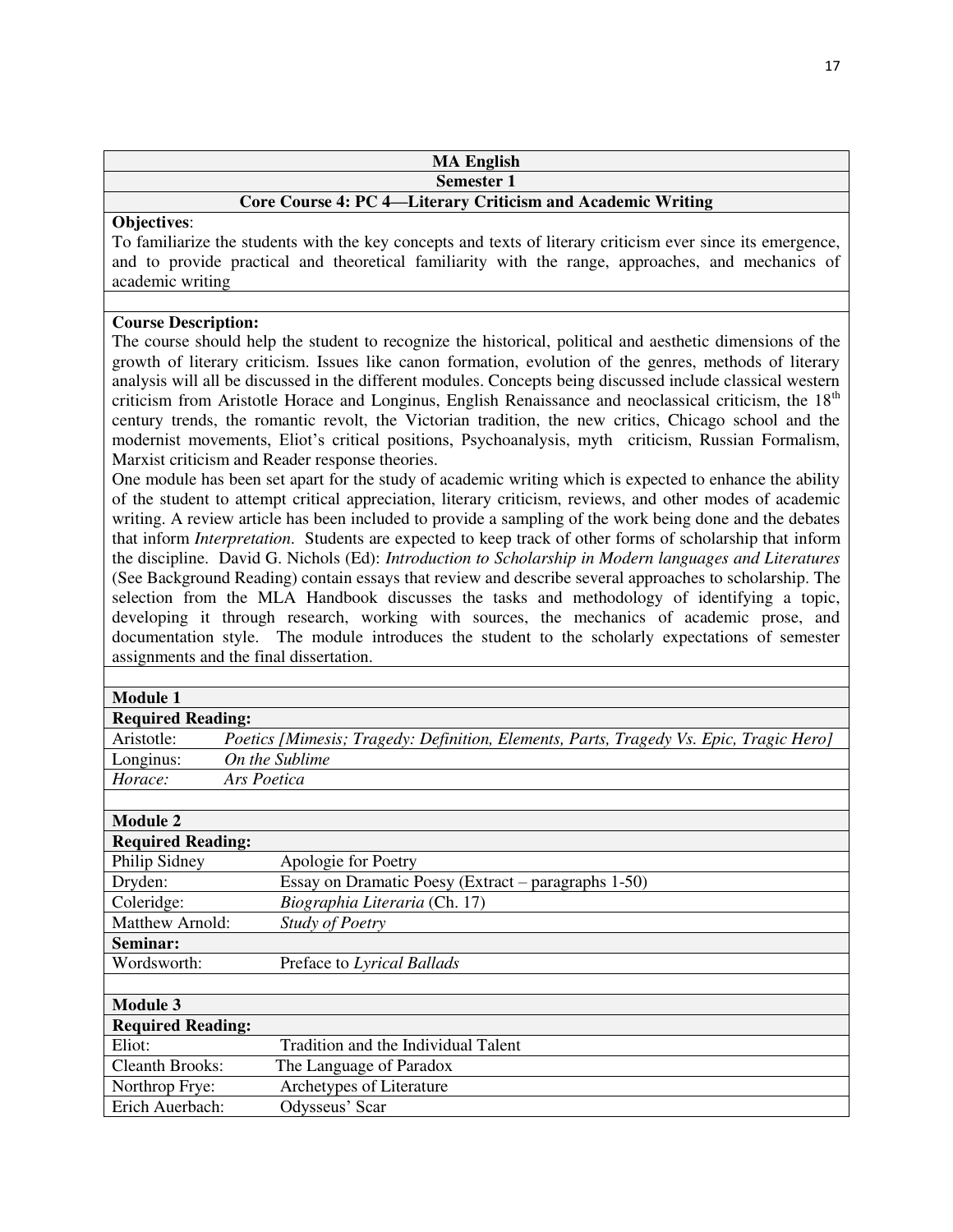| Seminar:                                                                   |                                                                                 |
|----------------------------------------------------------------------------|---------------------------------------------------------------------------------|
| R.S. Crane:                                                                | The Concept of Plot and the Plot of Tom Jones                                   |
| <b>Module 4</b>                                                            |                                                                                 |
| <b>Required Reading:</b>                                                   |                                                                                 |
| Georg Lukacs:<br>The Ideology of Modernism                                 |                                                                                 |
| Wolfgang Iser:                                                             | The Role of the Reader in Fielding's Joseph Andrews and Tom Jones               |
| Roman Jakobson:<br>What is Poetry?                                         |                                                                                 |
| Seminar:                                                                   |                                                                                 |
| Lionel Trilling:<br><b>Freud and Literature</b>                            |                                                                                 |
|                                                                            |                                                                                 |
| <b>Module 5</b>                                                            |                                                                                 |
| <b>Academic Writing</b>                                                    |                                                                                 |
| <b>Required Reading:</b>                                                   |                                                                                 |
| Jerome McGann: "Interpretation" (pp 160—170 of David G. Nichols)           |                                                                                 |
|                                                                            | Chapters 3,5, and 6 of MLA Handbook for Writers of Research Papers, Seventh Ed. |
| Seminar:                                                                   |                                                                                 |
| Catherine Belsey: "Addressing the Subject" (Critical Practice)             |                                                                                 |
|                                                                            |                                                                                 |
| <b>Background Reading:</b>                                                 |                                                                                 |
| D. A. Russell and Winterbottom (eds.): Classical Literary Criticism. [OUP] |                                                                                 |
| Enright and Chickera (eds.): English Critical Texts. [OUP]                 |                                                                                 |
|                                                                            | David Lodge (ed.): Twentieth Century Literary Criticism: A Reader [Longman]     |
| V.S. Seturaman (ed.): Contemporary Criticism: An Anthology [Macmillan]     |                                                                                 |
| K. Pomorska and R. Rudy (eds.): Language and Literature. [HUP]             |                                                                                 |
| Harry Blamires: A History of Literary Criticism                            |                                                                                 |
| Wimsatt and Brooks: Literary Criticism: A Short History                    |                                                                                 |

David G. Nichols (Ed): *Introduction to Scholarship in Modern languages and Literatures,* MLA, 2007.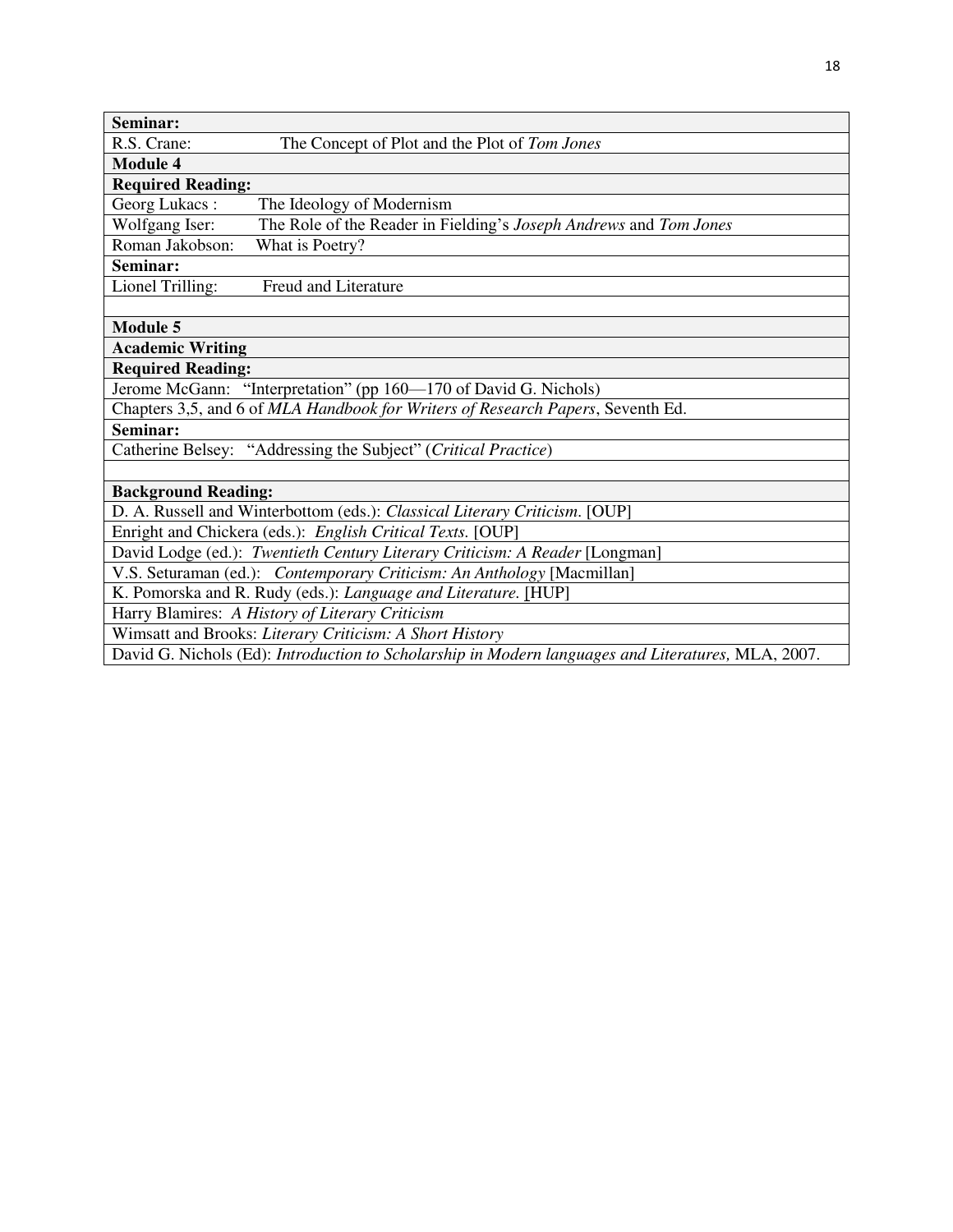|                                    |                | <b>MA English</b>                                                                                                                                                                                                |
|------------------------------------|----------------|------------------------------------------------------------------------------------------------------------------------------------------------------------------------------------------------------------------|
|                                    |                | <b>Semester 1</b>                                                                                                                                                                                                |
|                                    |                | Core Course 5: PC 5- Indian English Literature                                                                                                                                                                   |
| Objectives:                        |                |                                                                                                                                                                                                                  |
|                                    |                | The course is designed to familiarise the students with one of the most significant literatures produced in<br>the English language from the non English speaking cultures. Questions of language, nation, and   |
|                                    |                | aesthetics figure prominently among the objectives of this course.                                                                                                                                               |
| <b>Course Description:</b>         |                |                                                                                                                                                                                                                  |
|                                    |                | The student has to be made conscious of the colonial context in which Indian English developed as a                                                                                                              |
|                                    |                | language and literature. Nineteenth century attempts at poetry, the emergence of Indian English fiction                                                                                                          |
|                                    |                | and drama, the differences in the thematic and stylistic aspects between the pre independence and post                                                                                                           |
|                                    |                | independence periods, the impact of historical situations like the Emergency, and the influence of western                                                                                                       |
|                                    |                | modernism and postmodernism on Indian writing are to receive central focus. Issues relating to the use of                                                                                                        |
|                                    |                | the coloniser's language, the diverse ramifications of power in the Indian subcontinent, features of                                                                                                             |
|                                    |                | Diaspora writing, the nature of the Indian reality reflected in a non Indian tongue, the socio-cultural                                                                                                          |
|                                    |                | economic, and gender concerns addressed in these texts etc. Have to be broached in the pedagogical<br>context. Some major works of Indian literature translated into English also are to be introduced to give a |
| smack of Indianness.               |                |                                                                                                                                                                                                                  |
|                                    |                |                                                                                                                                                                                                                  |
| <b>Module 1</b>                    |                |                                                                                                                                                                                                                  |
| <b>Required Reading:</b>           |                |                                                                                                                                                                                                                  |
| A.K. Ramanujan                     |                | Is there an Indian Way of thinking?                                                                                                                                                                              |
| Gauri Viswanathan                  |                | Introduction to Masks of Conquest                                                                                                                                                                                |
| Meenakshi Mukherjee:               |                | "Nation, Novel, Language" in The Perishable Empire                                                                                                                                                               |
|                                    |                |                                                                                                                                                                                                                  |
| Module <sub>2</sub>                |                |                                                                                                                                                                                                                  |
| <b>Required Reading:</b>           |                |                                                                                                                                                                                                                  |
| <b>Toru Dutt</b><br>Sarojini Naidu |                | The Lotus<br>Queen's Rival                                                                                                                                                                                       |
| Tagore                             | $\ddot{\cdot}$ | Gitanjali (section 35)                                                                                                                                                                                           |
| Sri Aurobindo                      | $\vdots$       | Thought the Paraclete                                                                                                                                                                                            |
| Ezekiel                            |                | A Time to Change                                                                                                                                                                                                 |
| <b>Gieve Patel</b>                 | ÷              | On Killing a Tree                                                                                                                                                                                                |
| Jayanta Mahapatra                  |                | A Monsoon Day Fable                                                                                                                                                                                              |
| Sujata Bhatt                       | $\ddot{\cdot}$ | Muliebrity                                                                                                                                                                                                       |
| Kamala Das                         | $\ddot{\cdot}$ | Honour                                                                                                                                                                                                           |
| Seminar:                           |                |                                                                                                                                                                                                                  |
| AK Mehrotra                        | $\vdots$       | Continuities                                                                                                                                                                                                     |
|                                    |                |                                                                                                                                                                                                                  |
| <b>Module 3</b>                    |                |                                                                                                                                                                                                                  |
| <b>Required Reading:</b>           |                |                                                                                                                                                                                                                  |
| Girish Karnad                      | $\ddot{\cdot}$ | Yayati                                                                                                                                                                                                           |
| Vijay Tendulkar                    | $\vdots$       | Ghasiram Kotval                                                                                                                                                                                                  |
| Seminar:                           |                |                                                                                                                                                                                                                  |
| Manjula Padmanabhan                |                | <b>Harvest</b>                                                                                                                                                                                                   |
| <b>Module 4</b>                    |                |                                                                                                                                                                                                                  |
|                                    |                |                                                                                                                                                                                                                  |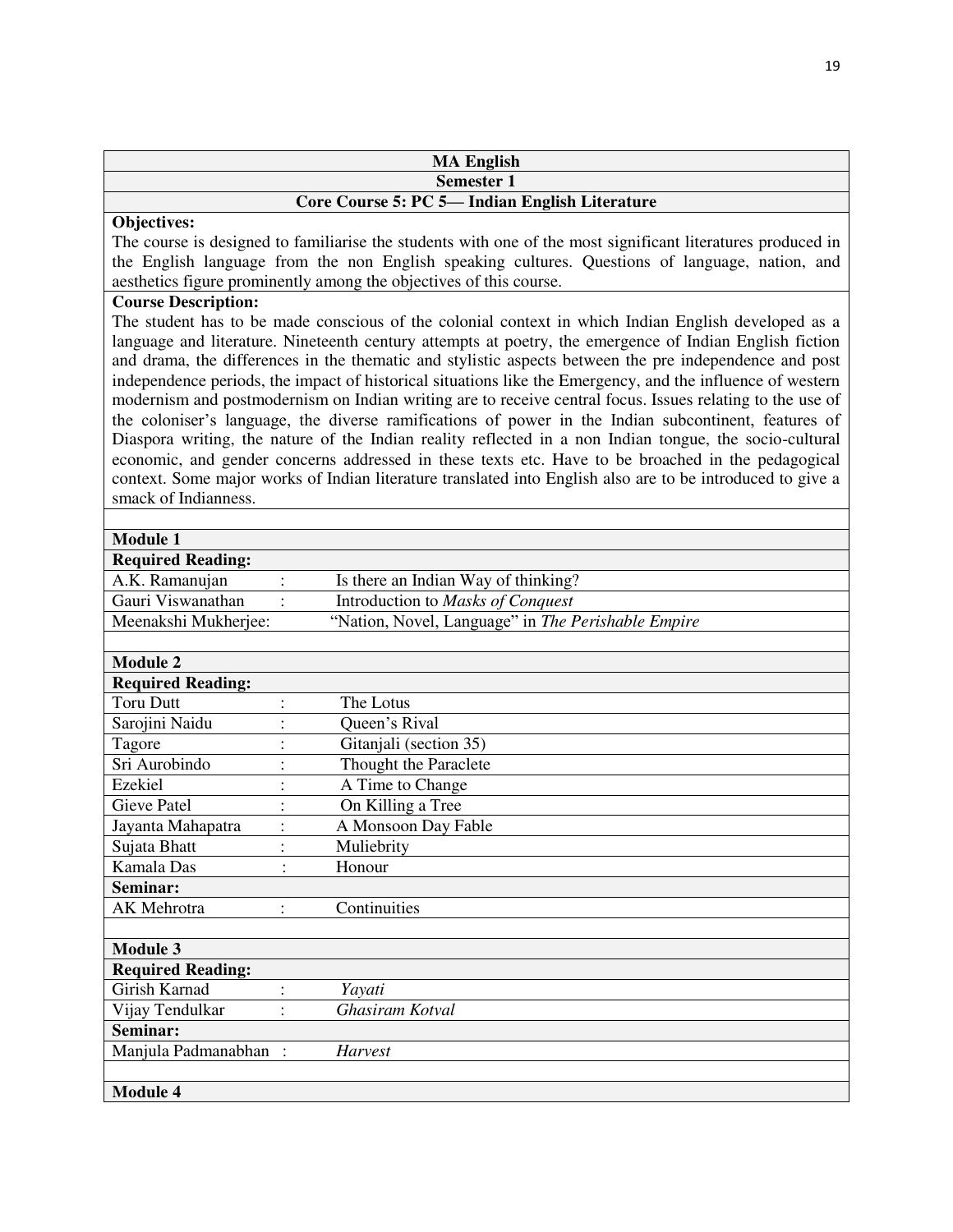| <b>Required Reading:</b>        |                                                          |
|---------------------------------|----------------------------------------------------------|
| Salman Rushdie                  | Midnight's Children                                      |
| <b>Amitav Ghosh</b>             | <b>Hungry Tide</b>                                       |
| Susan Viswanathan               | Something Barely Remembered                              |
| Seminar:                        |                                                          |
| Arundhati Roy<br>$\ddot{\cdot}$ | God of Small Things                                      |
|                                 |                                                          |
| <b>Module 5</b>                 |                                                          |
| <b>Required Reading:</b>        |                                                          |
| Bankim Chandra Chatterjee:      | Ananda Math                                              |
| Sara Joseph                     | Gift in Green                                            |
| <b>U</b> R Ananthamurthy        | : Samskara                                               |
| Seminar:                        |                                                          |
| R K Narayan                     | : Man Eater of Malgudi                                   |
|                                 |                                                          |
| <b>Background Reading:</b>      |                                                          |
| Salman Rushdie                  | : Imaginary Homelands                                    |
| Swati Joshi                     | : Rethinking English                                     |
| Rajeswari Sunder Rajan          | : Lie of the Land                                        |
| <b>Susie Tharu</b>              | : Subject to Change                                      |
| <b>Ashish Nandi</b>             | : The Intimate Enemy                                     |
| G N Devy                        | : After Amnesia                                          |
| Meenakshi Mukherjee             | : Perishable Empire                                      |
| Sujit Mukherjee                 | : Translation as Discovery                               |
| K R Sreenivasa Iyengar          | : Golden treasury of Indian Writing                      |
| R. Parthasarathy, ed.           | : Ten Twentieth Century Indian Poets                     |
| A K Mehrotra, ed.               | : An Illustrated History of Indian Literature in English |
| Eunice D'Souza, ed.             | : Nine Indian Women Poets: an Anthology                  |
|                                 |                                                          |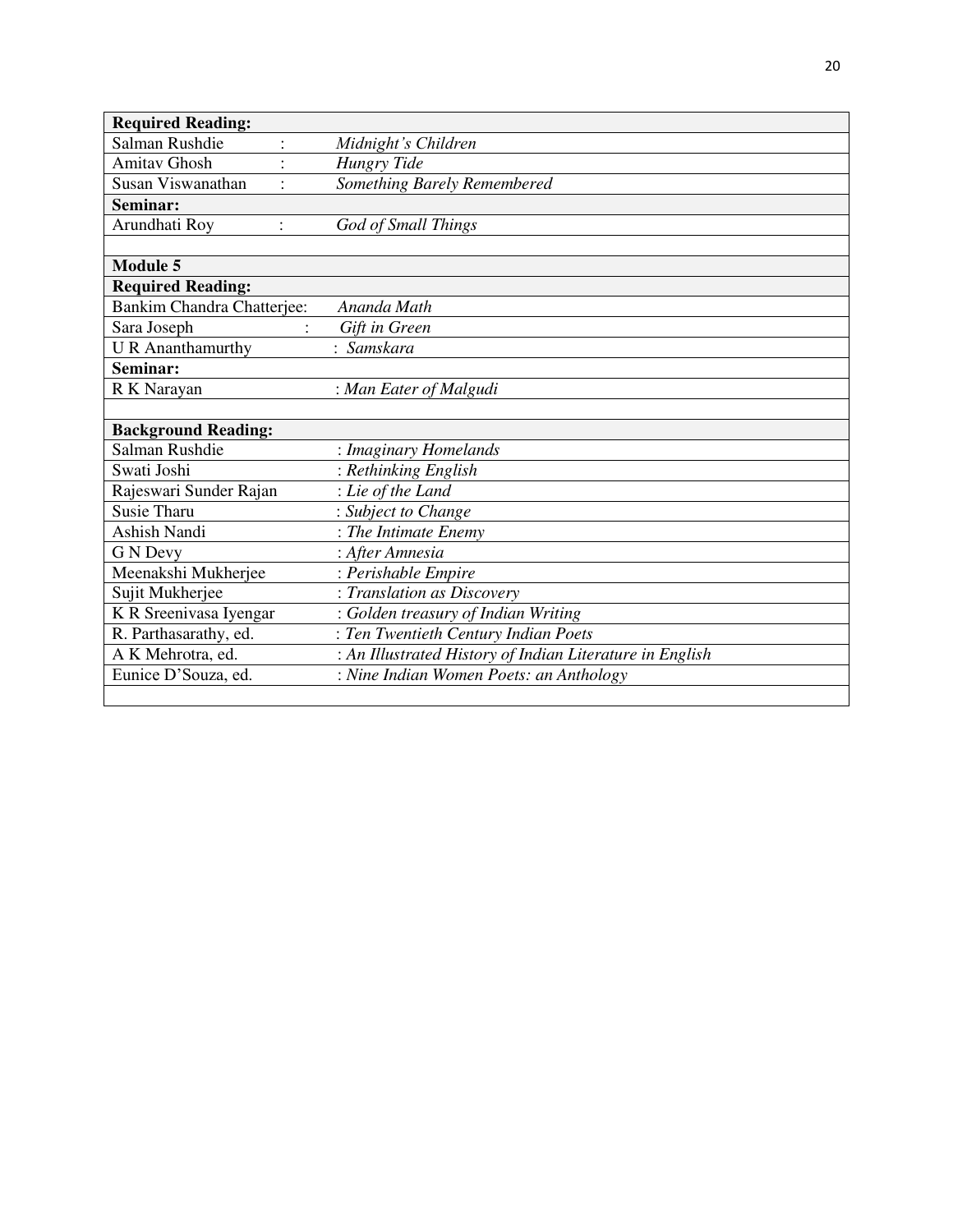| <b>MA English</b>                                           |
|-------------------------------------------------------------|
| <b>Semester 2</b>                                           |
| Core Course 6: PC 6 -- Literature of the Nineteenth Century |

To familiarize the students with two prominent eras in English literature, namely the latter half of the  $18<sup>th</sup>$  century, first half of the 19th century and the latter half of the 19<sup>th</sup> century. The romantic sensibility that reigned supreme for more than half a century needs to be driven home to the students. Similarly the changed outlook of the writers in the wake of industrialism is also to be imparted well. Only English authors have been included in the paper.

#### **Course description:**

Begin with the precursors to Romanticism -- Gray, Blake. The Romantic movement-significance of 1798.The American revolution 1776 and the French revolution1789.Age of upheavals in political, economic and social traditions. Imagination, nature, symbolism and myth, emotion, lyric and the self. Contrast with neo classicism, individualism. The everyday and the exotic - spread of the Romantic spirit, exoticism, etc.

Victorian period (1837-1901). The continuance and decline of the romantic sensibility. The emergence of machines and industries. Ascent of materialism. Utilitarian philosophy. Loss of faith. Dominance of scientific temperament. Pre-Raphaelite poetry specimen. The tradition of realism in novel writing. All writers from England.

#### **Module I**

**Required Reading :** 

M H Abrams: "Chapter III: Romantic Analogues of Art and Mind." *The Mirror and the Lamp* Raymond Williams: "The Romantic Artist." *Culture and Society, 1780-1950*

Isobel Armstrong: "Introduction: Rereading Victorian Poetry." *Victorian Poetry: Poetry, Poetics, Politics*. London,1993

| <b>Module 2</b>          |                                             |
|--------------------------|---------------------------------------------|
| <b>Required Reading:</b> |                                             |
| William Blake:           | Auguries of Innocence                       |
|                          | William Wordsworth: The Tintern Abbey Lines |
| S.T.Coleridge:           | Kubla Khan                                  |
| P.B.Shelley:             | Ode to the West Wind                        |
| John Keats:              | Ode on a Grecian Urn                        |
| Seminar:                 |                                             |
| Lord Byron:              | The Prisoner of Chillon                     |
|                          |                                             |
| <b>Module 3</b>          |                                             |
| <b>Required Reading:</b> |                                             |
| Lord Tennyson:           | <b>Ulysses</b>                              |
| <b>Robert Browning:</b>  | Fra Lippo Lippi                             |
| Matthew Arnold:          | Dover Beach                                 |
| D.G.Rossetti:            | The Blessed Damozel                         |
| Seminar:                 |                                             |
| Francis Thompson:        | The Hound of Heaven                         |
|                          |                                             |
| <b>Module 4</b>          |                                             |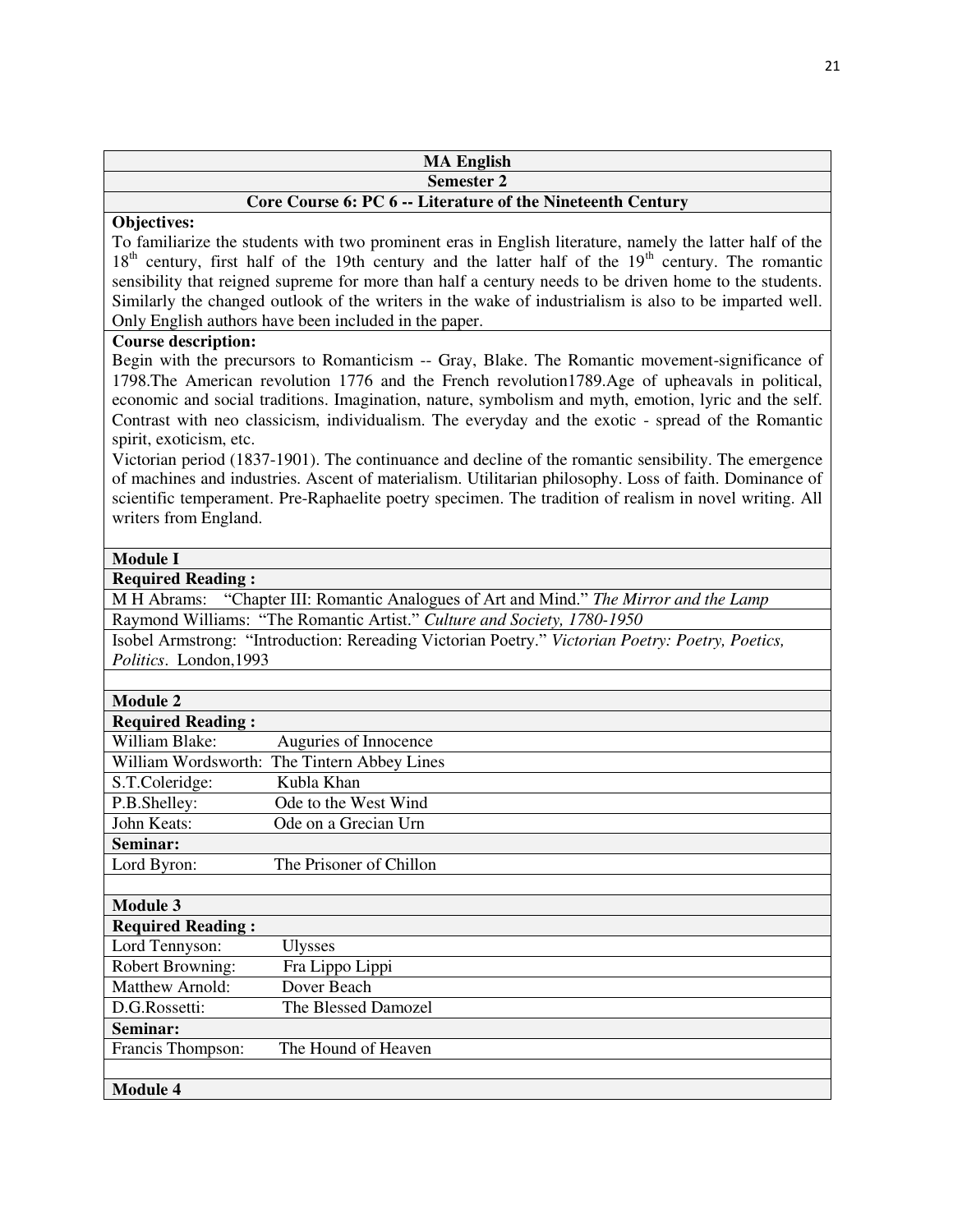| <b>Required Reading:</b>               |                                                     |  |
|----------------------------------------|-----------------------------------------------------|--|
| Jane Austen:                           | Pride and Prejudice                                 |  |
| <b>Emily Bronte:</b>                   | <b>Wuthering Heights</b>                            |  |
| Thomas hardy:                          | Tess of the d'Urbervilles                           |  |
| Seminar:                               |                                                     |  |
| <b>Charles Dickens:</b>                | A Tale of Two Cities                                |  |
|                                        |                                                     |  |
| <b>Module 5</b>                        |                                                     |  |
| <b>Required Reading:</b>               |                                                     |  |
| <b>Charles Lamb:</b>                   | Dream Children                                      |  |
| William Hazlitt:                       | My First Acquaintance with Poets                    |  |
| John Stuart Mill:                      | The Subjection of Women (Chapter1)                  |  |
| Seminar:                               |                                                     |  |
| Oscar Wilde:                           | The Importance of Being Earnest                     |  |
|                                        |                                                     |  |
| <b>Background Reading:</b>             |                                                     |  |
| M H Abrams:                            | The Mirror and the Lamp                             |  |
|                                        | Arnold Kettle: An Introduction to the English Novel |  |
| Raymond Williams:                      | Novel from Dickens to Lawrence                      |  |
| C M Bowra:                             | The Romantic Imagination                            |  |
| Walter Allen: The English Novel        |                                                     |  |
| The Historical Novel<br>George Lukacs: |                                                     |  |
|                                        |                                                     |  |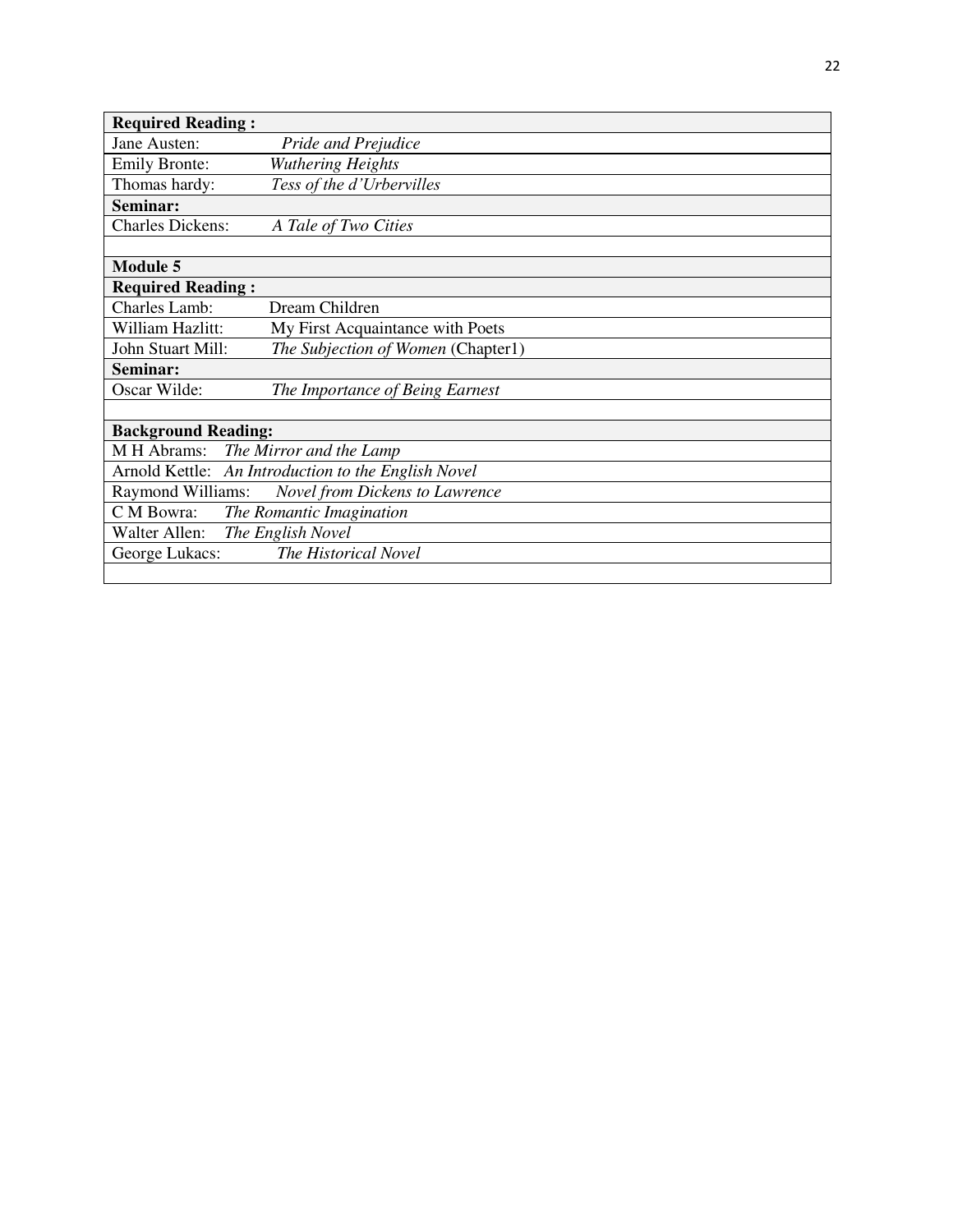| <b>MA English</b>                          |
|--------------------------------------------|
| <b>Semester 2</b>                          |
| Core Course 7: PC 7 – Modernism in Context |

To familiarize the students with the literary trends of the early twentieth century in the context of the sensibility of literary modernism in the wake of the World War.

### **Course description:**

The course includes an introduction to the changed literary perspectives in the twentieth century, along with the social, economic and political background. Imperial expansion which had reached a boiling point, the onset of the World War I coupled with the attempts at creating a new world order remained some of the key issues. The impact of the Soviet experiment at the global level that needs to be read against the backdrop of the spread and influence of Marxism on a global scale calls for a radical review of world politics. This was followed by the rise of Fascism and Nazism, followed curiously by the shadow of doubt cast over communism. In the literary field reaction against Romanticism and Victorianism led to experimentation in writing in all genres. Starting from the poetry of World War I the movement traverses a wide range of concerns topics and forms of writing. The discussion also includes movements like the avant garde, the Pink Decade and so forth.

#### **Module I**

**Required Reading :** 

Virginia Woolf: "Modern Fiction"(*The Common Reader* –First Series)

Malcolm Bradbury and James McFarlane: "The Name and Nature of Modernism" (Chapter 1 of *Modernism*: *A Guide to European Literature*1890-1930)

David Harvey: "Modernity and Modernism" [in David Harvey: *The Condition of Postmodernity – An Enquiry into the Origins of Cultural Change*(Blackwell); also available in Tim Middleton (ed.): *Modernism – Critical Concepts in Literary and Cultural Studies* (Routledge)]

#### **Module 2**

| iviouuit 2               |                                         |  |
|--------------------------|-----------------------------------------|--|
| <b>Required Reading:</b> |                                         |  |
| G.M.Hopkins:             | The Windhover                           |  |
| Wilfred Owen:            | Dulce et Decorum est                    |  |
| W.B.Yeats:               | <b>Byzantium</b>                        |  |
| W.H.Auden:               | Musee des Beaux Arts                    |  |
| Seminar:                 |                                         |  |
| <b>Dylan Thomas:</b>     | Fern Hill                               |  |
|                          |                                         |  |
| <b>Module 3</b>          |                                         |  |
| <b>Required Reading:</b> |                                         |  |
| T.S.Eliot:               | The Waste Land                          |  |
| Seminar:                 |                                         |  |
| Ezra Pound:              | Hugh Selwyn Mauberley (Sections I to V) |  |
|                          |                                         |  |
| <b>Module 4</b>          |                                         |  |
| <b>Required Reading:</b> |                                         |  |
| <b>Bernard Shaw:</b>     | Saint Joan                              |  |
| T.S. Eliot:              | Murder in the Cathedral                 |  |
| Seminar:                 |                                         |  |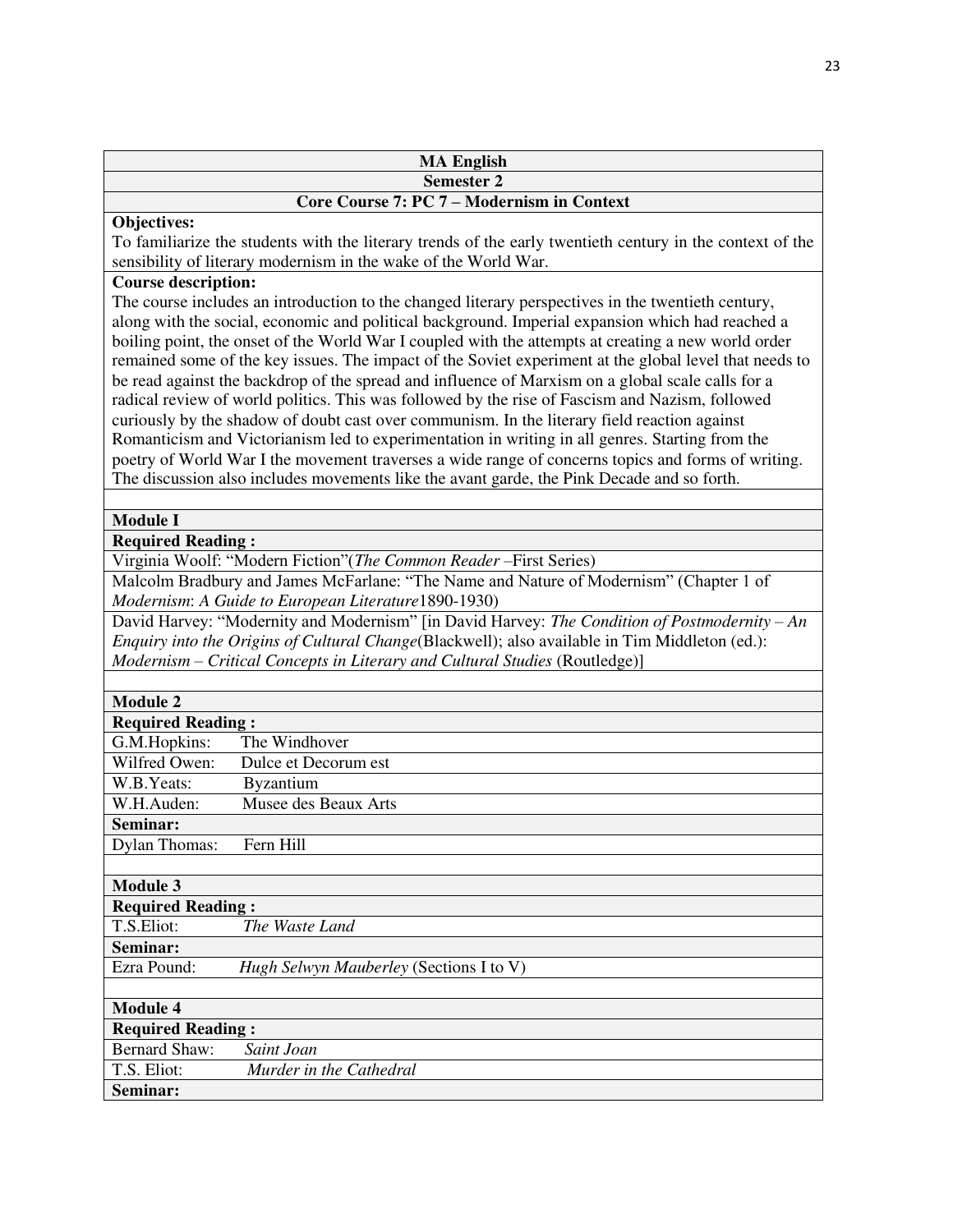| J.M.Synge:                                                | Riders to the Sea                                                                         |  |
|-----------------------------------------------------------|-------------------------------------------------------------------------------------------|--|
|                                                           |                                                                                           |  |
| <b>Module 5</b>                                           |                                                                                           |  |
| <b>Required Reading:</b>                                  |                                                                                           |  |
| James Joyce:                                              | A Portrait of the Artist as Young Man                                                     |  |
| Joseph Conrad:                                            | <b>Heart of Darkness</b>                                                                  |  |
| Virginia Woolf:                                           | To the Lighthouse                                                                         |  |
| Seminar:                                                  |                                                                                           |  |
| D.H.Lawrence:                                             | Sons and Lovers                                                                           |  |
|                                                           |                                                                                           |  |
| <b>Background Reading:</b>                                |                                                                                           |  |
|                                                           | James Frazer: The Golden Bough                                                            |  |
| Frank Kermode:                                            | The Sense of an Ending: Studies in the Theory of Fiction                                  |  |
| Malcolm Bradbury and James McFarlane: Modernism 1890-1930 |                                                                                           |  |
| D. H. Lawrence:                                           | <b>Selected Literary Criticism</b>                                                        |  |
| G M Hopkins:                                              | The Wreck of the Deutschland                                                              |  |
| George Orwell: 1984                                       |                                                                                           |  |
| Louis MacNiece:                                           | Snow                                                                                      |  |
|                                                           | Tim Middleton (ed.): Modernism – Critical Concepts in Literary and Cultural Studies Vols. |  |
|                                                           | $1-5$ (Routledge)]                                                                        |  |
|                                                           |                                                                                           |  |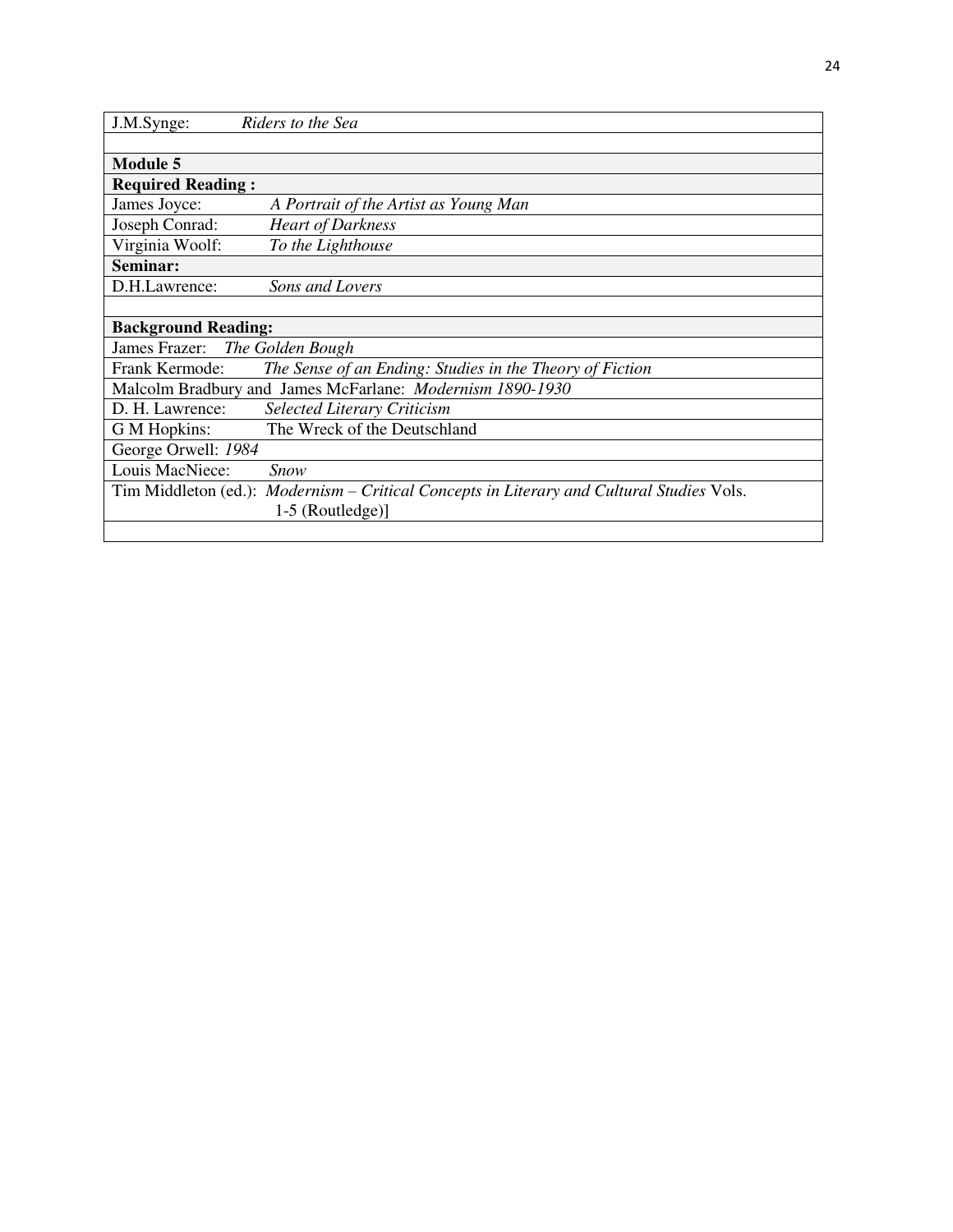| <b>MA English</b>                                                                                                                                                                                                                                                                                                                                                                                                                                                                                                                                                                                                                                                                  |
|------------------------------------------------------------------------------------------------------------------------------------------------------------------------------------------------------------------------------------------------------------------------------------------------------------------------------------------------------------------------------------------------------------------------------------------------------------------------------------------------------------------------------------------------------------------------------------------------------------------------------------------------------------------------------------|
| <b>Semester 2</b>                                                                                                                                                                                                                                                                                                                                                                                                                                                                                                                                                                                                                                                                  |
| Core Course 8: PC 8 -- Dimensions of the Postmodern                                                                                                                                                                                                                                                                                                                                                                                                                                                                                                                                                                                                                                |
| Objectives:                                                                                                                                                                                                                                                                                                                                                                                                                                                                                                                                                                                                                                                                        |
| To introduce the student to the developments in literature written in English since the 1960s.                                                                                                                                                                                                                                                                                                                                                                                                                                                                                                                                                                                     |
| Representative works from experimental and metropolitan literature are included                                                                                                                                                                                                                                                                                                                                                                                                                                                                                                                                                                                                    |
| <b>Course Description:</b>                                                                                                                                                                                                                                                                                                                                                                                                                                                                                                                                                                                                                                                         |
| This course involves a discussion of the Postmodernism/post-modernism debate and the problematics of<br>definition. It subjects to analysis poetry which was anti-skeptical and sensitive to the realities of religion<br>and metaphysics. The selected texts create an awareness of the suspect nature of language, the<br>manipulative power of art, the fragility of character, the relativity of value and perception and the collapse<br>of the absolute. Irish voices, female perspectives and public engagement of poetry also come in for<br>discussion.<br>In the field of fiction too typical postmodern features and devices like self-reflexivity and multiculturalism |
| need to be focused.                                                                                                                                                                                                                                                                                                                                                                                                                                                                                                                                                                                                                                                                |
| Drama: theatre of the absurd, Psychodrama and experimental theatre will be some of the features calling<br>for discussion.                                                                                                                                                                                                                                                                                                                                                                                                                                                                                                                                                         |
|                                                                                                                                                                                                                                                                                                                                                                                                                                                                                                                                                                                                                                                                                    |
| <b>Module I</b>                                                                                                                                                                                                                                                                                                                                                                                                                                                                                                                                                                                                                                                                    |
| <b>Required Reading:</b>                                                                                                                                                                                                                                                                                                                                                                                                                                                                                                                                                                                                                                                           |
| Linda Hutcheon: Historiographical Metafiction: The Pastime of Past Time (in The Poetics of<br>Postmodernism)                                                                                                                                                                                                                                                                                                                                                                                                                                                                                                                                                                       |
| Postmodernism and Philosophy (in Routledge Companion to Postmodernism.<br><b>Stuart Sim:</b>                                                                                                                                                                                                                                                                                                                                                                                                                                                                                                                                                                                       |
| Ed. Stuart Sim)                                                                                                                                                                                                                                                                                                                                                                                                                                                                                                                                                                                                                                                                    |
| Michael W. Messmer: "Making Sense of/with Postmodernism" [in Victor E. Taylor & Charles E.<br>Winquist (eds.): <i>Postmodernism – Critical Concepts</i> Volume III (Routledge)]                                                                                                                                                                                                                                                                                                                                                                                                                                                                                                    |
| <b>Module 2</b>                                                                                                                                                                                                                                                                                                                                                                                                                                                                                                                                                                                                                                                                    |
| <b>Required Reading:</b>                                                                                                                                                                                                                                                                                                                                                                                                                                                                                                                                                                                                                                                           |
| Philip Larkin:<br>Church Going                                                                                                                                                                                                                                                                                                                                                                                                                                                                                                                                                                                                                                                     |
| Ted Hughes:<br>Jaguar                                                                                                                                                                                                                                                                                                                                                                                                                                                                                                                                                                                                                                                              |
| Sylvia Plath:                                                                                                                                                                                                                                                                                                                                                                                                                                                                                                                                                                                                                                                                      |
| Daddy<br>Elizabeth Jennings: The Child Born Dead                                                                                                                                                                                                                                                                                                                                                                                                                                                                                                                                                                                                                                   |
|                                                                                                                                                                                                                                                                                                                                                                                                                                                                                                                                                                                                                                                                                    |
| Charles Tomlinson: Prometheus                                                                                                                                                                                                                                                                                                                                                                                                                                                                                                                                                                                                                                                      |
| Seminar:                                                                                                                                                                                                                                                                                                                                                                                                                                                                                                                                                                                                                                                                           |
| Genesis<br>Geoffrey Hill:                                                                                                                                                                                                                                                                                                                                                                                                                                                                                                                                                                                                                                                          |
| <b>Module 3</b>                                                                                                                                                                                                                                                                                                                                                                                                                                                                                                                                                                                                                                                                    |
| <b>Required Reading:</b>                                                                                                                                                                                                                                                                                                                                                                                                                                                                                                                                                                                                                                                           |
| Angela Carter:<br>Nights at the Circus                                                                                                                                                                                                                                                                                                                                                                                                                                                                                                                                                                                                                                             |
| Julian Barnes:<br>Flaubert's Parrot                                                                                                                                                                                                                                                                                                                                                                                                                                                                                                                                                                                                                                                |
| Seminar:                                                                                                                                                                                                                                                                                                                                                                                                                                                                                                                                                                                                                                                                           |
| Ian McEwan:<br>Atonement                                                                                                                                                                                                                                                                                                                                                                                                                                                                                                                                                                                                                                                           |
| <b>Module 4</b>                                                                                                                                                                                                                                                                                                                                                                                                                                                                                                                                                                                                                                                                    |
| <b>Required Reading:</b>                                                                                                                                                                                                                                                                                                                                                                                                                                                                                                                                                                                                                                                           |
|                                                                                                                                                                                                                                                                                                                                                                                                                                                                                                                                                                                                                                                                                    |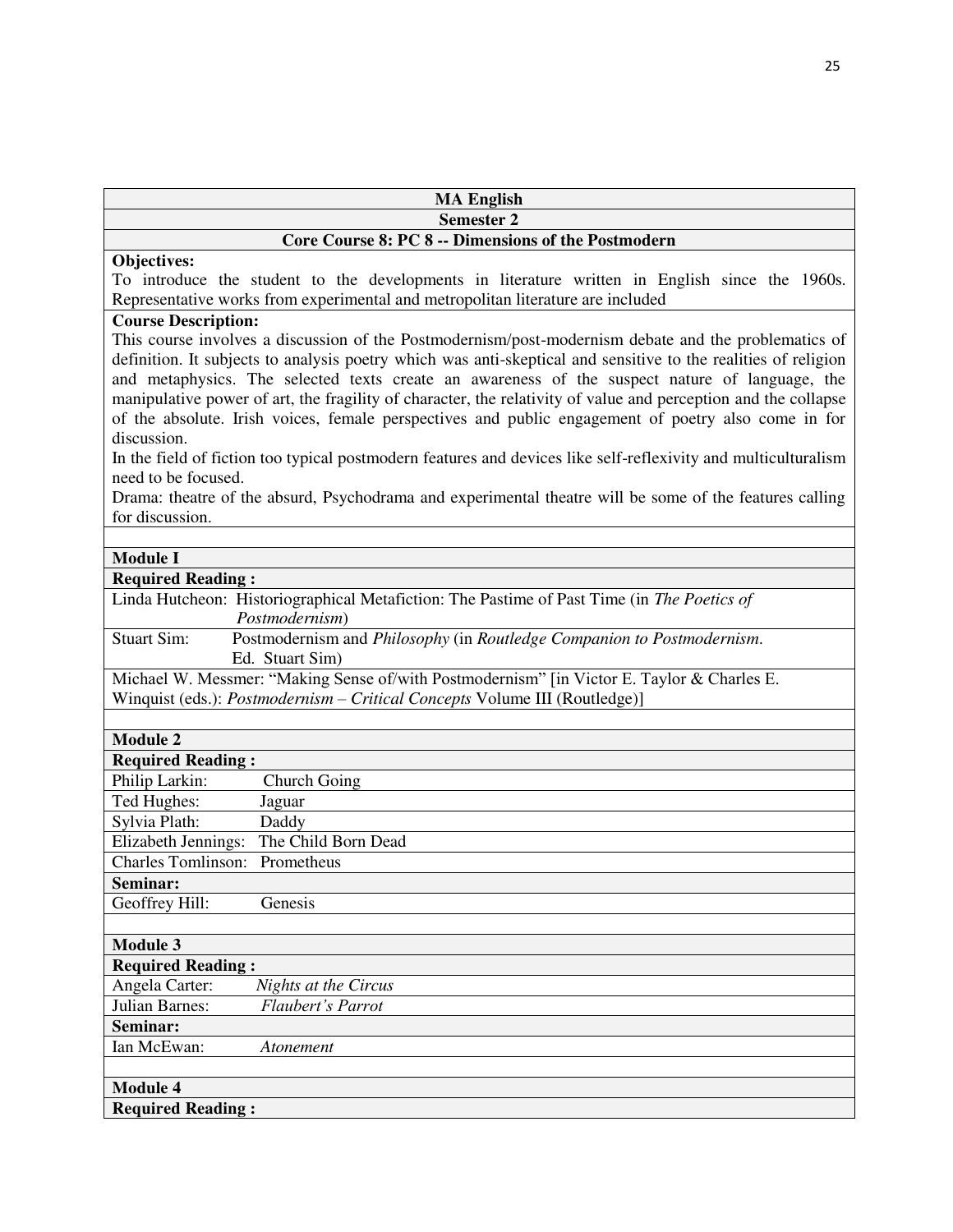| Samuel Beckett:            | <b>Waiting for Godot</b>                                                   |
|----------------------------|----------------------------------------------------------------------------|
| John Osborne:              | Look Back in Anger                                                         |
| Seminar:                   |                                                                            |
| John Arden:                | Sergeant Musgrave's Dance                                                  |
|                            |                                                                            |
| <b>Module 5</b>            |                                                                            |
| <b>Required Reading:</b>   |                                                                            |
| Bond:                      | Lear                                                                       |
| Stoppard:                  | <b>Jumpers</b>                                                             |
| Seminar:                   |                                                                            |
|                            | Arnold Wesker: Chicken Soup with Barley                                    |
|                            |                                                                            |
| <b>Background Reading:</b> |                                                                            |
| Jean-Francois Lyotard :    | The Postmodern Condition: A Report on Knowledge                            |
| <b>Susan Sontag:</b>       | <b>Against Interpretation</b>                                              |
| <b>Ihab Hassan:</b>        | The Dismemeberment of Orpheus: Towards a Postmodern Literature             |
| <b>Brian McHale:</b>       | <b>Postmodernist Fiction</b>                                               |
| Linda Hutcheon:            | A Poetics of Postmodernism: History, Theory, Fiction                       |
| Fredric Jameson:           | Postmodernism or the Cultural logic of Late Capitalism                     |
| Steven Connor:             | Postmodernist Culture: An Introduction to the Theories of the Contemporary |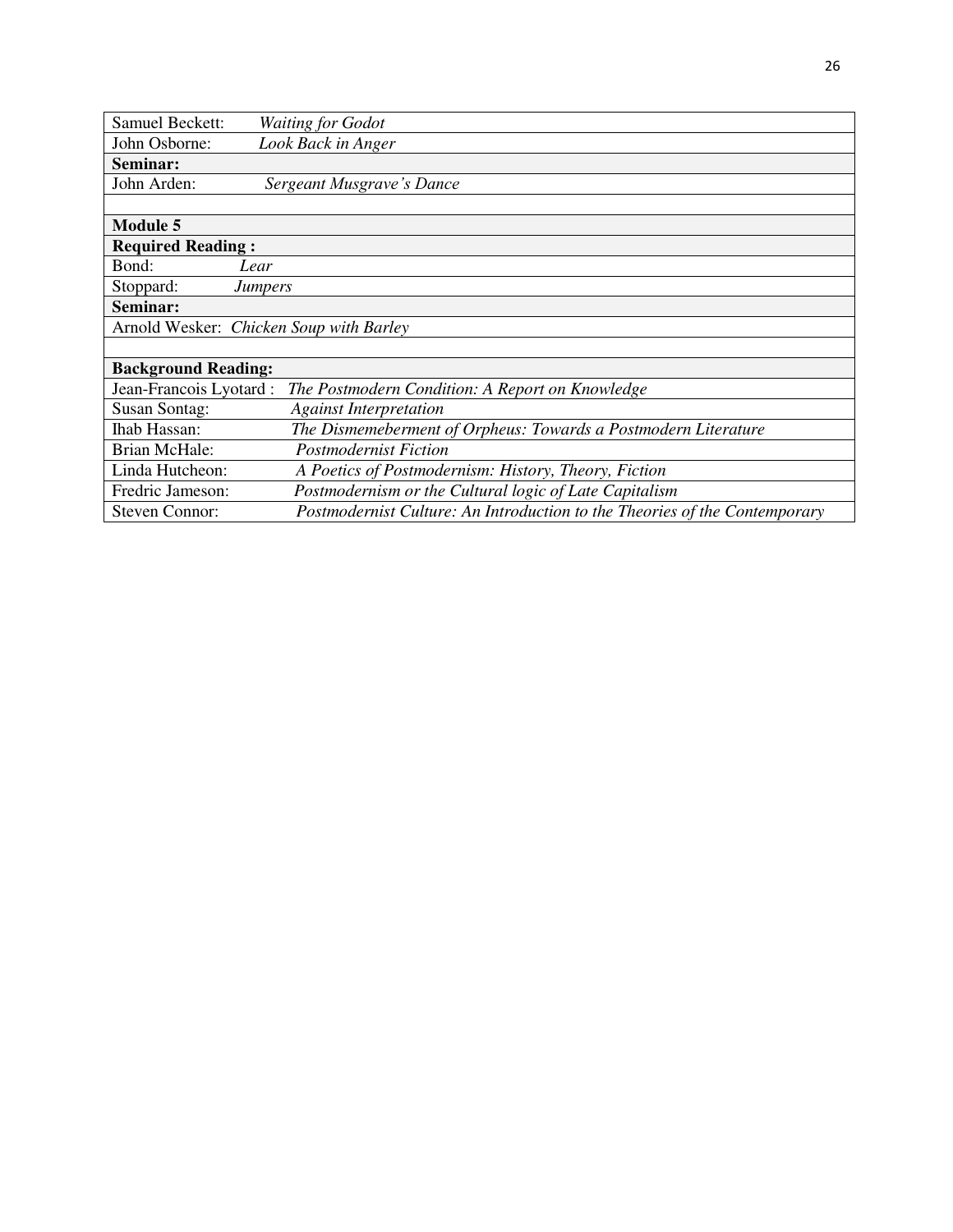| <b>MA English</b> |  |
|-------------------|--|
| <b>Semester 2</b> |  |

### **Core Course 9: PC 9— Language and Linguistics**

#### **Objectives:**

To inculcate in the pupils awareness about the basic concepts of linguistics, the scientific study of language.

#### **Course Description:**

The course, divided into five modules covers the important areas in linguistics and updates the pupil on the most recent advances in the theory of language study. This should ideally prepare the student at one level with modern notions and concerns in the field of linguistics.

#### **Module 1**

#### **Phonetics and Phonology:**

General Phonetics, Cardinal Vowels, Consonants, Phonetic Transcription

The phonemic theory: Phoneme, allophones, contrastive and complementary distribution, free variation, phonetic similarity, pattern congruency

Plurals & past tense in English as examples for phonologically conditioned alternation,

Rules and rule ordering in phonology (some examples)

Syllable, onset nucleus and coda, foot, prosody, stress, stress rules, intonation, rhythm

#### **Module 2**

#### **Morphology:**

The notion of a morpheme, allomporphy, zero morph, portmanteau morph

Inflection and derivation, level I and Level II affixes in English, ordering between derivation and inflection, + boundary (morpheme level) and # boundary (word level) in affixation,

Stem allomorphy, word level and morpheme level constraints

Morphophonological pheneomena

Compounds, criteria for compound formation (deletion of inflection, junction phenomena like vowel elongation, gemination, etc.)

sub compounds and co compounds (tatpurusha/dwandwa)

word formation techniques: blending, clipping, back formation, acronyms, echo word formation, abbreviation etc.

**Seminar:** 

Traditional grammar – fallacies – Saussure , system and structure, language as a system of signs, Saussurean dichotomies: synchronic -diachronic , signifier- signified, syntagmatic – paradigmatic, langue – parole, form – substance

#### **Module 3**

#### **Syntax**

Structuralism: Contributions of Bloomfield – IC Analysis – disambiguation using IC analysis, limitations of IC analysis –

PS grammar – PS rules: context free and context sensitive rules, optional and obligatory rules

TG Grammar Components – transformational and generative ––GB Theory: X bar theory, case filter, theta criterion.

# **Seminar:**

"Aspects" model – transformations: passivisation–do support – affix hopping–WH movement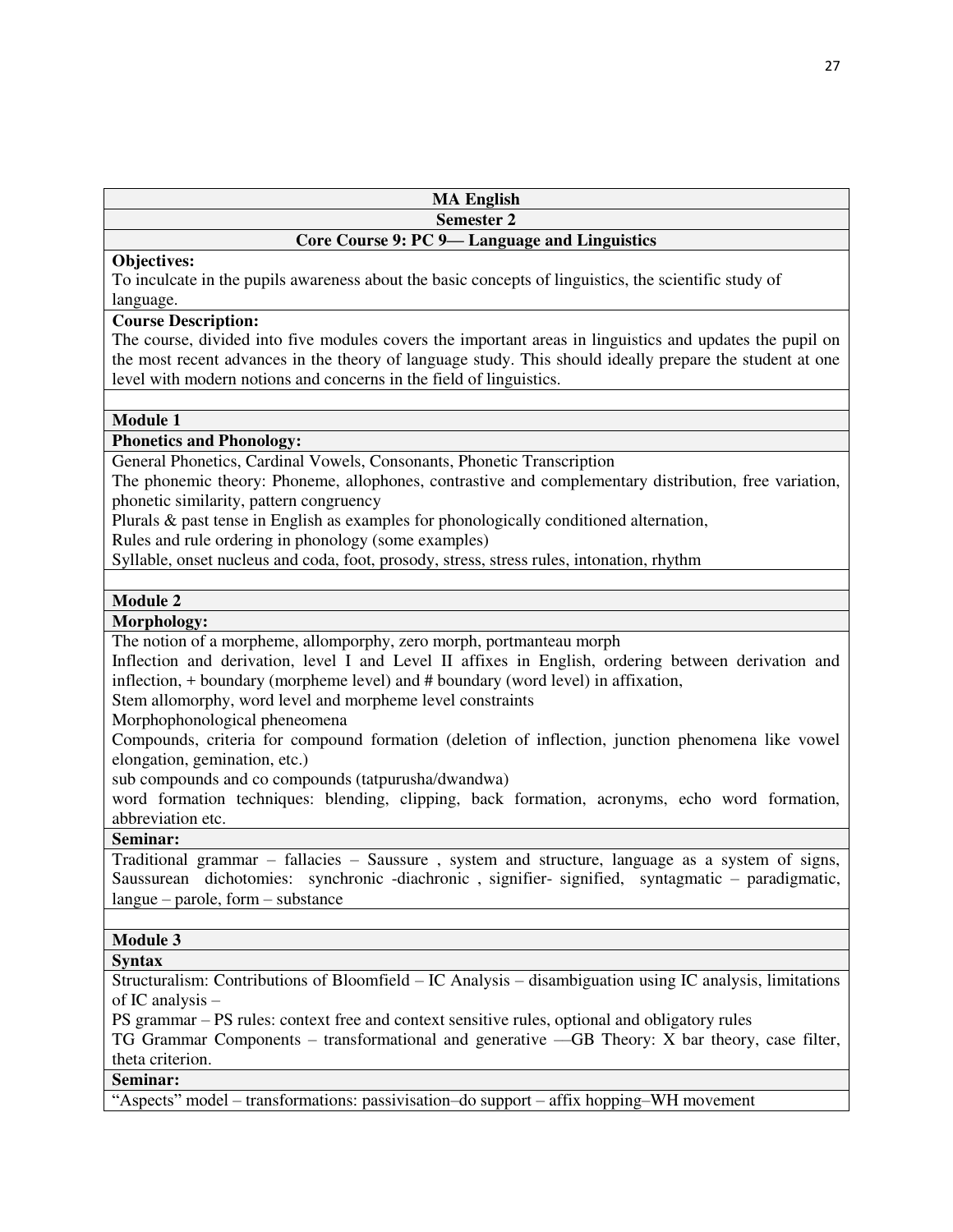#### **Module 4**

#### **Semantics**

Semantic relations

Componential analysis, prototypes,

Implication, entailment, and presupposition

Semantic theories: sense and reference, connotation and denotation, extension and intension,

Truth Conditional semantics: propositions, truth values, determining the semantic value of a proposition, compositional procedure, terms and predicates, predicate logic, possible worlds semantics.

#### **Seminar:**

Lexical semantics: antonymy –synonymy – hyponymy – homonymy (homophony and homography  $)$  – polysemy – ambiguity

#### **Module 5**

#### **Branches of Linguistics**

1. Psycholinguistics: Definition and scope - child language acquisition – Innateness hypothesis – speech production, speech recognition – aphasia – slips – gaps

2. Socio Linguistics: definition and scope – structural and functional approach – speech community – speech situation – speech event – speech act – language planning – bilingualism- multilingualismdiglossia - (Language and gender & Language and politics - overview)

Applied linguistics: Definition and scope – language teaching and learning – contrastive analysis – error analysis

Computational linguistics.

#### **Seminar:**

Bilingualism, multilingualism, dialect, idiolect, pidgin, creole, language varieties.

| S K Verma and N Krishnaswamy:    | <b>Modern Linguistics</b>                                |
|----------------------------------|----------------------------------------------------------|
| Henry Widdowson:                 | <b>Explorations in Linguistics</b>                       |
| L Bloomfield:                    | Language                                                 |
| J D Fodor:                       | Semantics: Theories of Meaning in Generative Linguistics |
| J Lyons:                         | Introduction to <i>Theoretical linguistics</i>           |
| E. Sapir:                        | Language                                                 |
| D I Slobin:                      | Psycholinguistics                                        |
| Lilian Haegaman:                 | Government and Binding                                   |
| M. Chierchia and McDonnel Sally: | Language and Meaning                                     |
| V. Fromkin et al:                | Linguistics                                              |
| Geoffrey Leach:                  | <b>Semantics</b>                                         |
| Noam Chomsky:                    | Cartesian Linguistics                                    |
| <b>Steve Pinker:</b>             | Language Instinct                                        |
|                                  |                                                          |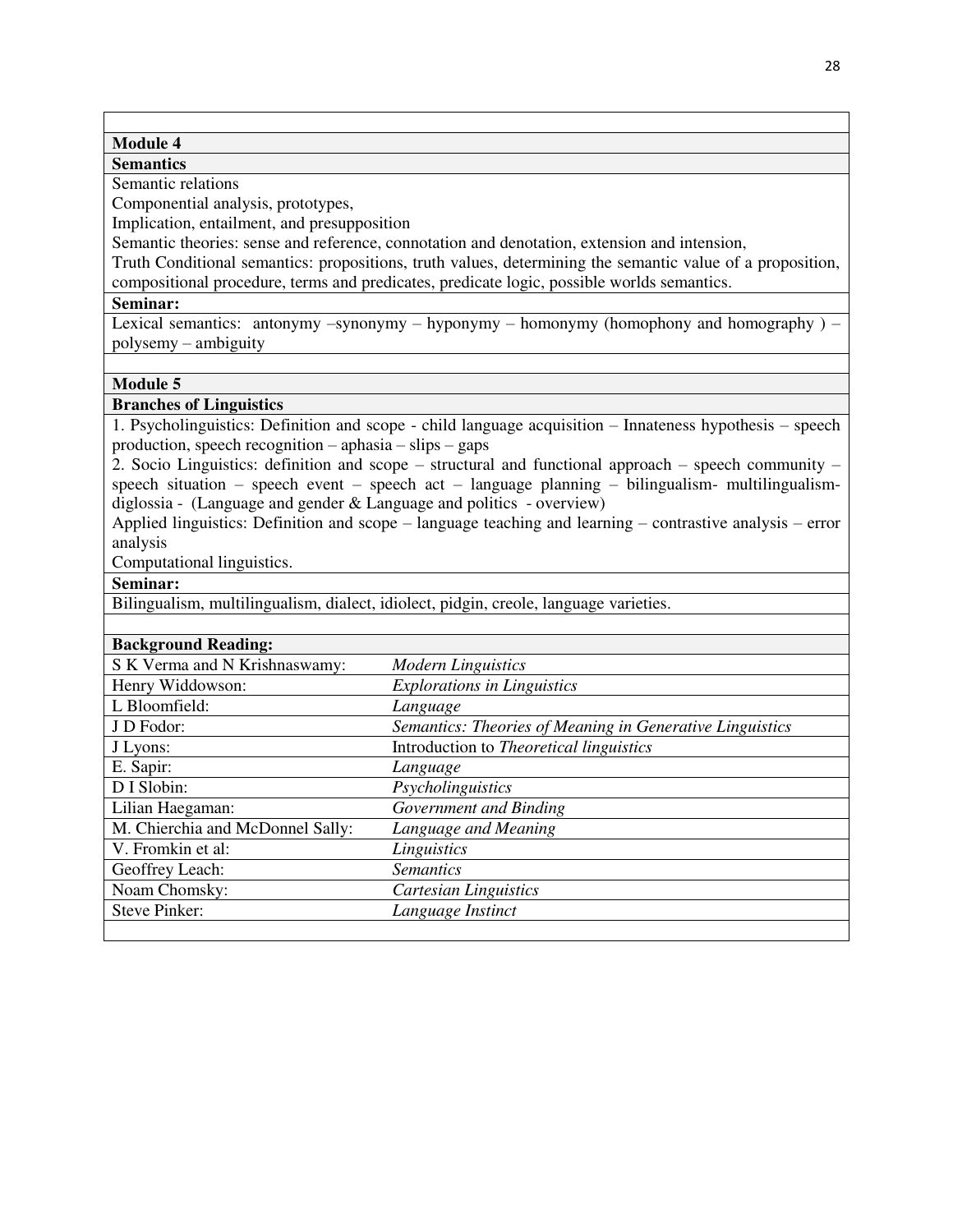| <b>MA English</b>                                                                                                                                                                                |  |
|--------------------------------------------------------------------------------------------------------------------------------------------------------------------------------------------------|--|
| <b>Semester 2</b>                                                                                                                                                                                |  |
| Core Course 10: PC 10-Theories of Knowledge                                                                                                                                                      |  |
| Objectives:                                                                                                                                                                                      |  |
| This course aims at introducing literary theory and its latest developments to students.                                                                                                         |  |
| <b>Course Description:</b>                                                                                                                                                                       |  |
| Module 1 examines the major conceptual frameworks of literary theory from structuralism to spectral                                                                                              |  |
| theory. This unit is intended to familiarize students with the major developments in theory from 1960s to                                                                                        |  |
| the present. Module 2 begins with an excerpt from Ferdinand de' Saussure's Course in General                                                                                                     |  |
| <i>Linguistics</i> and introduces students to the major linguistic principles which revolutionized $20th$ century                                                                                |  |
| philosophical and literary thinking. This section also includes Roland Barthes' essay "The Death of the                                                                                          |  |
| Author" which marks a transition from structuralism to poststructuralism. Homi K Bhabha's essay "The                                                                                             |  |
| commitment to Theory" is a defense of theory and is included for seminar. Module 3 begins with                                                                                                   |  |
| Derrida's essay and it is important in two ways: one, for its epistemological break with structuralism and                                                                                       |  |
| two, for its inauguration of the poststructuralist thought in philosophy and criticism. This section also                                                                                        |  |
| introduces J. Hillis Miller and M.H. Abrams engaged in what may be described as a dialogue and debate                                                                                            |  |
| on deconstruction. Module 4 introduces the Foucauldian notions of archaeology and genealogy through                                                                                              |  |
| his essay "Nietzsche, History and Genealogy." The notions of truth, power, biopolitics, biopower etc<br>suggested by Foucault's essay are further developed in Georgio Agamban's book Homo Sacer |  |
| (represented by the Introduction to the volume). Agamban's book points to theory's engagement after                                                                                              |  |
| poststructuralism and Nicholas Royle's introduction to his book The Uncanny further suggests the                                                                                                 |  |
| contemporary post-theoretical engagements. Module 5 continues the postmodern turn with a selection                                                                                               |  |
| from Lyotard's seminal work. Edward Said's "Traveling Theory" discusses the nature theory takes, once                                                                                            |  |
| it is "worlded". The selection from Terry Eagleton makes a critical audit of theory laying bare the                                                                                              |  |
| underlying political directions.                                                                                                                                                                 |  |
| <b>Module 1</b>                                                                                                                                                                                  |  |
| <b>Required Reading:</b>                                                                                                                                                                         |  |
| An overview of Structuralism- Poststructuralism - Political/ethical turn - New Historicism - Cultural                                                                                            |  |
| Materialism $-$ Post-theory $-$ Spatial theory                                                                                                                                                   |  |
|                                                                                                                                                                                                  |  |
| <b>Module 2</b>                                                                                                                                                                                  |  |

| Module 2                 |                                                                 |
|--------------------------|-----------------------------------------------------------------|
| <b>Required Reading:</b> |                                                                 |
| Ferdinand de Saussure:   | Nature of the Linguistic Sign [in David Lodge]                  |
| <b>Roland Barthes:</b>   | The Death of the Author [in David Lodge]                        |
| Seminar:                 |                                                                 |
| Homi K. Bhabha:          | The Commitment to Theory                                        |
|                          |                                                                 |
| <b>Module 3</b>          |                                                                 |
| <b>Required Reading:</b> |                                                                 |
| Jacques Derrida:         | Structure, Sign and Play in the Discourse of the Human Sciences |
| J.Hillis Miller:         | Critic as Host [ in David Lodge]                                |
| Seminar:                 |                                                                 |
| M.H. Abrams:             | The Deconstructive Angel [in David Lodge]                       |
|                          |                                                                 |
| <b>Module 4</b>          |                                                                 |
| <b>Required Reading:</b> |                                                                 |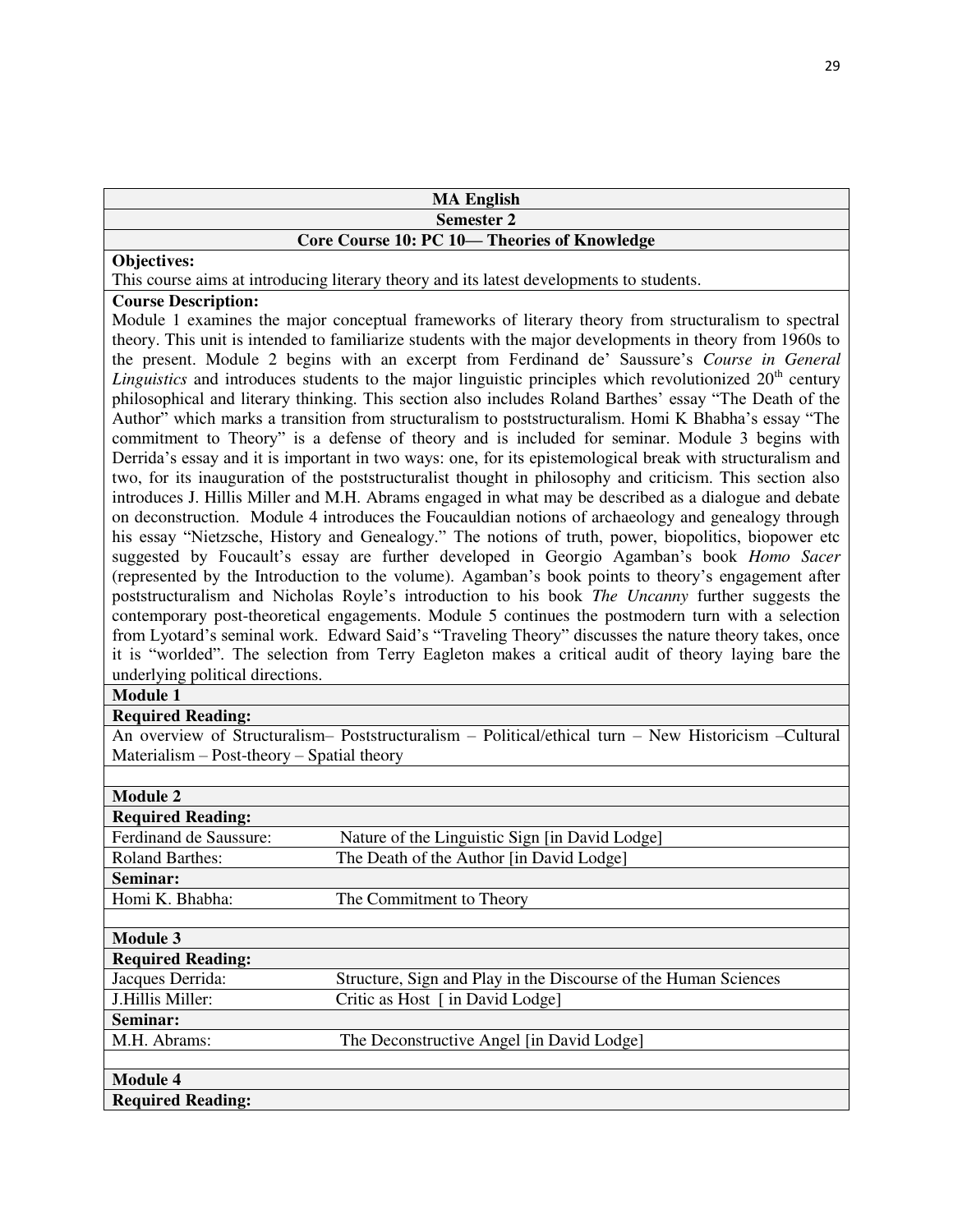| Michel Foucault:                  | Nietzsche, History and Genealogy                                      |
|-----------------------------------|-----------------------------------------------------------------------|
| Giorgio Agamben:                  | "Introduction" to Homo Sacer                                          |
| Seminar:                          |                                                                       |
| Nicholas Royle:                   | The Uncanny: an Introduction PP 1-38                                  |
| <b>Module 5</b>                   |                                                                       |
| <b>Required Reading:</b>          |                                                                       |
| Jean-Francois Lyotard:            | from Postmodern Condition in Martin Mcquillan ed. Narrative           |
|                                   | Reader 157-161                                                        |
| Edward Said:                      | "Traveling Theory" in The Edward Said Reader, Vintage, 2000 (195-217) |
| Seminar:                          |                                                                       |
| Terry Eagleton:                   | "The Politics of Amnesia" in After Theory. Basic Books, 2003.(1-22)   |
|                                   |                                                                       |
| <b>Background Reading:</b>        |                                                                       |
| David Lodge ed.:                  | Modern Criticism and Theory: A Reader                                 |
| Terry Eagleton:                   | Literary Theory: An Introduction                                      |
| Hans Bertens:                     | Literary Theory [The Basics series]                                   |
| Catherine Belsey:                 | <b>Critical Practice</b>                                              |
| Peter Barry:                      | <b>Beginning Theory</b>                                               |
| Graham Allen: Roland Barthes      |                                                                       |
| Sara Mills:                       | <b>Michel Foucault</b>                                                |
| <b>Christopher Norris:</b>        | Deconstruction: Theory and Practice                                   |
| Gerald Graff:                     | <b>Professing Literature</b>                                          |
| Terence Hawkes:                   | <b>Structuralism and Semiotics</b>                                    |
|                                   | Kiernan Ryan: New Historicism and Cultural Materialism: A Reader      |
| Raymond Williams:                 | Marxism and Literature                                                |
| Terry Eagleton:                   | After Theory                                                          |
| Michael Payne & John Schad (eds): | Life.after Theory                                                     |
|                                   |                                                                       |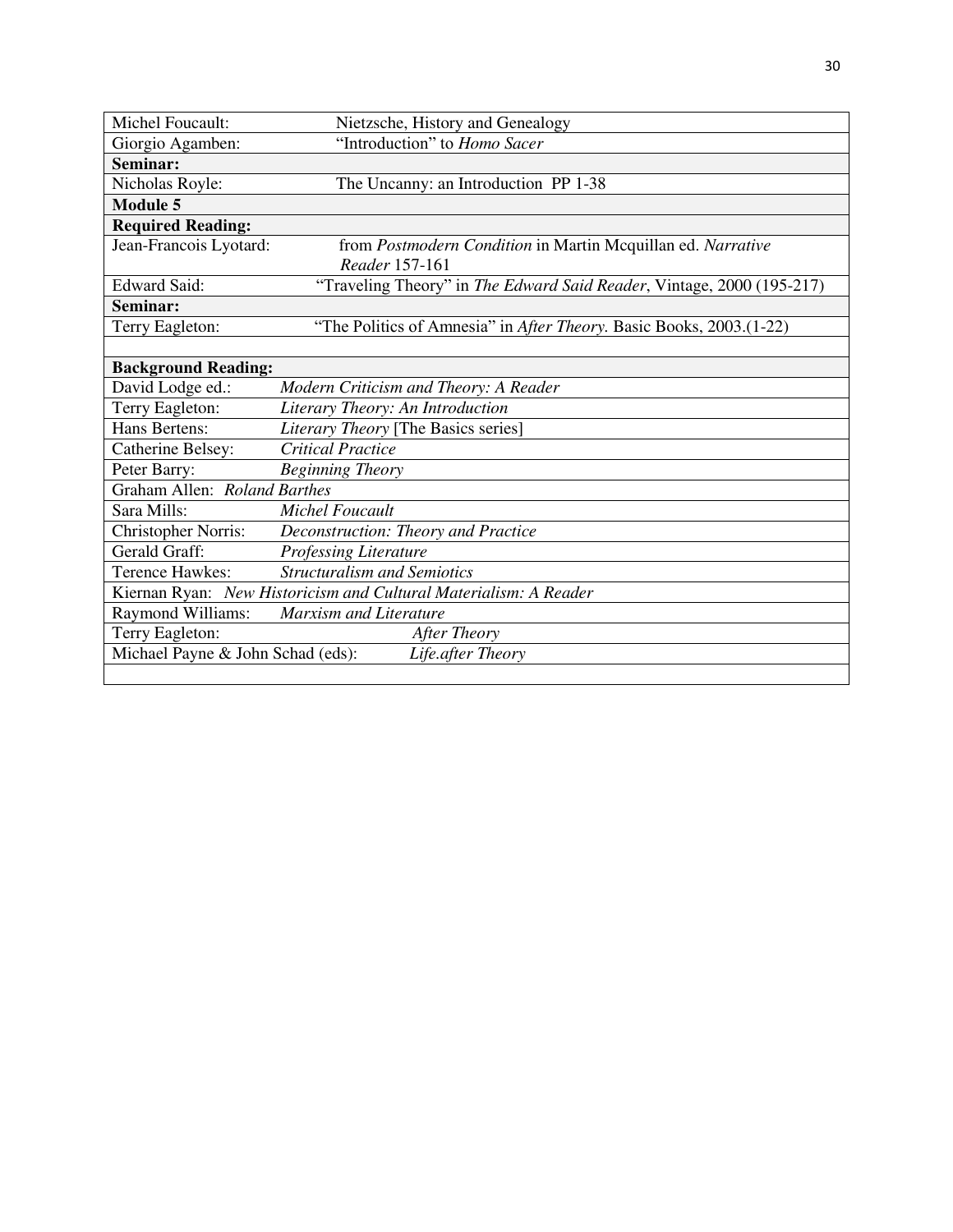| <b>MA English</b>                                                                                                                                                                                                                                                                                                        |                                                                                                                                                                                                                                                                                                                                                                                                                                                                                                                                                                                                                                                                                                                                                                                                                                                                                                                                                                                                                                                                            |  |
|--------------------------------------------------------------------------------------------------------------------------------------------------------------------------------------------------------------------------------------------------------------------------------------------------------------------------|----------------------------------------------------------------------------------------------------------------------------------------------------------------------------------------------------------------------------------------------------------------------------------------------------------------------------------------------------------------------------------------------------------------------------------------------------------------------------------------------------------------------------------------------------------------------------------------------------------------------------------------------------------------------------------------------------------------------------------------------------------------------------------------------------------------------------------------------------------------------------------------------------------------------------------------------------------------------------------------------------------------------------------------------------------------------------|--|
|                                                                                                                                                                                                                                                                                                                          | <b>Semester 3</b>                                                                                                                                                                                                                                                                                                                                                                                                                                                                                                                                                                                                                                                                                                                                                                                                                                                                                                                                                                                                                                                          |  |
|                                                                                                                                                                                                                                                                                                                          | Core Course 11: PC 11 - American Literature                                                                                                                                                                                                                                                                                                                                                                                                                                                                                                                                                                                                                                                                                                                                                                                                                                                                                                                                                                                                                                |  |
| Objectives:<br>The objectives of the course include an introduction to the most important branch of English literature of<br>the non British tradition. It seeks to provide an overview of the processes and texts that led to the<br>evolution of American literature as an independent branch or school of literature. |                                                                                                                                                                                                                                                                                                                                                                                                                                                                                                                                                                                                                                                                                                                                                                                                                                                                                                                                                                                                                                                                            |  |
| <b>Course Description:</b>                                                                                                                                                                                                                                                                                               |                                                                                                                                                                                                                                                                                                                                                                                                                                                                                                                                                                                                                                                                                                                                                                                                                                                                                                                                                                                                                                                                            |  |
| component of this course.                                                                                                                                                                                                                                                                                                | The course covers the entire period from the time of early settlers, through the westward<br>movement to the contemporary period. American literature is integrally connected with the experiences<br>of a people struggling to establish themselves as a nation. Questions of individualism, quest for<br>identity, political freedom from Britain and cultural freedom from the European tradition have<br>marked American literature from time to time. The emergence of black literature and other ethnic<br>traditions is another major hallmark of American writing. All these will form the basic analytical<br>American<br>Renaissance, American<br>War<br>of<br>Independence,<br>Transcendentalism, American Romanticism, Dark Romanticism, Frontier Experiences, the Civil<br>War, Modernism, Feminism, Regional patterns-Southern Writers-New England Writers-Western<br>Writers-Mid-Western Writers, Ethnicity-Jewish, Native, Mountain Literature, Great Depression<br>and the Great Dust-bowl disaster would be some of the thematic concerns of the course. |  |
| <b>Module I</b>                                                                                                                                                                                                                                                                                                          |                                                                                                                                                                                                                                                                                                                                                                                                                                                                                                                                                                                                                                                                                                                                                                                                                                                                                                                                                                                                                                                                            |  |
| <b>Required Reading:</b>                                                                                                                                                                                                                                                                                                 |                                                                                                                                                                                                                                                                                                                                                                                                                                                                                                                                                                                                                                                                                                                                                                                                                                                                                                                                                                                                                                                                            |  |
| Robert E Spiller:                                                                                                                                                                                                                                                                                                        | "Architects of Culture: Edwards, Franklin, Jefferson" (Chapter 1 of<br>The Cycle of American Literature)                                                                                                                                                                                                                                                                                                                                                                                                                                                                                                                                                                                                                                                                                                                                                                                                                                                                                                                                                                   |  |
| Russell J. Reising:                                                                                                                                                                                                                                                                                                      | "The Unused Past: Theorists of American Literature and the Problem<br>of Exclusivity" (Chapter 1 of The Unusable Past: Theory and Study of<br>American Literature)                                                                                                                                                                                                                                                                                                                                                                                                                                                                                                                                                                                                                                                                                                                                                                                                                                                                                                         |  |
| John Paul Pritchard:                                                                                                                                                                                                                                                                                                     | The Early Nineteenth Century Cultural Scene Chapter 1 of Criticism<br>in America (3-13)                                                                                                                                                                                                                                                                                                                                                                                                                                                                                                                                                                                                                                                                                                                                                                                                                                                                                                                                                                                    |  |
|                                                                                                                                                                                                                                                                                                                          |                                                                                                                                                                                                                                                                                                                                                                                                                                                                                                                                                                                                                                                                                                                                                                                                                                                                                                                                                                                                                                                                            |  |
| <b>Module 2</b>                                                                                                                                                                                                                                                                                                          |                                                                                                                                                                                                                                                                                                                                                                                                                                                                                                                                                                                                                                                                                                                                                                                                                                                                                                                                                                                                                                                                            |  |
| <b>Required Reading:</b>                                                                                                                                                                                                                                                                                                 |                                                                                                                                                                                                                                                                                                                                                                                                                                                                                                                                                                                                                                                                                                                                                                                                                                                                                                                                                                                                                                                                            |  |
| Edgar Allen Poe:<br>Walt Whitman:                                                                                                                                                                                                                                                                                        | "Raven"<br>"There Was a Child Went Forth"                                                                                                                                                                                                                                                                                                                                                                                                                                                                                                                                                                                                                                                                                                                                                                                                                                                                                                                                                                                                                                  |  |
|                                                                                                                                                                                                                                                                                                                          |                                                                                                                                                                                                                                                                                                                                                                                                                                                                                                                                                                                                                                                                                                                                                                                                                                                                                                                                                                                                                                                                            |  |
| Emily Dickinson:                                                                                                                                                                                                                                                                                                         | "I felt a funeral in my brain"; "Tell all the truth but tell it slant"                                                                                                                                                                                                                                                                                                                                                                                                                                                                                                                                                                                                                                                                                                                                                                                                                                                                                                                                                                                                     |  |
| Robert Frost:                                                                                                                                                                                                                                                                                                            | 'Birches''                                                                                                                                                                                                                                                                                                                                                                                                                                                                                                                                                                                                                                                                                                                                                                                                                                                                                                                                                                                                                                                                 |  |
| <b>Wallace Stevens:</b>                                                                                                                                                                                                                                                                                                  | "The Emperor of Ice-Cream"                                                                                                                                                                                                                                                                                                                                                                                                                                                                                                                                                                                                                                                                                                                                                                                                                                                                                                                                                                                                                                                 |  |
| Imamu Amiri Baraka:                                                                                                                                                                                                                                                                                                      | "Ka 'Ba"                                                                                                                                                                                                                                                                                                                                                                                                                                                                                                                                                                                                                                                                                                                                                                                                                                                                                                                                                                                                                                                                   |  |
| Marge Tindal:                                                                                                                                                                                                                                                                                                            | "Cherokee Rose"                                                                                                                                                                                                                                                                                                                                                                                                                                                                                                                                                                                                                                                                                                                                                                                                                                                                                                                                                                                                                                                            |  |
| Yahuda Amichai:                                                                                                                                                                                                                                                                                                          | "Try to Remember Some Details"                                                                                                                                                                                                                                                                                                                                                                                                                                                                                                                                                                                                                                                                                                                                                                                                                                                                                                                                                                                                                                             |  |
| David Berman:                                                                                                                                                                                                                                                                                                            | "Self Portrait at 28"                                                                                                                                                                                                                                                                                                                                                                                                                                                                                                                                                                                                                                                                                                                                                                                                                                                                                                                                                                                                                                                      |  |
| Seminar:                                                                                                                                                                                                                                                                                                                 |                                                                                                                                                                                                                                                                                                                                                                                                                                                                                                                                                                                                                                                                                                                                                                                                                                                                                                                                                                                                                                                                            |  |
| Edgar Allen Poe:                                                                                                                                                                                                                                                                                                         | "Philosophy of Composition"                                                                                                                                                                                                                                                                                                                                                                                                                                                                                                                                                                                                                                                                                                                                                                                                                                                                                                                                                                                                                                                |  |
| <b>Module 3</b>                                                                                                                                                                                                                                                                                                          |                                                                                                                                                                                                                                                                                                                                                                                                                                                                                                                                                                                                                                                                                                                                                                                                                                                                                                                                                                                                                                                                            |  |
|                                                                                                                                                                                                                                                                                                                          |                                                                                                                                                                                                                                                                                                                                                                                                                                                                                                                                                                                                                                                                                                                                                                                                                                                                                                                                                                                                                                                                            |  |
| <b>Required Reading:</b><br>Arthur Miller:                                                                                                                                                                                                                                                                               | Death of a Salesman                                                                                                                                                                                                                                                                                                                                                                                                                                                                                                                                                                                                                                                                                                                                                                                                                                                                                                                                                                                                                                                        |  |
|                                                                                                                                                                                                                                                                                                                          |                                                                                                                                                                                                                                                                                                                                                                                                                                                                                                                                                                                                                                                                                                                                                                                                                                                                                                                                                                                                                                                                            |  |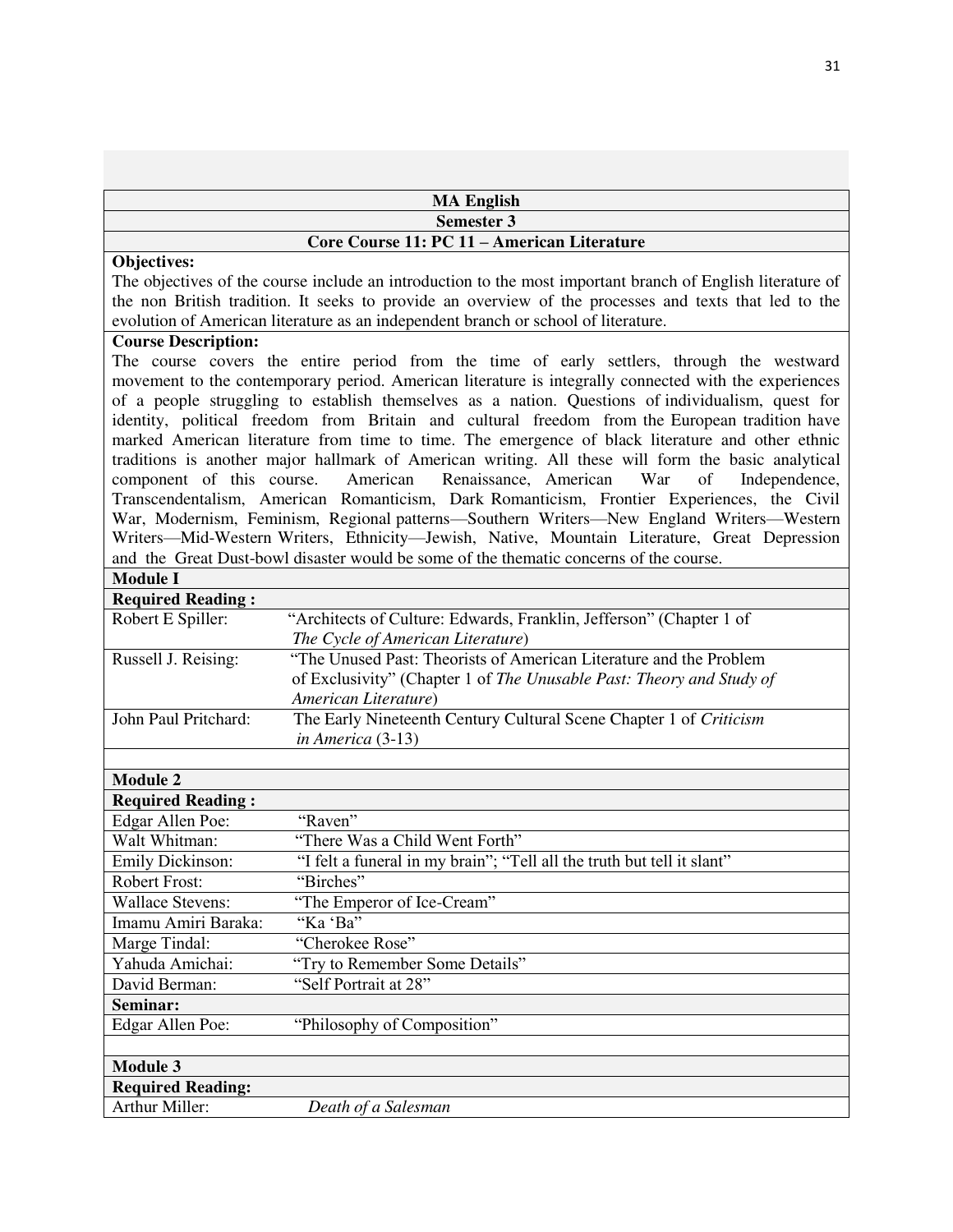| <b>Edward Albee:</b>       | Who's Afraid of Virginia Woolf?        |
|----------------------------|----------------------------------------|
| Seminar:                   |                                        |
| Tennessee Williams:        | <b>A Streetcar Named Desire</b>        |
| Module 4                   |                                        |
| <b>Required Reading:</b>   |                                        |
| Hermann Melville:          | "Bartleby the Scrivener" (short story) |
| Nathaniel Hawthorne:       | "Young Goodman Brown" (short story)    |
| William Faulkner:          | "Bear" (short story)                   |
| <b>Ernest Hemingway:</b>   | The Old Man and the Sea                |
| John Steinbeck:            | Grapes of Wrath                        |
| Seminar:                   |                                        |
| Toni Morrison:             | Sula                                   |
|                            |                                        |
| <b>Module 5</b>            |                                        |
| <b>Required Reading:</b>   |                                        |
| R.W. Emerson:              | "American Scholar"                     |
| <b>WEB DuBois:</b>         | "Human Rights for all Minorities"      |
| Seminar:                   |                                        |
| H.D. Thoreau:              | Walden (Chapters 3, 4)                 |
|                            |                                        |
| <b>Background Reading:</b> |                                        |
| Robert E. Spiller:         | The Cycle of American Literature       |
| F.O. Matthiessen:          | The American Renaissance               |
| Marcus Cunliffe:           | The Literature of the United States    |
| <b>Ihab Hassan:</b>        | Radical Innocence                      |
| Paul C. Conkins:           | <b>Puritans and Pragmatists</b>        |
| C.W.Bigsby:                | Modern American Drama 1945-2000        |
| Leslie A. Fiedler:         | Love and Death in the American Novel   |
|                            |                                        |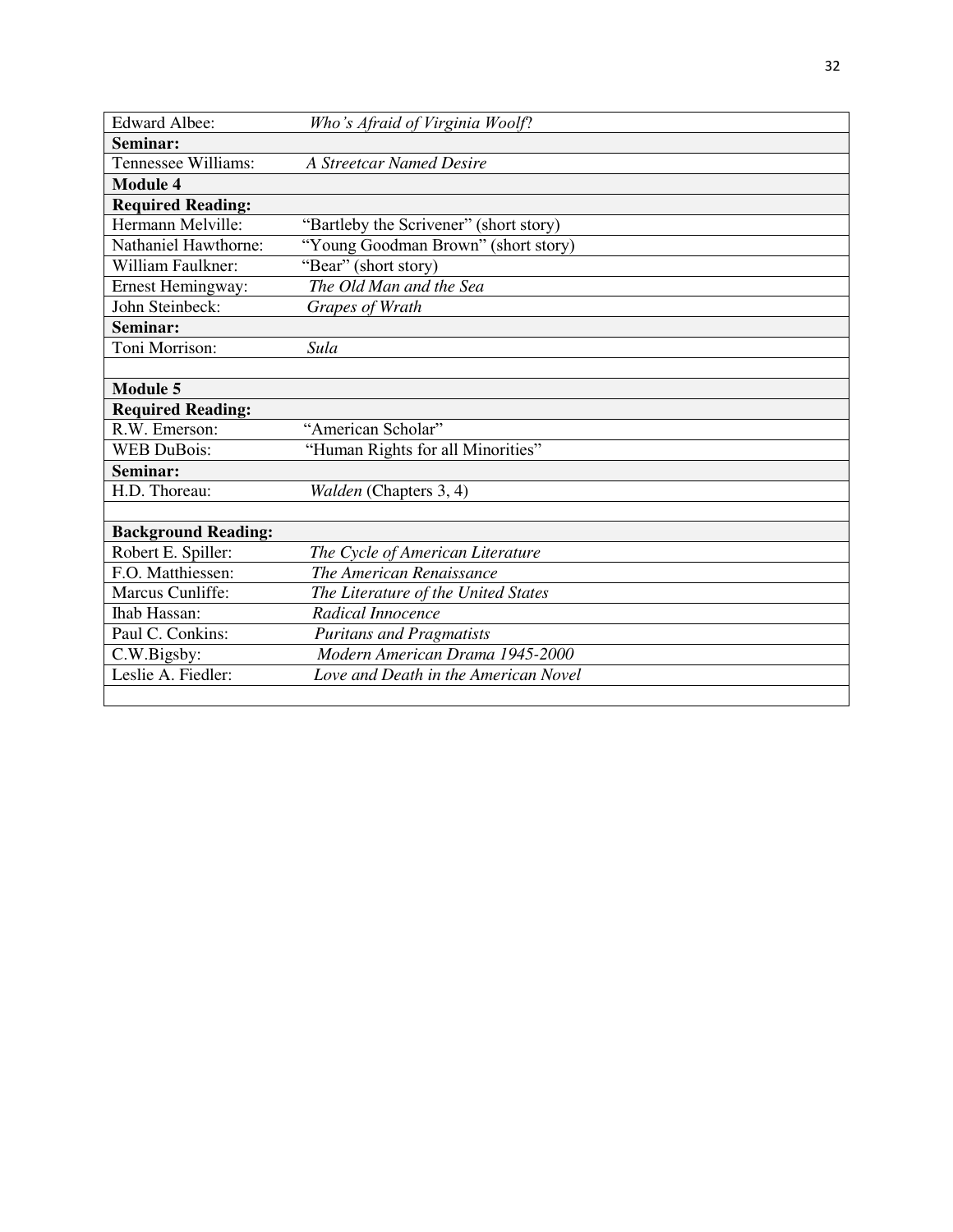| <b>MA English</b>                        |
|------------------------------------------|
| <b>Semester 3</b>                        |
| Core Course 12: PC 12 – Cultural Studies |

To introduce students to the terms, analytical techniques, and interpretive strategies commonly employed in Cultural Studies. Emphasis is on overt interdisciplinary approaches to exploring how cultural processes and artefacts are produced, shaped, distributed, consumed, and responded to in diverse ways.

#### **Course Description:**

The field of Cultural Studies has been described as a ―simmering stew of ideas, voices and lives of people all over the world. "It is ―a tendency across disciplines rather than a discipline itself." By transgressing disciplinary boundaries, Cultural Studies suggests a "remapping of the humanities." The content, focus and approach determine the methodology of the field.

The first module charts out the terrain of Cultural studies through two seminal articles from the founding figures Raymond Williams and Stuart Hall; and a discussion of the nature of culture, and high and low culture by Simon During. The second module focuses on issues of what constitutes culture, as it is discussed in the academia. The focus is on how different versions and formulations as to what culture is get accommodated in Cultural Studies. The third module frames the ways in which the tools that Cultural Studies provides are specifically deployed to analyse specific 'artefacts' that circulate in society. The fourth module offers samples that reveal how Cultural Studies has been adapted into the broad Indian context. The final module attempts a localisation of the insights gained in the preceding modules. It situates Cultural Studies in the context of Kerala, to show how such analyses can broaden our insight into our immediate life-world.

#### **Module I**

| iviouuie 1               |                                                                                      |
|--------------------------|--------------------------------------------------------------------------------------|
| <b>Required Reading:</b> |                                                                                      |
| Raymond Williams:        | "Culture is Ordinary" (Resources of Hope: Culture, Democracy, Socialism,             |
|                          | London, Verso, 1989)                                                                 |
| <b>Stuart Hall:</b>      | "Cultural Studies: Two Paradigms" (Media, Culture and Society vol.2,pp.57-72)        |
| Simon During:            | "Value" (in Simon During: Cultural Studies: A Critical Introduction.                 |
|                          | Routledge. 2005. (Part 7 of the volume including 7.1 Culture High and                |
|                          | Low; 7.2 The Nature of Culture)                                                      |
|                          |                                                                                      |
| <b>Module 2</b>          |                                                                                      |
| <b>Required Reading:</b> |                                                                                      |
| Theodor W Adorno:        | "Culture Industry Reconsidered." (pp 98-107 in The Culture Industry: Selected        |
|                          | Essays on Mass Culture, J M Bernstein (ed), Routledge, 2001)                         |
| John Storey:             | "What is Popular Culture?" (pp 1-16 in Cultural Theory and Popular Culture)          |
| Seminar:                 |                                                                                      |
| Richard Hoggart:         | "Superstition." (pp 151-155 in Everyday Language & Everyday Life,                    |
|                          | Transaction Publishers, 2003)                                                        |
|                          |                                                                                      |
| <b>Module 3</b>          |                                                                                      |
| <b>Required Reading:</b> |                                                                                      |
| <b>Roland Barthes:</b>   | "Toys" (From <i>Mythologies</i> , selected and translated by Annette Kavers, London, |
|                          | Jonathan Cape, 1972)                                                                 |
| Jean Baudrillard:        | "The Gulf War Will Not Take Place" (pp 23-28 in The Gulf War Did Not Take            |
|                          | Place, Indiana University Press, 1995) Also in Jean Baudrillard: Selected            |
|                          | Writings (Ed. Mark Poster) Stanford                                                  |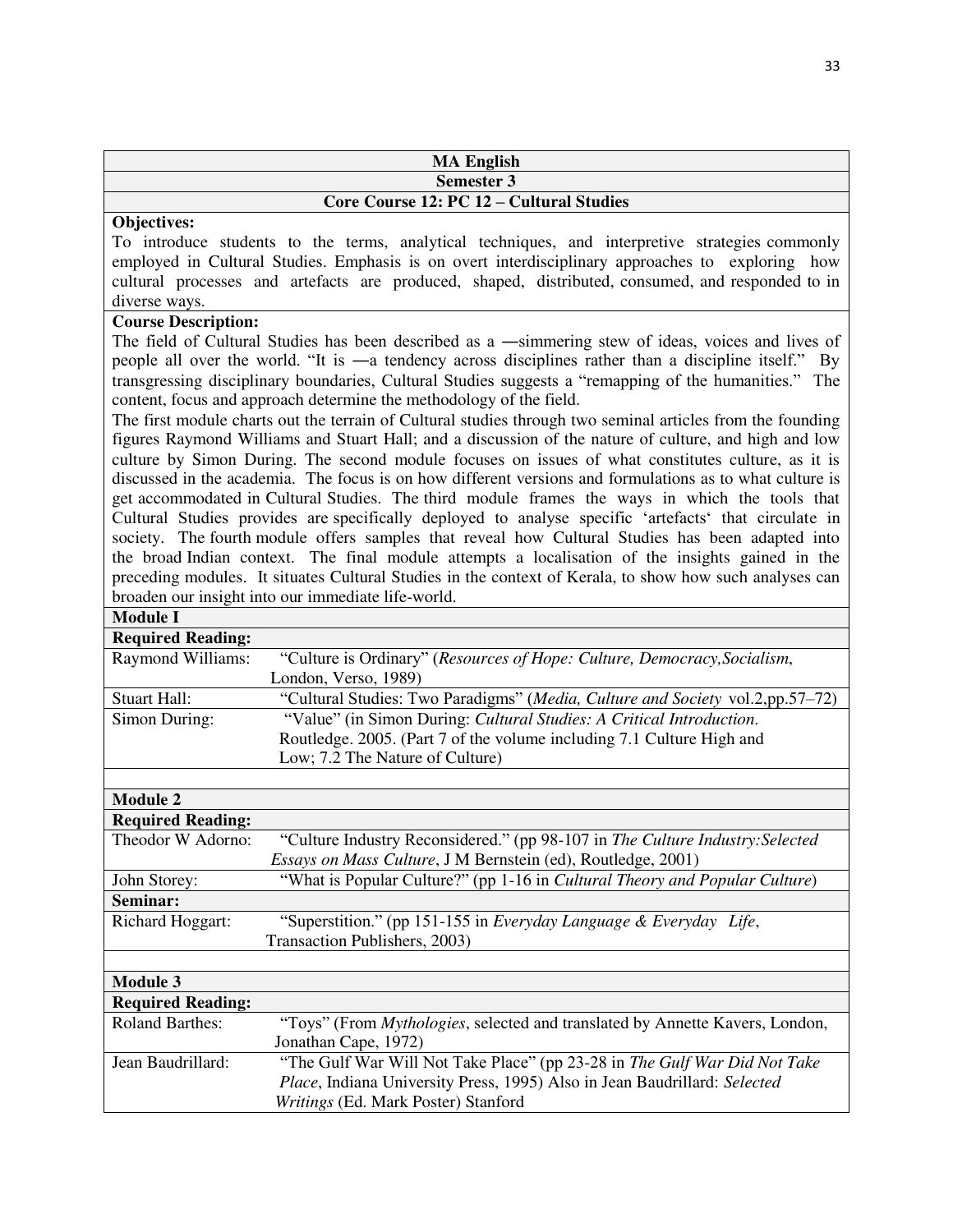| Seminar:                    |                                                                          |
|-----------------------------|--------------------------------------------------------------------------|
| <b>Donald Brenneis:</b>     | "Gossip" (pp 150-153 in Folklore, Cultural Performances, and Popular     |
|                             | Entertainments: A Communications-centered Handbook, Richard Bauman (ed), |
|                             | OUP, 1992)                                                               |
|                             |                                                                          |
| <b>Module 4</b>             |                                                                          |
| <b>Required Reading:</b>    |                                                                          |
| Bhaskar Mukhopadhyay:       | "Cultural Studies and Politics in India Today," Theory Culture           |
|                             | Society, 2006 (SAGE, London, Thousand Oaks and New Delhi),               |
|                             | Vol. 23(7-8): 279-292                                                    |
| Ashis Nandy:                | "Introduction: Indian Popular Cinema as a Slum's Eye View of             |
|                             | Politics" (pp 1-18 in The Secret Politics of Our Desires: Innocence      |
|                             | Culpability and Indian Popular Cinema, Ashis Nandy (ed) Delhi:           |
|                             | OUP, 1998)                                                               |
| Seminar:                    |                                                                          |
| Gayatri Chakravorty Spivak: | "The New Subaltern: A Silent Interview" in Chaturvedi,                   |
|                             | Vinayak, ed. Mapping Subaltern Studies and the                           |
|                             | Postcolonial(London: Verso, 2000)                                        |
|                             |                                                                          |
| <b>Module 5</b>             |                                                                          |
| <b>Required Reading:</b>    |                                                                          |
| Udayakumar:                 | "Autobiography as a Way of Writing History: Personal Narratives          |
|                             | from Kerala and the Inhabitation of Modernity" (in History in the        |
|                             | Vernacular, eds. Partha Chatterjee and Raziuddin Aquil, Delhi:           |
|                             | Permanent Black, 2008.)                                                  |
| V.C. Harris:                | "Engendering Popular Cinema in Malayalam" (in Women in                   |
|                             | Malayalam Cinema: Naturalising Gender Hierarchies, ed. Meena             |
|                             | T. Pillai, Orient BlackSwan, 2010)                                       |
| Seminar:                    |                                                                          |
| R Nandakumar:               | "The Missing Male: The Female Figures of Ravi Varma and the              |
|                             | Concepts of Family, Marriage and Fatherhood in Nineteenth-               |
|                             | century Kerala" (South Indian Studies, No.1, Jan-June, 1996)             |
|                             |                                                                          |
| <b>Background Reading:</b>  |                                                                          |
| Adorno, T.W.:               | The Culture Industry: Selected Essays on Mass Culture (ed., with         |
|                             | intro.), J.M. Bernstein. London: Routledge (1991)                        |
| Baldwin, E.:                | Introducing Cultural Studies. New York: Pearson/Prentice Hall            |
|                             | (2004)                                                                   |
| Barthes, R.:                | Mythologies. London: Paladin(1973)                                       |
| Belsey, C.:                 | Culture and the Real: Theorizing Cultural Criticism London; New          |
|                             | York: Routledge (2005)                                                   |
| Benjamin, W.:               | Illuminations. New York: Schocken Books (1968)                           |
| Bennett T., L. Grossberg,   | New Keywords: A Revised Vocabulary of Culture and Society.               |
| and M. Morris               | Malden, MA: Blackwell (2005)                                             |
| Bennett, T.:                | Outside Literature. London: Routledge (1990)                             |
| Bourdieu, P.:               | The Field of Cultural Production. Cambridge: Polity Press (1993)         |
| During, S. (ed.):           | The Cultural Studies Reader. London: Routledge (1993)                    |
| During, S.:                 | Cultural Studies: A Critical Introduction. London; New York:             |
|                             | Routledge (2005)                                                         |
| Easthope, A.:               | Literary into Cultural Studies. London: Routledge (1991)                 |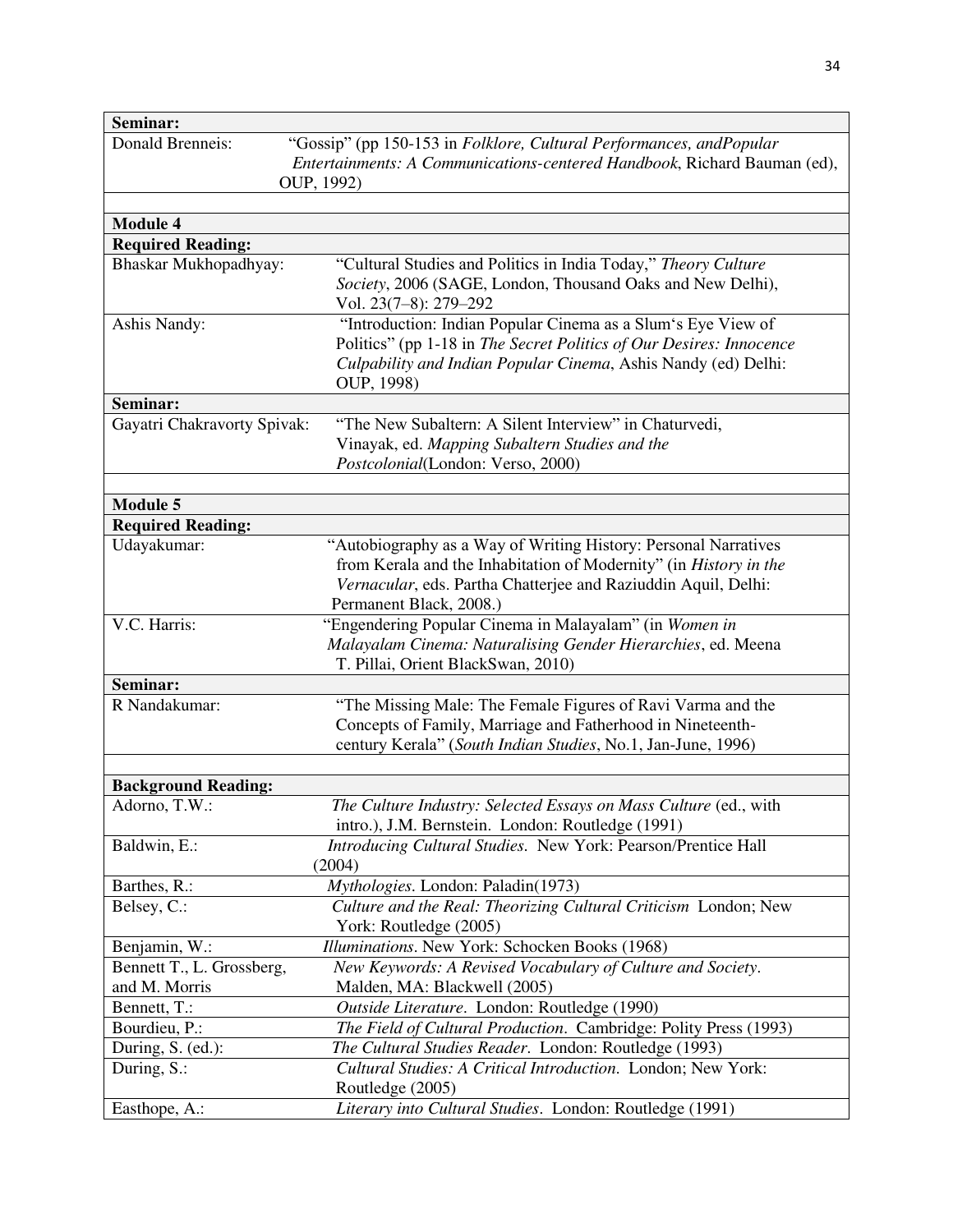| Easthope, A. &                         | A Critical and Cultural Theory Reader. Milton Keynes         |
|----------------------------------------|--------------------------------------------------------------|
| McGowan, K. (eds.):                    | Open University Press(1992)                                  |
| Fiske, J.:                             | Understanding Popular Culture. Boston, MA: Unwin Hyman(1989) |
| Grossberg, Cary Nelson $\&$            |                                                              |
| Paula Treichler(ed):                   | Cultural Studies. Routledge (1992)                           |
| Miller, Toby (ed) (2001)               | A Companion to Cultural Studies. Blackwell                   |
|                                        |                                                              |
| <b>MA English</b>                      |                                                              |
| <b>Semester 3</b>                      |                                                              |
| Core Course 13: PC 13 – Gender Studies |                                                              |

The objectives of this course include making the student familiar with the emergence and growth of the notion of gender as a concept central to the reading of literature. It introduces a wide variety of theoretical, critical and creative works that define and redefine the concept as it is understood in contemporary society. At the completion of the course, students should be able to understand gender as a complex concept that is influenced and (re) shaped by history, the current moment, culture, and society; and engage with gender as a concept that is not fixed but fluid.

Students should also be able to cite and use important theories and methodologies to analyze texts.

#### **Course Description:**

This course introduces students to modes of literary criticism and interpretation that focus on the representations of women and men, constructions of femininity and masculinity, and sexual politics. Feminist theorists identified the distinction between sex and gender and defined gender as a social rather than a biological construct. Gender theory came initially as part of feminist theory but now includes the investigation of all gender and sexual categories and identities. A primary concern in gender studies is the manner in which gender and sexuality are discussed. Gender theory is postmodern in that it challenges the paradigms and intellectual premises of inherited norms. It also takes an activist stance through interventions and alternative epistemological positions meant to change the social order. Gender studies and queer theory explore issues of sexuality, power, and marginalized populations in literature and culture. Much of the work in gender studies and queer theory, while influenced by feminist criticism, emerges from post-structural interest in fragmented, de-centered identities, deconstruction of meaning and psychoanalysis.

| <b>Module I</b>                 |                                                            |
|---------------------------------|------------------------------------------------------------|
| <b>Required Reading:</b>        |                                                            |
| Kate Millet:                    | Sexual Politics (Chapter II)                               |
| Sandra Gilbert and Susan Gubar: | "The Parables of the Cave" (Part 3 of Chapter 1 "Towards a |
|                                 | Feminist Poetics" in <i>Mad Woman in the Attic</i>         |
| Judith Butler:                  | Gender: The Circular Ruins of Contemporary Debate"         |
|                                 | Gender Trouble (Chapter III)                               |
|                                 |                                                            |
| <b>Module 2</b>                 |                                                            |
| <b>Required Reading:</b>        |                                                            |
| William Shakespeare:            | Sonnet 20                                                  |
| Muriel Rukeyser:                | "The Poem as Mask: Orpheus"                                |
| Maya Angelou:                   | "Phenomenal Woman"                                         |
| Adrienne Rich:                  | "Twenty-one Love Poems" (Poems I and II)                   |
| Kamala Das:                     | "Dance of the Eunuchs"                                     |
| Margaret Atwood:                | "Sekhmet, The Lion-headed Goddess of War"                  |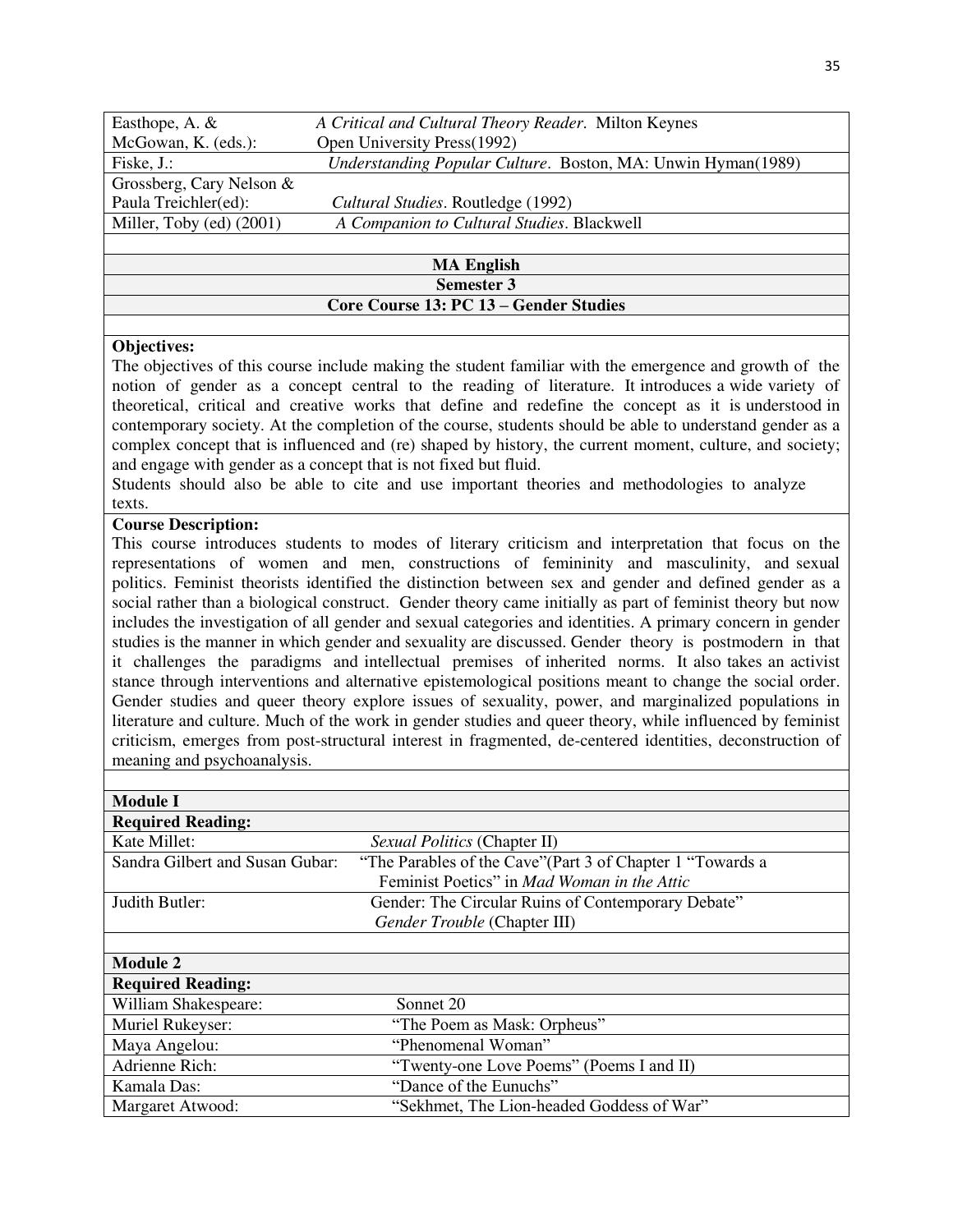| Carol Ann Duffy:                | "Ann Hathaway"; "Litany"                                 |
|---------------------------------|----------------------------------------------------------|
| Seminar:                        |                                                          |
| Ann Snitow:                     | "Gender Diary"                                           |
|                                 |                                                          |
| <b>Module 3</b>                 |                                                          |
| <b>Required Reading:</b>        |                                                          |
| <b>Charlotte Bronte:</b>        | Jane Eyre                                                |
| Michael Cunningham:             | The Hours                                                |
| Jeanette Winterson:             | Oranges Are Not the Only Fruit                           |
| Seminar:                        |                                                          |
| Alice Munro:                    | Lives of Girls and Women                                 |
|                                 |                                                          |
| <b>Module 4</b>                 |                                                          |
| <b>Required Reading:</b>        |                                                          |
| <b>Charlotte Keatley:</b>       | My Mother Said I Never Should                            |
| David Henry Hwang:              | M Butterfly                                              |
| Manjula Padmanabhan:            | Lights Out                                               |
| Seminar:                        |                                                          |
| Azar Nafisi:                    | Reading Lolita in Tehran                                 |
|                                 |                                                          |
| <b>Module 5</b>                 |                                                          |
| <b>Required Reading:</b>        |                                                          |
| Maya Angelou:                   | I Know Why the Caged Bird Sings                          |
| Meena Alexander:                | <b>Faultlines</b>                                        |
| Simone de Beauvoir:             | Memoirs of a Dutiful Daughter                            |
| Seminar:                        |                                                          |
| Virginia Woolf:                 | A Room of One's Own                                      |
|                                 |                                                          |
| <b>Background Reading:</b>      |                                                          |
| Toril Moi:                      | Sexual /Textual Politics                                 |
| Simone de Beauvoir:             | The Second Sex                                           |
| Kate Millet:                    | <b>Sexual Politics</b>                                   |
| Elaine Showalter:               | A Literature of Their Own                                |
| Isobel Armstrong:               | <b>New Feminist Discourses</b>                           |
| Judith Butler:                  | "Imitation and Gender Subordination" in Diana Fuss (ed.) |
|                                 | Inside Out: Lesbian Theories                             |
| Helene Cixous:                  | "The Laugh of the Medusa" in Elaine Marks and Isabelle   |
|                                 | de Courvitron (eds.) New French Feminism                 |
| Susie Tharu & K. Lalitha (eds): | Women Writing in India (2 Vols)                          |
| Monique Wittig:                 | The Straight Mind and Other Essays                       |
|                                 |                                                          |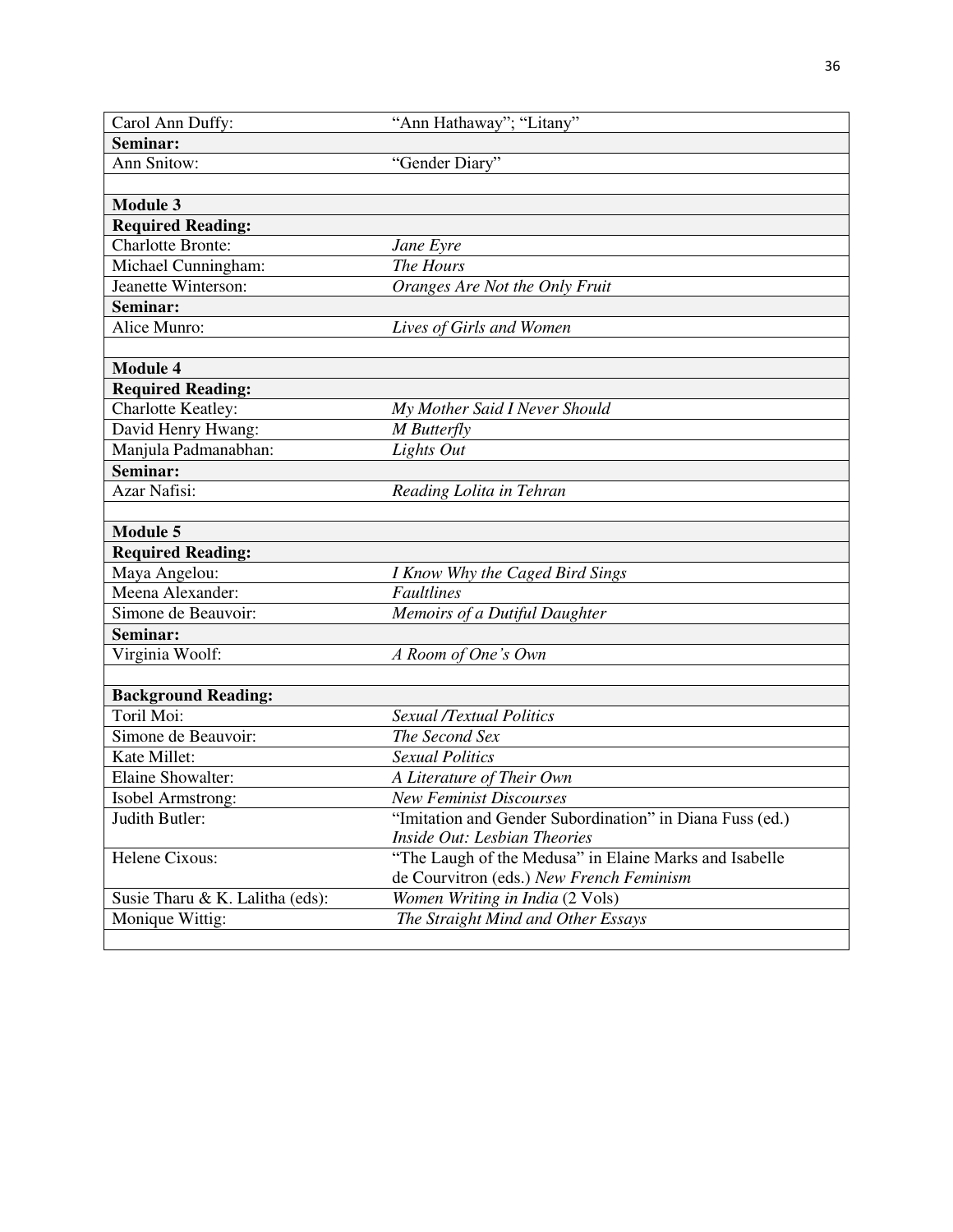| <b>MA English</b>                           |                                                                                                                                                                                                                                                                                                                                                                                                                                                                                                                                                                                                                                                                                                                                                                                                                                                                                                                                                                                                                                                                                                                                                                                                                          |  |
|---------------------------------------------|--------------------------------------------------------------------------------------------------------------------------------------------------------------------------------------------------------------------------------------------------------------------------------------------------------------------------------------------------------------------------------------------------------------------------------------------------------------------------------------------------------------------------------------------------------------------------------------------------------------------------------------------------------------------------------------------------------------------------------------------------------------------------------------------------------------------------------------------------------------------------------------------------------------------------------------------------------------------------------------------------------------------------------------------------------------------------------------------------------------------------------------------------------------------------------------------------------------------------|--|
| Semester 3                                  |                                                                                                                                                                                                                                                                                                                                                                                                                                                                                                                                                                                                                                                                                                                                                                                                                                                                                                                                                                                                                                                                                                                                                                                                                          |  |
|                                             | <b>Core Course 14: PC 14 - Modes of Fiction</b>                                                                                                                                                                                                                                                                                                                                                                                                                                                                                                                                                                                                                                                                                                                                                                                                                                                                                                                                                                                                                                                                                                                                                                          |  |
| Objectives:<br><b>Course Description:</b>   | The main objective of this course is to familiarise the student with the various modes of narrative fiction<br>attempted across centuries, continents and languages. It is expected that the pupil will be introduced to the<br>various schools, influences and narrative devices that shaped narrative fiction in its present form.<br>The course includes a reading of some of the major theoretical interpretations of the narrative, alongside a<br>thorough reading of some of the most significant and path breaking works of creative literature. Narrative<br>fiction had its origins in the folk story telling tradition, even as in the present form the novel in all its<br>varied aspects to this day remains the most popular and widely read literary form, thanks perhaps<br>to the use of the medium of prose, the medium of everyday conversation. This apparently simplistic<br>explanation need not deter us from taking note of the more complex and ideological issues relating to<br>form and the political import of the extraordinary flexibility the novel shows at the thematic level. In<br>other words the course should teach the student why Lennard Davis described novel as a compulsory |  |
| addiction.<br>authored by women writers     | The course offers a sampling of short fiction; the folk story-telling tradition; and Asian, African, Latin<br>American, European, British, and American fiction. One module comprises exclusively of fiction                                                                                                                                                                                                                                                                                                                                                                                                                                                                                                                                                                                                                                                                                                                                                                                                                                                                                                                                                                                                             |  |
|                                             |                                                                                                                                                                                                                                                                                                                                                                                                                                                                                                                                                                                                                                                                                                                                                                                                                                                                                                                                                                                                                                                                                                                                                                                                                          |  |
| <b>Module I</b>                             |                                                                                                                                                                                                                                                                                                                                                                                                                                                                                                                                                                                                                                                                                                                                                                                                                                                                                                                                                                                                                                                                                                                                                                                                                          |  |
| <b>Required Reading:</b>                    |                                                                                                                                                                                                                                                                                                                                                                                                                                                                                                                                                                                                                                                                                                                                                                                                                                                                                                                                                                                                                                                                                                                                                                                                                          |  |
| Terry Eagleton:                             | "What is a Novel?" (from The English Novel: An Introduction)                                                                                                                                                                                                                                                                                                                                                                                                                                                                                                                                                                                                                                                                                                                                                                                                                                                                                                                                                                                                                                                                                                                                                             |  |
| John Barth:                                 | "Literature of Exhaustion"                                                                                                                                                                                                                                                                                                                                                                                                                                                                                                                                                                                                                                                                                                                                                                                                                                                                                                                                                                                                                                                                                                                                                                                               |  |
| Milan Kundera:                              | "The Depreciated Legacy of Cervantes" (Part 1 of The Art of the Novel)                                                                                                                                                                                                                                                                                                                                                                                                                                                                                                                                                                                                                                                                                                                                                                                                                                                                                                                                                                                                                                                                                                                                                   |  |
| <b>Module 2</b><br><b>Required Reading:</b> |                                                                                                                                                                                                                                                                                                                                                                                                                                                                                                                                                                                                                                                                                                                                                                                                                                                                                                                                                                                                                                                                                                                                                                                                                          |  |
| <b>Short Fiction:</b>                       |                                                                                                                                                                                                                                                                                                                                                                                                                                                                                                                                                                                                                                                                                                                                                                                                                                                                                                                                                                                                                                                                                                                                                                                                                          |  |
| Muriel Spark:                               | The House of the Famous Poet                                                                                                                                                                                                                                                                                                                                                                                                                                                                                                                                                                                                                                                                                                                                                                                                                                                                                                                                                                                                                                                                                                                                                                                             |  |
| From Arabian Nights:                        | The Goldsmith and the Cashmere Singing-Girl                                                                                                                                                                                                                                                                                                                                                                                                                                                                                                                                                                                                                                                                                                                                                                                                                                                                                                                                                                                                                                                                                                                                                                              |  |
| Washington Irving:                          | Rip Van Winkle                                                                                                                                                                                                                                                                                                                                                                                                                                                                                                                                                                                                                                                                                                                                                                                                                                                                                                                                                                                                                                                                                                                                                                                                           |  |
| Franz Kafka:                                | The Country Doctor                                                                                                                                                                                                                                                                                                                                                                                                                                                                                                                                                                                                                                                                                                                                                                                                                                                                                                                                                                                                                                                                                                                                                                                                       |  |
| Jorge Luis Borges:                          | The Garden of Forking Paths                                                                                                                                                                                                                                                                                                                                                                                                                                                                                                                                                                                                                                                                                                                                                                                                                                                                                                                                                                                                                                                                                                                                                                                              |  |
| <b>Stephen Crane:</b>                       | The Open Boat                                                                                                                                                                                                                                                                                                                                                                                                                                                                                                                                                                                                                                                                                                                                                                                                                                                                                                                                                                                                                                                                                                                                                                                                            |  |
| Seminar:                                    |                                                                                                                                                                                                                                                                                                                                                                                                                                                                                                                                                                                                                                                                                                                                                                                                                                                                                                                                                                                                                                                                                                                                                                                                                          |  |
| Cynthia Ozick:                              | Shawl                                                                                                                                                                                                                                                                                                                                                                                                                                                                                                                                                                                                                                                                                                                                                                                                                                                                                                                                                                                                                                                                                                                                                                                                                    |  |
| <b>Module 3</b>                             |                                                                                                                                                                                                                                                                                                                                                                                                                                                                                                                                                                                                                                                                                                                                                                                                                                                                                                                                                                                                                                                                                                                                                                                                                          |  |
| <b>Required Reading:</b>                    |                                                                                                                                                                                                                                                                                                                                                                                                                                                                                                                                                                                                                                                                                                                                                                                                                                                                                                                                                                                                                                                                                                                                                                                                                          |  |
| Fyodor Dostoyevsky:                         | The Possessed (The Devils/Demons)                                                                                                                                                                                                                                                                                                                                                                                                                                                                                                                                                                                                                                                                                                                                                                                                                                                                                                                                                                                                                                                                                                                                                                                        |  |
| William Faulkner:                           | The Sound and the Fury                                                                                                                                                                                                                                                                                                                                                                                                                                                                                                                                                                                                                                                                                                                                                                                                                                                                                                                                                                                                                                                                                                                                                                                                   |  |
| Ralph Ellison:                              | The Invisible Man                                                                                                                                                                                                                                                                                                                                                                                                                                                                                                                                                                                                                                                                                                                                                                                                                                                                                                                                                                                                                                                                                                                                                                                                        |  |
| Seminar:                                    |                                                                                                                                                                                                                                                                                                                                                                                                                                                                                                                                                                                                                                                                                                                                                                                                                                                                                                                                                                                                                                                                                                                                                                                                                          |  |
| Kazuo Ishiguro:                             | Remains of the Day                                                                                                                                                                                                                                                                                                                                                                                                                                                                                                                                                                                                                                                                                                                                                                                                                                                                                                                                                                                                                                                                                                                                                                                                       |  |
|                                             |                                                                                                                                                                                                                                                                                                                                                                                                                                                                                                                                                                                                                                                                                                                                                                                                                                                                                                                                                                                                                                                                                                                                                                                                                          |  |
| <b>Module 4</b>                             |                                                                                                                                                                                                                                                                                                                                                                                                                                                                                                                                                                                                                                                                                                                                                                                                                                                                                                                                                                                                                                                                                                                                                                                                                          |  |
| <b>Required Reading:</b>                    |                                                                                                                                                                                                                                                                                                                                                                                                                                                                                                                                                                                                                                                                                                                                                                                                                                                                                                                                                                                                                                                                                                                                                                                                                          |  |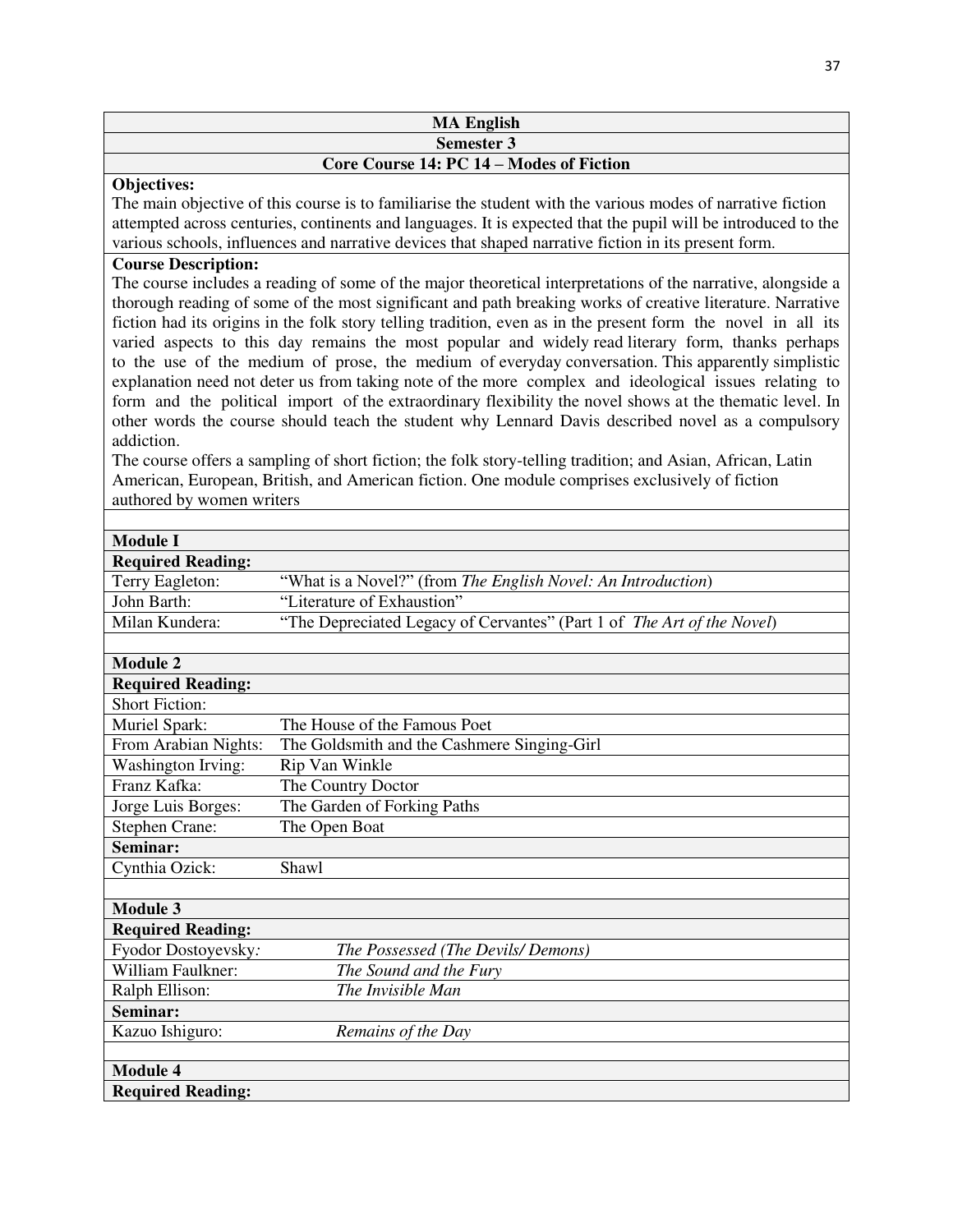| <b>Miguel Cervantes:</b>            | Don Quixote                                          |
|-------------------------------------|------------------------------------------------------|
| Milan Kundera:                      | The Unbearable Lightness of Being                    |
| Italo Calvino:                      | If on a Winter's Night a Traveller                   |
| Seminar:                            |                                                      |
| Orhan Pamuk:                        | Snow                                                 |
|                                     |                                                      |
| <b>Module 5</b>                     |                                                      |
| <b>Required Reading:</b>            |                                                      |
| Chimamanda Ngozi Adichie:           | <b>Purple Hibiscus</b>                               |
| Isabel Allende:                     | Daughter of Fortune                                  |
| Zora Neale Hurston:                 | Their Eyes Were Watching God                         |
|                                     |                                                      |
| Seminar:                            |                                                      |
| Jamaica Kincaid:                    | The Autobiography of My Mother                       |
|                                     |                                                      |
| <b>Background Reading:</b>          |                                                      |
| Georg Lukacs:                       | Theory of the Novel                                  |
| Lucien Goldmann:                    | Towards Sociology of the Novel                       |
| David Lodge:                        | The Art of Fiction                                   |
| Wayne C. Booth:                     | The Rhetoric of Fiction                              |
| Patricia Waugh:                     | Metafiction                                          |
| Jeremy Hawthorn:                    | Studying the Novel                                   |
| Shlomith Rimmon-Kenan:              | Narrative Fiction: Contemporary Poetics              |
| Joyce Carol Oates:                  | Telling Stories - An Anthology for Writers           |
| Linda Hutcheon:                     | A Poetics of Postmodernism: History, Theory, Fiction |
| Mikhail Bakhtin:                    | The Dialogic Imagination                             |
| Susan Lohafer & Ellyn Clarey (eds): | Short Story Theory at a Crossroads                   |
| Isabel Allende:                     | Portrait in Sepia                                    |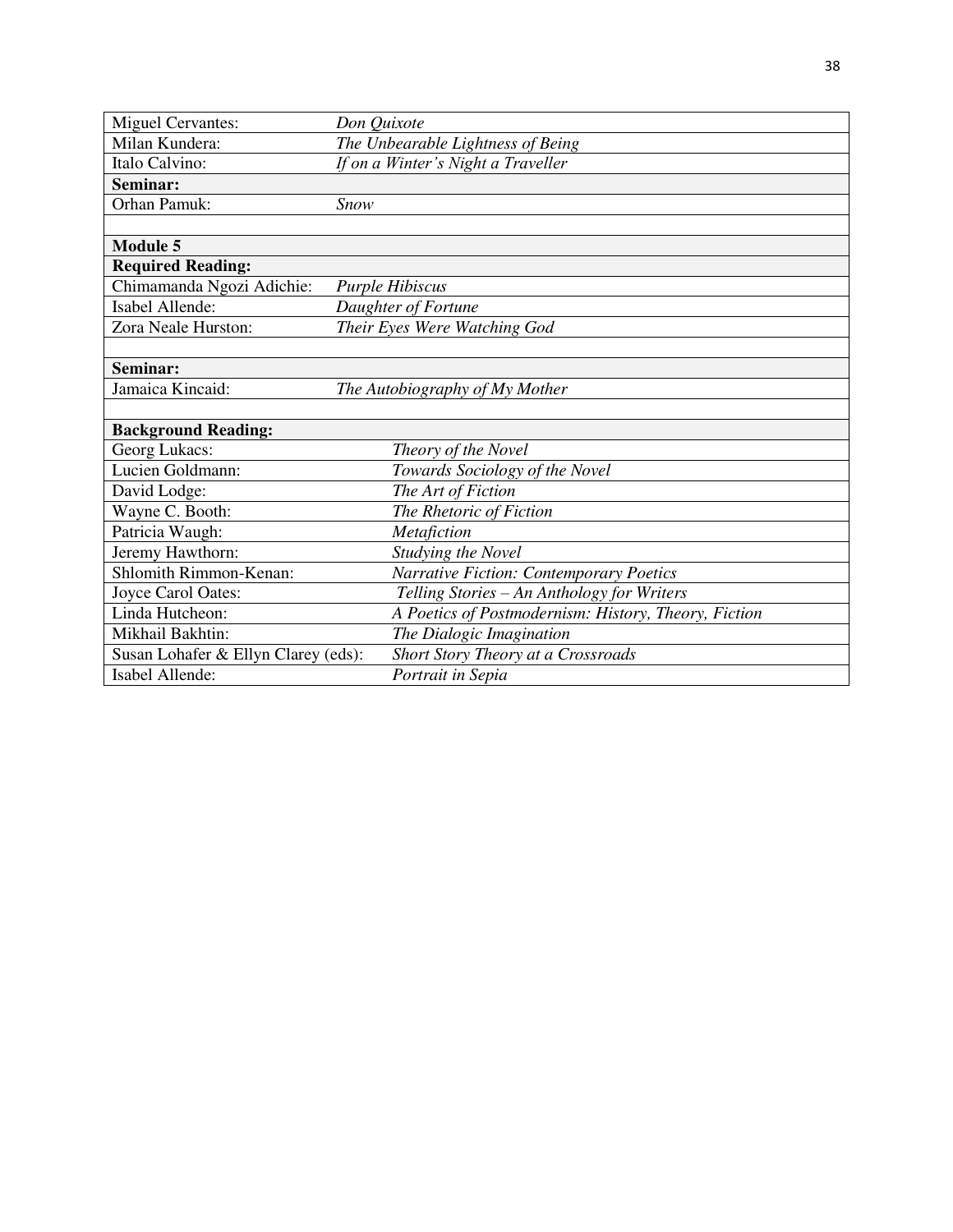| <b>MA English</b>                             |
|-----------------------------------------------|
| <b>Semester 3</b>                             |
| Core Course 15: PC 15 – Texts and Performance |

#### **Objectives:**

The objectives of the course include facilitating an understanding of the basic structural and thematic patterns that govern the poetic process, especially in its relation to the performative or the theatrical.

# **Course Description:**

The interface between the verbal and the visual is the area under discussion here. Drama, Theatre, Performance and performativity need to undergo close scrutiny here. One cannot disregard the cinematic medium in a study of performance. Marginalized theatres, dealing with issues like gender, ethnicity, etc. need to be introduced. The development of theatre from classical times, Anti-Aristotelian notions like Alienation Effect, the Indian notion of Rasa etc. are to be discussed in connection with the texts. Though seemingly different, Expressionism and similar modes of theatrical performance should be made part of classroom discussion.

# **Module I**

| <b>Required Reading:</b>                                                                |                                                                    |  |
|-----------------------------------------------------------------------------------------|--------------------------------------------------------------------|--|
| S. S. Barlingay:<br>"Various Senses of the Word Rasa" (A Modern Introduction to Indian  |                                                                    |  |
| Aesthetic Theory Ch. 4, 84-102)                                                         |                                                                    |  |
| Karen Hollinger:                                                                        | "The Hollywood Star-- Actress and Studies of Acting" (The Actress: |  |
| Hollywood Acting and the Female Star Ch 1, PP. 3-27)                                    |                                                                    |  |
| "Contemporary Feminist Theatres" (Contemporary Feminist Theatre: To<br>Lizbeth Goodman: |                                                                    |  |
| Each Her Own Ch1, PP. 14-37)                                                            |                                                                    |  |
| <b>Module 2</b>                                                                         |                                                                    |  |
| <b>Required Reading:</b>                                                                |                                                                    |  |
| Aristophanes:<br>Lysistrata                                                             |                                                                    |  |
| Kalidasa:<br>Abhijnana Shakuntalam                                                      |                                                                    |  |
| Seminar:                                                                                |                                                                    |  |
| <b>Bertolt Brecht:</b><br>Mother Courage and her Children                               |                                                                    |  |
|                                                                                         |                                                                    |  |
| <b>Module 3</b>                                                                         |                                                                    |  |
| <b>Required Reading:</b>                                                                |                                                                    |  |
| Eugene O'Neill:<br><b>Emperor Jones</b>                                                 |                                                                    |  |
| <b>Howard Brenton:</b><br><b>Hitler Dances</b>                                          |                                                                    |  |
| Seminar:                                                                                |                                                                    |  |
| <b>Anthony Neilson:</b><br>Realism (Methuen Drama Book of $21^{st}$ Century Plays)      |                                                                    |  |
|                                                                                         |                                                                    |  |
| <b>Module 4</b>                                                                         |                                                                    |  |
| <b>Required Reading:</b>                                                                |                                                                    |  |
| Women's Theatre Group (WTG) & Elaine Feinstein: Lear's Daughters (Adaptations of        |                                                                    |  |
| Shakespeare: A Critical Anthology of Plays from the                                     |                                                                    |  |
| Seventeenth Century to the Present (eds) Daniel Fischlin,                               |                                                                    |  |
| Mark Fortier)                                                                           |                                                                    |  |
| Mahasweta Devi/Usha Ganguli: Rudali: From Fiction to Performance (Seagull)              |                                                                    |  |
| Seminar:                                                                                |                                                                    |  |
| Rustom Bharucha:<br>"Pebet: A Performance Text" (The Theatre of Kanhailal:              |                                                                    |  |
| Pebet and Memoirs of Africa 41-62)                                                      |                                                                    |  |
|                                                                                         |                                                                    |  |
| <b>Module 5</b>                                                                         |                                                                    |  |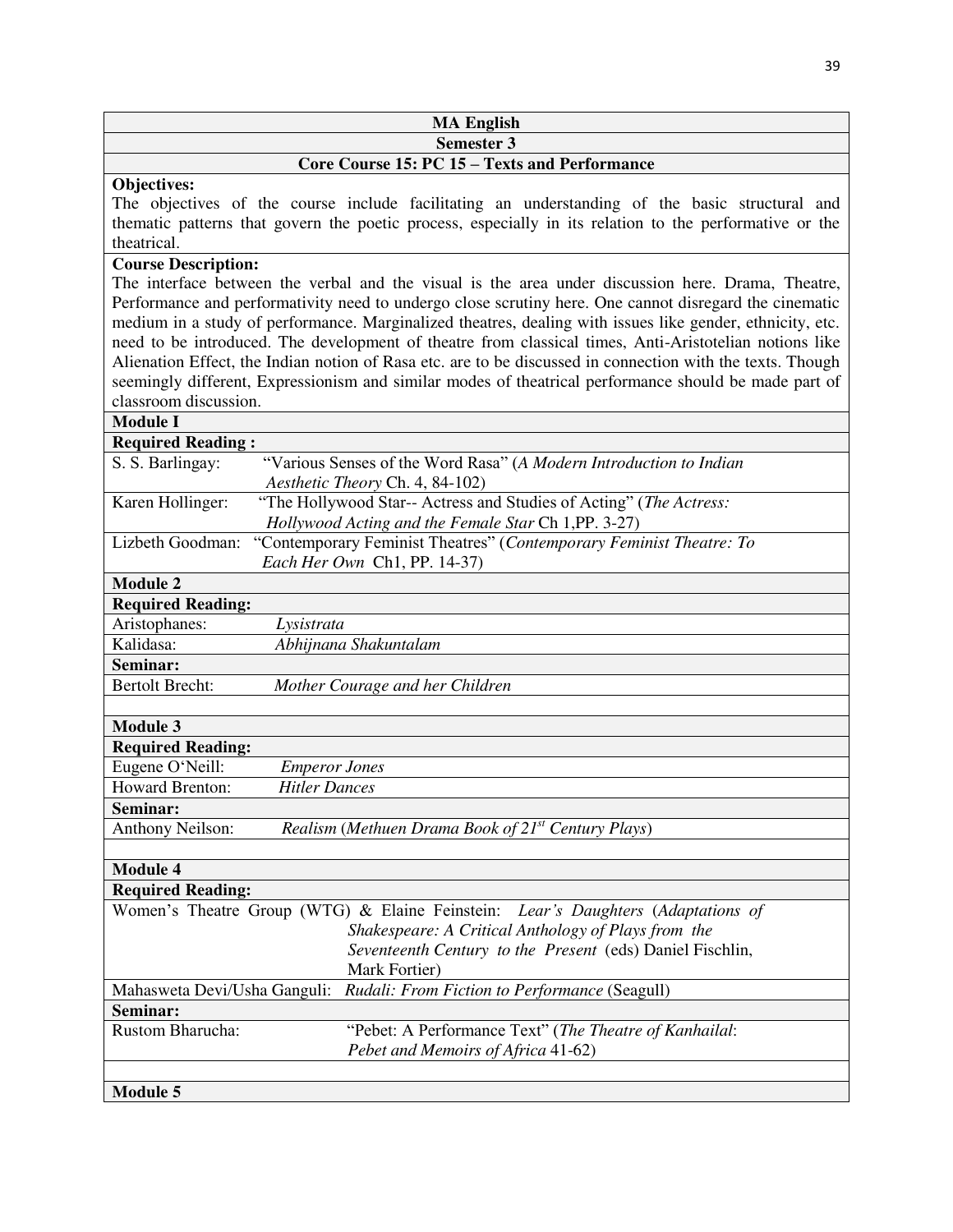| <b>Required Reading:</b>     |                                                               |
|------------------------------|---------------------------------------------------------------|
| Robert Scholes et. al. (ed): | "The Elements of Film" Elements of Literature                 |
| <b>Andrew Dix:</b>           | "Films and Ideology" (Ch 8 of Beginning Film Studies 226-68)  |
| Films:                       |                                                               |
| Orson Welles:                | Citizen Kane                                                  |
| Roberto Benigni:             | Life is Beautiful                                             |
| Seminar:                     |                                                               |
| Shaji N. Karun:              | Vaanaprastham                                                 |
|                              |                                                               |
| <b>Background Reading:</b>   |                                                               |
| Keir Elam:                   | Semiotics of Theatre and Drama                                |
| Alex Siers Ed.:              | The Metheun Drama Book of Twenty-First Century Plays          |
| Shohini Chowdhuri:           | Feminist Film Theorists: Laura Mulvey, Kaja Silverman, Terese |
|                              | de Lauretis, Barbara Creed                                    |
| Eric Lane Ed.:               | Telling Tales: New One Act Plays                              |
| Kenneth Pickering:           | <b>Studying Modern Drama</b>                                  |
| Christian Metz:              | Film Language                                                 |
| Henry Bial (ed):             | The Performance Studies Reader                                |
| Julie Sanders:               | Adaptation and Appropriation                                  |
| Marvin Carlson:              | Performance: A Critical Introduction                          |
| Johan Huizinga:              | Homo Ludens                                                   |
|                              |                                                               |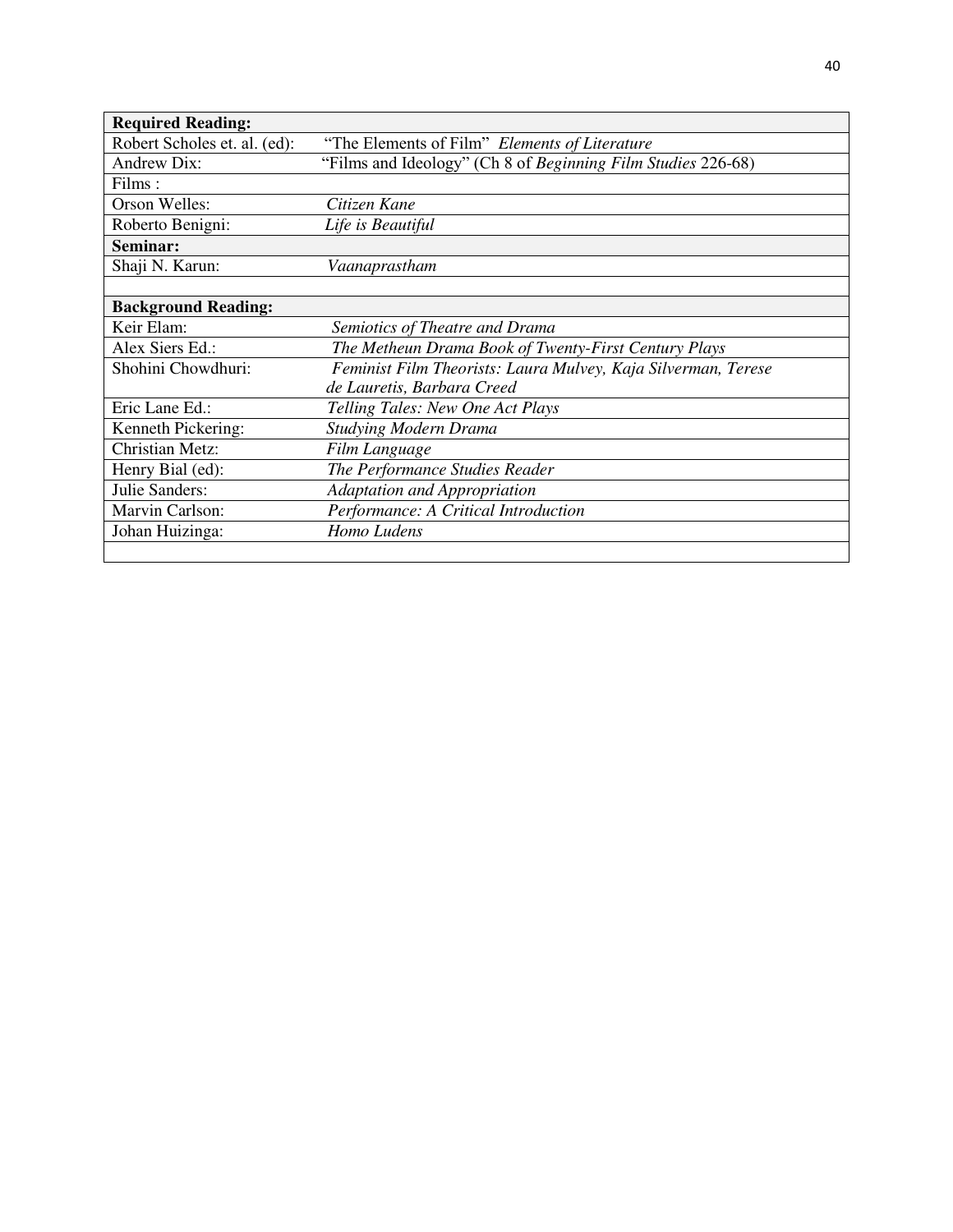| <b>MA English</b> |  |
|-------------------|--|
| <b>Semester 4</b> |  |

# **Core Course 16: PC 16 – Literature and the Empire**

#### **Objectives:**

To introduce the students to the discursive nature of colonialism, and the counter-discursive impulses of postcolonial theory, narratives and performance texts.

# **Course Description:**

The course attempts to cover through representative texts the writing, reading and critical-theoretical practices based on the colonial experience. While a major segment of the course addresses the consequences of European expansion and the creation and exploitation of the "other" worlds, the course also addresses "internal colonisations" of diverse kinds, including the double colonization of women of colour.

Some of the studies require the students to revisit texts they have encountered in previous semesters (*The Tempest*, *Heart of Darkness*, *A Passage to India*)

The students are expected to acquire familiarity with -- and the ability to define and use -- the terminology specific to colonial and postcolonial discourses. The introductory and reference volumes in the reading list will be helpful in this respect (*Key Concepts in Postcolonial Studies*, *Beginning Postcolonialism)*.

An extract from Gayatri Spivak's "Can the Subaltern Speak?" has been included, in spite of the density of the essay. The text is of seminal significance to the field. It has been elucidated by different scholars. Spivak clarifies her arguments in several of her interviews (*The Spivak Reader* carries an excellent interview). Reference to the full version of the essay would be profitable.

# **Module I**

# **Required Reading :**

Bill Ashcroft, Gareth Griffiths & Helen Tiffin: "Cutting the Ground: Critical Models of Post-Colonial Literatures" in *The Empire Writes Back: Theory and Practice in Post- Colonial Literatures*. Routledge, 1989. (Chapter 1 PP.15-37)

Frantz Fanon: "Spontaneity: Its Strength and Weakness" in *The Wretched of the Earth*. Trans. Constance Parrington. Penguin, 1963. (Chapter 2 PP. 85-118)

Gayatri Chakravorty Spivak: "Can the Subaltern Speak?" (Extract from Chapter 3 History of *A Critique of Postcolonial Reason*) in The *Norton Anthology of Theory and Criticism.* W.W.Norton, 2001 (PP. 2197-2208)

#### **Module 2**

# **Required Reading :**

Homi K. Bhabha: "Of Mimicry and Man: The Ambivalence of Colonial Discourse" in Homi K. Bhabha. *Location of Culture.* Routledge, 1994. (PP.85-92)

Alice Walker: "In Search of Our Mothers' Gardens" in *In Search of Our Mothers' Gardens: Womanist Prose*. Phoenix, 2005. (PP. 231-243)

**Seminar:** 

Salman Rushdie: "Imaginary Homelands" in *Imaginary Homelands*. Vintage, 2010.(PP.9-21)

# **Module 3**

**Required Reading:** 

Wole Soyinka: *The Lion and the Jewel*

Girish Karnad: *The Dreams of Tippu Sultan*

Derek Walcott: *Dream on Monkey Mountain*

#### **Seminar:**

Pablo Neruda: "The United Fruit Co." A poem from *Canto General* (1950) – free download available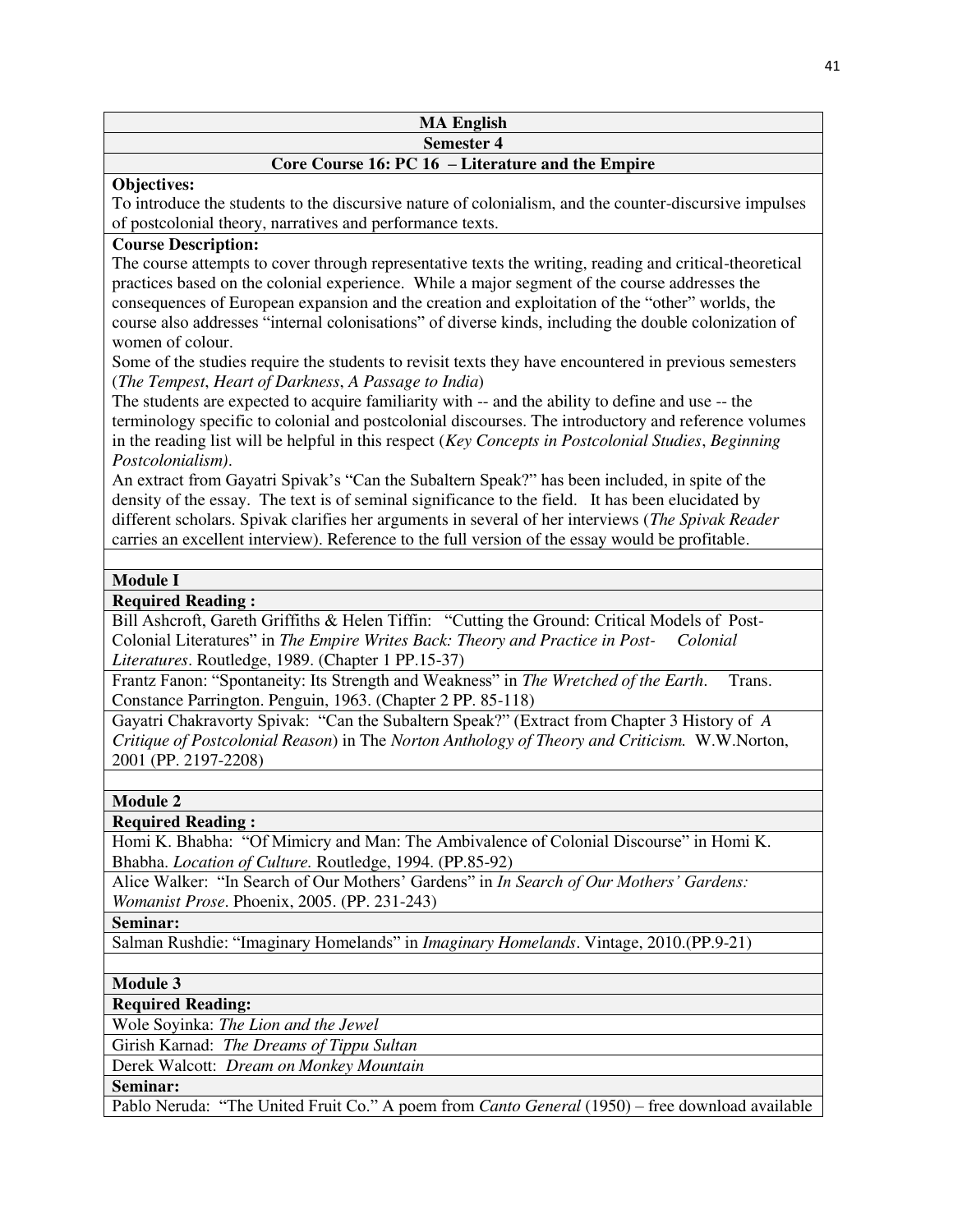#### **Module 4**

#### **Required Reading:**

J.M. Coetzee: *Waiting for the Barbarians*

Sally Morgan: *My Place*  Ngugi wa Thiong' O : *A Grain of Wheat*

**Seminar:** 

Mahasweta Devi: "Douloti the Bountiful" in *Imaginary Maps.* Thema (Calcutta), 2001

## **Module 5**

#### **Required Reading:**

Chinua Achebe: "An Image of Africa: Racism in Conrad's *Heart of Darkness*" in *Hopes and Impediments*. Random Hous, 1988. (PP.1-20) – Free download of the essay available

George Lamming: "A Monster, a Child, a Slave" in *Pleasures of Exile*. Univ. of Michigan Press, 1960. (PP. 95-117)

Teresa Hubel: "From 'Liberal Imperialism as A Passage to India'" in *Post-Colonial Theory and English Literature: A Reader*. (Ed.) Peter Childs.Edinburgh Univ. Press, 1999. (PP: 351-362) **Seminar:** 

Edward W. Said: "Narrative and Social Space" in *Culture and Imperialism*. Alfred A. Knopf, 1993. (Chapter 2 Section 1 PP. 62-80)

#### **Background Reading:**

**Introduction and Reference:** 

Bill Ashcroft, Gareth Griffiths, Helen Tiffin: *Key Concepts in Post-Colonial Studies*, Routledge

John McLeod: *Beginning Postcolonialism*. Manchester Univ. Press

Ania Loomba. *Colonialism/Postcolonialism*. Routledge

Leela Gandhi. *Postcolonial Theory: An Introduction*. Edinburgh Univ. Press

Elleke Boehmer. *Colonial and Postcolonial Literature*. OUP

#### **Other works:**

Gregory Castle (ed.), *Postcolonial Discourses: An Anthology*. Blackwell

Bill Ashcroft, Gareth Griffiths, Helen Tiffin (eds.), *The Post-Colonial Studies Reader*, Routledge Padmini Mongia (ed.), *Contemporary Postcolonial Theory: A Reader*. Arnold

Francis Barker, Peter Hulme & Margaret Iversen (eds.), Colonial *Discourse/Postcolonial Theory*. Manchester Univ. Press

Homi K. Bhabha (ed.), *Nation and Narration*. Routledge

Donna Landry & Gerald MacLean (ed.), *The Spivak Reader.* Routledge

Edward Said. *Orientalism*. Penguin

Aijaz Ahmed. *In Theory: Classes, Nations, Literatures*. Verso

Robert Young. *Colonial Desire: Hybridity in Theory, Culture and Race*. Routledge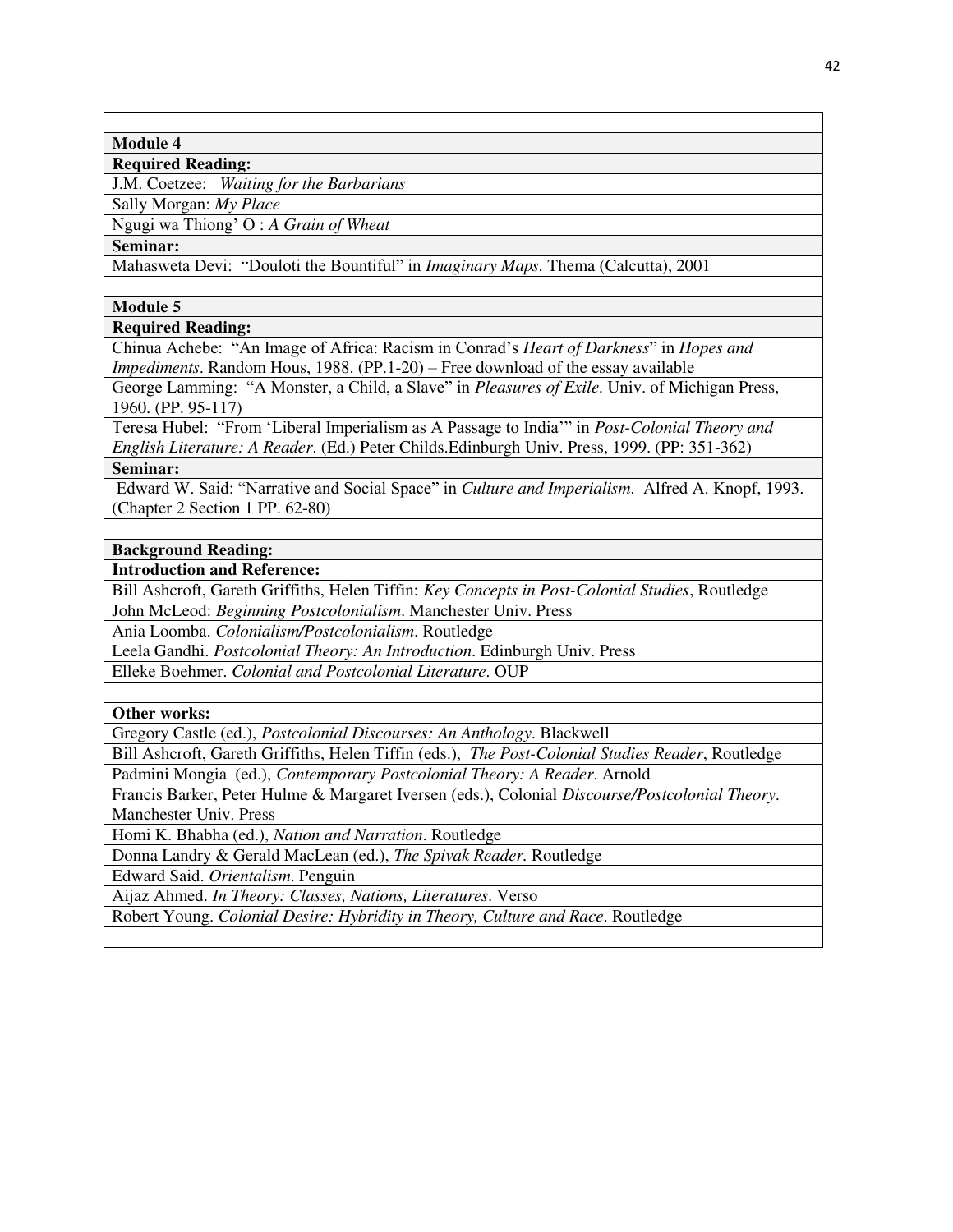#### **MA English Semester 4**

# **Elective : PE 01 – Modern European Drama**

#### **Objectives:**

To familiarize the student with modern European Drama in terms of topics, perspectives, and dramatic literature.

# **Course Description:**

This paper contains representative works to acquaint the student with the social and cultural contexts that inform modern European Drama. Beginning with the decline of romanticism and the rise of realism, the paper discusses how realism which, was a reaction against the illusionistic romantic stage, was critiqued by the later practitioners as illusionistic in itself. The paper contains representative plays of the Realistic and Naturalistic traditions including problem plays. It also familiarizes the student with the relationship between realism and social revolution as well as realism and anti-illusionism.

The rise of modernism in theatre, and the rise of the director and stage designer are addressed. The selection contains representative works of epic theatre, absurd theatre, theatre of cruelty and poor theatre. The paper also traces the rise of theories like Marxism, Psychoanalysis as well as developments in Sociology and the Physical Sciences, and how they shaped the modernist sensibility. The student is also encouraged to revisit the ideological foundations of modernism.

The student is to be acquainted with how the diversified movements in post-modernist theatre are informed by the theatre's increasing propensity to self-consciousness besides discussing poststructuralist theories and feminist theatre, environmental theatre, multicultural theatre, performance theories, threat from the cinema and the future of theatre.

| <b>Module I</b>                                                                                 |                                                                                         |                                                                                    |  |
|-------------------------------------------------------------------------------------------------|-----------------------------------------------------------------------------------------|------------------------------------------------------------------------------------|--|
| <b>Required Reading:</b>                                                                        |                                                                                         |                                                                                    |  |
| John Fletcher and James McFarlane: "Modernist Drama: Origins and Patterns" in Modernism: A      |                                                                                         |                                                                                    |  |
|                                                                                                 | Guide to European Literature. Eds. Malcolm Bradbury and James McFarlane. Penguin, 1991. |                                                                                    |  |
| Baz Kershaw: "The Politics of Performance in a Postmodern Age" in Analysing Performance: Issues |                                                                                         |                                                                                    |  |
|                                                                                                 |                                                                                         | and Interpretations. Ed. Patrick Campbell. Manchester Univ. Press, 1996. (133-152) |  |
| <b>Module 2</b>                                                                                 |                                                                                         |                                                                                    |  |
| <b>Required Reading:</b>                                                                        |                                                                                         |                                                                                    |  |
| Heinrik Ibsen                                                                                   |                                                                                         | A Doll's House                                                                     |  |
| <b>August Strindberg</b>                                                                        |                                                                                         | Miss Julie                                                                         |  |
| Seminar:                                                                                        |                                                                                         |                                                                                    |  |
| <b>Karel Capek</b>                                                                              |                                                                                         | <b>RUR</b>                                                                         |  |
|                                                                                                 |                                                                                         |                                                                                    |  |
| <b>Module 3</b>                                                                                 |                                                                                         |                                                                                    |  |
| <b>Required Reading:</b>                                                                        |                                                                                         |                                                                                    |  |
| Luigi Pirandello:                                                                               |                                                                                         | Six Characters in Search of an Author                                              |  |
| <b>Bertolt Brecht</b>                                                                           |                                                                                         | The Life of Galileo                                                                |  |
| Seminar:                                                                                        |                                                                                         |                                                                                    |  |
| Federico Garcia Lorca :                                                                         |                                                                                         | <b>Blood Wedding</b>                                                               |  |
|                                                                                                 |                                                                                         |                                                                                    |  |
| <b>Module 4</b>                                                                                 |                                                                                         |                                                                                    |  |
| <b>Required Reading:</b>                                                                        |                                                                                         |                                                                                    |  |
| <b>Albert Camus</b>                                                                             |                                                                                         | Caligula                                                                           |  |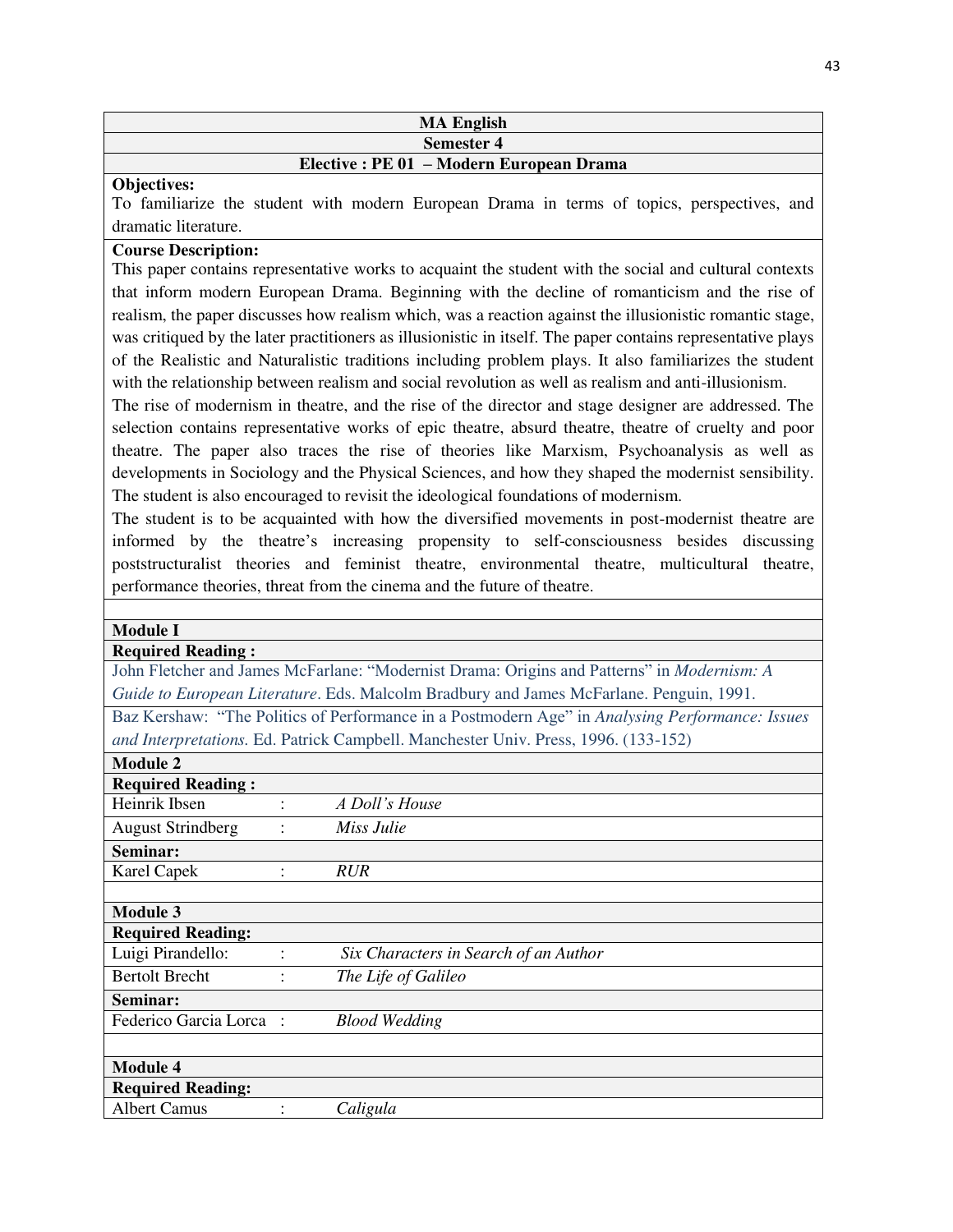| Jean Anouilh               |                | <b>Becket</b>                                         |
|----------------------------|----------------|-------------------------------------------------------|
| Seminar:                   |                |                                                       |
| Jean Genet                 |                | The Maids                                             |
|                            |                |                                                       |
| <b>Module 5</b>            |                |                                                       |
| <b>Required Reading:</b>   |                |                                                       |
| Eugene Ionesco             | $\ddot{\cdot}$ | Rhinoceros                                            |
| Dario Fo                   |                | Accidental Death of an Anarchist                      |
| Seminar:                   |                |                                                       |
| Max Frisch                 |                | The Fire Raisers                                      |
|                            |                |                                                       |
| <b>Background Reading:</b> |                |                                                       |
| <b>Martin Esslin</b>       |                | The Theatre of the Absurd                             |
| Luigi Pirandello           |                | Preface to Six Characters in Search of an Author      |
| <b>Bertolt Brecht</b>      |                | A Short Organum for the Theatre                       |
| Keir Elam                  |                | Semiotics of Theatre and Drama                        |
| John Willet                |                | Brecht on Theatre: The Development of an Aesthetic    |
| Eric Bentley               |                | The Playwright as Thinker: A Study of Modern Drama in |
| <b>Modern Times</b>        |                |                                                       |
| Richard Gilman:            |                | The Making of Modern Drama                            |
| Robert W Corrigan          |                | The New Theatre of Europe                             |
|                            |                |                                                       |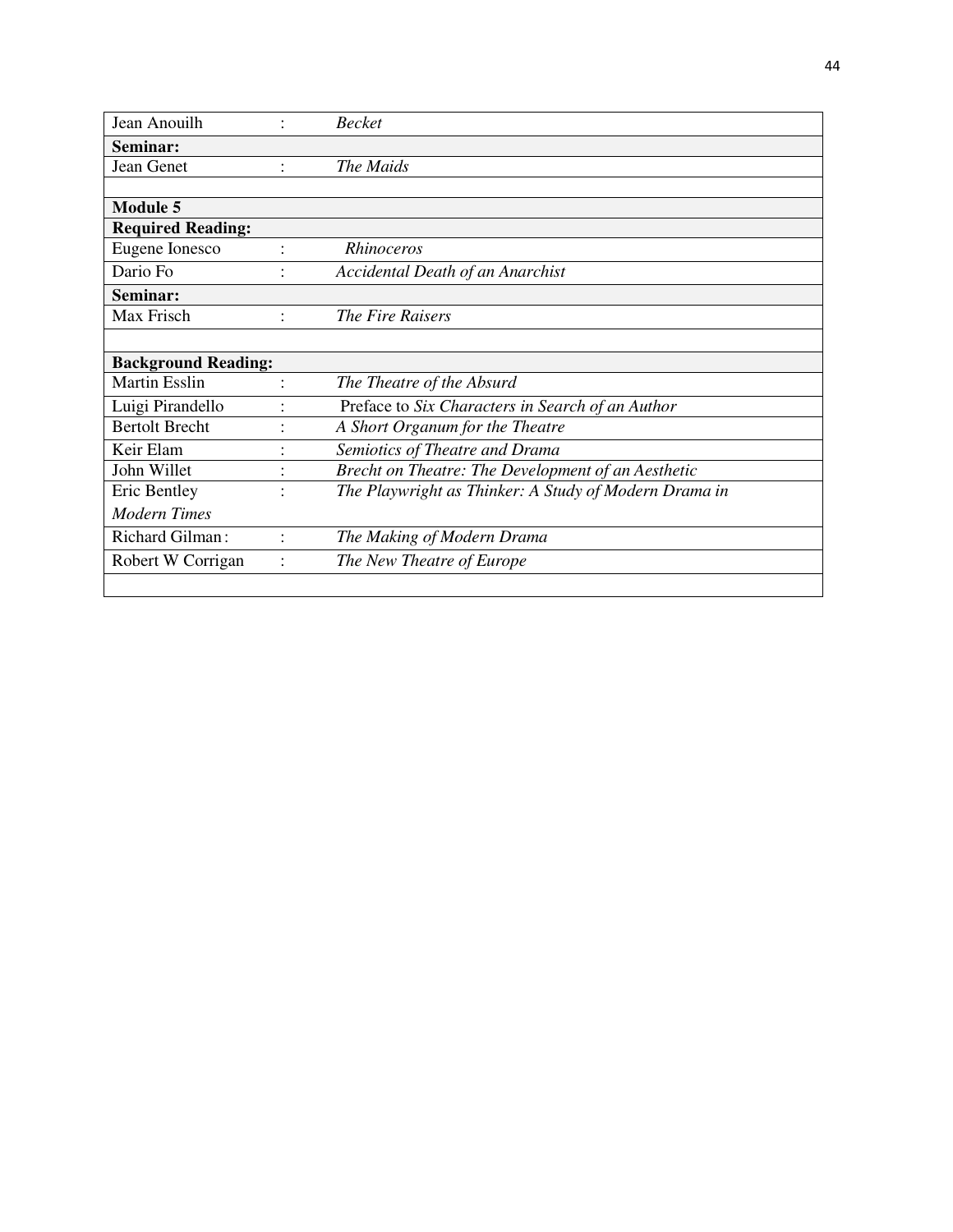| <b>MA English</b>                              |
|------------------------------------------------|
| Semester 4                                     |
| Elective : PE 02 - Shakespeare across Cultures |

#### **Objectives:**

The course is designed as one that situates the timeless genius of Shakespeare across cultures, literatures and authors. Indeed, Shakespeare has inspired more authors than any other writer. This is reflected in the number of rereading of his plays down the centuries in various genres including theatre and film. This course addresses the impact of Shakespeare at the theoretical and textual levels.

# **Course Description:**

The course outlines the transfigurations of Shakespeare's plays as they were received in diverse cultures and the resonances and responses they evoked. It explores Shakespeare from a variety of critical positions ranging from discourses of race, gender, nation and geopolitics. The course focuses on the theoretical and creative reworking of Shakespearean plays, especially *The Tempest*, *Hamlet,* King *Lear* and *Othello*. These plays have been adapted/ re-written from the postcolonial, feminist, postmodern and queer perspectives in diverse media from theatre to the celluloid, from manga to pop art. Thus, it brings in theoretical analyses and creative interrogations of the conspicuous absences, racial prejudices, and ethnic intolerances in Shakespearean drama revealing the power structures, and delineates the modes in which diverse cultures reacted to the Eurocentric representations and imperial overtones in Shakespearean drama

#### **Module I**

# **Required Reading :**

Harold Bloom. 'Shakespeare's Universalism' from *Shakespeare: The Invention of the Human*

Alan Sinfield. 'Royal Shakespeare: Theatre and the Making of Ideology' from *Political Shakespeare: Essays in Cultural Materialism*. Ed. Jonathan Dollimore and Alan Sinfield

Christine Mangala Frost. "30 Rupees for Shakespeare: a Consideration of Imperial Theatre in India." Modern Drama, Volume 35, Number 1, Spring 1992, pp. 90-100 (available in *Project Muse*)

#### **Module 2**

# **Required Reading : The Tempest**

Stephen Orgel. "Prospero's Wife." *Representations* 8 (1984): 1-13 (available in JStor)

Paul Brown. "This thing of Darkness I acknowledge Mine: The Tempest and the Discourse of Colonialism" from *Political Shakespeare: Essays in Cultural Materialism*. Ed. Jonathan Dollimore and Alan Sinfield

**Seminar:** 

James Tweedie. "Caliban's Books: The Hybrid Text in Peter Greenaway's Prospero's Books." Cinema Journal, 40, Number 1, Fall 2000, pp. 104-126. (available in *Project Muse*)

#### **Module 3**

# **Required Reading: Re-Creations**

Tom Stoppard: *Rosencrantz and Guildenstern are Dead*

Welcome Msomi: *uMabatha* (in *Adaptations of Shakespeare: A Critical Anthology of Plays*. Routledge,2000)

**Seminar:** 

Ann-Marie MacDonald: *Goodnight Desdemona (Good Morning Juliet)*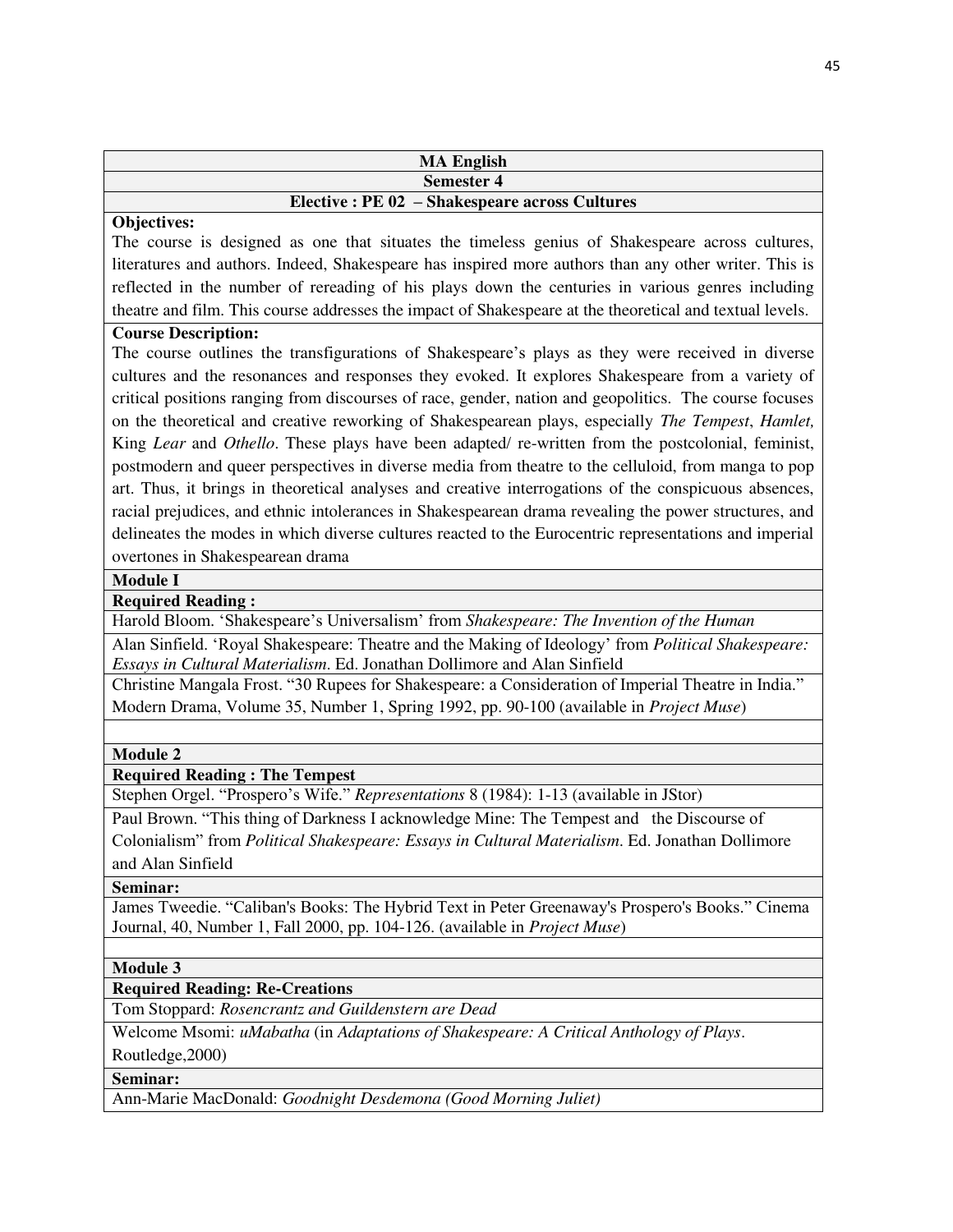#### **Module 4: Othello**

**Required Reading:** 

Bernard Jackson: *Iago*

Toni Morrison: *Desdemona*

*Omkara* (Vishal Bhardwaj) -- Film

#### **Seminar:**

Ayanna Thompson. "Unmooring the Moor: Researching and Teaching on YouTube." Shakespeare Quarterly, Volume 61, Number 3, Fall 2010, pp. 337-356 (available in *Project Muse*)

#### **Module 5**

**Required Reading: Screening Shakespeare** 

*Shakespeare in Love* (John Madden)

*Ran* (Akira Kurosawa)

*Hamlet* (Michael Almereyda)

**Seminar:** 

*The Last Lear* (Rituparno Ghosh)

**Background Reading:** 

Mark Thornton Burnett and Ramona Wray, eds. *Screening Shakespeare in the Twenty-First Century*

Russell Jackson ed. *The Cambridge Companion to Shakespeare on Film* 

Ania Loomba , and Martin Orkin, eds. *Postcolonial Shakespeares*

Kenneth Rothwell *A History of Shakespeare on Screen* 

Jonathan Dollimore and Alan Sinfield, eds. *Political Shakespeare: Essays in Cultural Materialism*  Bartels, Emily C. "Making more of the Moor: Aaron, Othello, and Renaissance Refashionings of Race. *Shakespeare Quarterly*. 41.4 (1990): 433-54.

Nixon, Rob "Caribbean and African Appropriations of *The Tempest*"*Critical Inquiry* 13(1987)557-78 Katherine E. Kelly,ed. *The Cambridge Companion to Tom Stoppard*

Anthony Jenkins. *The Theatre of Tom Stoppard*

Jenny S. Spencer. *Dramatic Strategies in the Plays of Edward Bond*

Samuel Crowl "The Bow Is Bent and Drawn: Kurosawa's *Ran* and the Shakespearean Arrow of Desire," *Literature/ Film Quarterly* 22. 2. (1994): 109-16

Igor Djordjevic. "*Goodnight Desdemona (Good Morning Juliet*): From Shakespearean Tragedy to Postmodern Satyr Play" *Comparative Drama* 37. 1 ( 2003): 89-115

Kathy Howlett, "Are You Trying to Make Me Commit Suicide? Gender, Identity, and Spatial Arrangement in Kurosawa's *Ran*." *Literature/ Film Quarterly* 24. 4. (1996): 360-66.

R. B. Parker. The Use of Mise-en-Scène in Three Films of *King Lear*." *Shakespeare Quarterly* 42. 1 (1991): 75-90

Christopher Hoile. "*King Lear* and Kurosawa's *Ra*n: Splitting, Doubling, Distancing" *Pacific Coast Philology* 22. 1-2 (1987): 29-34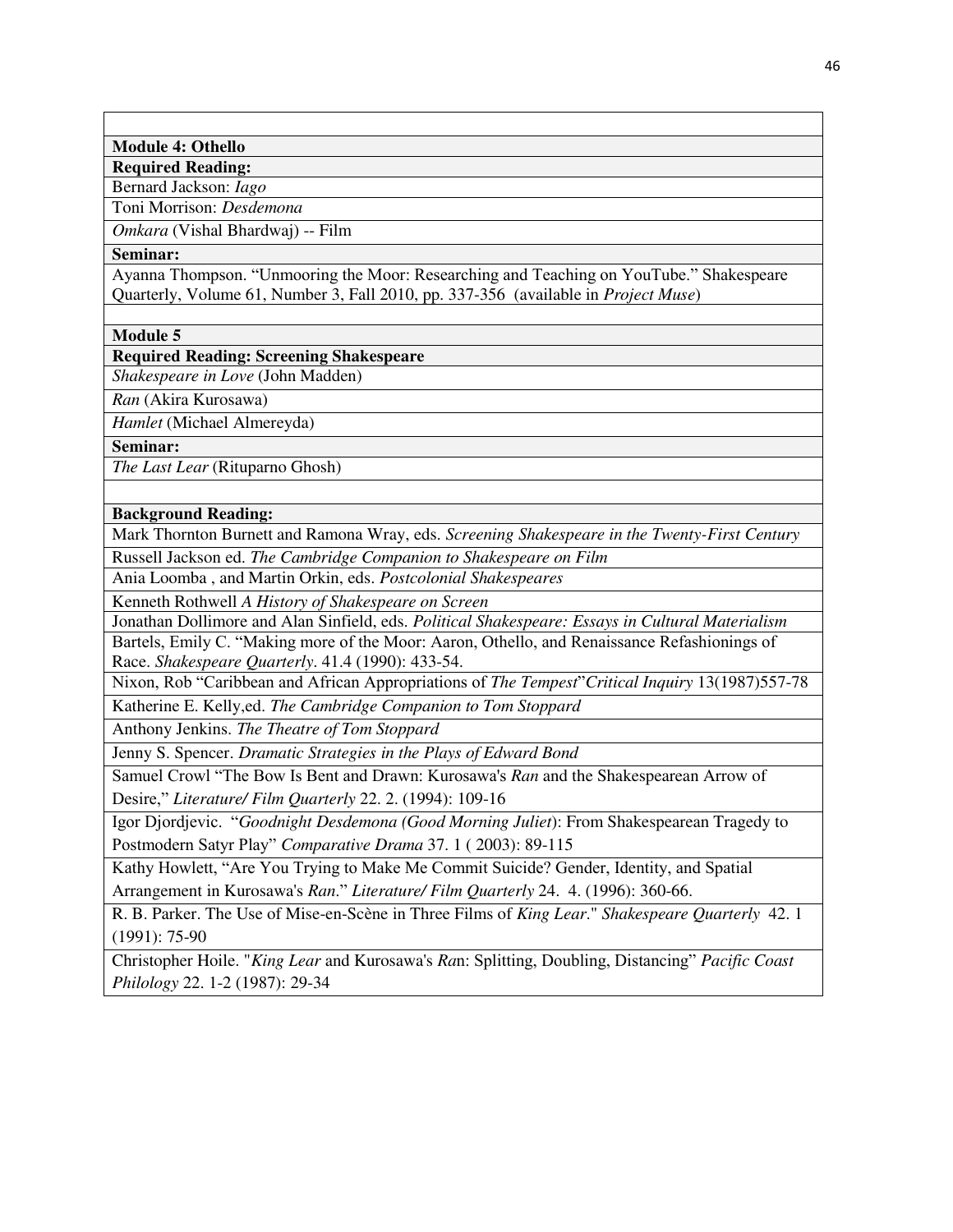|                    | <b>MA English</b>                                             |
|--------------------|---------------------------------------------------------------|
|                    | <b>Semester 4</b>                                             |
|                    | Elective: PE 03 – Studying Translations: Aspects and Contexts |
| <b>Objectives:</b> |                                                               |

To familiarize the student to the contextual diversity of Translations, and to introduce the theoretical/political positions related to the field

# **Course Description:**

 This paper conceives the terrain of Translation Studies both as a global phenomenon and as a culturally loaded region/subject-specific activity. Even while using extant readings that discuss the global issues at stake in this emergent field, the main thrust of the paper will be a postcoloniality that will locate its concerns broadly in the Indian sub-continent and then move on to capture the nuances of the lived reality of a reader from Kerala. The first module surveys the overarching issues that constitute the very notion of Translation Studies. The second module zeroes down on the issue of postcoloniality as it is felt in the discussions on translation, with a specific focus on the Indian realities. The third module offers translation samples from the fictional terrain. In a similar vein the fourth module offers translation samples from the poetic terrain. Both these modules have to be discussed keeping in mind the way in which prose and poetry veer into different orbits in the act of translation. The fifth module moves on to writings for the stage.

# **Module I - A Global View of Translation Studies**

**Required Reading :** 

(All selections from *The Translation Studies Reader*)

Walter Benjamin, 'The Task of the Translator.' (15 - 25)

Gayatri Chakravorty Spivak, 'The Politics of Translation.' (397- 416)

Antoinne Berman, 'Translation and the Trials of the Foreign.' (284 – 297)

**Module 2** 

**Required Reading :** 

Sujit Mukherjee, 'Translation as Discovery' (139-150 in *Translation as Discovery*)

A K Ramanujan, 'Three Hundred Ramayanas: Five Examples and Three Thoughts on Translation.' (131 – 160 in *The Collected Essays of A K Ramanujan)*

Susan Bassnet and Harish Trivedi, 'Introduction: Of Colonies, Cannibals and Vernaculars.' (1 – 18 in *Postcolonial Translation: Theory and Practice*

**Seminar:** 

G N Devy, "'Translation and Literary History: An Indian View (pp 182 – 88 in *Postcolonial Translation: Theory and Practice)*

**Module 3 – The Fictional Terrain** 

**Required Reading:** 

Gabriel Garcia Marquez, *Chronicle of a Death Foretold* Bibhutibhushan Bandyopadhyaya, *Pather Panchali*

O. V. Vijayan, *The Legends of Khasak*

Sundara Ramaswamy, "Shelter" Tr. Bernard Bate and A K Ramanujan (In *Penguin New Writing in India*.Ed. Aditya Behl and David Nicholls)

**Seminar:** 

C. Ayyappan,"Spectral Speech" Tr. V. C. Harris (in *Indian Literature)*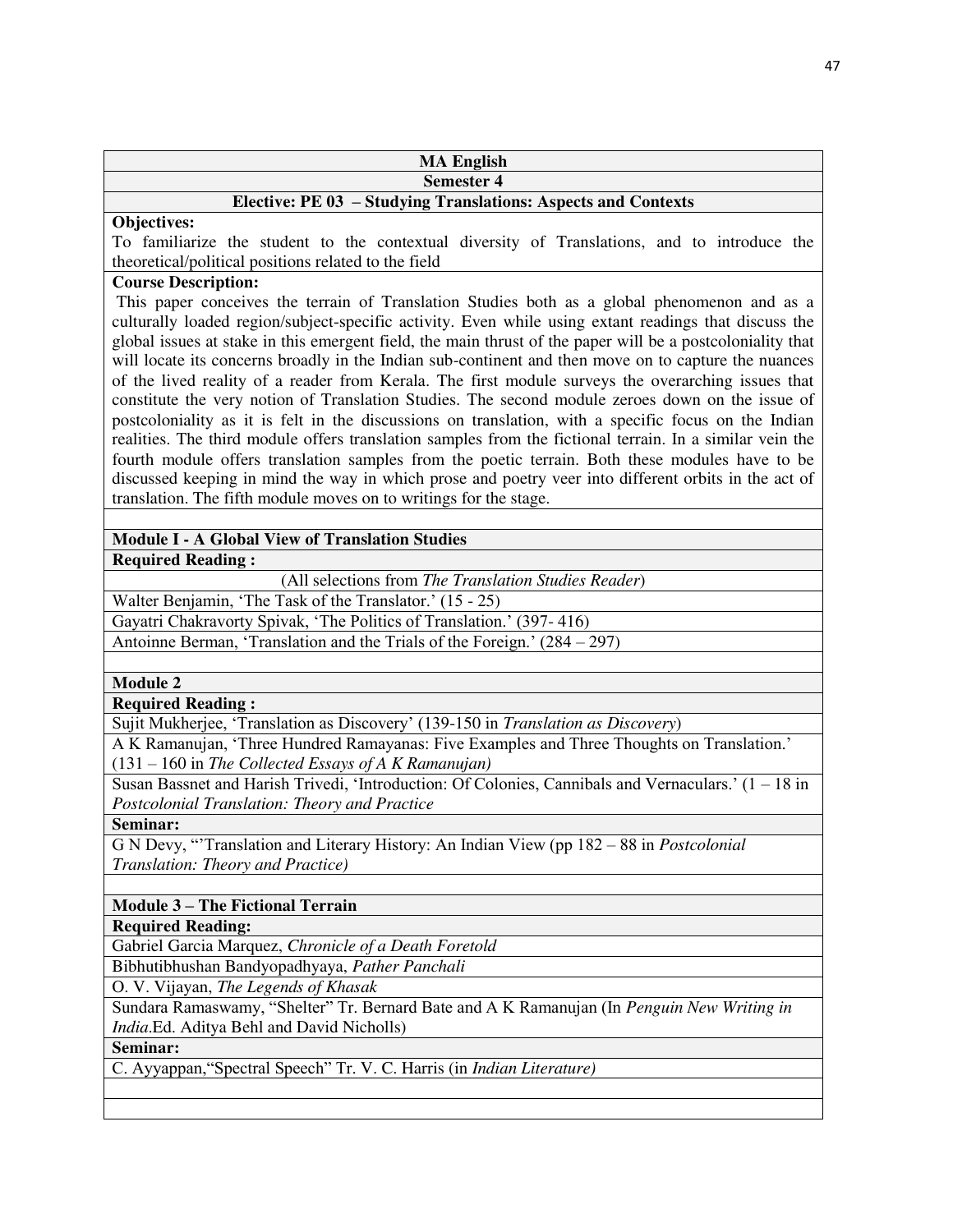**Module 4 \_ The Poetic Terrain** 

**Required Reading:** 

Pablo Neruda, "I'm Explaining a Few Things" Tr. Nataniel Tarn, in *Neruda: Selected Poems*

Mahadevi Varma, "No Matter the Way be Unknown," Tr. Vinay Dharwadkar (In *Another India* Ed. Meenakshi Mukherjee and Nissim Ezekiel)

M. Gopalakrishna Adiga, "Do Something, Brother", Tr. A K Ramanujan (In *Another India* Ed. Meenakshi Mukherjee and Nissim Ezekiel)

Amrita Pritam "Street Dog". Tr. Arlene Zide and Amrita Pritam (In *Penguin New Writing in India*.Ed. Aditya Behl and David Nicholls)

Ayyappa Paniker, "Passage to America"

Kadammanitta Ramakrishnan "The Cat is My Grief Today" Tr. P. P. Raveendran (*The Cat is My Grief Today and Other Poems)*

S. Joseph "A Letter to Malayalam Poetry" Tr. K Satchidanandan (in *No Alphabet in Sight)* **Seminar:** 

Sugathakumari "Rain at Night" (In *In Their Own Voice* Ed. Arlene K Zide)

**Module 5 – The Stage** 

**Required Reading:** 

Bertold Brecht: *Caucasian Chalk Circle* 

Vijay Tendulkar, *Silence! The Court is in Session*

Mahasweta Devi, *Bayen*

**Seminar:** 

KavalamNayrayana Panikkar, Karim Kutty, Tr. K S Narayana Pillai Calcutta, Seagull

**Background Reading:** 

*Gleanings From Haritham*: School of Letters, M.G. University/DC Books: 2001

*Post-Colonial Translation:Theory and Practice*: Susan Bassnett and Harish Trivedi (eds): Routledge: 2000

*Translation Studies*: Susan Bassnett: Routledge: 2000

*Introducing Translation Studies*: Jeremy Munday: Routledge: 2003

*The Translation Studies Reader*: Lawrence Venuti (ed): Routledge: 2000

*No Alphabet in Sight: New Dalit Writings From South India*: Susie Tharu and K. Satyanarayana (eds): Penguin Books India: 2011

*The Collected Essays of A K Ramanujan*: Vinay Dharwadkar (ed): Oxford University Press: 2004

*Translation as Discovery*: Sujit Mukherjee: Orient Longman: 2006

*Why Translation Matters*: Edith Grossman: Orient Blackswan: 2011

*Onion Curry and the Nine Times Table – The Samyukta Anthology of Malayalam Stories*: G.S. Jayasree et al (eds): Women Unlimited:2006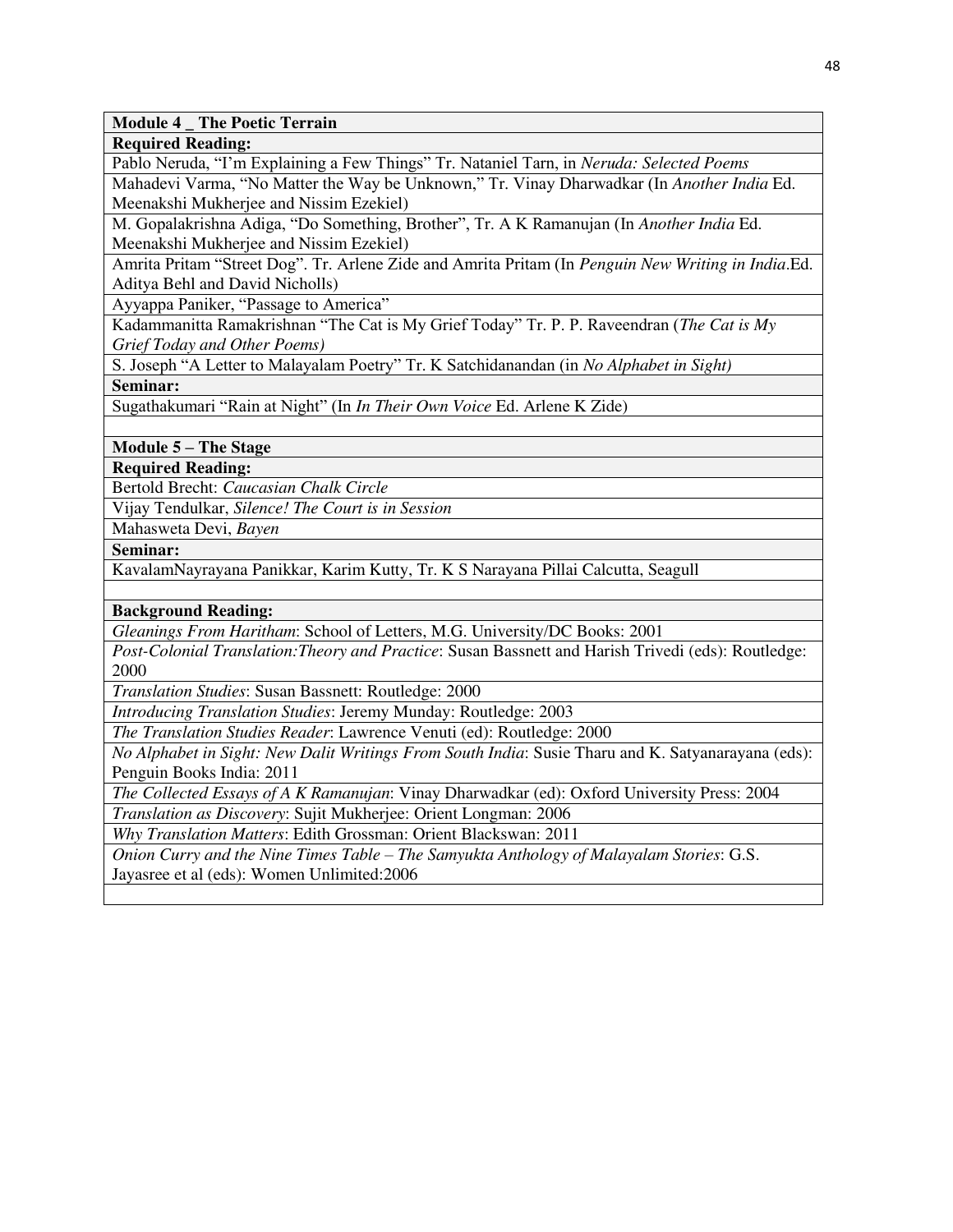# **MA English Semester 4**

# **Elective: PE 04 – Canadian Literature**

#### **Objectives:**

The main objective of the course is to introduce Canadian literature to the student. It provides an entry point to this relatively young literature and opens up the diverse cultural experience it celebrates distinguishing it from its American neighbour.

# **Course Description:**

The course introduces some of the major impulses that continue to shape Canadian Literature. To understand this, a sense of Canada's history is essential. What has marked Canadian literature largely is the idea of identity. This is complicated with the significant presence of migrants from all over the world. Canada is now a Multicultural nation. There has been a Canadian way in which the dominant British and American narratives have been addressed in this cultural mosaic. All these will form the basic analytical component of this course. First Nations People, Questions of identity, Survival, Modernism, Canadian Postmodernism, Canadian humour, Diasporic experience, Multiculturalism, Landscape, and History would be some of the thematic concerns of the course.

# **Module I**

# **Required Reading :**

Cynthia Sugars & Laura Moss: "Introduction: Who/What/Where is Here?"(From Section I "Narratives of Encounter") (Pages 15 – 32) *Canadian Literature in English: Texts and Contexts.* Vol I. Ed. Cynthia Sugars & Laura Moss. Toronto: Pearson Longman, 2009.

Cynthia Sugars & Laura Moss: "Introduction: A New Nationality" (From Section III "Post-Confederation Period") (Pages 251 – 274) ) *Canadian Literature in English: Texts and Contexts.* Vol I. Ed. Cynthia Sugars & Laura Moss. Toronto: Pearson Longman, 2009.

Northrop Frye: "Conclusion to *A Literary History of Canada*" The *Bush Garden:* 

*Essays on the Canadian Imagination* Northrop Frye. Toronto: Anansi, 1971. 213 – 252.

**Module 2** 

**Required Reading :** 

| Pauline Johnson:         | "Cattle Thief"                            |
|--------------------------|-------------------------------------------|
| Earle Birney:            | "The Bear on the Delhi Road"              |
| A.M. Klein:              | "Autobiographical"                        |
| Al Purdy:                | "The Cariboo Horses"                      |
| Eli Mandel:              | "Ventriloquists"                          |
| Robert Kroetsch:         | "Stone Hammer Poem"                       |
| Margaret Atwood:         | "This is a Photograph of Me"              |
| Claire Harris:           | "Translation into Fiction"                |
| Daniel David Moses:      | "Inukshuk"                                |
| Seminar:                 |                                           |
| E.J. Pratt:              | "Towards the Last spike" Lines 871 - 1104 |
| <b>Module 3</b>          |                                           |
| <b>Required Reading:</b> |                                           |
| Tomson Highway:          | The Rez Sisters                           |
| <b>Sharon Pollock:</b>   | <b>Blood Relations</b>                    |
| Seminar:                 |                                           |
| Michel Tremblay:         | Les Belles Soeurs                         |
| <b>Module 4</b>          |                                           |
| <b>Required Reading:</b> |                                           |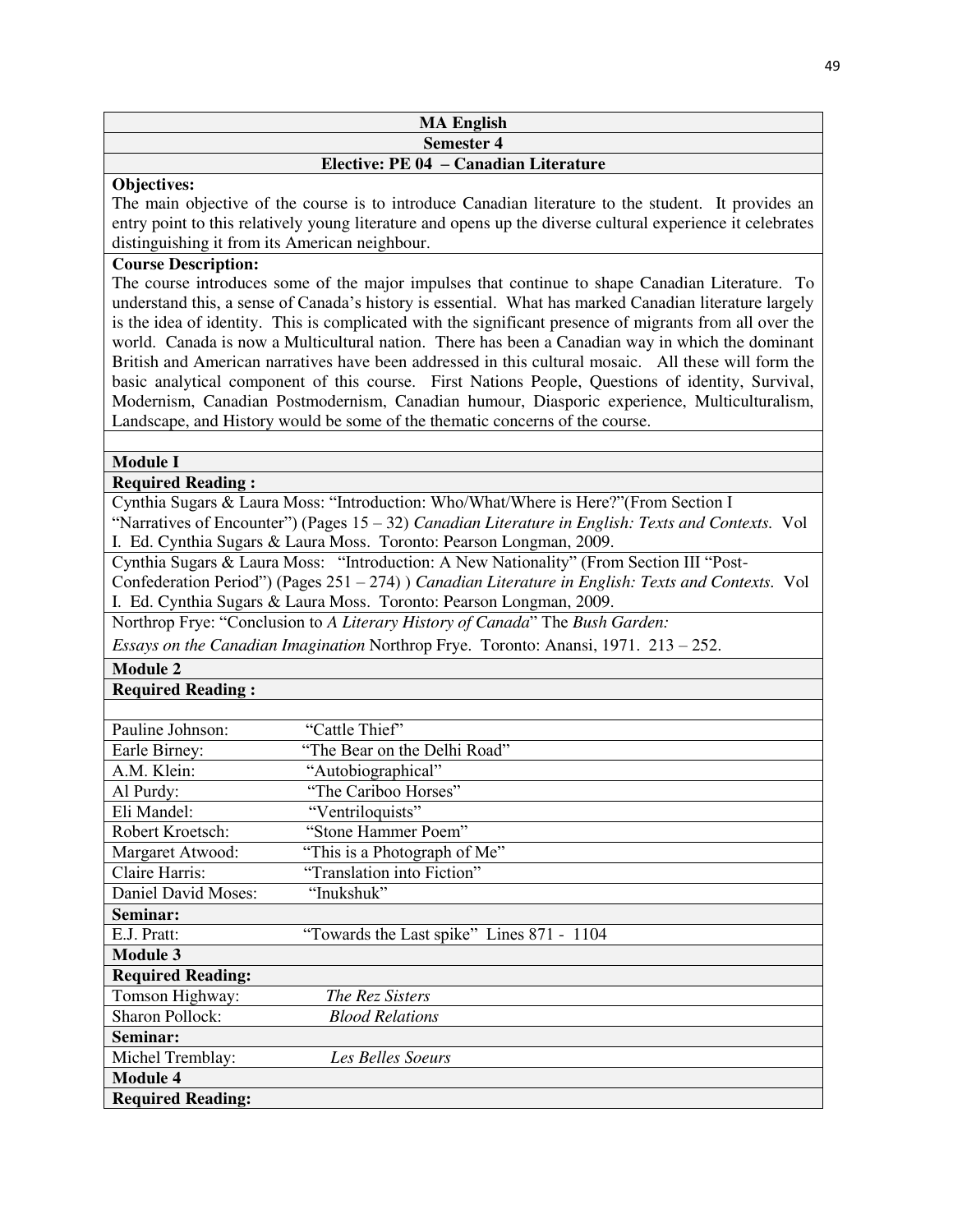| <b>Sinclair Ross:</b>                                                          | "One's a Heifer" (short story)                                                  |  |
|--------------------------------------------------------------------------------|---------------------------------------------------------------------------------|--|
| Alice Munro:                                                                   | "Something I've been meaning to Tell You" (short story)                         |  |
| Rohinton Mistry:                                                               | "Swimming Lessons" (short story) From Tales from Ferozeshah Bagh                |  |
| Margaret Laurence:                                                             | <b>The Diviners</b>                                                             |  |
| Joy Kogawa:                                                                    | <i><b>Obasan</b></i>                                                            |  |
| Michael Ondaatje:                                                              | Cat's Table                                                                     |  |
| Seminar:                                                                       |                                                                                 |  |
| <b>Beatrice Culleton:</b>                                                      | In Search of April Raintree                                                     |  |
|                                                                                |                                                                                 |  |
| <b>Module 5</b>                                                                |                                                                                 |  |
| <b>Required Reading:</b>                                                       |                                                                                 |  |
|                                                                                | Margaret Atwood: "Survival" Survival: A Thematic Guide to Canadian Literature.  |  |
| Toronto: Anansi, 1972. Pages 25 – 44.                                          |                                                                                 |  |
| Linda Hutcheon: Introduction" The Canadian Postmodern: A Study of Contemporary |                                                                                 |  |
|                                                                                | English-Canadian Fiction. Toronto: Oxford UP, 1988. Pages 1 - 25.               |  |
| Seminar:                                                                       |                                                                                 |  |
|                                                                                | Thomas King: "Godzilla versus Postcolonial" New Contexts of Canadian Criticism. |  |
|                                                                                | ed. Ajay Heble et al. Ontario: Broadview. 1996. Pages $1 - 20$ .                |  |
| <b>Background Reading:</b>                                                     |                                                                                 |  |
| W.H. New:                                                                      | A History of Canadian Literature                                                |  |
| Carl F. Clinck et al Ed.:                                                      | A Literary History of Canada                                                    |  |
| W.H. New Ed.:                                                                  | Native Writers and Canadian Writing                                             |  |
| Vijay Agnew Ed:                                                                | Diaspora, Memory, and Identity: A Search for Home                               |  |
| Michelle Gadpaille:                                                            | The Canadian Short Story                                                        |  |
| Penny Petrone:                                                                 | Native Literature in Canada: from the Oral Tradition to the Present             |  |
| David Divine Ed:                                                               | Multiple Lenses: Voices from the Diaspora located in Canada                     |  |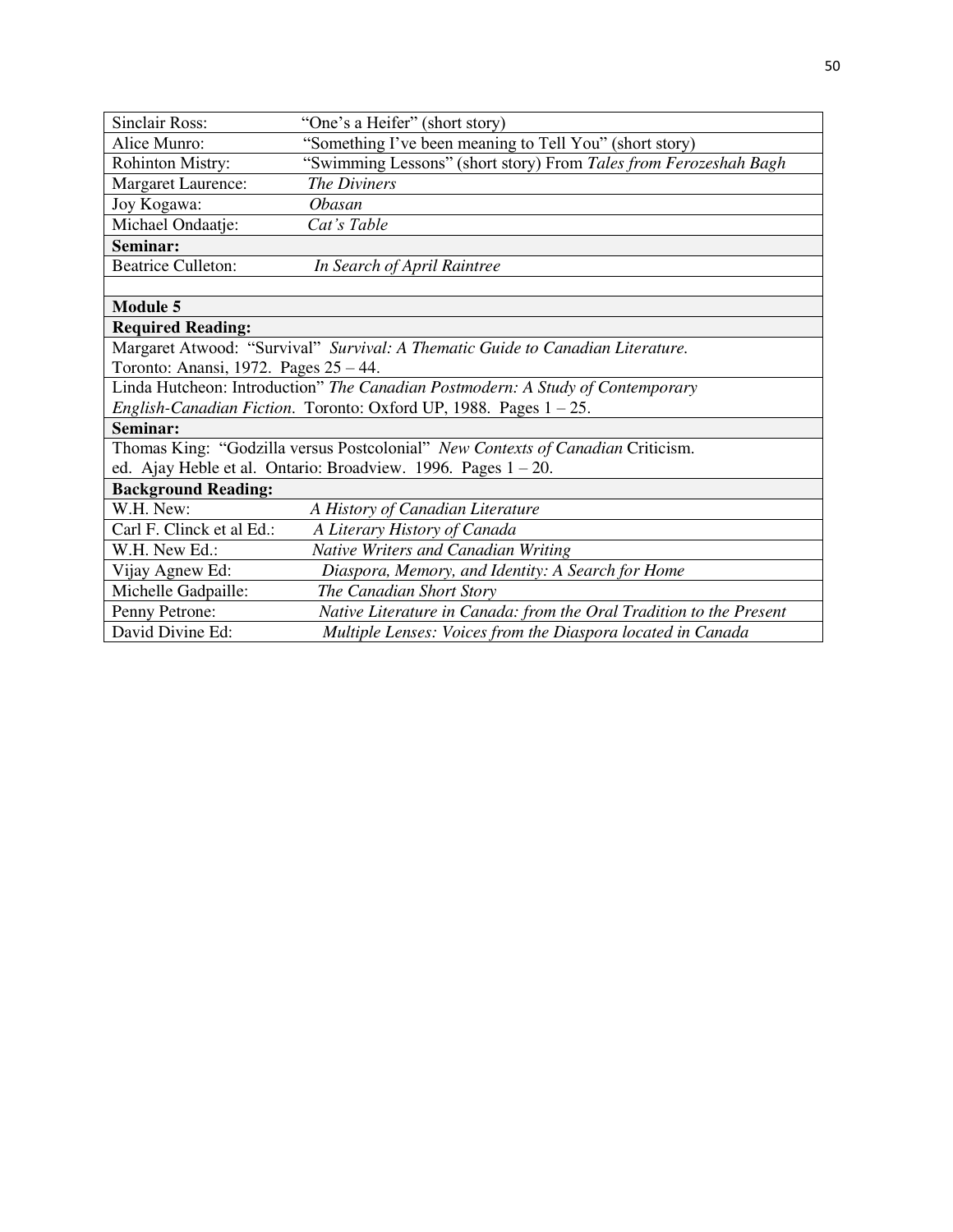#### **MA English Semester 4**

# **Elective: PE 05 – Understanding Cinema: Film Theory**

# **Objectives:**

This paper seeks to familiarise the student with the broad contours of the way films have been the object of academic scrutiny. Here, both the aspects – the making and the reception – of the film process will be represented.

# **Course Description:**

The first module is a 'primer' of how writings on cinema have evolved historically down the ages. The second module contextualises the formalist-realist bifurcation that informed the classical age of film/theory. The third module offers a close look at how one can discern ideological processes at work in the 'cultural product' that is cinema. The fourth module is an exclusive take on the encounter between film studies and feminism. The fifth module gives a purview of the diverse range of interactions that cinema has had with literature.

Do note that the 'texts' assigned for seminar work in the various modules are to be discussed in the light of the theoretical readings specific to that very module. It is the task of the tutor to ensure that they are treated as an integral part of the course. All screenings are to be treated as a 'prior requirement.' The specific credit hours are not to be assigned for them.

# **Module I: Early Cinema and the Emergence of Film Studies**

**Required Reading :** 

Siegfried Kracauer, "Basic Concepts." in Siegfried Kracauer, *Theory of Film: The Redemption of Physical Reality*. Princeton University Press, 1997

Christian Metz, '"Identification, Mirror', 'The Passion for Perceiving.'" in Christian Metz, *The Imaginary Signifier: Psychoanalysis and the Cinema*. Indiana University Press, 1977

Laura Mulvey, "Visual Pleasure and Narrative Cinema." in Laura Mulvey, *Visual and Other Pleasures*. Palgrave Macmillan, 2009

# **Module 2: Classical Film Theories: Formalism to Realism**

**Required Reading :** 

**1. (a)** Sergei Eisenstein's *Battleship Potemkin* (Film)

**(b)** David Bordwell, 'The Idea of Montage in Soviet Art and Film,' Cinema Journal, Vol. 11, No. 2 (Spring, 1972), University of Texas Press, pp. 9-17

**2. (a)** Vittorio De Sica's *Bicycle Thieves* (Film)

**(b)** Andre Bazin "De Sica: Metteur en scène" in Andre Bazin, [Hugh Gray (trans)], *What Is Cinema?* University of California Press Ltd, 1967.

**3. (a)** Akira Kurosawa's *Throne of Blood* (Film)

**(b)** I. Shanmugha Das, "From Action to Meditation: An Eco-Buddhist Perspective on the Later Films of Akira Kurosawa." in K. Gopinathan (ed) *Film and Philosophy*. Calicut Univeresity Press, 2003

# **Seminar:**

Charlie Chaplin's *The Great Dictator* (Film)

**Module 3: Cinema and Ideology: Poetics as Politics Required Reading:** 

**1**. **(a)** Jean-Luc Godard's *Breathless* (Film)

**(b)**Peter Wollen, "Godard and Counter-Cinema" in Bill Nichols (ed) *Movies and Methods: An Anthology*, University of California Press, 1985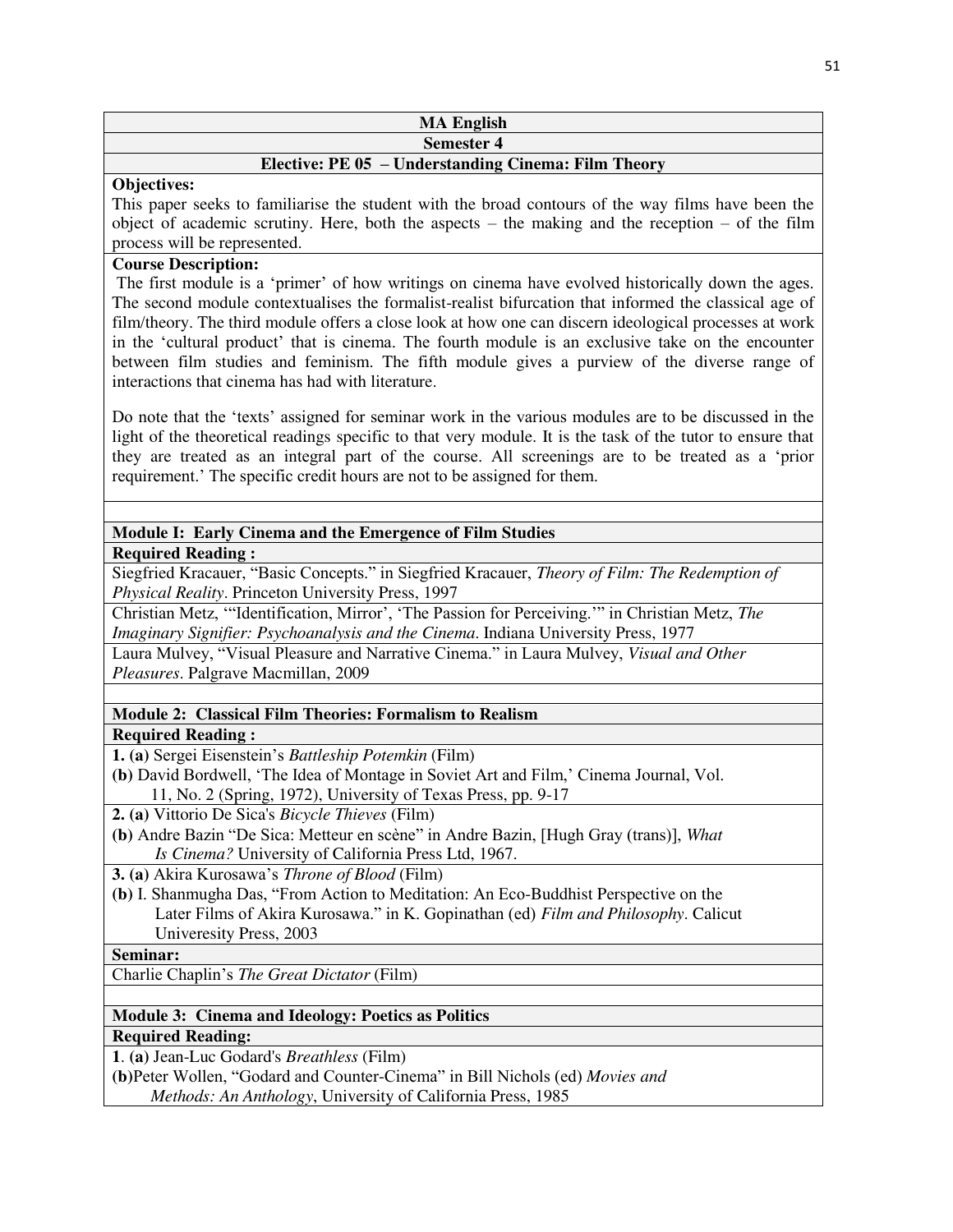**2. (a)** Yash Chopra's *Deewar*. (Film)

**(b**) Ranjani Mazumdar, "From Subjectification to Schizophrenia: The 'Angry Man' and the 'Psychotic' Hero of Bombay Cinema." in Ravi S Vasudevan (ed) *Making Meaning in Indian Cinema*. Oxford University Press, 2002

**3. (a)** Mani Ratnam's *Kannathil Muthamittal*. (Film)

**(b**) Priya Jaikumar, "A New Universalism: Terrorism and Film Language in Mani Ratnam's *Kannathil Muthamittal."* in Manju Jain (ed) *Narratives of Indian Cinema,* 

Primus Books, 2009

**Seminar:** 

John Abraham's*Amma Ariyan*. (Film)

#### **Module 4: Women in/and Cinema**

#### **Required Reading:**

**1.(a)**Jane Campion's, *The Piano* (Film)

**(b)** Claire Johnston, "Women's Cinema as Counter-Cinema" in Bill Nichols (ed) *Movies and Methods: An Anthology*, University of California Press, 1985

**2.(a)**Aparna Sen's *36 Chowringee Lane.* (Film)

 (**b)** K Moti Gokulsing and Wimal Dissanayake, "Women in Indian Cinema." Chapter 5 of K Moti Gokulsing and Wimal Dissanayake, *Indian Popular Cinema*. Orient Longman, 1998

**3. (a)** Shekhar Kapur's *Bandit Queen*. (Film)

**(b)** Karen Gabriel, "Reading Rape: Sexual Difference, Representational Excess and Narrative Containment." in Manju Jain (ed) *Narratives of Indian Cinema.* Primus Books, 2009

#### **Seminar:**

K. G. George's *Adaminte Vaariyellu*. (Film)

# **Module 5: Literature and Cinema – Adaptation as Discourse**

#### **Required Reading:**

**1.(a)** James Ivory's *The Remains of the Day* (Film)

**(b)** Seymour Chatman, "The Art of Film Adaptation: *The Remains of the Day.*"in Manju Jain (ed) *Narratives of Indian Cinema.* Primus Books, 2009

**2. (a)** Satyajit Ray's *Pather Panchali* (Film)

**(b)** Satyajit Ray, "The Making of a Film: Structure, Language and Style." in Satyajit Ray,*Speaking of Films*. Penguin Books, 2005

**3. (a)** Lenin Rajendran's *Mazha* (Film)

**(b)**C.S. Venkiteswaran, "*Mazha*: From Story to Film." in *Malayalam Literary Survey*, Vol 21, No. 4, Oct-Dec 1999 & Vol 22, No 1, Jan-March, 2000

**Seminar:** 

Adoor Gopalakrishnan's *Mathilukal*. (Film)

# **Background Reading:**

# **In tandem with Module 1:**

**1**. Lumière brothers' *The Arrival of a Train*, *Workers Leaving the Lumière Factory*, and *The Sprinkler Sprinkled* (Films), George Méliès' *A Trip to the Moon* (Film), Edwin S Porter's *The Great Train Robbery* (Film) and D W Griffith's *The Birth of a Nation* (Film).

**2**. Raymond Bellour, "To Alternate / To Narrate." In *Early cinema: space-frame-narrative*, edited by Elsaesser, T. and A. Barker (London: British Film Institute, 1994)

**3**. Charles Musser, "The Early Cinema of Edwin S Porter", in *The Wiley-Blackwell History of American Film*, (Eds) Cynthia Lucia, Roy Grundmann, and Art Simon, 2012, Blackwell.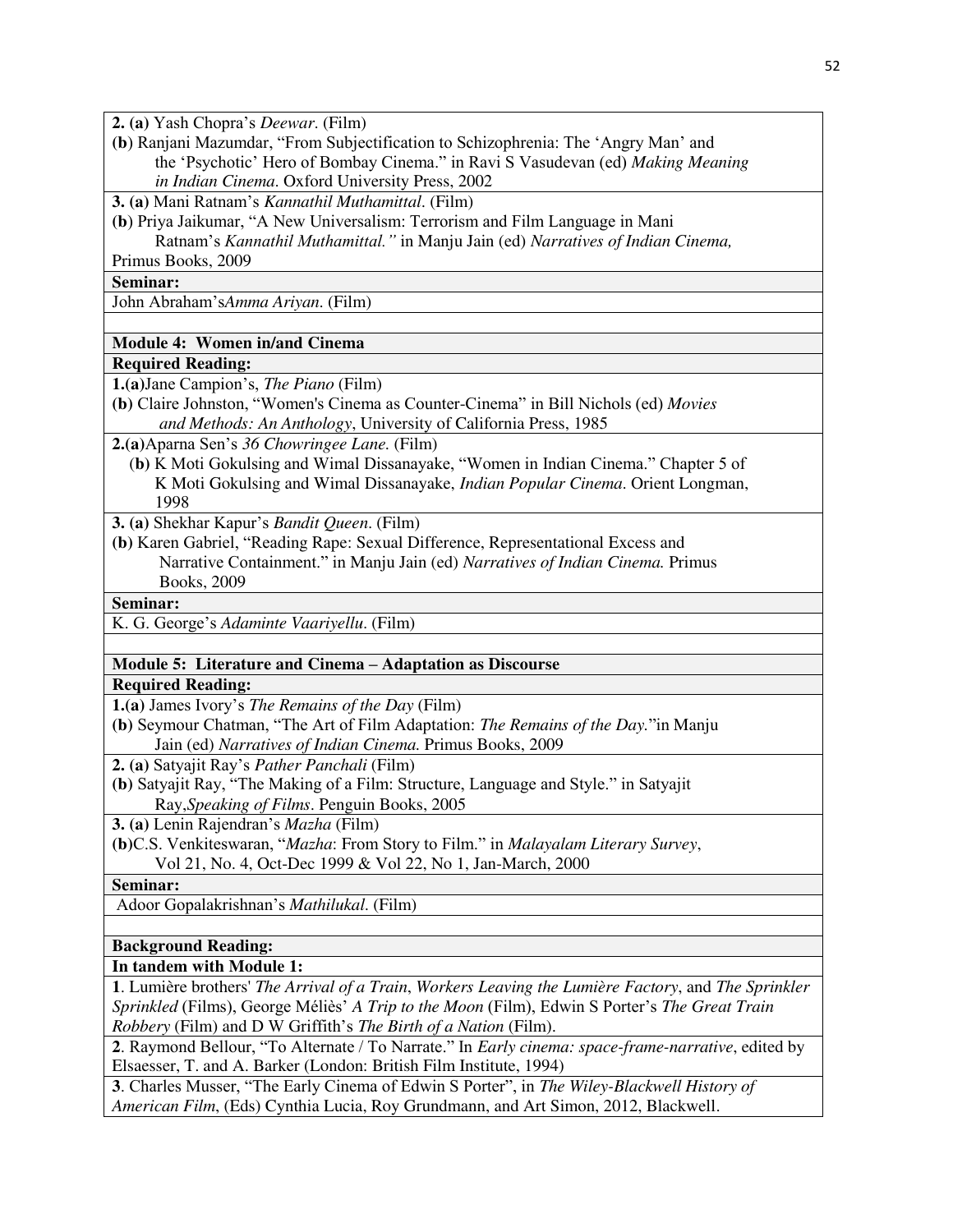**4**. Brian Manley, "Moving Pictures: The History of Early Cinema." Proquest Discovery Guide pdf, 2011.

**5**. Robert P. Kolker, 'The Film Text and Film Form.' In *The Oxford Guide to Film Studies* (eds) John Hill and Pamela Church Gibson, Oxford University Press, New York, 1998, pp 11-23

# **In tandem with Module 2:**

**1.** Andre Bazin, "The Myth of Total Cinema," in *What Is Cinema*? [Hugh Gray (trans)], University of California Press, 1967

**2.** Andre Bazin, "The Evolution of the Language of Cinema," in *What Is Cinema*? [Hugh Gray (trans)], University of California Press, 1967

**3**. Sergei Eisenstein and Daniel Gerould, "Montage of Attractions: For "Enough Stupidity in Every Wiseman."' The Drama Review: TDR, Vol. 18, No. 1, Popular Entertainments (Mar., 1974), MIT Press, pp. 77-85

**4**. Sergei Eisenstein, "A Dialectic Approach to Film Form." in Sergei Eisenstein, *Film Form*, 1949; New York

**5**. Vicente Sanchez-Biosca, "Montage and Spectator: Eisenstein and the Avant-garde." *Semiotica* 81- 3/4, 277-289

# **In tandem with Module 3:**

**1**. Jean-Luc Comolli & Jean Paul Narboni, 'Cinema/Ideology/Criticism', in (Ed) J. Hollows, P. Hutchings, M. Jancovich, *Film Studies Reader*, London: Oxford University Press, (2000)

**2.** Fareeduddin Kazmi, 'How Angry is the Angry Young Man? 'Rebellion' in Conventional Hindi Films.' in Ashis Nandy (ed), *The Secret Politics of Our Desires: Innocence, Culpability and Indian Popular Cinema*, Oxford University Press, 1998

**3**. M. Madhava Prasad, "Towards Real Subsumption? Signs of Ideological Reform in Two Recent Films." Chapter 9 of M. Madhava Prasad, Ideology of the Hindi Film: A Historical Construction, Oxford University Press, 1998

**4.** Jyotika Virdi, "Nation and Its Discontents." Chapter 1 of Jyotika Virdi, *The Cinematic ImagiNation: Indian Popular Films as Social History*, Permanent Black, 2003

**5.** Chidananda Das Gupta. "The Painted Face of Politics." Chapter 9 of Chidananda Das Gupta, *The Painted Face: Studies in Indian Popular Cinema*, Roli Books Pvt. Ltd., 1991

# **In tandem with Module 4:**

1. **Laura** Mulvey, "Afterthoughts on Visual Pleasure and Narrative Cinema" in *Visual and Other Pleasures*, Macmillan, 1989

**2**. Arundhati Roy, "The Great Indian Rape Trick." 1994, [http://www.sawnet.org/books/writing/roy\\_bq2.html](http://www.sawnet.org/books/writing/roy_bq2.html)

**3.** Jyotika Virdi, "The Sexed Body." Chapter 5 of Jyotika Virdi, *The Cinematic ImagiNation: Indian Popular Films as Social History*, Permanent Black, 2003

**4**. Molly Haskell, *From Reverence to Rape: The Treatment of Women in the Movies*, University of Chicago Press, 1987

**5**. Patricia Erens, *Issues in Feminist Film Criticism*, Indiana University Press, Indiana, 1990. **In tandem with Module 5:**

1. Ved Prakash Baruah. "Screening reality: *The Remains of the Day* as Fact, Fiction and Film from a Postcolonial Perspective." in Manju Jain (ed) *Narratives of Indian Cinema*. Primus Books, 2009

2. Robert Stam, Alessandra Raengo, *Literature and Film: A Guide to the Theory and Practice of Film Adaptation*, Wiley, 2005

3. Blair Orfall, *Bollywood Retakes: Literary Adaptation and Appropriation in Contemporary Hindi Cinema*, 2009

4. Neil Sinyard, *Filming Literature: The Art of Screen Adaptation*, Routledge, 2013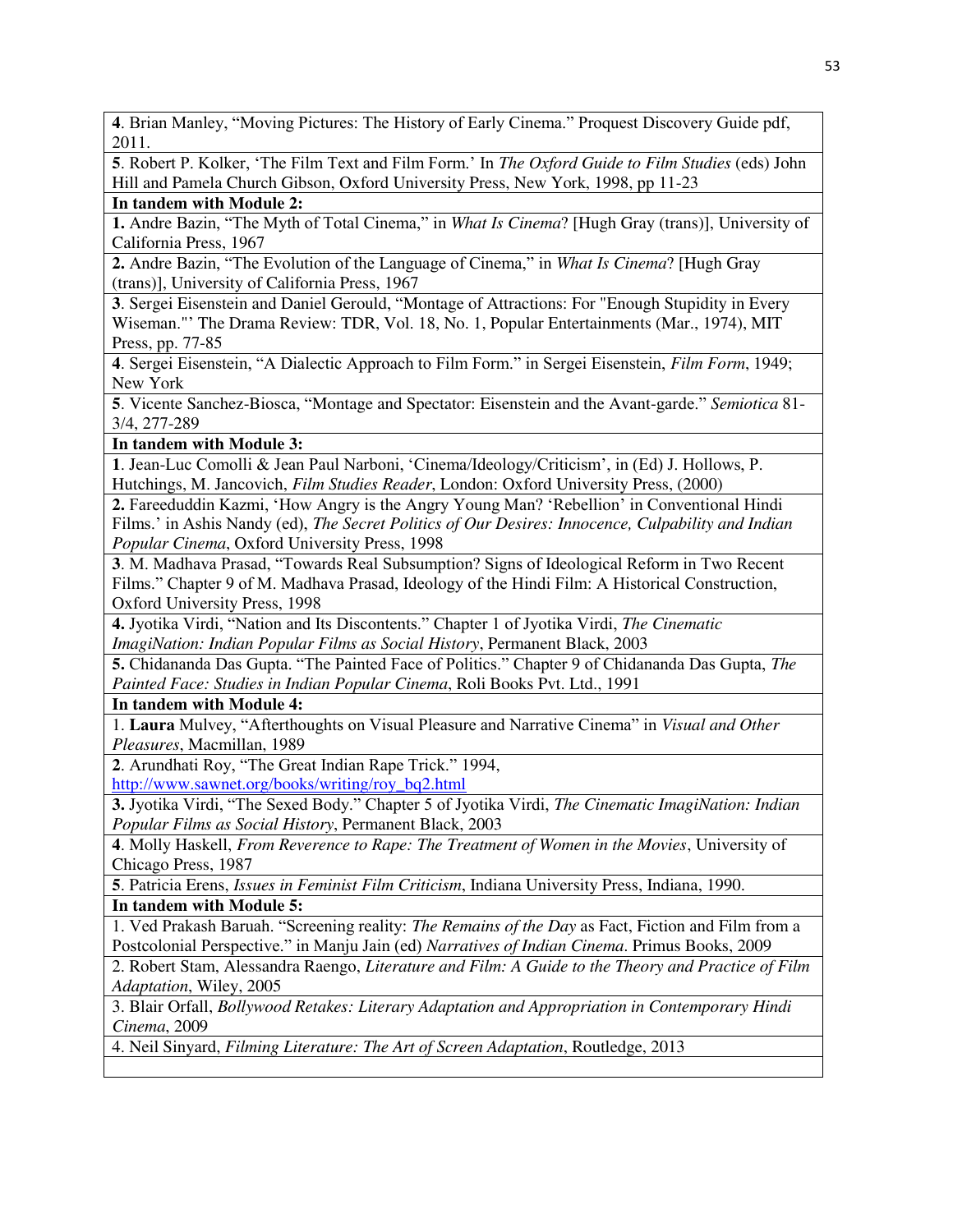| <b>MA English</b>                |
|----------------------------------|
| <b>Semester 4</b>                |
| Elective : PE 06 - Dalit Studies |

#### **Objectives:**

To familiarize the student with the development of Dalit writing in different regions of India.

**Course Description:** 

Most of the selections are translations into English from regional languages. Hence, we have Dalit writings from Marathi, Punjabi, Gujarati, Telugu, Kannada, Tamil, and Malayalam. The writings span from the period of colonial modernity through nationalist movement, independence, liberal democracy, cultural nationalism and globalization. An interrogation of brahmanic culture, an assertion of equality and human rights, an impulse to transcend the centre-margin dichotomy, and an aspiration for dignity and political power run through Dalit writings.

**Module I** 

**Required Reading :** 

B.R.Ambedkar, Speech at Mahad (*Poisoned Bread*, p.223-233)

Saratchandra Muktibodh, What is Dalit Literature? (*Poisoned Bread*, p. 267-270) Meena Kandasamy, Should You take Offence (Preface to *Ms Militancy*)

**Module 2** 

**Required Reading :** 

Poikayil Appachan, About my race (*The Oxford India Anthology of Malayalam Dalit Writing*, p.5)

Arun Kamble, Which Language should I Speak? (*Poisoned Bread*, p.54) (Marathi)

Jayant Parmar, Manu (*Indian Literature*, 159, Jan-Feb 1994) (Gujarati)

Manjit Quadar, A Song (Indian Literature, 185, May-June 1998) (Punjabi)

Siddalingaiah, Thousands of Rivers (*The Exercise of Freedom*, p.32-33) (Kannada)

Sukirtharani, Pariah God (*The Exercise of Freedom*, p.104-105) (Tamil)

Challapalli Swaroopa Rani, Water, (*The Exercise of Freedom*, p.138-141) (Telugu)

Mathiavannan, In the Beginning there was Hatred (*No Alphabet in Sight*, p.220-221) (Tamil)

M. B. Manoj, The Children of the Forest Talk to Yesu, (*No Alphabet in Sight*, p.529-530)

Sunny Kavikkad, Naked Truths, (*No Alphabet in Sight*, p. 487-488)

M.R.Renukumar, Unfinished Thirties (*No Alphabet in Sight*, p.577-578)

**Seminar:** 

Raghavan Atholi, The Poet with a Forest Fire Inside (*The Exercise of Freedom*, p.142-147)

**Module 3** 

**Required Reading:** 

Baburao Bagul, Mother (*Poisoned Bread*, p.183-190) (Marathi)

T.K.C.Vaduthala, Sweet-offering at Chankranthy (*Oxford India Anthology of Malayalam Dalit Writing*, p.53-61)

Paul Chirakkarodu, Eli, Eli, la'ma sabach tha'ni? (*No Alphabet in Sight*, p.395-402)

C. Ayyappan, Madness (*Oxford India Anthology of Malayalam Dalit Writing*, p.68-71)

Madhukant Kalpit, The Unfinished Bridge (*Indian Literature*, 159, Jan-Feb 1994) (Gujarati)

Devanoora Mahadeva, Tar Comes (91-98) (Kannada)

Azhagiya Periyavan, Stench (*No Alphabet in Sight*, p.232-237) (Tamil)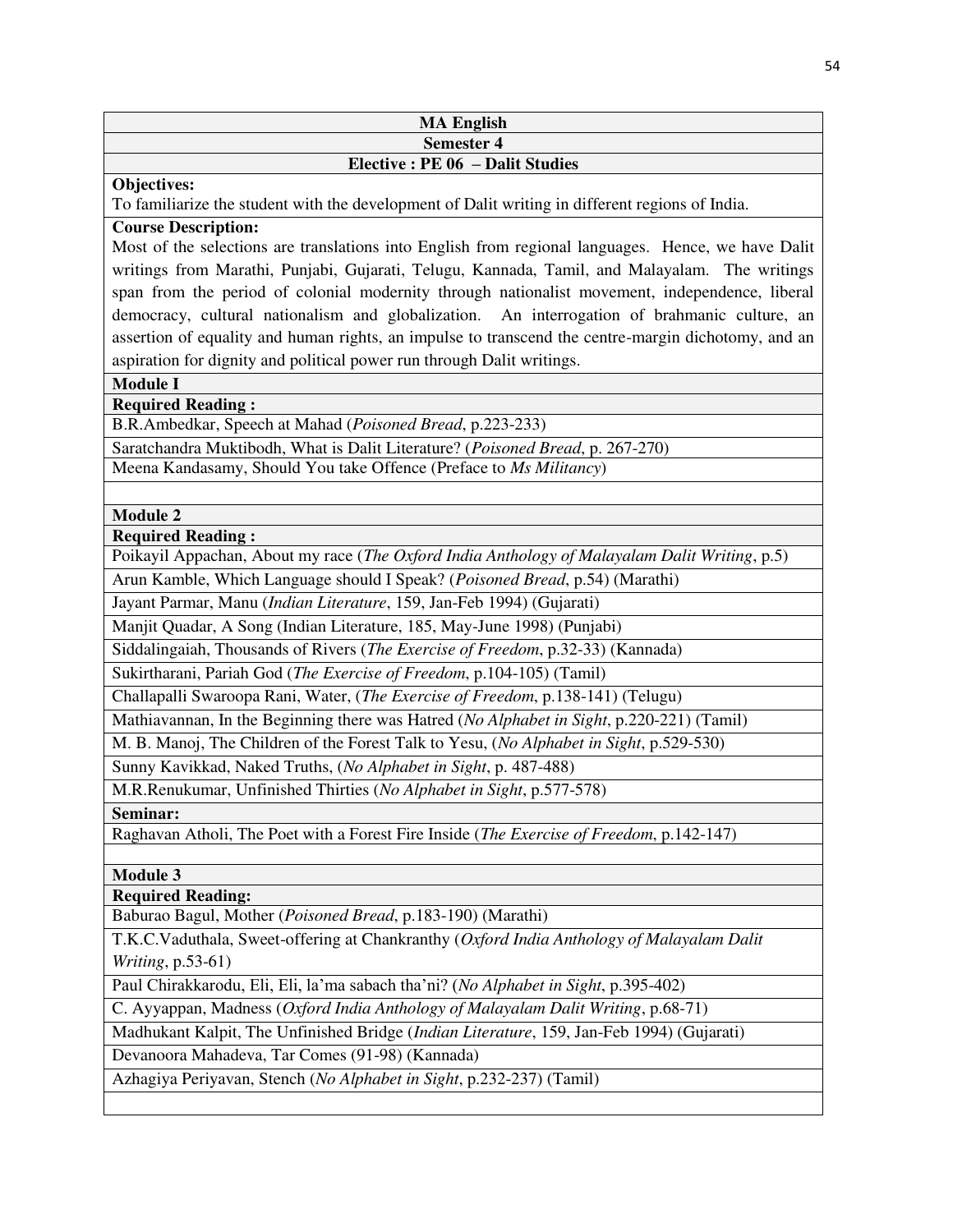#### **Seminar:**

M.M.Vinodini, The Parable of the Lost Daughter: Luke 15; 11-32 ( *The Exercise of Freedom* , p.164- 177) (Telugu)

#### **Module 4:**

# **Required Reading:**

Kumud Pawde, The Story of My Sanskrit (*Poisoned Bread*, p.96-106) (Marathi)

T. H. P. Chentharasery, Sadhujana Paripalana Sangham: The Story of a Freedom Movement ( *No Alphabet in Sight*, p.380-384)

A. Santhakumar, *Dreamhunt* (*Oxford India Anthology of Malayalam Dalit Writing*, p.169-179)

**Seminar:** 

Omprakash Valmiki, *Joothan: A Dalit's Life*

**Module 5** 

**Required Reading:** 

P. Sivakami: *The Grip of Change* 

Bama: *Karukku* 

Sharankumar Limbale: *The Outcaste*

#### **Seminar:**

Gopal Guru, *Dalit Cultural Movement & Dialectics of Dalit Politics in Maharashtra* (Vikas Adhyayan Kendra, Mumbai, 1994)

#### **Background Reading:**

D. R. Nagaraj, *The Flaming Feet and Other Essays: The Dalit Movement in India*, New Delhi, Permanent Black, 2010.

Sharmila Rege, *Writing Caste/Writing Gender: Narrating Dalit Women's Testimonios*, New delhi, Zubaan, 2006.

Gail Omvedt, *Dalit Visions*, Tracts for the Times/8, Orient Longman.

Lata Murugkar, Dalit Panther Movement in Maharashtra: A Sociological Apppraisal, Popular Prakashan, 1991

K.Satyanarayana and Susie Tharu, "Dalit Writng: An Introduction", *The Exercise of Freedom: An Introduction to Dalit Writng*, Navayana, 2013.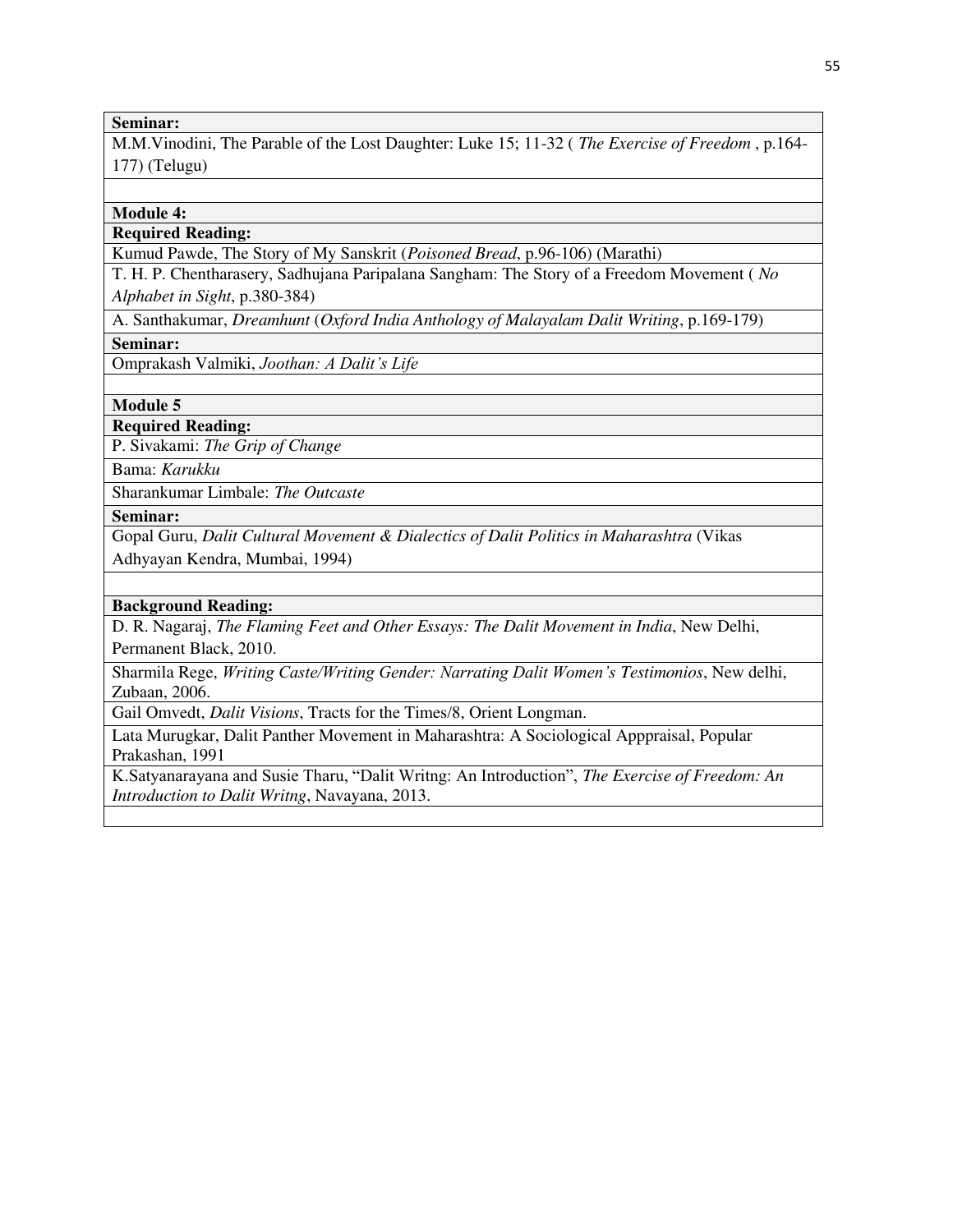#### **MA English Semester 4**

# **Elective : PE 07 – The Public Sphere and Its Contemporary Context**

# **Objectives:**

To introduce the student to the concept of the public sphere, and to enable him/her to reflect on critical issues related to everyday life, opinion and individual/social rights.

# **Course Description:**

 The concept of the public sphere is introduced through a short article (encyclopaedia article) by Habermas. Habermas's later writings amplify and clarify the positions (*Structural Transformation of the Public Sphere*; "Further Reflections on the Public Sphere"). This is accompanied by two articles that provide glosses, and extend the concept. The texts included in different modules represent a sampling of issues (Censorship, Borders, Surveillance, Military aggression, the market, corporate control, patriarchy, and sexuality/gender). The selections examine neoliberal impulses, changing dynamics of democracy, the media, and new models of commerce. The writings need to be contextualized in terms of supplementary readings suggested in the reading list. The dynamic of the concepts need to be expanded to the areas of environmental sensitivity, law and justice and various other fields.

# **Module I**

**Required Reading :** 

Jürgen Habermas; Sara Lennox; Frank Lennox: "The Public Sphere: An Encyclopaedia Article (1964)" New German Critique, No. 3. (Autumn, 1974), pp. 49-55. (Available in Jstor; Free download also available)

K.M. Johnson: "Cyberspace and Post-modern Democracy: A Critique of the Habermasian Notion of the Public Sphere," *The Virtual Transformation of the Public Sphere: Knowledge, Politics, Identity.* (Ed.) Gaurav Desai. Routledge, 2013. 71-76.

Michael McKeon: "Parsing Habermas's 'Bourgeois Public Sphere,'" Criticism, Vol. 46, No. 2, Special Issue: When Is a Public Sphere? (Spring 2004), pp.273-277. (Available in Jstor)

# **Module 2**

# **Required Reading :**

Salman Rushdie: *Is Nothing Sacred?*Granta, 1990. (Herbert Read Memorial Lecture Feb 6 1990) (Free download available)

Vinay Dharwadker: "Guest Column: Censoring the 'Rāmāyana,'" *PMLA*. 2012 127:3.(433-450) (available in Jstor – by redirect)

Taslima Nasreen: "Homeless Everywhere: Writing in Exile." *Sarai Reader 04: Crisis Media,* CSDS, Delhi, 2004 (Free download available)

# **Seminar:**

George Orwell: 1984

# **Module 3**

# **Required Reading:**

RAQS Media Collective: "Machines made to Measure: On the Technologies of Identity and the Manufacture of Difference" *Sarai Reader 04: Crisis/ Media,* CSDS, Delhi, 2004; Leonardo Electronic Almanac volume 11, number 11 November 2003 (Free download available)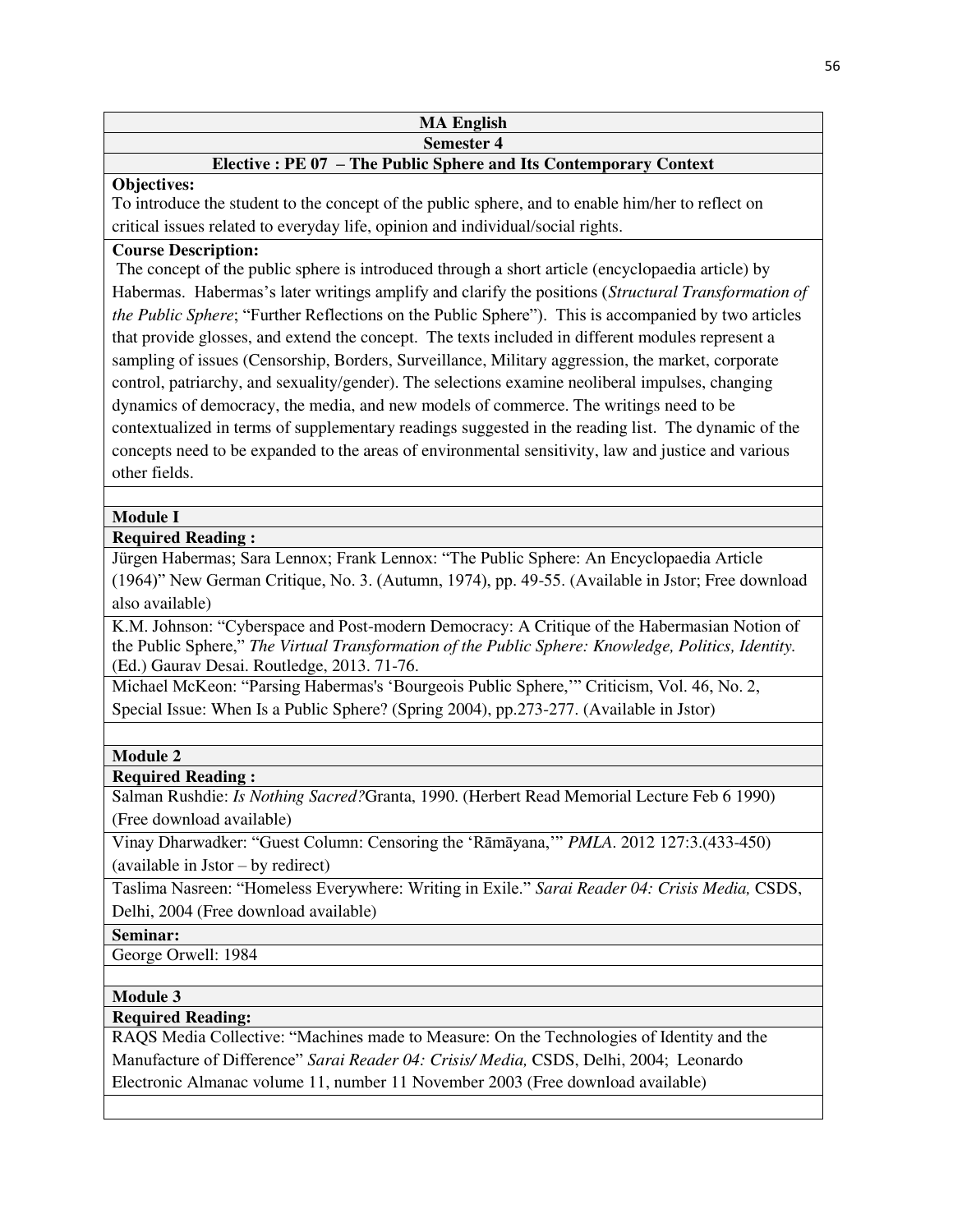Pramod K. Nayar. "I Sing the Body Biometric: Surveillance and Biological Citizenship,"EPW. 11 August 2012

Rachel Corrie: "Last Email from the Gaza Strip," *Sarai Reader 04: Crisis/ Media,* CSDS, Delhi, 2004 (Free download available)

**Seminar:** 

Benyamin: *Goat Days*. Trans. Joseph Koyipally. Penguin

**Module 4** 

**Required Reading:** 

George Yudice: "Free Trade and Culture." Liam Connell and Nicky Marsh: *Literature and Globalization: A Reader.* Routledge, 2011. 68-73

Arundhati Roy. "Peace and the New Corporate Liberation Theology," *An Ordinary Person's Guide to Empire.* Penguin, 2005. 329-352

Masao Miyoshi: "Turn to the Planet: Literature, Diversity, and Totality," Liam Connell and Nicky Marsh: *Literature and Globalization: A Reader.* Routledge, 2011. 132-139.

**Seminar:** 

Eric Kluitenberg: "Frequently Asked Questions about the Public Domain," *Sarai Reader 01: The Public Domain,* CSDS, Delhi, 17-23. (Free download available)

**Module 5** 

**Required Reading:** 

Sarah Joseph: *Othappu: The Scent of the Other Side*. Trans. Valson Thampu, OUP, 2011.

Mahesh Dattani: *Dance Like a Man*. Penguin, 2006.

**Seminar:** 

Nawal El Saadawi: *Woman at Point Zero*, Zed Books, 1975

**Background Reading:** 

Jűrgen Habermas: *The Structural Transformation of the Public Sphere*. MIT, 1989.

Jűrgen Habermas: "Further Reflections on the Public Sphere" (Calhoun)

Craig Calhoun. *Habermas and the Public Sphere*. MIT, 1996.

Arturo Escobar: *Encountering Developmant: The Making and Unmaking of the Third World.* Princeton UP, 1996.

Vandana Shiva: *Staying Alive* 

Madhav Gadgil and Ramachandra Guha: *This Fissured Land: An Ecological History of India.* Univ. of California Press, 1993.

Madhav Gadgil and Ramachandra Guha: *The Use and Abuse of Nature.* OUP, 2005.

Edward S. Herman and Noam Chomsky: *Manufacturing Consent:The Political Economy of the Mass Media.* Pantheon, 1988.

Paulo Freire: *The Pedagogy of the Oppressed.* Penguin, 1996.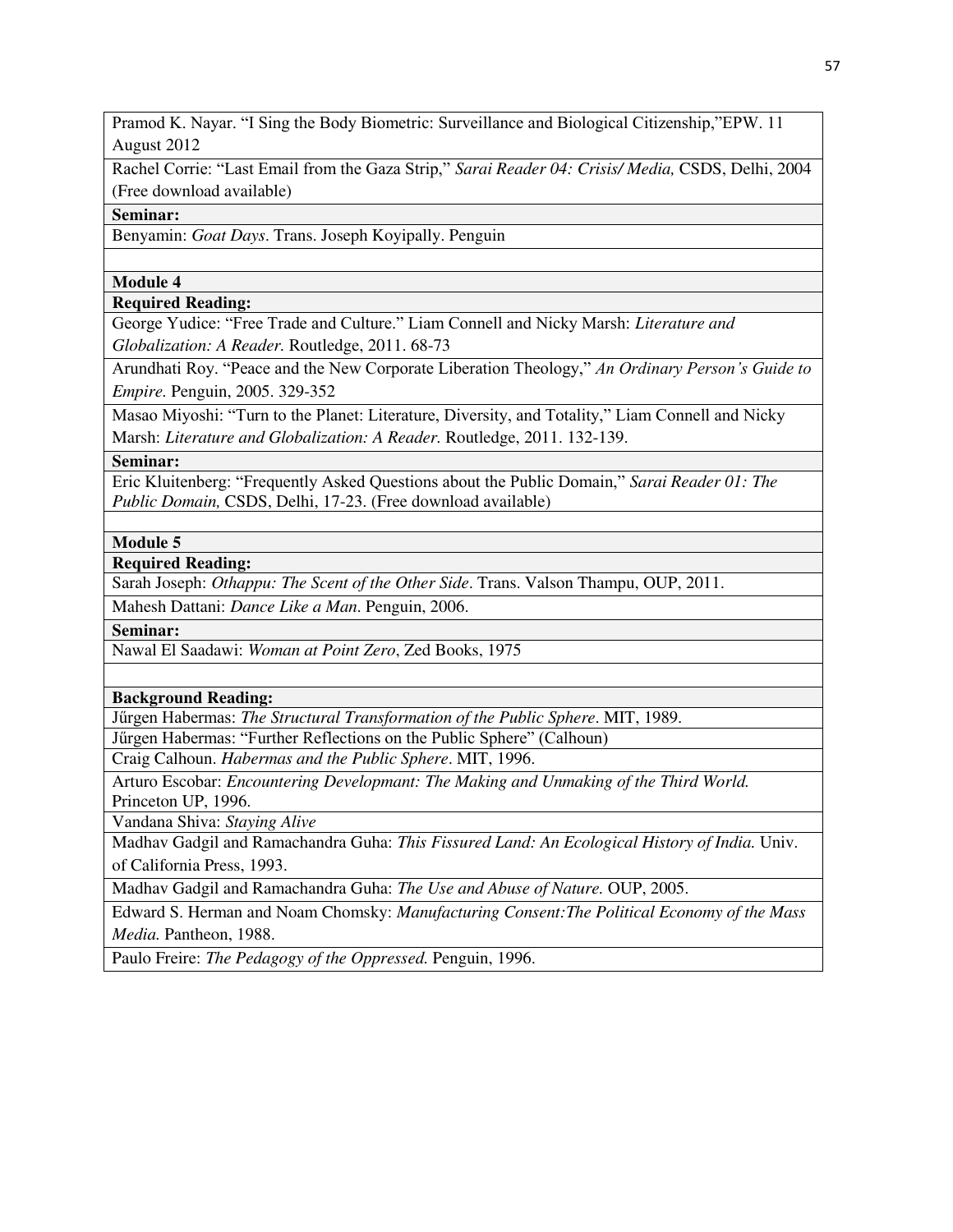# **MA English Semester 4**

# **Elective : PE 08 – The Indian Poetic Tradition**

#### **Objectives:**

The aim of the course is to familiarise the students with the major texts of the Indian tradition in the light of Indian poetic principles.

# **Course Description:**

The eight major schools of Indian Aesthetics are to be introduced. The two cardinal schools viz. *Rasa* and *dhwani* are to be discussed in detail. The students must be familiar with the strong geopolitics behind Tamil poetics. Texts have to be discussed in the light of the theories. Questions pertaining to the dominant aesthetic sentiment, the suggestive potential of the language of the text, and so on need to be raised. Alternative readings have to be encouraged. Issues like the ideological ramifications of the erotic sentiment as a tool for the containment of women, the heroic sentiment as a mechanism for authenticating kingship and social stratification, the distinction of language into Sanskrit for noble men and Prakrit for menial characters and women, the division of space into domestic and exterior and its significance in the domestication of women, the significant absence of women (with the possible exception of Avvayyar) etc. are to be highlighted. Students may be encouraged to read Romila Thapar's analysis of *Shakuntalam* to see the drastic difference in the portrayal of women in the epic and the play. How Sanskrit became an Orientalist imperial weapon also may be analysed.

# **Module 1**

**Required Reading:** 

S N Dasgupta : The Theory of Rasa

Kunjunni Raja : The Theory of Dhwani (*Indian Aesthetics* Ed. V S Seturaman)

"The Five Landscapes" A K Ramanujan Ed. *Poems of Love and War*236-43

# **Module 2**

**Required Reading:** 

"Drona Parva" from *Mahabharata*

Kalidasa *Meghaduta*

**Seminar:** 

Ushus "The Dawn" from Rig Veda in A N D Haksar Ed. *A Treasury of Sanskrit Poetry*

**Module 3** 

# **Required Reading:**

"Earth, The Mother" *Atharva Veda*

"Tree and Man" *Brihadaranyaka Upanishad*

"The Humiliation of Draupadi" *The Mahabharata*

"Winter of Panchavati" *Ramayana*

"The Grief of Yasodhara" Ashwaghosha *Buddhacharita*

#### **Seminar:**

"Song to the Melody Gurjari" Jayadeva's *Gitagovinda*

# **Module 4**

# **Required Reading:**

| Bhasa:      | Urubhanga                |
|-------------|--------------------------|
| Sudraka:    | <i>Mricchakatika</i>     |
| Seminar:    |                          |
| Bhavabhuti: | <i>Uttararamacharita</i> |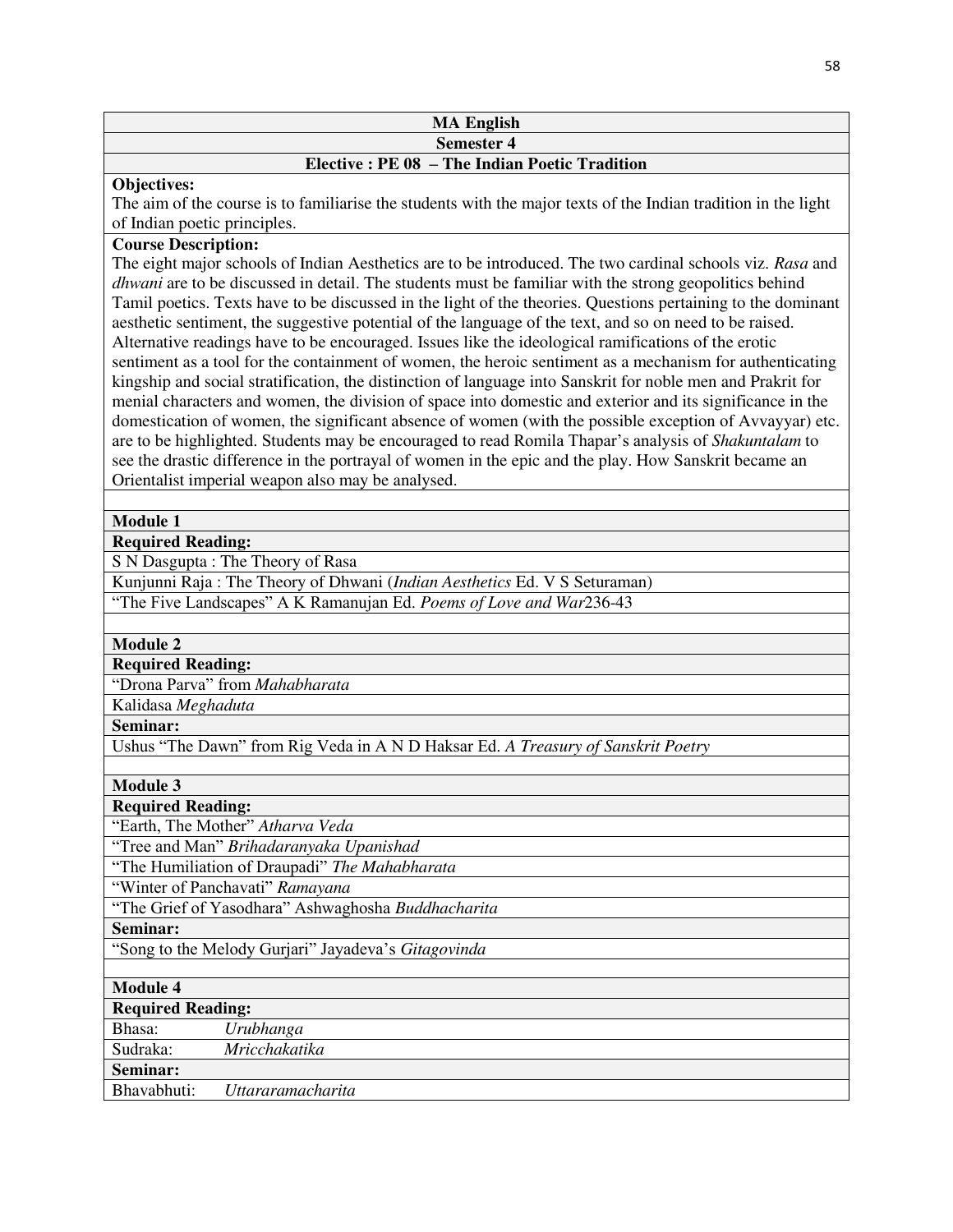# **Module 5**

**Required Reading:** 

Ilango Adikal: *Chilappatikaram*

**Seminar:** 

"Palai" from A K Ramanujan *Poems of Love and War*

#### **Background Reading:**

S K Nandi. *Studies in Modern Indian Aesthetics* Simla: Indian Institute of Advanced Study, 1975

Sudhakar Pandey and V N Jha eds. *Glimpses of Ancient Indian Poetics: From Bharata to Jagannatha*. Delhi: Indian Book Centre, 1993

A V Subrahmanian *The Aesthetics of Wonder: New Findings in Sanskrit Alankarasastra* Delhi: Motilal Banarsidas, 1988

Kapil Kapoor *Literary Theory: Indian Conceptual Framework*. New Delhi: Affiliate East-West Press, 1998.

Sushil Kumar De. *History of Sanskrit Poetics* Calcutta: Firma, 1988.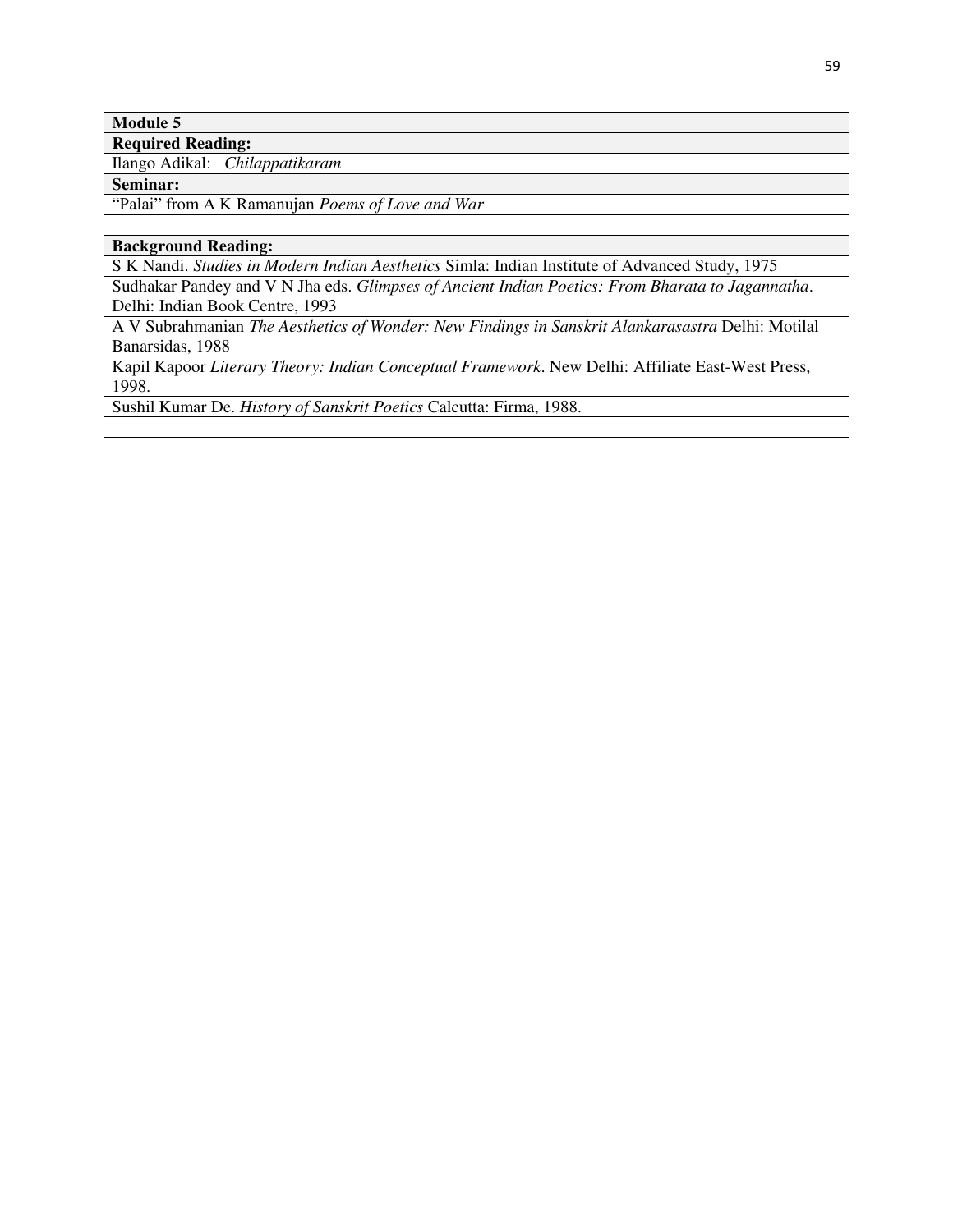| <b>MA English</b>                          |
|--------------------------------------------|
| <b>Semester 4</b>                          |
| Elective : PE 09 - Modern European Fiction |

#### **Objectives:**

To introduce the student to a selection of European fiction spanning the second half of the nineteenth century and the twentieth century.

# **Course Description:**

The first modules constitute theoretical/descriptive writings that should prepare the student for an informed appreciation of modern European fiction. The novels that constitute the subsequent modules are drawn from France, Germany, Russia, Austria, Italy, Greece and Portugal. The focus is on the shades of realism and naturalism. The novels are also important for the philosophical (existentialism) and political positions they represent.

#### **Module I**

**Required Reading :** 

James McFarlane: "The Mind of Modernism" in *Modernism: A Guide to European Literature.* (Eds.) Malcolm Bradbury and James McFarlane. Penguin, 1976. (71-94)

Umberto Eco: "On Some Functions of Literature" in *On Literature.* Vintage, 2002. (1-15) Italo Calvino: "Literature as Projection of Desire" in *The Uses of Literature.* Harcourt Brace, 1986. (50-61)

#### **Module 2**

**Required Reading :** 

Gustave Flaubert: *Madame Bovary*

Fyodor Dostoevsky: *Crime and Punishment*

Tolstoy: *The Death of Ivan Ilyich*

**Seminar:** 

Honore de Balzac: *Colonel Chabert*

#### **Module 3**

**Required Reading :** 

Emile Zola: *Thérèse Raquin*

Andre Gide: *Strait is the Gate*

Thomas Mann: *Death in Venice*

**Seminar:** 

Nikos Kazantzakis:*Zorba the Greek*

#### **Module 4**

**Required Reading :** 

Franz Kafka: *The Trial*

Albert Camus: *The Outsider*

Jean-Paul Sartre: *Nausea*

**Seminar:** 

Hermann Hesse: *Steppenwolf*

**Module 5** 

**Required Reading :** 

José Saramago: *Blindness*

Gunter Grass: *Cat and Mouse*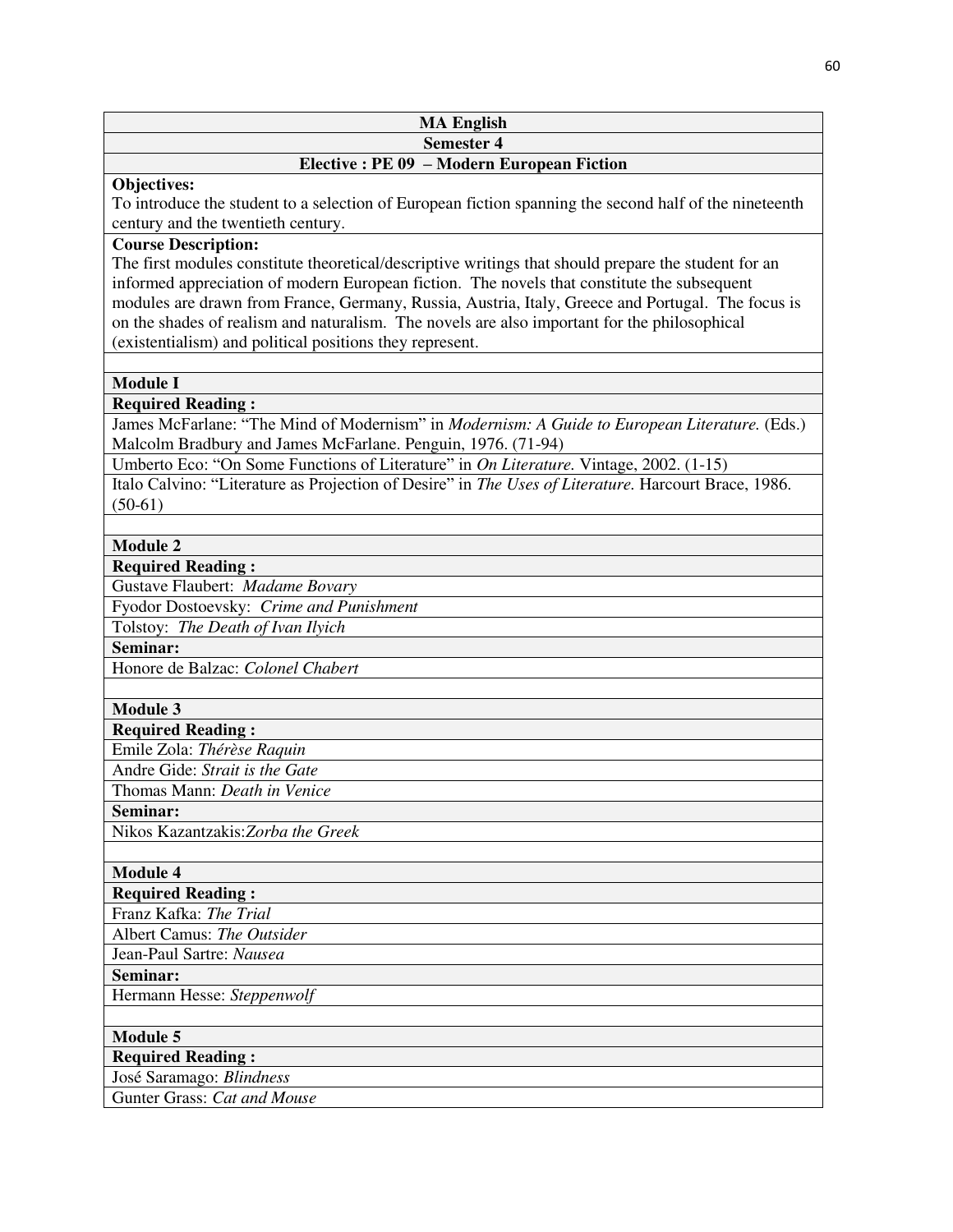Elfriede Jelinek: *Wonderful, Wonderful Times* **Seminar:** 

Primo Levi: *The Truce*

**Background Reading:** 

Milan Kundera: *The Art of the Novel*

Georg Lukács: *Studies in European Realism* 

Timothy Unwin:*The Cambridge Companion to the French Novel*

Graham Bartram: *The Cambridge Companion to the Modern German Novel*

Peter Bondanella, Andrea Ciccarelli: *The Cambridge Companion to the Italian Novel*

Zygmunt G. Barański, Lino Pertile: The New Italian Novel

| <b>MA English</b>                                                                                            |  |  |
|--------------------------------------------------------------------------------------------------------------|--|--|
| <b>Semester 4</b>                                                                                            |  |  |
| Elective: PE 10 - English Language Teaching (ELT)                                                            |  |  |
|                                                                                                              |  |  |
|                                                                                                              |  |  |
| Objectives:                                                                                                  |  |  |
| The course aims to provide the techniques of teaching English as a language. This course deals with          |  |  |
| second language pedagogy, second-language acquisition and varieties of English. It will help the learner     |  |  |
| to develop expertise in key areas, such as second language learning theories, and teaching methodologies.    |  |  |
| It will discuss methods of Evaluation and Assessment.                                                        |  |  |
| <b>Course Description:</b>                                                                                   |  |  |
| The course, divided into five modules covers the important areas in ELT and provides information about       |  |  |
| the current theories about ELT. The course tries to give the learner practical experience in the teaching of |  |  |
| English.                                                                                                     |  |  |
| <b>Module I: The Basic concepts of ELT</b>                                                                   |  |  |
| <b>Topics</b>                                                                                                |  |  |
| Imparting the four skills: listening, speaking, reading and writing                                          |  |  |
| The process of second language acquisition and second language learning                                      |  |  |
| Passive versus active knowledge                                                                              |  |  |
| Reception and production of language                                                                         |  |  |
| Receptive-Interpretive Skills                                                                                |  |  |
| The problems of teaching English in India; Mother tongue influence, grammatical errors                       |  |  |
| Present relevance of ELT in India                                                                            |  |  |
| World Englishes                                                                                              |  |  |
| Module 2: A Historical Overview of the Theories of ELT and Learning Theories                                 |  |  |
| <b>Topics:</b>                                                                                               |  |  |
| The Grammar - Translation method                                                                             |  |  |
| The Direct method                                                                                            |  |  |
| The Audio Lingual Method                                                                                     |  |  |
|                                                                                                              |  |  |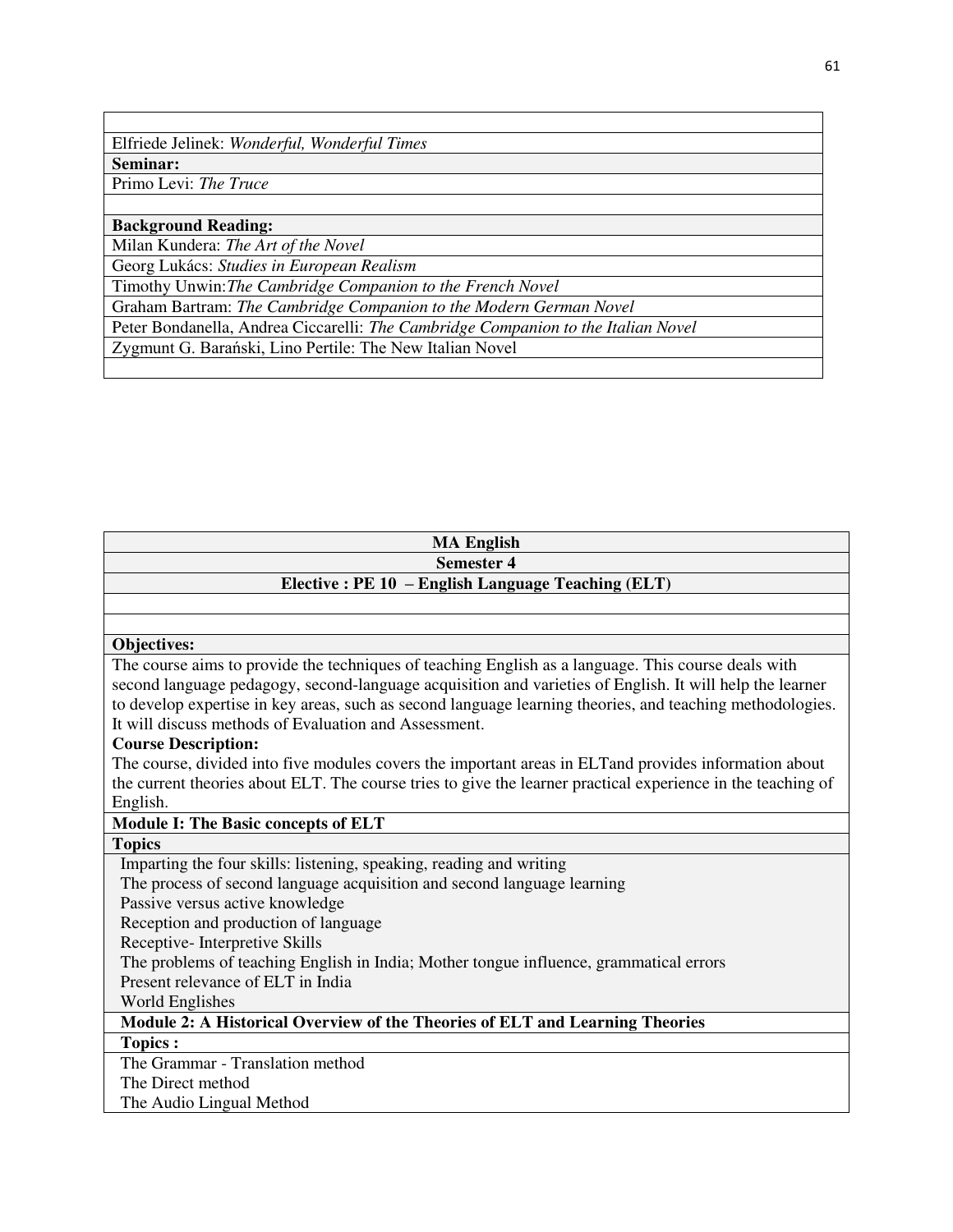| <b>Total Physical Response</b>                                                                               |
|--------------------------------------------------------------------------------------------------------------|
| The Natural Approach                                                                                         |
| The Communicative Approach                                                                                   |
| Psychological framework: the learner and the learning process                                                |
| Behavioural, Cognitive, structural and Socio cultural approaches toward teaching.                            |
| Theories of Learning:                                                                                        |
| □ S-R Association-classical conditions of Skinners Operant conditioning-Gestalt Field Theory.                |
| $\Box$ Problem based learning, task based learning and self directed learning                                |
| Seminar:                                                                                                     |
| Relevance of ELT theories in Practice                                                                        |
| <b>Module 3: Techniques of Teaching</b>                                                                      |
| <b>Topics:</b>                                                                                               |
|                                                                                                              |
| $\Box$ Teaching Vocabulary: Active and Passive vocabularies; Techniques to introduce new words;              |
| Vocabulary expansion                                                                                         |
| $\Box$ Teaching spelling: Difficulties and remedies                                                          |
| □ Teaching Grammar: Theoretical grammar and pedagogical grammar substitution tables.                         |
| $\Box$ The deductive approach – rule-driven learning                                                         |
| $\Box$ The inductive approach – the rule-discovery path,                                                     |
| □ The functional- notional approach                                                                          |
| $\Box$ Teaching grammar in situational contexts                                                              |
| $\Box$ Teaching grammar through texts.                                                                       |
| $\Box$ Honing listening skills                                                                               |
| $\Box$ Teaching the techniques of Writing and speaking                                                       |
| $\Box$ Error correction                                                                                      |
| □ Error Analysis                                                                                             |
| $\Box$ Using a dictionary                                                                                    |
| Seminar:                                                                                                     |
| Different types of writing taught in an ELT class (Business, academic, technical)                            |
| Module 4: Teaching literature in an ELT classroom                                                            |
| <b>Topics:</b>                                                                                               |
| Teaching literature in an ELT classroom:                                                                     |
| Teaching Poetry: Literary Language; Literary competence;                                                     |
| Deviant use of Language;                                                                                     |
| Rhythm, intonation;                                                                                          |
| Pronunciation with the help of phonetic script.                                                              |
| Teaching Prose: parts of speech, sentence structure, and punctuation.                                        |
| Strategies for creative writing: Shared writing through exchange of ideas; developing imagination,           |
| Establishing context; developing dialogue; using appropriate vocabulary                                      |
| Film in language teaching -- contrast of language used in Pride and Prejudice -vs. - Bride and Prejudice     |
| The internet and ELT: impact of the internet on English learning                                             |
| Seminar:                                                                                                     |
|                                                                                                              |
| Teaching prose and poetry in class (practice sessions)                                                       |
| <b>Module 5: The Process of Evaluation</b>                                                                   |
| <b>Topics:</b>                                                                                               |
| $\Box$ Selection, grading and sequencing of teaching items; Preparation of lesson plans for teaching English |
| $\Box$ Use of audio video aids                                                                               |
| $\Box$ Classroom observation and research; Monitoring learners' progress and giving feedback                 |
| □ Evaluating classroom tests and other forms of assessment for different purposes; Bloom's Taxonomy          |
| Error analysis and remedial teaching - their significance and rationale.                                     |
|                                                                                                              |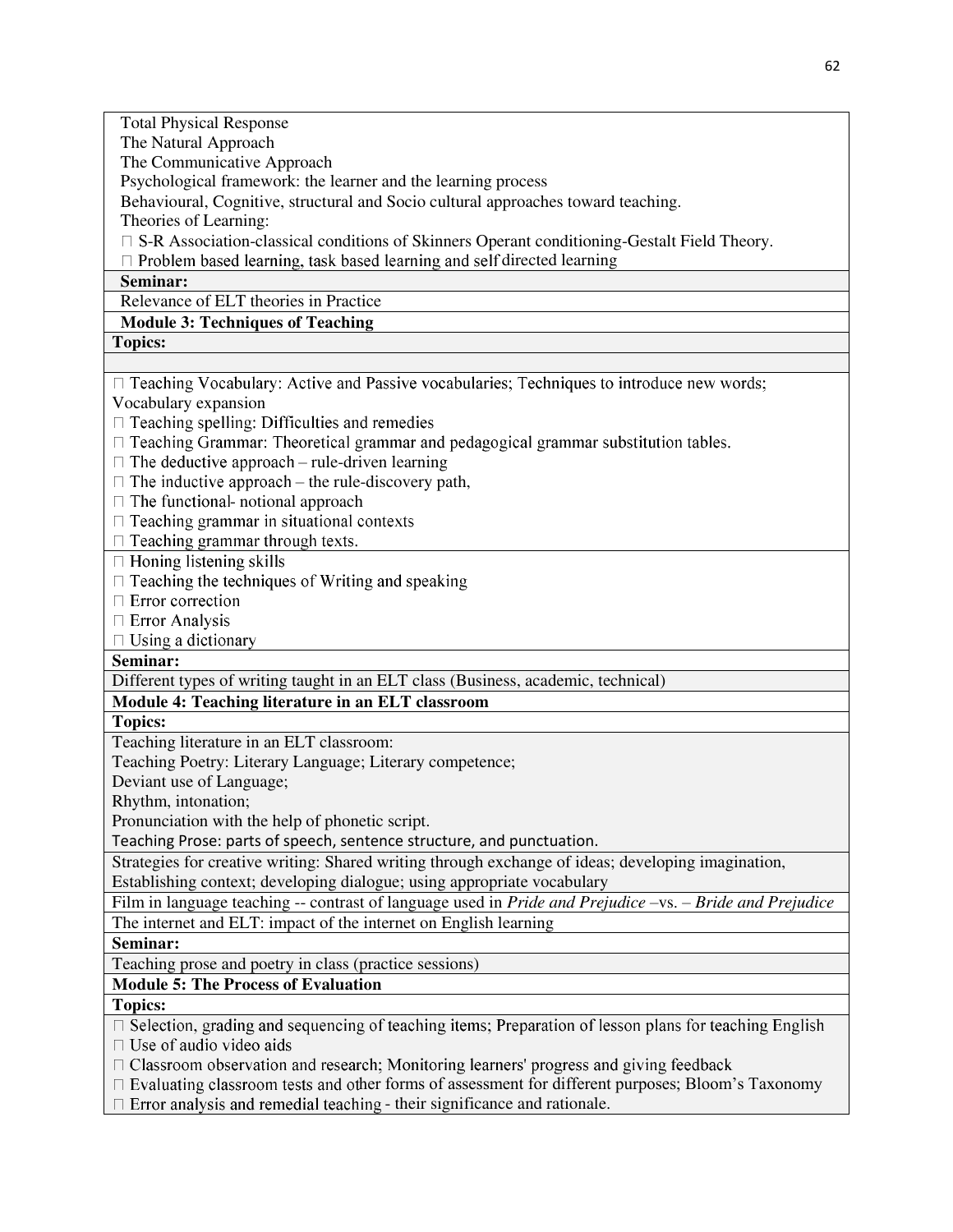$\Box$  Tests and examination; Diagnostic tests and achievement tests

#### **Seminar:**

Preparing test materials and assessment charts

**Background Reading:** 

Bright & McGregor: *Teaching English as a Second Language.* Longman.

Jean F. Forrester: *Teaching without Lecturing*. OUP.

Ghosh, Das, & Sastri: *Introduction to English Language Teaching* Vol. 3. CIEFL (OUP).

Nunan, D. ed.: *Practical English Language Teaching*. New York: McGraw-Hill.

Hall, Smith and Wicaksono: *Mapping Applied Linguistics*, Routledge.

Corony Edwards and Jane Willis eds.: *Teachers Exploring Tasks in English Language Teaching*. Palgrave Macmillan.

Nigel Harwood: *English Language Teaching Materials: Theory and Practice.* Cambridge Univ. Press.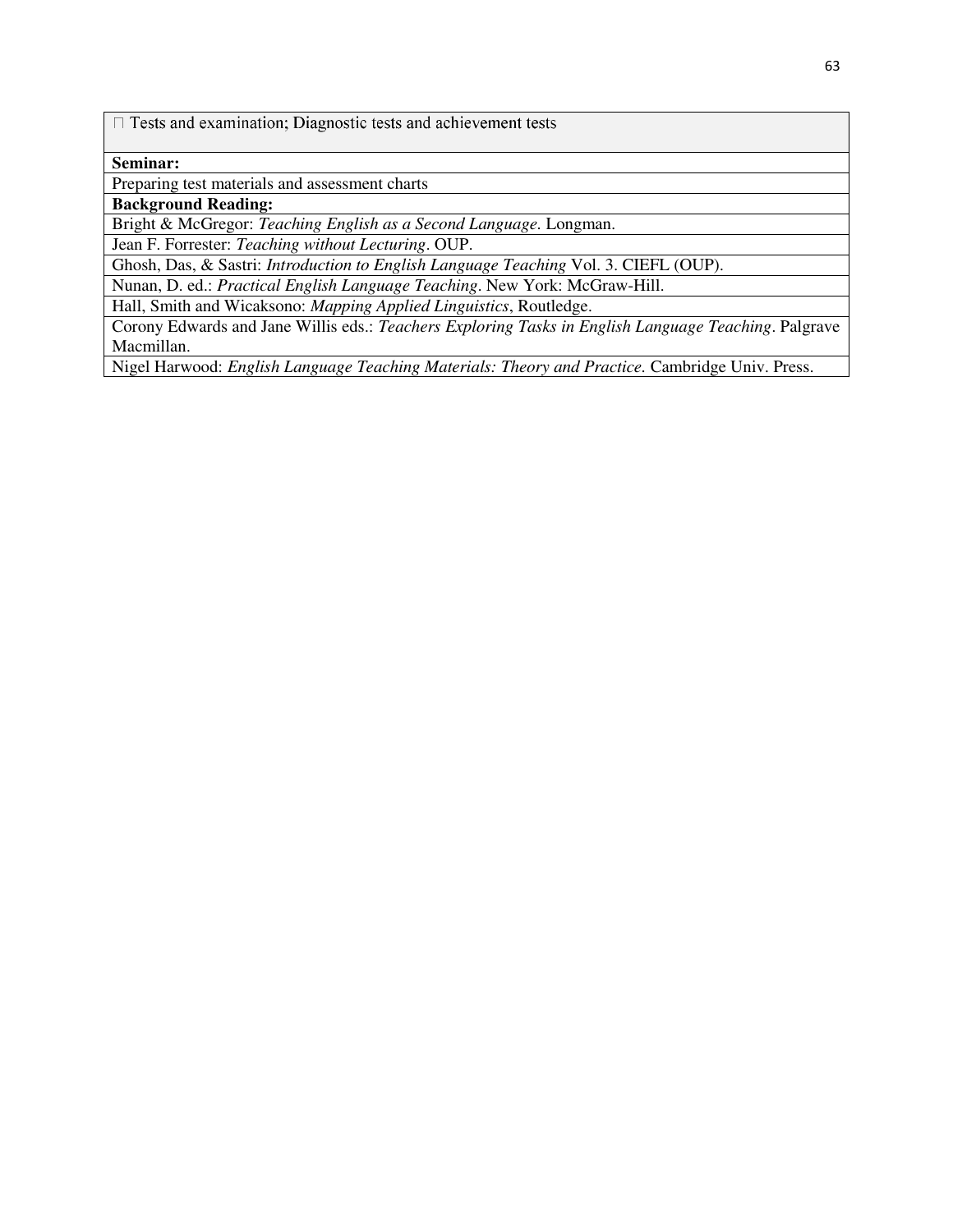|                  | <b>MA</b> English                                                         |                          |  |
|------------------|---------------------------------------------------------------------------|--------------------------|--|
|                  | <b>Semester 1</b>                                                         |                          |  |
|                  | PC 1 - Chaucer and the Roots of English                                   |                          |  |
|                  | <b>Time 3 hours</b>                                                       | <b>Maximum Weight 30</b> |  |
|                  | Part A                                                                    |                          |  |
| I.               | Answer any FIVE of the following, each in a paragraph of about 50 words:- |                          |  |
| 1.               | The 'Satem'' and the 'Centum' languages                                   |                          |  |
| 2.               | What do you mean by 'Umlaut'?                                             |                          |  |
| 3.               | Old English Dialects                                                      |                          |  |
| $\overline{4}$ . | King Alfred                                                               |                          |  |
| 5.               | Old English Prose                                                         |                          |  |
| 6.               | Middle English Grammar                                                    |                          |  |
| 7.               | Translate into idiomatic Modern English:                                  |                          |  |
|                  | "To finne halwes, knowthe in sondry londes                                |                          |  |
|                  | And specially from every shires ende.                                     |                          |  |
|                  | Of Engeland, to Caunturbury they wende                                    |                          |  |
|                  | The hooly blissful martir for to seke.                                    |                          |  |
| 8.               | <b>Chaucer's East Midland Dialect</b>                                     |                          |  |
|                  |                                                                           | $(5x1=5)$                |  |
|                  | Part B                                                                    |                          |  |
| Π.               | Write short essays of about 100 words on any FIVE of the following:-      |                          |  |
| 9.               | The Celtic influence on English                                           |                          |  |
| 10.              | Explain Verner's Law and show how it is related to Grimm's Law.           |                          |  |
| 11.              | Old English Literature                                                    |                          |  |
| 12.              | <b>Features of Middle English</b>                                         |                          |  |
| 13.              | Attempts at translating the Bible                                         |                          |  |
| 14.              | Chivalric romances                                                        |                          |  |
| 15.              | The Knight                                                                |                          |  |
| 16.              | Chaucer's Language                                                        |                          |  |
|                  |                                                                           | $(5x2=10)$               |  |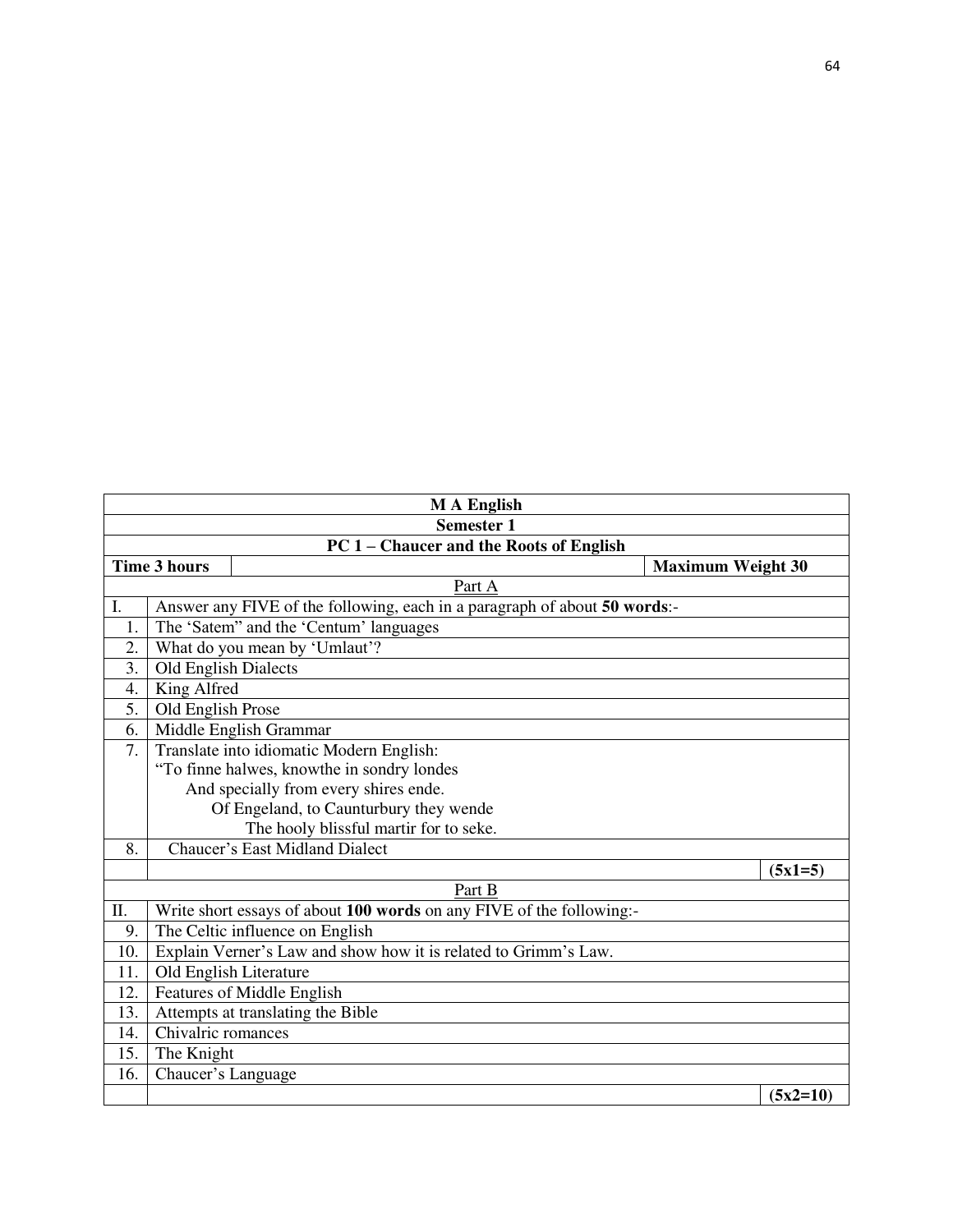| Part C |                                                                                             |            |
|--------|---------------------------------------------------------------------------------------------|------------|
| Ш.     | Write essays of about 300 words on any THREE of the following:-                             |            |
| 17.    | Latin influence on Old English                                                              |            |
| 18.    | Is 'Beowulf' a reflection of the then English society? Elucidate.                           |            |
| 19.    | Linguistic and literary implications of the various invasions during the old English Period |            |
| 20.    | Trace the descent of English Language.                                                      |            |
| 21.    | What do you mean by renaissance? Influence of European renaissance on English Literature.   |            |
| 22.    | What is 'sound shift'? Attempt an essay on the various sound shifts in English.             |            |
|        |                                                                                             | $(5x3=15)$ |

| <b>MA</b> English |                                                                                           |            |  |
|-------------------|-------------------------------------------------------------------------------------------|------------|--|
| <b>Semester 1</b> |                                                                                           |            |  |
|                   | PC 2 Writings of the Renaissance                                                          |            |  |
|                   | <b>Time 3 hours</b><br><b>Maximum Weight 30</b>                                           |            |  |
|                   | Part A                                                                                    |            |  |
| I.                | Answer any FIVE of the following, each in a paragraph of about 50 words:-                 |            |  |
| 1.                | Dollimore's chief objection to E.M.W.Tillyard's The Elizabethan World Picture             |            |  |
| 2.                | Philip Sidney's "aesthetic condemnation" of the theatre of his day                        |            |  |
| 3.                | Elements of the beast fable in Volpone                                                    |            |  |
| 4.                | The vulnerabilities of Shakespeare's Caesar                                               |            |  |
| 5.                | Faustus's pact with Lucifer                                                               |            |  |
| 6.                | The structure of <i>Prothalamion</i>                                                      |            |  |
| 7.                | Bacon's observations on parents and children                                              |            |  |
| 8.                | The historical context of Marvell's "An Horatian Ode upon Cromwell's Return from Ireland" |            |  |
|                   |                                                                                           | $(5x1=5)$  |  |
|                   | Part B                                                                                    |            |  |
|                   |                                                                                           |            |  |
| Π.                | Write short essays of about 100 words on any FIVE of the following:-                      |            |  |
| 9.                | Explain what Greenblatt means by "self-fashioning".                                       |            |  |
| 10.               | The features of Shakespeare's sonnets                                                     |            |  |
| 11.               | The ghosts in Hamlet and Julius Caesar                                                    |            |  |
| 12.               | Play-within-the-play in Hamlet and A Midsummer Night's Dream                              |            |  |
| 13.               | Webster's treatment of marriage in The Duchess of Malfi                                   |            |  |
| 14.               | The political organization of Thomas More's Utopia                                        |            |  |
| 15.               | "To His Coy Mistress" and the carpe diem tradition                                        |            |  |
| 16.               | Dollimore's account of the "politics of Renaissance theatre"                              |            |  |
|                   |                                                                                           | $(5x2=10)$ |  |
| Part C            |                                                                                           |            |  |
| Ш.                | Write essays of about 300 words on any THREE of the following:-                           |            |  |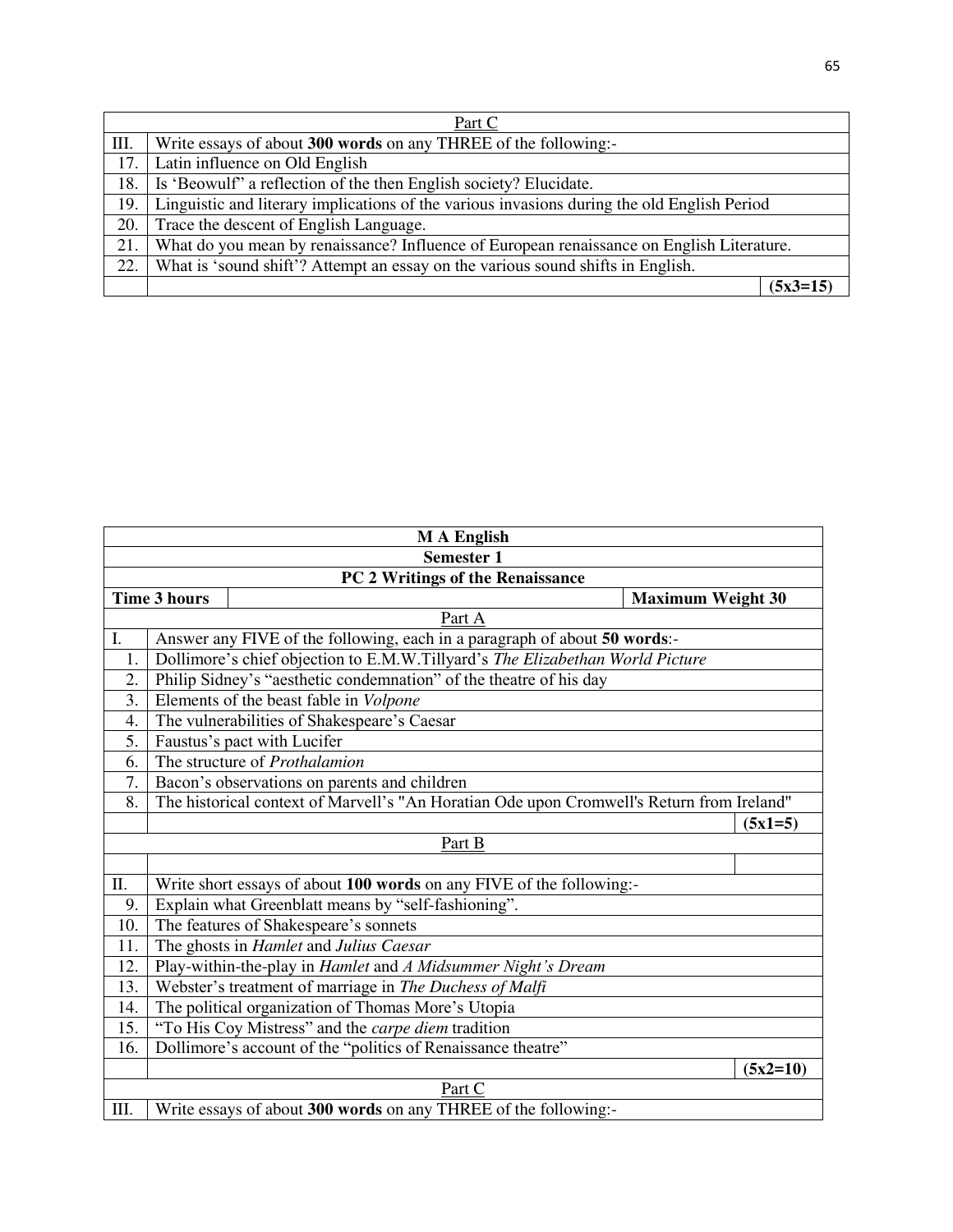| 17. | With reference to the essays of Jonathan Dollimore and Stephen Greenblatt, discuss the impact          |
|-----|--------------------------------------------------------------------------------------------------------|
|     | of New Historicism/Cultural Materialism on our perceptions of the writings of the renaissance.         |
| 18. | To what extent does <i>Hamlet</i> transcend the classical or medieval notions of tragedy?              |
| 19. | Discuss your response to Catherine Belsey's description of <i>The Duchess of Malfi</i> as "a fable of  |
|     | emergent realism".                                                                                     |
| 20. | Based on Ben Jonson's <i>Volpone</i> and Thomas More's <i>Utopia</i> , would it be correct to say that |
|     | both writers consider the "perversity of individuals" to be the cause of social malaise?               |
| 21. | Would you agree that Doctor Faustus is the "archetypal Renaissance man, transfigured by new            |
|     | knowledge and new discoveries"?                                                                        |
| 22. | How would you position the poetry of Donne and Marvell with reference to the canon(s) of               |
|     | English poetry?                                                                                        |
|     | 5x3=15                                                                                                 |

| <b>MA</b> English |                                                                                    |            |
|-------------------|------------------------------------------------------------------------------------|------------|
| <b>Semester 1</b> |                                                                                    |            |
|                   | PC 3 - Revolution and the Enlightenment                                            |            |
|                   | <b>Time 3 hours</b><br><b>Maximum Weight 30</b>                                    |            |
|                   | Part A                                                                             |            |
| I.                | Answer any FIVE of the following, each in a paragraph of about 50 words:-          |            |
| 1.                | What role did religion play during restoration and revolution?                     |            |
| 2.                | What was novel's engagement with historical reality according to Ian Watt?         |            |
| 3.                | The element of sexuality in "To the Fair Corinda"                                  |            |
| 4.                | Imagery in "Ode to Evening"                                                        |            |
| 5.                | Sexual hypocrisy in Wycherly's Country Wife                                        |            |
| 6.                | The neoclassical confining of taste in Dryden's All for Love                       |            |
| 7.                | Write a note on the epistolary method employed in Pamela.                          |            |
| 8.                | Allegory in Pilgrim's Progress                                                     |            |
|                   |                                                                                    | $(5x1=5)$  |
|                   | Part B                                                                             |            |
| П.                | Write short essays of about 100 words on any FIVE of the following:-               |            |
| 9.                | What according to Goring was the role philosophy played in the eighteenth century? |            |
| 10.               | Discuss "Epistle to Dr. Arbuthnot" as a plea for genuine poetry.                   |            |
| 11.               | The note of social protest in Mary Robinson's work                                 |            |
| 12.               | Discuss how dialogues assist in characterisation in She Stoops to Conquer.         |            |
| 13.               | Comment on the biographical method employed in Robinson Crusoe.                    |            |
| 14.               | How does Walpole explore the unconscious in Castle of Otranto?                     |            |
| 15.               | Critically evaluate Dr. Johnson's discussion of Shakespeare's scholarship.         |            |
| 16.               | Is Locke's system founded on the instincts and desires of the average man? Why?    |            |
|                   |                                                                                    | $(5x2=10)$ |
|                   | Part C                                                                             |            |
| Ш.                | Write essays of about 300 words on any THREE of the following:-                    |            |
| 17.               | How according to Foucault are enlightenment and humanism in a state of tension?    |            |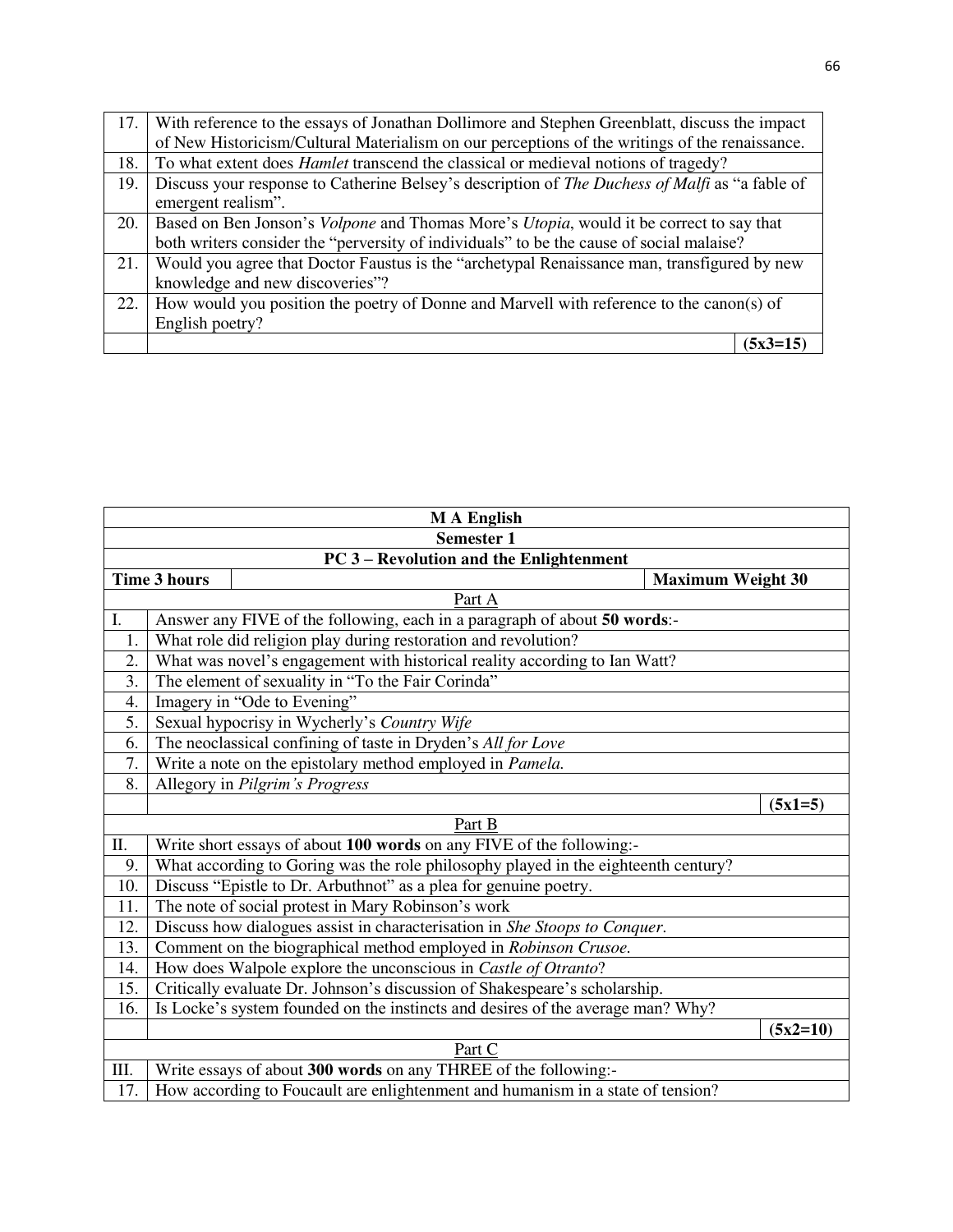Ŧ

|      | 18. Congreve is more of the true cynic than Wycherley—discuss.                                            |            |
|------|-----------------------------------------------------------------------------------------------------------|------------|
|      | 19. Critically examine the view that Milton had sympathy for Satan.                                       |            |
|      | 20.   Do you agree with the view that Fielding's novel is a natural outcome of the moral instincts of the |            |
|      | day? Why?                                                                                                 |            |
|      | 21.   "In Hobbes a fearless reason is combined with practical realism"— discuss.                          |            |
| 22.1 | Mary Wollstonecraft combines political analysis with call for individual rights—examine with              |            |
|      | reference to the essay you have studied.                                                                  |            |
|      |                                                                                                           | $(5x3=15)$ |

|                   | <b>MA</b> English                                                                               |            |  |
|-------------------|-------------------------------------------------------------------------------------------------|------------|--|
| <b>Semester 1</b> |                                                                                                 |            |  |
|                   | PC 4 – Literary Criticism and Academic Writing                                                  |            |  |
|                   | <b>Time 3 hours</b><br><b>Maximum Weight 30</b>                                                 |            |  |
|                   | Part A                                                                                          |            |  |
| I.                | Answer any FIVE of the following, each in a paragraph of about 50 words:-                       |            |  |
| 1.                | Horace's concept of decorum                                                                     |            |  |
| 2.                | Dryden's views on tragicomedy                                                                   |            |  |
| 3.                | Explain the touchstone method of Matthew Arnold.                                                |            |  |
| 4.                | According to Auerbach, what is the narrative strategy employed in the Homeric epics?            |            |  |
| 5.                | Explain the neo-Aristotelianism of the Chicago critics.                                         |            |  |
| 6.                | What is socialist realism?                                                                      |            |  |
| 7.                | Reflexive novel                                                                                 |            |  |
| 8.                | Define the term stemmatics.                                                                     |            |  |
|                   |                                                                                                 | $(5x1=5)$  |  |
|                   | Part B                                                                                          |            |  |
| Π.                | Write short essays of about 100 words on any FIVE of the following:-                            |            |  |
| 9.                | Elucidate Longinus's concept of the sublime.                                                    |            |  |
| 10.               | Can we call Sidney a typical renaissance critic? Why?                                           |            |  |
| 11.               | Summarise Coleridge's notions regarding the language of poetry.                                 |            |  |
| 12.               | Trace the elements of New Criticism in "The Language of Paradox".                               |            |  |
| 13.               | Summarise Trilling's concepts regarding literature.                                             |            |  |
| 14.               | Evaluate Jakobson's ideas regarding poetry.                                                     |            |  |
| 15.               | How does Jerome CcGann show that every interpretation is an abstract reduction drawn out of the |            |  |
|                   | original work or object of attention?                                                           |            |  |
| 16.               | State the major categories on which Catherine Gallagher tackles the subject of historical       |            |  |
|                   | scholarship.                                                                                    |            |  |
|                   |                                                                                                 | $(5x2=10)$ |  |

 $\mathbf{r}$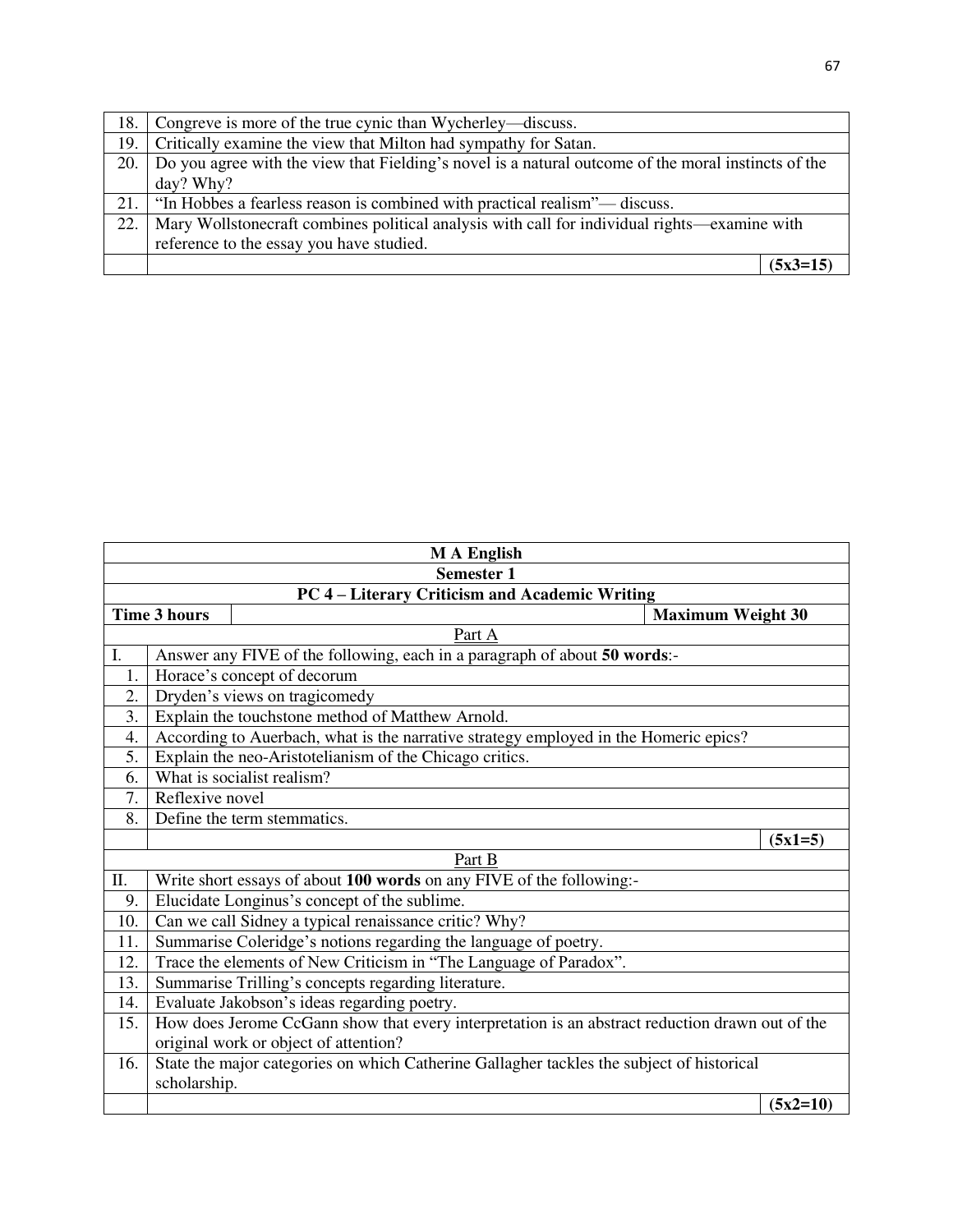| Part C |                                                                                                 |            |  |
|--------|-------------------------------------------------------------------------------------------------|------------|--|
| III.   | Write essays of about 300 words on any THREE of the following:-                                 |            |  |
| 17.    | Analyse Aristotle's refashioning of Platonic ideas regarding art.                               |            |  |
| 18.    | Can we consider Wordsworth's "Preface to Lyrical Ballads" the manifesto of Romanticism?         |            |  |
| 19.    | Why is Eliot's theory of impersonality considered anti-romantic?                                |            |  |
| 20.    | Explain the ways in which Frye traces the emergence of literature from pre-literary categories. |            |  |
| 21.    | How does Catherine Belsey present the concept of the subject?                                   |            |  |
| 22.    | Sumarise the major things to be kept in mind in the preparation of an academic work.            |            |  |
|        |                                                                                                 | $(5x3=15)$ |  |

| <b>MA</b> English |                                                                                    |                                                                                                |  |            |  |
|-------------------|------------------------------------------------------------------------------------|------------------------------------------------------------------------------------------------|--|------------|--|
| <b>Semester 1</b> |                                                                                    |                                                                                                |  |            |  |
|                   |                                                                                    | PC 5 - Indian English Literature                                                               |  |            |  |
|                   | <b>Time 3 hours</b><br><b>Maximum Weight 30</b>                                    |                                                                                                |  |            |  |
|                   |                                                                                    | Part A                                                                                         |  |            |  |
| I.                |                                                                                    | Answer any FIVE of the following, each in a paragraph of about 50 words:-                      |  |            |  |
| 1.                |                                                                                    | The notion of karma discussed by Ramanujan                                                     |  |            |  |
| 2.                |                                                                                    | New brahminism or Hindutwa as discussed by Yesudasan                                           |  |            |  |
| 3.                |                                                                                    | The element of subsumed irony in "On Killing a Tree"                                           |  |            |  |
| 4.                |                                                                                    | Silence in Mahapatra's "A Monsoon Day Fable"                                                   |  |            |  |
| 5.                |                                                                                    | History as employed in Ghasiram Kotwal                                                         |  |            |  |
| 6.                | The question of identity addressed in Midnight's Children                          |                                                                                                |  |            |  |
| 7.                | Use of Malayalam in God of Small Things                                            |                                                                                                |  |            |  |
| 8.                | The role of Chandri in Samskara                                                    |                                                                                                |  |            |  |
|                   |                                                                                    |                                                                                                |  | $(5x1=5)$  |  |
|                   |                                                                                    | Part B                                                                                         |  |            |  |
| Π.                |                                                                                    | Write short essays of about 100 words on any FIVE of the following:-                           |  |            |  |
| 9.                | How does Meenakshi Mukherjee theorise on the introduction of the novel into India? |                                                                                                |  |            |  |
| 10.               |                                                                                    | The role of education in colonial conquest as discussed by Gauri Viswanathan                   |  |            |  |
| 11.               |                                                                                    | Comment on the incantatory tone in the poetry of Tagore.                                       |  |            |  |
| 12.               |                                                                                    | Read the "Queens's Rival" by Sarojini Naidu as a poem that dramatises the conflict between the |  |            |  |
|                   | physical and the emotional.                                                        |                                                                                                |  |            |  |
| 13.               |                                                                                    | Read <i>Harvest</i> as a critique of neo-colonial domination.                                  |  |            |  |
| 14.               |                                                                                    | The use of public and private spaces in Man Eater of Malgudi                                   |  |            |  |
| 15.               | How does Amitav Ghosh integrate intellectual discourse with the fictional?         |                                                                                                |  |            |  |
| 16.               | The structure of "Something Barely Remembered"                                     |                                                                                                |  |            |  |
|                   |                                                                                    |                                                                                                |  | $(5x2=10)$ |  |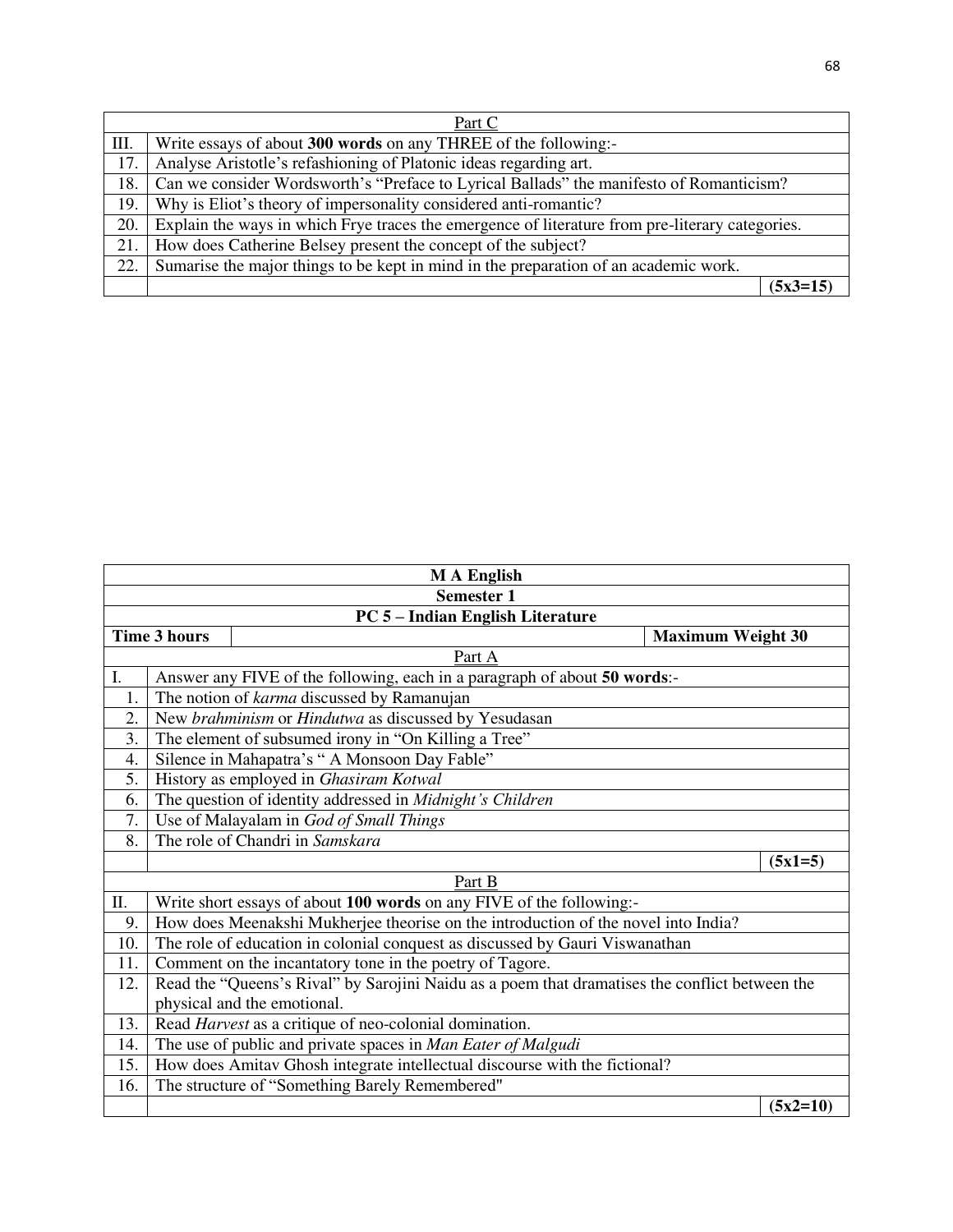|     | Part C                                                                                        |  |  |  |
|-----|-----------------------------------------------------------------------------------------------|--|--|--|
| Ш.  | Write essays of about 300 words on any THREE of the following:-                               |  |  |  |
| 17. | The minutes on education and its impact on literature as discussed by Meenakshi Mukherjee     |  |  |  |
| 18. | Comment on the use of myth by Karnad in Yayati.                                               |  |  |  |
| 19. | How does Susan Viswanathan evoke the cultural ethos with the interlinked stories?             |  |  |  |
| 20. | What are the pertinent issues that come up in considering the literature of the marginalised? |  |  |  |
| 21. | Do the Indian writers create new idioms in their literature? Justify your answer.             |  |  |  |
| 22. | How do postcolonial novelists address the question of nation in their works?                  |  |  |  |
|     | $(5x3=15)$                                                                                    |  |  |  |

| <b>MA</b> English |                                                                                                                  |                                                                                            |  |           |  |  |
|-------------------|------------------------------------------------------------------------------------------------------------------|--------------------------------------------------------------------------------------------|--|-----------|--|--|
| <b>Semester 2</b> |                                                                                                                  |                                                                                            |  |           |  |  |
|                   |                                                                                                                  | PC 6 Literature of the Nineteenth Century                                                  |  |           |  |  |
|                   |                                                                                                                  |                                                                                            |  |           |  |  |
|                   | <b>Time 3 hours</b><br><b>Maximum Weight 30</b>                                                                  |                                                                                            |  |           |  |  |
|                   |                                                                                                                  | Part A                                                                                     |  |           |  |  |
|                   |                                                                                                                  |                                                                                            |  |           |  |  |
| I.                |                                                                                                                  | Answer any FIVE of the following, each in a paragraph of about 50 words:-                  |  |           |  |  |
| 1.                |                                                                                                                  | Why does Isobel Armstrong observe that the Victorian poets have been "consigned to sepia"? |  |           |  |  |
| 2.                | What analogical and metaphorical use is made by M.H. Abrams of the figures of the <i>mirror</i> and the<br>lamp? |                                                                                            |  |           |  |  |
| 3.                |                                                                                                                  | Self-pity in "Ode to the West Wind"                                                        |  |           |  |  |
| $\overline{4}$ .  | The theme of "the permanence of art" in "Ode on a Grecian Urn"                                                   |                                                                                            |  |           |  |  |
| 5.                | The night battle in "Dover Beach"                                                                                |                                                                                            |  |           |  |  |
| 6.                |                                                                                                                  | Medieval sacramental symbolism in "The Blessed Damozel"                                    |  |           |  |  |
| 7.                |                                                                                                                  | The pathos of Lamb's "Dream Children"                                                      |  |           |  |  |
| 8.                |                                                                                                                  | Theme of social justice in A Tale of Two Cities                                            |  |           |  |  |
|                   |                                                                                                                  |                                                                                            |  | $(5x1=5)$ |  |  |
|                   |                                                                                                                  | Part B                                                                                     |  |           |  |  |
|                   |                                                                                                                  |                                                                                            |  |           |  |  |
| Π.                |                                                                                                                  | Write short essays of about 100 words on any FIVE of the following:-                       |  |           |  |  |
| 9.                | Does "Auguries of Innocence" have structural and thematic unity? Would it be correct to call the                 |                                                                                            |  |           |  |  |
|                   |                                                                                                                  | poem "a string of aphorisms"?                                                              |  |           |  |  |
| 10.               |                                                                                                                  | What does Isobel Armstrong mean by "double poem"? How does this apply to Victorian poetry? |  |           |  |  |
| 11.               |                                                                                                                  | John Stewart Mill's comparison of the subjection of women with conditions of slavery       |  |           |  |  |
| 12.               | Religious intensity and the metaphor of the <i>chase</i> in Francis Thompson's "Hound of Heaven"                 |                                                                                            |  |           |  |  |
| 13.               |                                                                                                                  | How does Hardy's Tess challenge the Victorian sexual mores?                                |  |           |  |  |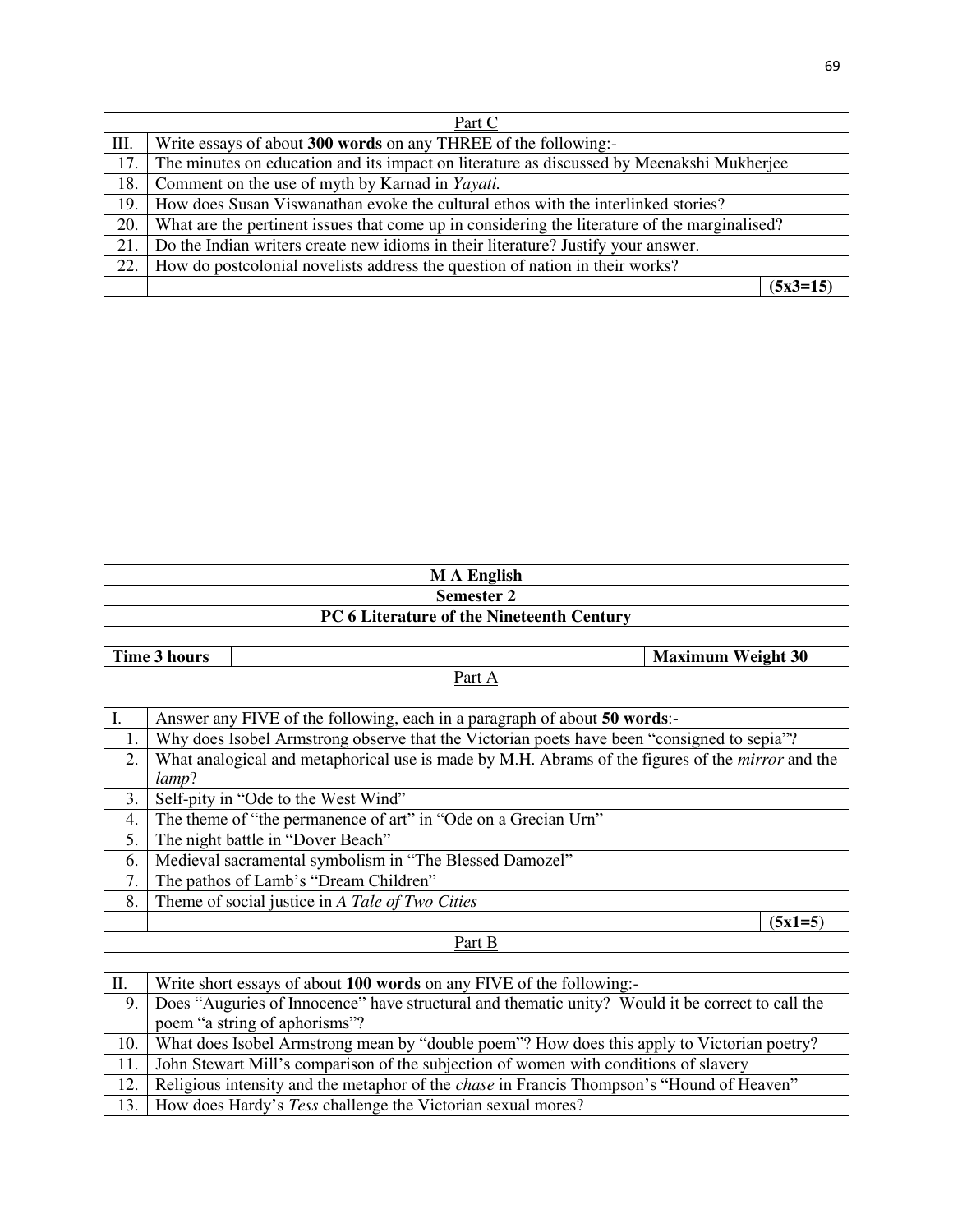| 14.  | Carlyle's assessment of Shakespeare                                                                   |  |  |
|------|-------------------------------------------------------------------------------------------------------|--|--|
| 15.  | Religious trends in England as represented in Adam Bede                                               |  |  |
| 16.  | The Importance of Being Earnest as Comedy of Manners                                                  |  |  |
|      | $(5x2=10)$                                                                                            |  |  |
|      | Part C                                                                                                |  |  |
|      |                                                                                                       |  |  |
| III. | Write essays of about 300 words on any THREE of the following:-                                       |  |  |
| 17.  | Attempt a critical analysis of Raymond Williams's observations on the context and nature of "the      |  |  |
|      | Romantic Artist".                                                                                     |  |  |
| 18.  | Wordsworth's "Tintern Abbey Lines" is rooted in "lived experience"; Coleridge's "Kubla Khan" is       |  |  |
|      | pure imaginative frenzy. With reference to the poems, discuss the modes of romanticism                |  |  |
|      | represented by the two poets.                                                                         |  |  |
| 19.  | Examine the features of the personal essay of the nineteenth century, with special reference to those |  |  |
|      | of Lamb and Hazlitt.                                                                                  |  |  |
| 20.  | <i>Pride and Prejudice</i> is a social comedy based on the interaction of love and money – Discuss.   |  |  |
| 21.  | "Wuthering Heights is a wild take-off from the comfortable world of Victorian fiction" - Do you       |  |  |
|      | agree?                                                                                                |  |  |
| 22.  | With reference to "Fra Lippo Lippi," "Ulysses," Dover Beach," and "The Prisoner of Chillon,"          |  |  |
|      | consider the Dramatic Monologue as a poetic form that found full maturity in the Nineteenth           |  |  |
|      | Century.                                                                                              |  |  |
|      | $(5x3=15)$                                                                                            |  |  |

|                   | <b>MA</b> English                                                                     |                                                                                              |                           |                          |  |
|-------------------|---------------------------------------------------------------------------------------|----------------------------------------------------------------------------------------------|---------------------------|--------------------------|--|
| <b>Semester 2</b> |                                                                                       |                                                                                              |                           |                          |  |
|                   |                                                                                       |                                                                                              | PC 7 Modernism in Context |                          |  |
|                   | <b>Time 3 hours</b>                                                                   |                                                                                              |                           | <b>Maximum Weight 30</b> |  |
|                   |                                                                                       |                                                                                              | Part A                    |                          |  |
| I.                |                                                                                       | Answer any FIVE of the following, each in a paragraph of about 50 words:-                    |                           |                          |  |
| 1.                |                                                                                       | Comment briefly on the term, "Great Divide," with reference to the essay by Malcolm Bradbury |                           |                          |  |
|                   |                                                                                       | and James McFarlane.                                                                         |                           |                          |  |
| 2.                |                                                                                       | Which writers does Virginia Woolf call "materialists"? Why?                                  |                           |                          |  |
| 3.                |                                                                                       | What does Wilfred Owen describe as "old lie"? Why?                                           |                           |                          |  |
| 4.                | Inscape in Hopkins                                                                    |                                                                                              |                           |                          |  |
| 5.                |                                                                                       | The plight of the Cumaean Sybil in the epigraph to The Waste Land                            |                           |                          |  |
| 6.                | Auden's poetic use of Brueghel's Icarus                                               |                                                                                              |                           |                          |  |
| 7.                | The Unities in Riders to the Sea                                                      |                                                                                              |                           |                          |  |
| 8.                |                                                                                       | Explain Epiphany with reference to Joyce's A Portrait of the Artist as a Young Man.          |                           |                          |  |
|                   | $(5x1=5)$                                                                             |                                                                                              |                           |                          |  |
|                   |                                                                                       |                                                                                              | Part B                    |                          |  |
| Π.                |                                                                                       | Write short essays of about 100 words on any FIVE of the following:-                         |                           |                          |  |
| 9.                |                                                                                       | With reference to David Harvey's essay, would you agree that modernism, after 1848, was an   |                           |                          |  |
|                   |                                                                                       | "urban phenomenon"?                                                                          |                           |                          |  |
| 10.               |                                                                                       | Celebration of art in "Byzantium"                                                            |                           |                          |  |
| 11.               |                                                                                       | The themes of childhood and death in "Fern Hill"                                             |                           |                          |  |
| 12.               |                                                                                       | What poetic use does Eliot make of the Grail Legend?                                         |                           |                          |  |
| 13.               | What is Mauberley's mission? Why is he described as being "out of key" with his time? |                                                                                              |                           |                          |  |
| 14.               | Chorus in Murder in the Cathedral                                                     |                                                                                              |                           |                          |  |
| 15.               |                                                                                       | The socio-economic context of Sons and Lovers                                                |                           |                          |  |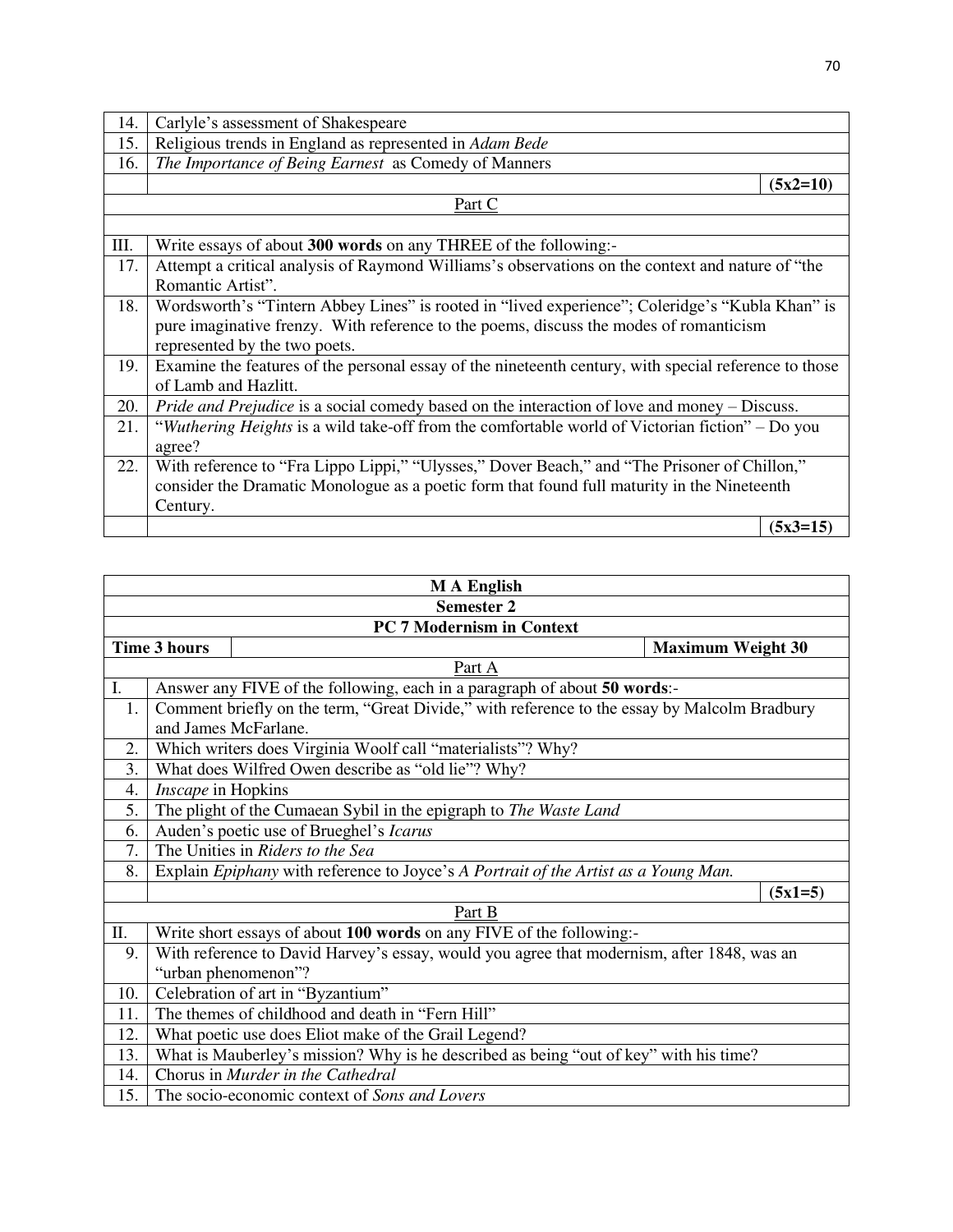| 16.  | Consider The Power and the Glory as a parody of the idealistic concept of martyrdom.                |            |
|------|-----------------------------------------------------------------------------------------------------|------------|
|      |                                                                                                     | $(5x2=10)$ |
|      | Part C                                                                                              |            |
| III. | Write essays of about 300 words on any THREE of the following:-                                     |            |
| 17.  | David Harvey's observations on "the project of modernity".                                          |            |
| 18.  | "The unity of <i>The Waste Land</i> is not logical, metaphysical, anthropological or narrative, but |            |
|      | musical" – Do you agree?                                                                            |            |
| 19.  | Hopkins, Yeats, Auden, and Dylan Thomas were innovative in different ways. Substantiate.            |            |
| 20.  | Compare the treatment of religious heroism and martyrdom by Bernard Shaw and T.S. Eliot in Saint    |            |
|      | Joan and Murder in the Cathedral respectively.                                                      |            |
| 21.  | Would you justify Chinua Achebe's condemnation of Conrad's <i>Heart of Darkness</i> ? Do you find   |            |
|      | evidences of <i>racism</i> in the novel?                                                            |            |
| 22.  | Discuss the features of modernism as exemplified in the prescribed novels of Lawrence, Woolf and    |            |
|      | Joyce                                                                                               |            |
|      |                                                                                                     | $(5x3=15)$ |

| <b>MA</b> English |                                                     |                                                                                                      |                          |           |  |
|-------------------|-----------------------------------------------------|------------------------------------------------------------------------------------------------------|--------------------------|-----------|--|
|                   | <b>Semester 2</b>                                   |                                                                                                      |                          |           |  |
|                   |                                                     | <b>PC 8 - Dimensions of the Postmodern</b>                                                           |                          |           |  |
|                   | <b>Time 3 hours</b>                                 |                                                                                                      | <b>Maximum Weight 30</b> |           |  |
|                   |                                                     | Part A                                                                                               |                          |           |  |
| I.                |                                                     | Answer any FIVE of the following, each in a paragraph of about 50 words:-                            |                          |           |  |
| 1.                |                                                     | How does Stuart Sim identify the element of scepticism in postmodernism as a philosophical           |                          |           |  |
|                   | movement?                                           |                                                                                                      |                          |           |  |
| 2.                |                                                     | The postmodern challenge to separation of the literary and the historical                            |                          |           |  |
| 3.                |                                                     | Humour in "Church Going"                                                                             |                          |           |  |
| 4.                | Violence in Hughes with reference to "Jaguar"       |                                                                                                      |                          |           |  |
| 5.                | Metafictional elements in French Lieutenant's Woman |                                                                                                      |                          |           |  |
| 6.                | Magical elements in <i>Nights at the Circus</i>     |                                                                                                      |                          |           |  |
| 7.                | The role of the boy/s in Waiting for Godot          |                                                                                                      |                          |           |  |
| 8.                |                                                     | Deployment of cruelty in Bond's Lear                                                                 |                          |           |  |
|                   |                                                     |                                                                                                      |                          | $(5x1=5)$ |  |
|                   |                                                     | Part B                                                                                               |                          |           |  |
| П.                |                                                     | Write short essays of about 100 words on any FIVE of the following:-                                 |                          |           |  |
| 9.                |                                                     | Discuss how Messmer challenges the separate status of aesthetics in the social sphere.               |                          |           |  |
| 10.               |                                                     | Read "Daddy" as an indictment of patriarchy.                                                         |                          |           |  |
| 11.               |                                                     | Examine "The Child Born Dead" for metrical patterning and orderliness, a characteristic of           |                          |           |  |
|                   | Elizabeth Jennings.                                 |                                                                                                      |                          |           |  |
| 12.               |                                                     | Political overtones in Tomlinson's "Prometheus"                                                      |                          |           |  |
| 13.               |                                                     | Does "Genesis" suggest that creation and fall are one and the same?                                  |                          |           |  |
| 14.               |                                                     | Does criticism of literary criticism make <i>Flaubert's Parrot</i> any more self conscious? Justify. |                          |           |  |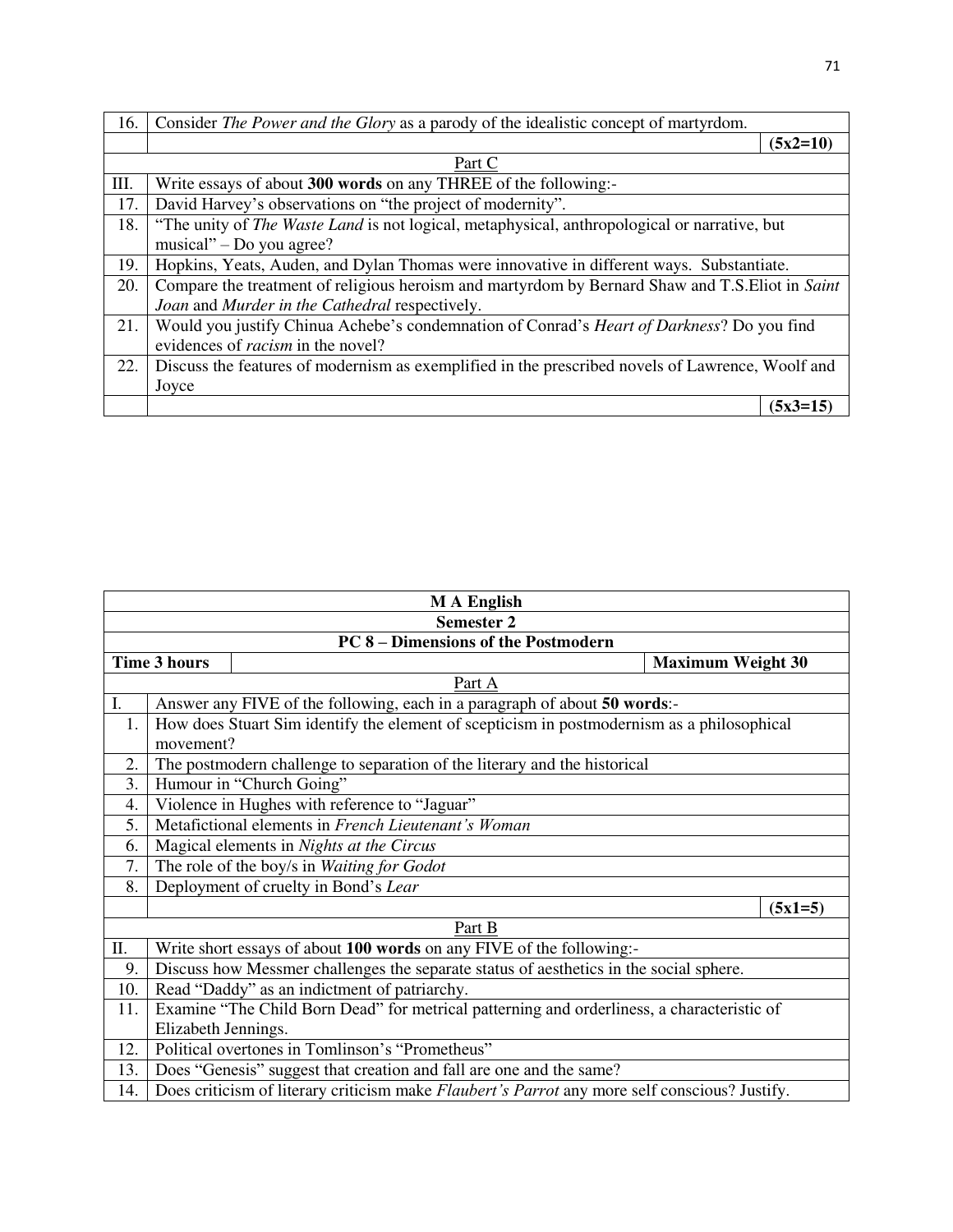| 15. | Read Jimmy Porter's ambivalent attitude to the society and his wife as indicative of the turmoil of |            |
|-----|-----------------------------------------------------------------------------------------------------|------------|
|     | the fifties.                                                                                        |            |
| 16. | Read Chicken Soup with Barley as an indictment of the loss of long held values.                     |            |
|     |                                                                                                     | $(5x2=10)$ |
|     | Part C                                                                                              |            |
| Ш.  | Write essays of about 300 words on any THREE of the following:-                                     |            |
| 17. | Postmodernism is a post-humanist phase in literature—discuss.                                       |            |
| 18. | Postmodernist poetry is marked by a departure from pathos and drama. Discuss.                       |            |
| 19. | Examine how postmodernist fiction challenges conventional modes of representation.                  |            |
| 20. | How does postmodernist drama challenge notions of individuality and subjectivity?                   |            |
| 21. | Explore the rationale of the absurd in postmodernist literature.                                    |            |
| 22. | What are the implications of intertextuality in postmodernist literature? Discuss with reference to |            |
|     | the texts you have studied.                                                                         |            |
|     |                                                                                                     | $(5x3=15)$ |

| <b>MA</b> English |                                                                          |                                                                           |           |  |  |
|-------------------|--------------------------------------------------------------------------|---------------------------------------------------------------------------|-----------|--|--|
|                   | <b>Semester 2</b>                                                        |                                                                           |           |  |  |
|                   | PC 9 – Language and Linguistics                                          |                                                                           |           |  |  |
|                   | <b>Time 3 hours</b><br><b>Maximum Weight 30</b>                          |                                                                           |           |  |  |
|                   |                                                                          | Part A                                                                    |           |  |  |
| I.                |                                                                          | Answer any FIVE of the following, each in a paragraph of about 50 words:- |           |  |  |
| 1.                | A syllable                                                               |                                                                           |           |  |  |
| 2.                | Hyponymy                                                                 |                                                                           |           |  |  |
| 3.                | Creole                                                                   |                                                                           |           |  |  |
| 4.                | Folk etymology                                                           |                                                                           |           |  |  |
| 5.                | Diglossia                                                                |                                                                           |           |  |  |
| 6.                | Transcribe the following words phonetically and mark the primary stress: |                                                                           |           |  |  |
|                   | Vehicle                                                                  | Prestige                                                                  |           |  |  |
|                   | Forehead                                                                 | Cupboard                                                                  |           |  |  |
|                   | Chasm                                                                    | Chassis                                                                   |           |  |  |
|                   | Restaurant                                                               | Debut                                                                     |           |  |  |
| 7.                | Prototype                                                                |                                                                           |           |  |  |
| 8.                | Idiolect                                                                 |                                                                           |           |  |  |
|                   |                                                                          |                                                                           | $(5x1=5)$ |  |  |
|                   |                                                                          | Part B                                                                    |           |  |  |
| Π.                |                                                                          | Write short essays of about 100 words on any FIVE of the following:-      |           |  |  |
| 9.                |                                                                          | Derivational and inflectional morphology                                  |           |  |  |
| 10.               | Pattern congruity                                                        |                                                                           |           |  |  |
| 11.               | Morphophonology                                                          |                                                                           |           |  |  |
| 12.               |                                                                          | Sub-compounds and co-compounds                                            |           |  |  |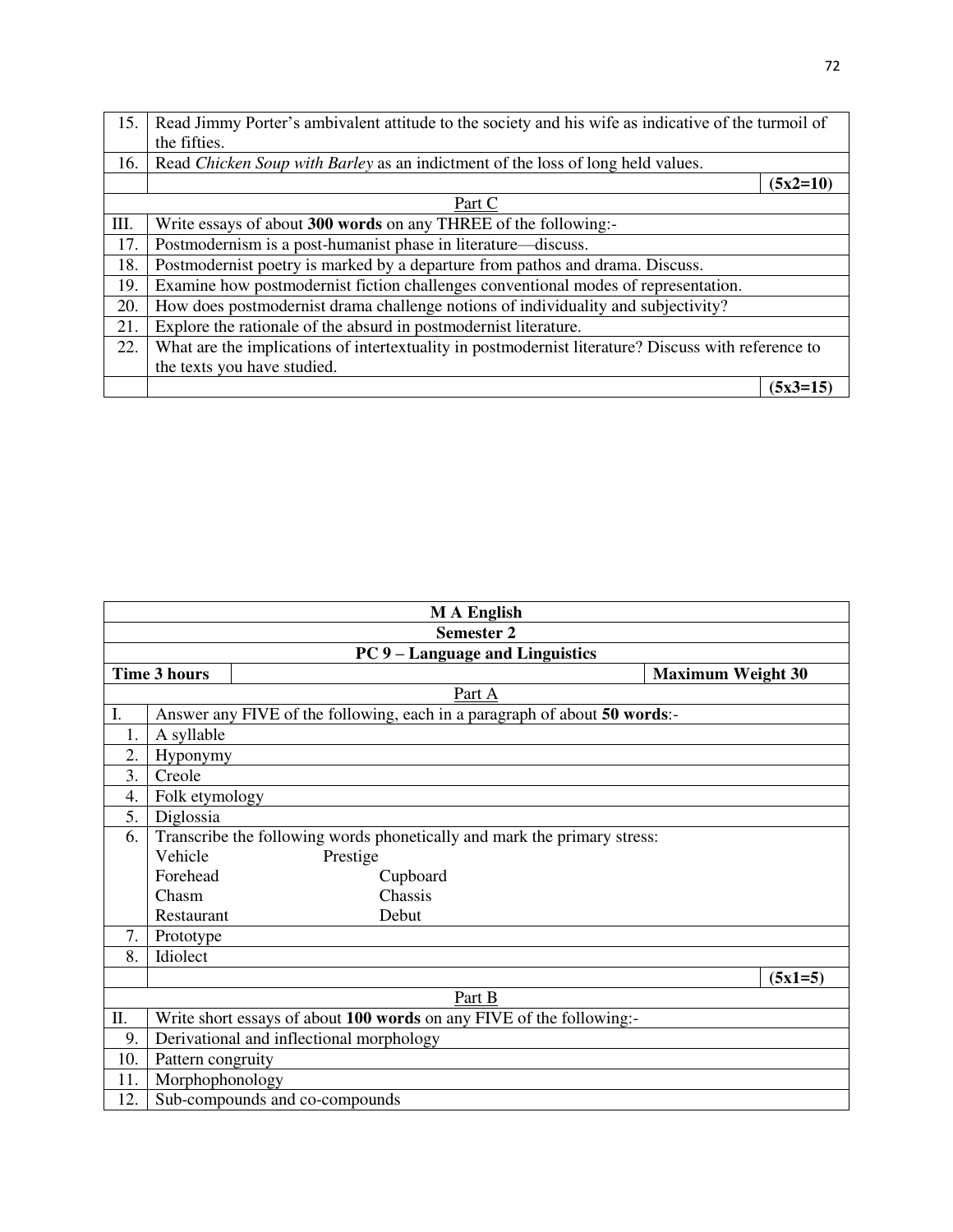| 13.  | Sociolinguistics                                                |            |
|------|-----------------------------------------------------------------|------------|
| 14.  | Speech-act                                                      |            |
| 15.  | Wh-movement                                                     |            |
| 16.  | Level1 and level 2 affixes in English                           |            |
|      |                                                                 | $(5x2=10)$ |
|      | Part C                                                          |            |
| III. | Write essays of about 300 words on any THREE of the following:- |            |
| 17.  | Classify the vowel and consonant phonemes in RP                 |            |
| 18.  | Describe TG Grammar                                             |            |
| 19.  | Describe the importance of psycholinguistic analysis.           |            |
| 20.  | Write a note on truth conditions and possible worlds semantics  |            |
| 21.  | Elucidate Saussurian contribution to linguistic studies         |            |
| 22.  | Describe the major word formation techniques.                   |            |
|      |                                                                 | $(5x3=15)$ |

| <b>MA</b> English |                                                                             |                                                                                   |  |           |  |  |
|-------------------|-----------------------------------------------------------------------------|-----------------------------------------------------------------------------------|--|-----------|--|--|
|                   | <b>Semester 2</b>                                                           |                                                                                   |  |           |  |  |
|                   |                                                                             | <b>PC 10 - Theories of Knowledge</b>                                              |  |           |  |  |
|                   | <b>Time 3 hours</b><br><b>Maximum Weight 30</b>                             |                                                                                   |  |           |  |  |
|                   |                                                                             | Part A                                                                            |  |           |  |  |
| I.                |                                                                             | Answer any FIVE of the following, each in a paragraph of about 50 words:-         |  |           |  |  |
| 1.                | Define Structure.                                                           |                                                                                   |  |           |  |  |
| 2.                |                                                                             | What does Saussure mean by the Linguistic Sign?                                   |  |           |  |  |
| 3.                |                                                                             | Comment on the remark about the birth of the reader that Barthes makes.           |  |           |  |  |
| 4.                |                                                                             | What does Derrida imply by <i>Play</i> ?                                          |  |           |  |  |
| 5.                |                                                                             | On what grounds does Abrams quarrel with modern theory?                           |  |           |  |  |
| 6.                | According to Foucault, why does Nietzsche challenge the pursuit of origins? |                                                                                   |  |           |  |  |
| 7.                | The state of exception as Agamben defines it                                |                                                                                   |  |           |  |  |
| 8.                |                                                                             | Change and contemplation of change propounded by Deleuze                          |  |           |  |  |
|                   |                                                                             |                                                                                   |  | $(5x1=5)$ |  |  |
|                   |                                                                             | Part B                                                                            |  |           |  |  |
| Π.                |                                                                             | Write short essays of about 100 words on any FIVE of the following:-              |  |           |  |  |
| 9.                |                                                                             | How will you historically place post theory? Justify your answer.                 |  |           |  |  |
| 10.               |                                                                             | How does Bhabha differentiate between cultural diversity and cultural difference? |  |           |  |  |
| 11.               |                                                                             | How does Barthes challenge the notion of inspiration in "Death of the Author"?    |  |           |  |  |
| 12.               |                                                                             | Attempt a critical reading of Lacan's division of the human psyche.               |  |           |  |  |
| 13.               |                                                                             | How does Abrams react to equivocal and unequivocal meanings?                      |  |           |  |  |
| 14.               |                                                                             | The <i>uncanny</i> within the literary framework                                  |  |           |  |  |
| 15.               |                                                                             | What significance does Lyotard attributes to knowledge?                           |  |           |  |  |
| 16.               |                                                                             | How does Zizek interpret the attack on psychoanalysis in the matter of causality? |  |           |  |  |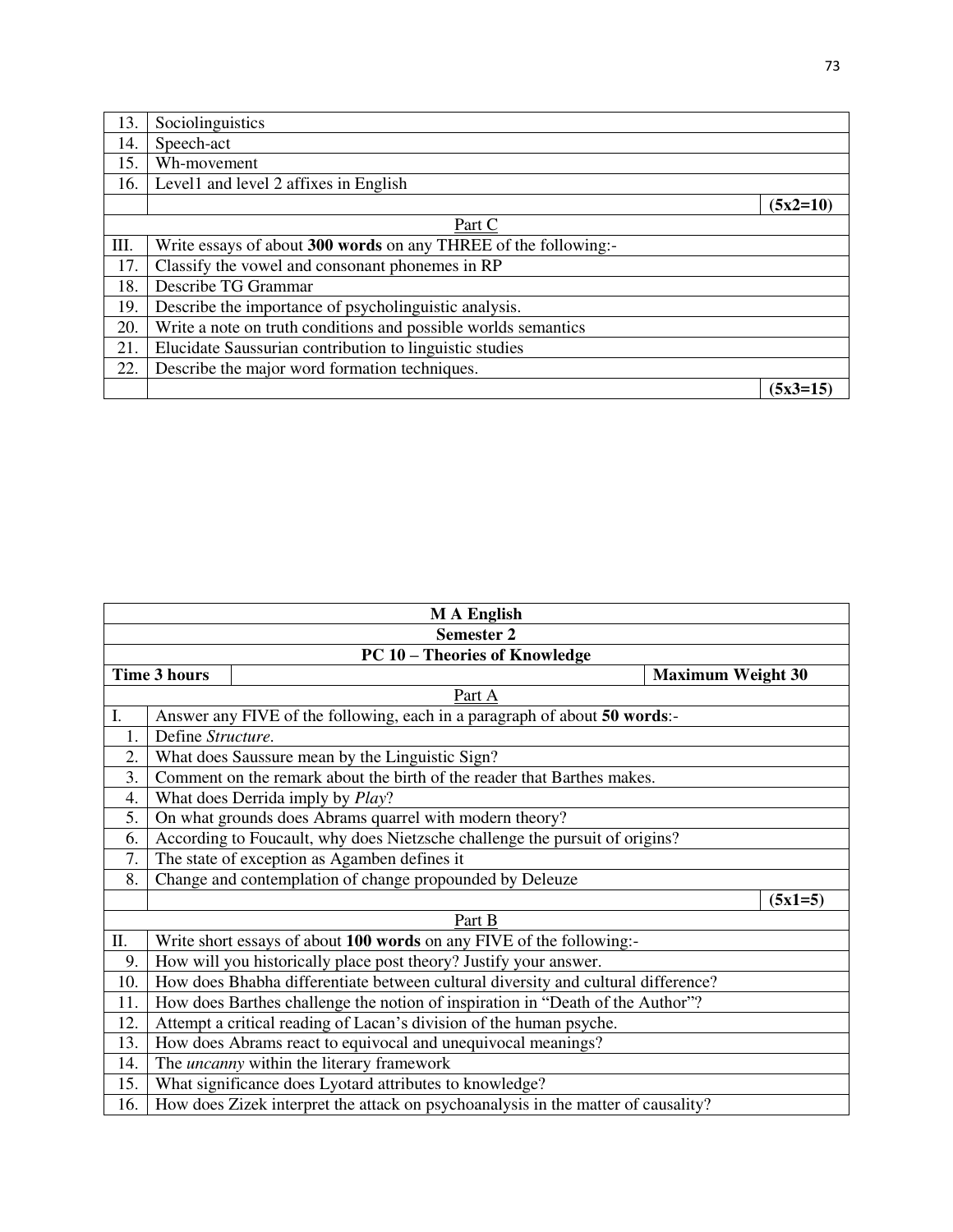|     |                                                                                                   | $(5x2=10)$ |
|-----|---------------------------------------------------------------------------------------------------|------------|
|     | Part C                                                                                            |            |
| Ш.  | Write essays of about 300 words on any THREE of the following:-                                   |            |
| 17. | Trace the interface between literary theory and linguistics.                                      |            |
| 18. | Discuss how "theory" has dealt with history.                                                      |            |
| 19. | Discuss the role of narration in the discourse of Theory.                                         |            |
| 20. | Trace the trajectory of Grand Narratives in Theory, with regard to Foucault, Derrida and Lyotard. |            |
| 21. | The border between philosophy and theory is fast disappearing - discuss.                          |            |
| 22. | Critically examine resistance to "theory".                                                        |            |
|     |                                                                                                   | $(5x3=15)$ |
|     |                                                                                                   |            |

.

|     | <b>MA</b> English                                                                            |                                                                                             |           |  |  |
|-----|----------------------------------------------------------------------------------------------|---------------------------------------------------------------------------------------------|-----------|--|--|
|     | <b>Semester 3</b>                                                                            |                                                                                             |           |  |  |
|     |                                                                                              | Core Course 11: PC 11 -- American Literature                                                |           |  |  |
|     | <b>Time 3 hours</b><br><b>Maximum Weight 30</b>                                              |                                                                                             |           |  |  |
|     |                                                                                              |                                                                                             |           |  |  |
|     |                                                                                              | Part A                                                                                      |           |  |  |
|     |                                                                                              |                                                                                             |           |  |  |
| I.  |                                                                                              | Answer any FIVE of the following, each in a paragraph of about 50 words:-                   |           |  |  |
| 1.  |                                                                                              | Earliest letters home written from the American soil                                        |           |  |  |
| 2.  | The exclusive category of American literature                                                |                                                                                             |           |  |  |
| 3.  | The play of contraries without contradiction in "The Emperor of Ice cream"                   |                                                                                             |           |  |  |
| 4.  | Symbolism of the Cherokee rose in "Cherokee Rose"                                            |                                                                                             |           |  |  |
| 5.  | The source for the title of <i>Who's Afraid of Virginia Woolf</i> ?                          |                                                                                             |           |  |  |
| 6.  |                                                                                              | Account for Bartleby's depression.                                                          |           |  |  |
| 7.  |                                                                                              | Comment on the visual quality of Harper Lee's narration in To Kill a Mocking Bird.          |           |  |  |
| 8.  |                                                                                              | Du Bois' interpretation of democracy                                                        |           |  |  |
|     |                                                                                              |                                                                                             | $(5x1=5)$ |  |  |
|     |                                                                                              | Part B                                                                                      |           |  |  |
|     |                                                                                              |                                                                                             |           |  |  |
| Π.  |                                                                                              | Write short essays of about 100 words on any FIVE of the following:-                        |           |  |  |
| 9.  |                                                                                              | What is an American author?                                                                 |           |  |  |
| 10. | Whitman's poetry is studded with miniatures - discuss the statement with reference to "There |                                                                                             |           |  |  |
|     |                                                                                              | was a Child Went Forth".                                                                    |           |  |  |
| 11. |                                                                                              | Do the birches in "Birches" signify the desire to escape from reality? Justify your answer. |           |  |  |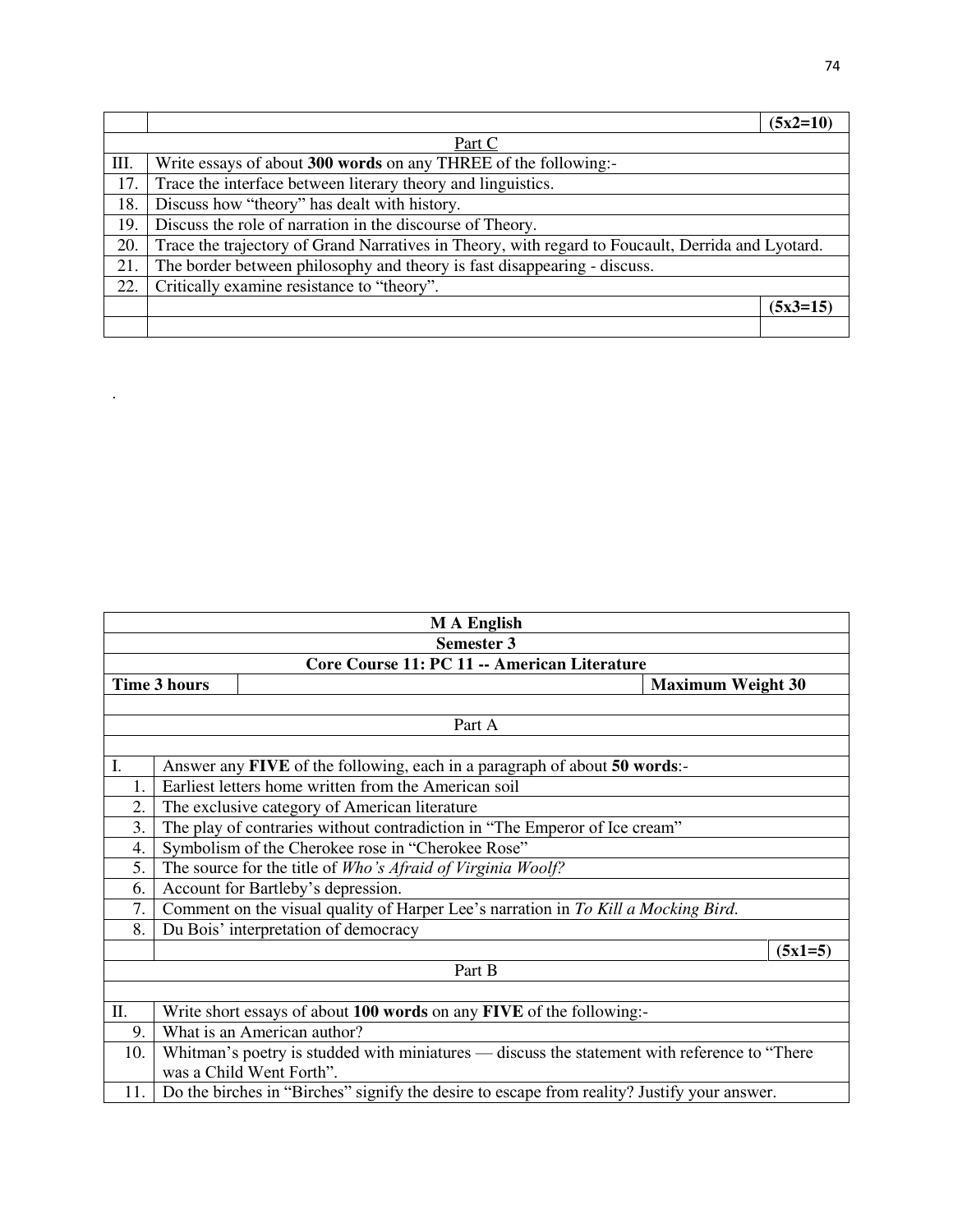| 12. | How does "Ka Ba" modify and make use of the religious imagery?                                  |
|-----|-------------------------------------------------------------------------------------------------|
| 13. | Death of Salesman is about the crisis in capitalism—discuss.                                    |
| 14. | The theme of guilt in "The Bear"                                                                |
| 15. | The theme of heterosexual institutions is the dominant one in Sula—discuss.                     |
| 16. | The apocalyptic vision in Grapes of Wrath                                                       |
|     | $(5x2=10)$                                                                                      |
|     | Part C                                                                                          |
|     |                                                                                                 |
| Ш.  | Write essays of about 300 words on any THREE of the following:-                                 |
| 17. | In the light of the prescribed texts, examine the coming of age of American Literature.         |
| 18. | Examine the charge that Poe's poetry tended to move closer to mechanical formalism in the light |
|     | of "Raven" and the "Philosophy of Composition".                                                 |
| 19. | Discuss the main thematic concerns of the poets outside the mainstream American tradition.      |
| 20. | In the light of the novels prescribed attempt elucidate the significance of the individual in   |
|     | American fiction.                                                                               |
| 21. | How do Emerson and Thoreau underline the transcendentalist spirit in their writings?            |
| 22. | Huckleberry Finn's journey is between the jungle and civilisation—discuss.                      |
|     | $(5x3=15)$                                                                                      |
|     |                                                                                                 |

|     | <b>MA</b> English                                                                             |                                                                                           |           |  |  |
|-----|-----------------------------------------------------------------------------------------------|-------------------------------------------------------------------------------------------|-----------|--|--|
|     | <b>Semester 3</b>                                                                             |                                                                                           |           |  |  |
|     |                                                                                               | Core Course 12: PC12 -- Cultural Studies                                                  |           |  |  |
|     | <b>Time 3 hours</b>                                                                           | <b>Maximum Weight 30</b>                                                                  |           |  |  |
|     |                                                                                               | Part A                                                                                    |           |  |  |
|     |                                                                                               |                                                                                           |           |  |  |
| I.  |                                                                                               | Answer any FIVE of the following, each in a paragraph of about 50 words:-                 |           |  |  |
| 1.  |                                                                                               | What are the two senses of the word Culture that Raymond Williams dislikes?               |           |  |  |
| 2.  |                                                                                               | How does Simon During reassess the notion of 'Value' in Literature?                       |           |  |  |
| 3.  | How does Barthes discuss toys as a form of mythology?                                         |                                                                                           |           |  |  |
| 4.  |                                                                                               | Define the notion of The National Popular.                                                |           |  |  |
| 5.  | Slum as defining metaphor in Ashis Nandy's discussion of Indian popular cinema.               |                                                                                           |           |  |  |
| 6.  | The New Subaltern                                                                             |                                                                                           |           |  |  |
| 7.  | Kerala Modernity                                                                              |                                                                                           |           |  |  |
| 8.  |                                                                                               | <b>Engendering Malayalam Cinema</b>                                                       |           |  |  |
|     |                                                                                               |                                                                                           | $(5x1=5)$ |  |  |
|     |                                                                                               | Part B                                                                                    |           |  |  |
|     |                                                                                               |                                                                                           |           |  |  |
| Π.  |                                                                                               | Write short essays of about 100 words on any FIVE of the following:-                      |           |  |  |
| 9.  |                                                                                               | How does Raymond Williams disagree with the idea of culture upheld by F.R. Leavis and the |           |  |  |
|     | Marxists?                                                                                     |                                                                                           |           |  |  |
| 10. |                                                                                               | How does Stuart Hall distinguish between Culturalist and Structuralist paradigms?         |           |  |  |
| 11. | According to John Storey What are the six definitions of Popular Culture?                     |                                                                                           |           |  |  |
| 12. | What critique of contemporary culture is attempted through Richard Hoggarth's 'Superstition?' |                                                                                           |           |  |  |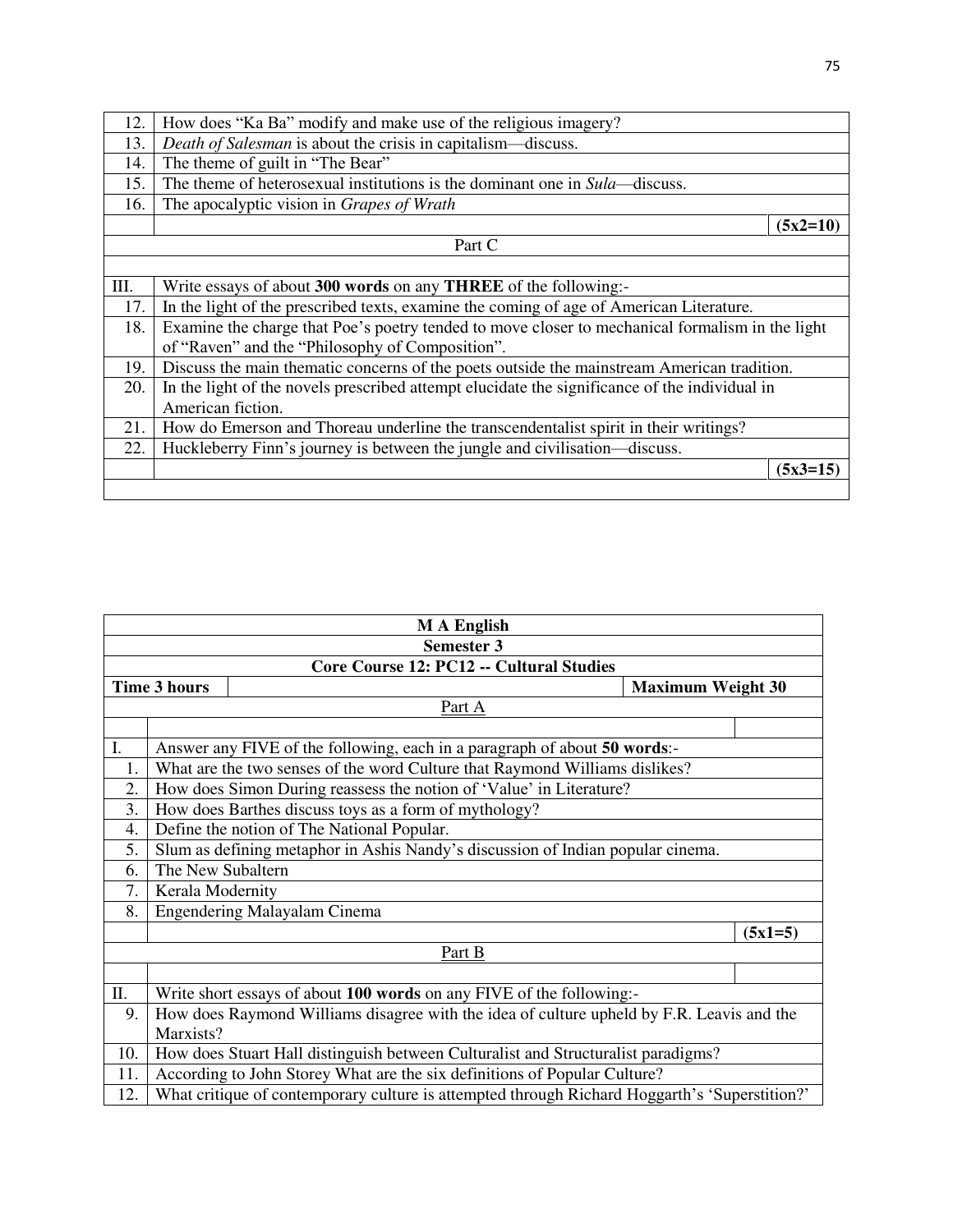| 13.  | What does the link between slums and films tell us about middle class desires and about the           |            |  |
|------|-------------------------------------------------------------------------------------------------------|------------|--|
|      | expression of a national culture?                                                                     |            |  |
| 14.  | What does Dr. Udayakumar imply by the formulation 'Inhabitation of Modernity?'                        |            |  |
| 15.  | Connotations of the phrase 'The Missing Male.'                                                        |            |  |
| 16.  | Discuss the differing notions of the word 'Culture.'                                                  |            |  |
|      |                                                                                                       | $(5x2=10)$ |  |
|      | <u>Part C</u>                                                                                         |            |  |
|      |                                                                                                       |            |  |
| III. | Write essays of about 300 words on any THREE of the following:-                                       |            |  |
| 17.  | With reference to Raymond Williams and Stuart Hall, delineate how Cultural Studies differs            |            |  |
|      | from Literary Studies.                                                                                |            |  |
| 18.  | The consumer is certain that media is adapted to his needs while in fact the culture industry         |            |  |
|      | produces this sentiment in order to strengthen its influence. – Discuss with reference to Theodor     |            |  |
|      | W Adorno's 'Culture Industry Reconsidered.'                                                           |            |  |
| 19.  | In his article on the Gulf War, how does Baudrillard draws on his concepts of simulation and          |            |  |
|      | the hyperreal to argue that war did not take place but was a carefully scripted media event—a         |            |  |
|      | "virtual" war?                                                                                        |            |  |
| 20.  | In the literature about gossip, it is often defined as being by nature trivial, as dealing with small |            |  |
|      | incidents, and with things that are worthy of ridicule. But gossip in the ordinary sort of day-to-    |            |  |
|      | day sense is often really about issues that we care the most about. – Discuss with reference to       |            |  |
|      | Brenneis' article.                                                                                    |            |  |
| 21.  | Elaborate how Bhaskar Mukhopadhyay links Cultural studies and 'Politics in India today.'              |            |  |
| 22.  | How does V. C. Harris situate the representation of women in Malayalam popular cinema?                |            |  |
|      |                                                                                                       | $(5x3=15)$ |  |

| <b>MA</b> English |                                                                                        |                                                                                                |           |  |  |
|-------------------|----------------------------------------------------------------------------------------|------------------------------------------------------------------------------------------------|-----------|--|--|
|                   | <b>Semester 3</b>                                                                      |                                                                                                |           |  |  |
|                   |                                                                                        | Core Course 13: PC 13 – Gender Studies                                                         |           |  |  |
|                   | <b>Time 3 hours</b><br><b>Maximum Weight 30</b>                                        |                                                                                                |           |  |  |
|                   |                                                                                        |                                                                                                |           |  |  |
|                   |                                                                                        | Part A                                                                                         |           |  |  |
|                   |                                                                                        |                                                                                                |           |  |  |
| I.                |                                                                                        | Answer any FIVE of the following, each in a paragraph of about 50 words:-                      |           |  |  |
| 1.                |                                                                                        | How does Kate Millet define the word 'politics'?                                               |           |  |  |
| 2.                |                                                                                        | How is gender socially constructed?                                                            |           |  |  |
| 3.                |                                                                                        | Elements of autobiography in Sonnet 20                                                         |           |  |  |
| 4.                |                                                                                        | The central symbols in "Dance of the Eunuchs"                                                  |           |  |  |
| 5.                |                                                                                        | How does Atwood portray male gods in "Skhemet"?                                                |           |  |  |
| 6.                |                                                                                        | How does Stein intertwine war with homoeroticism?                                              |           |  |  |
| 7.                |                                                                                        | To which dramatic genre does the play <i>Lights Out</i> belong?                                |           |  |  |
| 8.                |                                                                                        | Multiple roles in Kitchen Venom                                                                |           |  |  |
|                   |                                                                                        |                                                                                                | $(5x1=5)$ |  |  |
|                   |                                                                                        | Part B                                                                                         |           |  |  |
|                   |                                                                                        |                                                                                                |           |  |  |
| П.                | Write short essays of about 100 words on any FIVE of the following:-                   |                                                                                                |           |  |  |
| 9.                |                                                                                        | According to Gilbert and Gubar what is the significance of the 'cave journey' for the feminist |           |  |  |
|                   | critic?                                                                                |                                                                                                |           |  |  |
| 10.               | "The body is a passive medium on which cultural meanings are inscribed" Elaborate with |                                                                                                |           |  |  |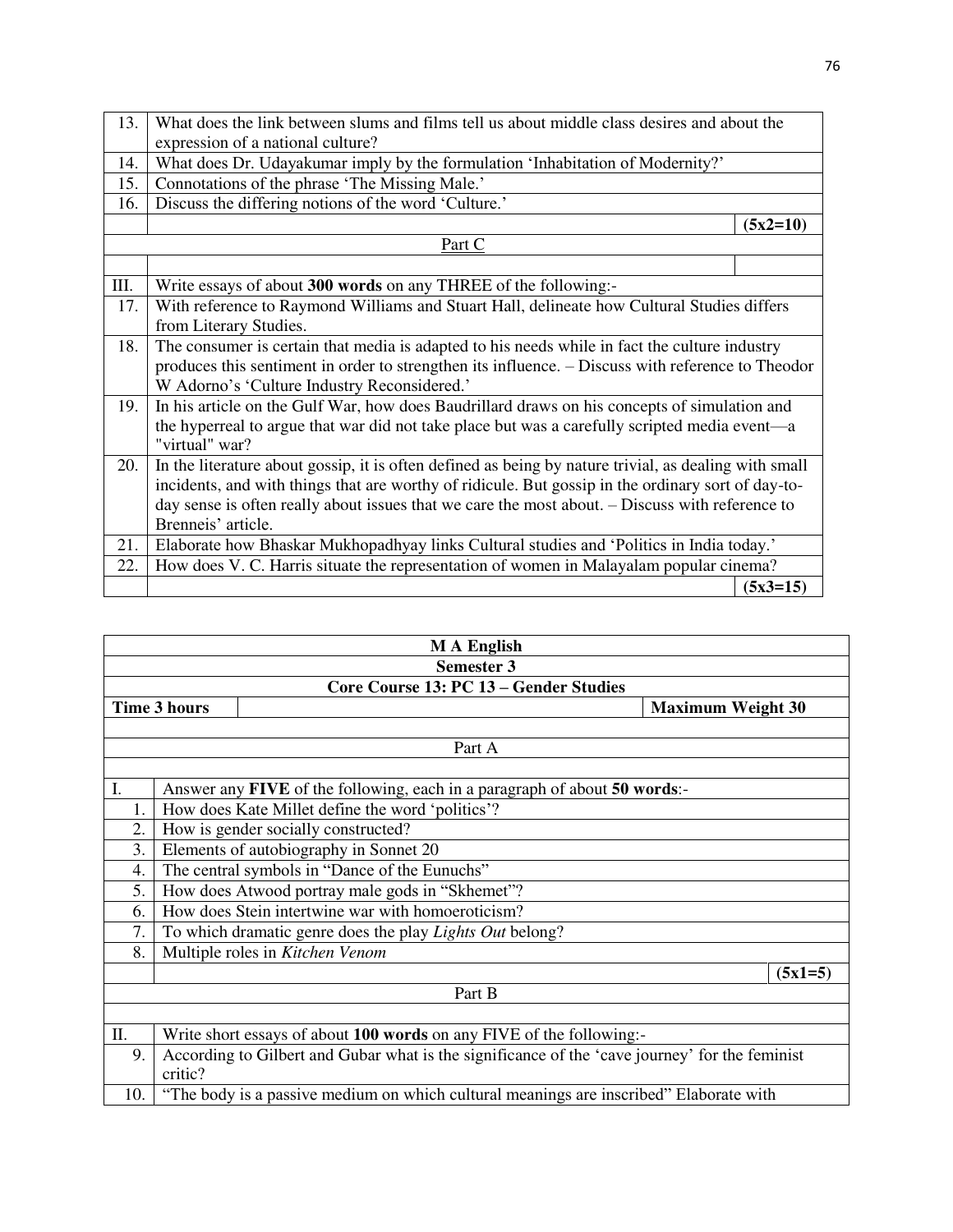|     | reference to feminist theory.                                                                 |  |  |  |
|-----|-----------------------------------------------------------------------------------------------|--|--|--|
| 11. | "A verb dancing in the centre of a noun". What does this line reveal about the man woman      |  |  |  |
|     | relationship in "Ann Hathaway"?                                                               |  |  |  |
| 12. | Discuss "Phenomenal Woman" as a dramatic poem.                                                |  |  |  |
| 13. | How does the myth of Orpheus relate to the fate of the artist?                                |  |  |  |
| 14. | "Bertha is Jane's truest and darkest double". Do you agree?                                   |  |  |  |
| 15. | Analyse My Mother Said I Never Should from the perspective of female relationships.           |  |  |  |
| 16. | Discuss Lights Out as a critique of urban hypocrisy.                                          |  |  |  |
|     | $(5x2=10)$                                                                                    |  |  |  |
|     | Part C                                                                                        |  |  |  |
|     |                                                                                               |  |  |  |
| Ш.  | Write essays of about 300 words on any THREE of the following:-                               |  |  |  |
| 17. | "Women are a linguistic absence". Discuss                                                     |  |  |  |
| 18. | "In Hours the value of living is determined by interpretation". Elaborate.                    |  |  |  |
| 19. | Oranges Are Not the Only Fruit concerns itself with the very act of telling stories. Comment. |  |  |  |
| 20. | M Butterfly is a disordered collection of facts. Do you agree?                                |  |  |  |
| 21. | <i>Fault Lines</i> is an attempt to spell out fragments of a broken geography. Discuss        |  |  |  |
| 22. | Analyse Memoirs of a Dutiful Daughter as an autobiography.                                    |  |  |  |
|     | $(5x3=15)$                                                                                    |  |  |  |
|     |                                                                                               |  |  |  |

| <b>MA</b> English |                                                                                                      |                                                                           |           |  |  |
|-------------------|------------------------------------------------------------------------------------------------------|---------------------------------------------------------------------------|-----------|--|--|
|                   | <b>Semester 3</b>                                                                                    |                                                                           |           |  |  |
|                   |                                                                                                      | Core Course 14: PC 14 – Modes of Fiction                                  |           |  |  |
|                   | <b>Time 3 hours</b><br><b>Maximum Weight 30</b>                                                      |                                                                           |           |  |  |
|                   |                                                                                                      |                                                                           |           |  |  |
|                   |                                                                                                      | Part A                                                                    |           |  |  |
|                   |                                                                                                      |                                                                           |           |  |  |
| I.                |                                                                                                      | Answer any FIVE of the following, each in a paragraph of about 50 words:- |           |  |  |
| 1.                |                                                                                                      | Why does Eagleton call the novel a mongrel?                               |           |  |  |
| 2.                | In Cynthia Ozick's story why is the shawl referred to as the magic shawl?                            |                                                                           |           |  |  |
| 3.                | Bring out the folk dimension in "Rip Van Winkle".                                                    |                                                                           |           |  |  |
| 4.                |                                                                                                      | Justify the title The Invisible Man.                                      |           |  |  |
| 5.                |                                                                                                      | Mockery of the chivalric tradition attempted by Cervantes                 |           |  |  |
| 6.                |                                                                                                      | Interface between secularism and religion in Snow                         |           |  |  |
| 7.                |                                                                                                      | Feeling of motherlessness depicted in Autobiography of My Mother          |           |  |  |
| 8.                |                                                                                                      | Kundera's discussion of Cervantes' contribution to the modern era         |           |  |  |
|                   |                                                                                                      |                                                                           | $(5x1=5)$ |  |  |
|                   |                                                                                                      | Part B                                                                    |           |  |  |
|                   |                                                                                                      |                                                                           |           |  |  |
| Π.                | Write short essays of about 100 words on any FIVE of the following:-                                 |                                                                           |           |  |  |
| 9.                | Critically evaluate the multiple implications John Barth attributes to being technically up-to-date. |                                                                           |           |  |  |
| 10.               | How does Muriel Spark invoke memories of war in "The House of the Famous Poet"?                      |                                                                           |           |  |  |
| 11.               |                                                                                                      | Bring out the symbolic significance of the wound in "The Country Doctor". |           |  |  |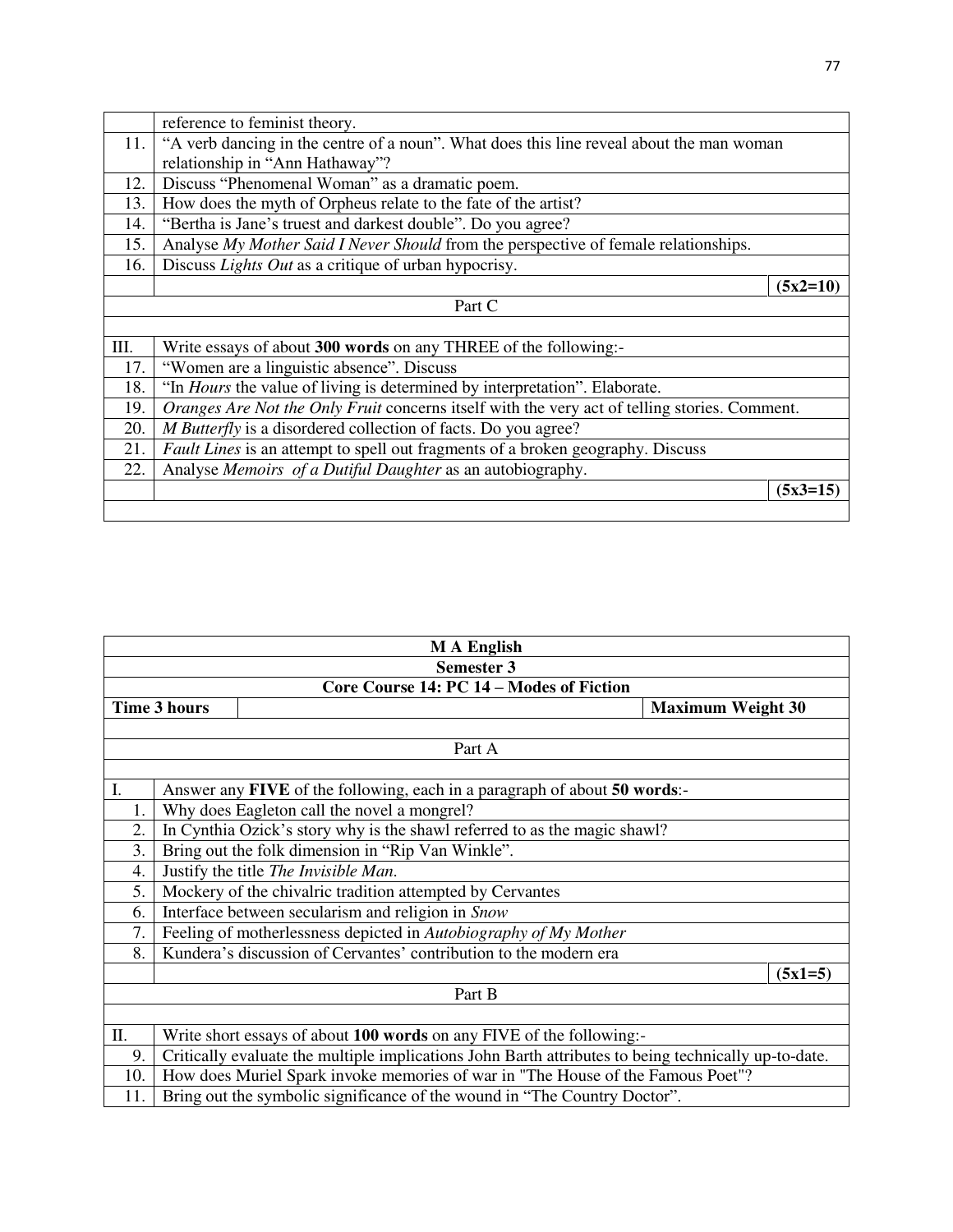| 12.  | How does Calvino problematise the very concept of representation in If on a Winter's Night a          |            |  |
|------|-------------------------------------------------------------------------------------------------------|------------|--|
|      | Traveller?                                                                                            |            |  |
| 13.  | Discuss how the female body becomes a metaphor of power with reference to "The Goldsmith and          |            |  |
|      | the Cashmere Singing-girl".                                                                           |            |  |
| 14.  | How does Cela employ violence as a solution to problems faced by Duarte in The Family of              |            |  |
|      | <b>Pascual Duarte?</b>                                                                                |            |  |
| 15.  | Discuss Purple Hibiscus as a coming of age novel in a postcolonial context.                           |            |  |
| 16.  | Conservationist crisis in apartheid                                                                   |            |  |
|      |                                                                                                       | $(5x2=10)$ |  |
|      | Part C                                                                                                |            |  |
|      |                                                                                                       |            |  |
| III. | Write essays of about 300 words on any THREE of the following:-                                       |            |  |
| 17.  | With reference to the texts you have studied would you consider the novel as embodying                |            |  |
|      | emancipatory political potential? Justify your answer.                                                |            |  |
| 18.  | Would you agree with the view that <i>The Possessed</i> is Dostoyevksy's "eerily prophetic political  |            |  |
|      | vision of the transformation of ideals into tyrannical ideology"?                                     |            |  |
| 19.  | Do you agree with the view that short fiction is structured like a painting? Discuss with the help of |            |  |
|      | examples.                                                                                             |            |  |
| 20.  | "In <i>The Unbearable Lightness of Being</i> there is no homogeneous, centered plot, but instead a    |            |  |
|      | calculated tangle of semi-independent story-lines" -- Discuss                                         |            |  |
| 21.  | Comment on the use of allegory as a narrative mode.                                                   |            |  |
| 22.  | What are the salient features of a non European tradition in fiction writing?                         |            |  |
|      | $(5x3=15)$                                                                                            |            |  |
|      |                                                                                                       |            |  |

|     | <b>MA</b> English                                                                       |                          |  |  |
|-----|-----------------------------------------------------------------------------------------|--------------------------|--|--|
|     | Semester 3                                                                              |                          |  |  |
|     | Core Course 15: PC 15 – Texts and Performance                                           |                          |  |  |
|     | <b>Time 3 hours</b>                                                                     | <b>Maximum Weight 30</b> |  |  |
|     |                                                                                         |                          |  |  |
|     | Part A                                                                                  |                          |  |  |
|     |                                                                                         |                          |  |  |
| Ι.  | Answer any FIVE of the following, each in a paragraph of about 50 words:-               |                          |  |  |
|     | Alienation effect                                                                       |                          |  |  |
| 2.  | Expressionism                                                                           |                          |  |  |
| 3.  | Poor theatre                                                                            |                          |  |  |
| 4.  | Sutradhara                                                                              |                          |  |  |
| 5.  | Montage                                                                                 |                          |  |  |
| 6.  | Comedy                                                                                  |                          |  |  |
| 7.  | Gender and performance                                                                  |                          |  |  |
| 8.  | Folk traditions and theatre                                                             |                          |  |  |
|     |                                                                                         | $(5x1=5)$                |  |  |
|     | Part B                                                                                  |                          |  |  |
|     |                                                                                         |                          |  |  |
| Π.  | Write short essays of about 100 words on any FIVE of the following:-                    |                          |  |  |
| 9.  | Elucidate the concept of <i>rasa</i> as a theory of performance.                        |                          |  |  |
| 10. | What is Lizbeth Goodman's estimate of the influence of Feminist Studies on contemporary |                          |  |  |
|     | theatre?                                                                                |                          |  |  |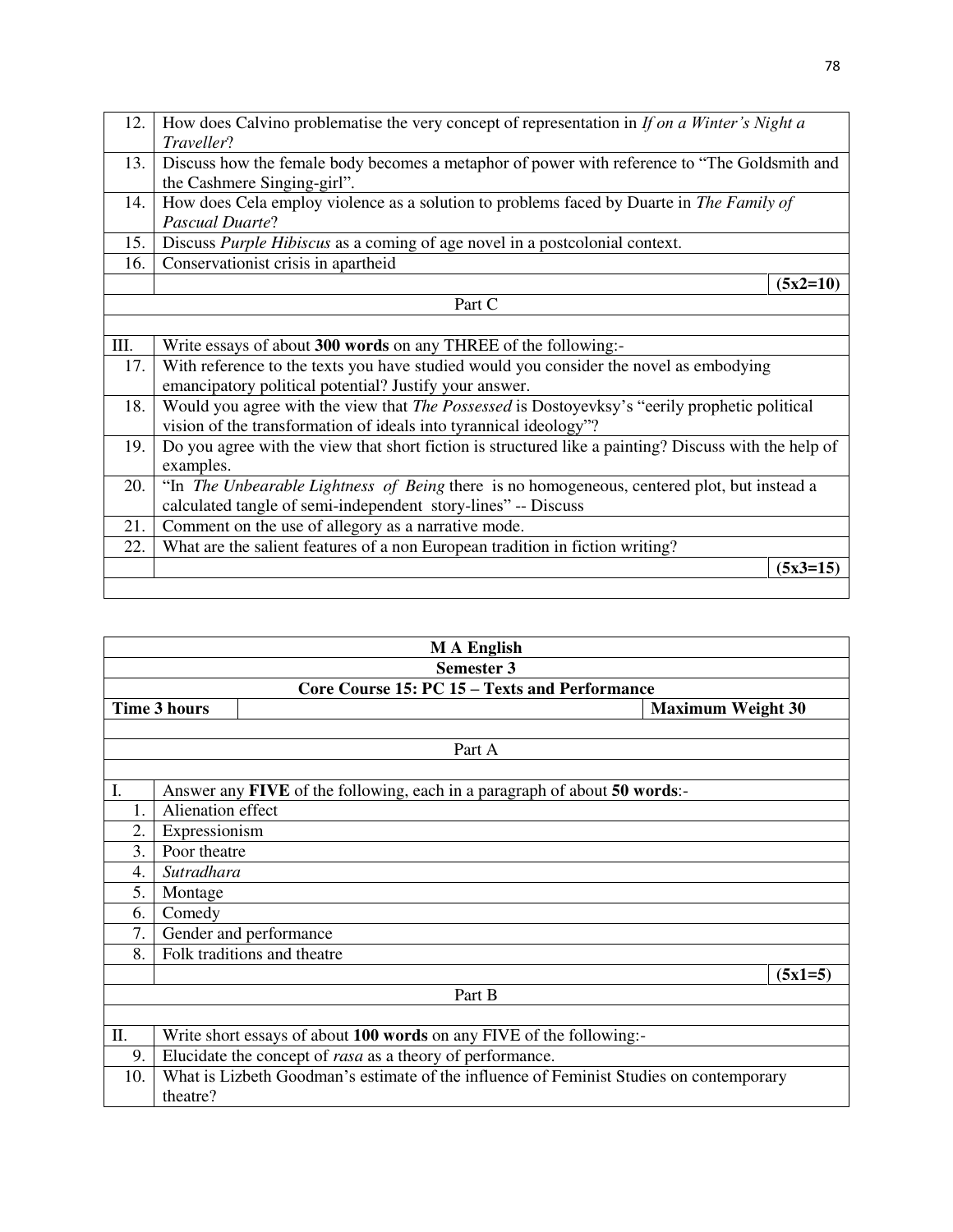| 11.    | Trace the rhetoric of participatory theatre in Hitler Dances.                                       |            |
|--------|-----------------------------------------------------------------------------------------------------|------------|
| 12.    | Evaluate Lear's Daughters as a radical adaptation of King Lear.                                     |            |
| 13.    | In what way does the trauma of the holocaust find expression in Life is Beautiful?                  |            |
| 14.    | Survey the efficacy of the interweaving of the performance text of the kathakali into Vanaprastha.  |            |
| 15.    | How far does <i>Realism</i> become an ironic title for a representation of the interplay between    |            |
|        | conscious and unconscious minds?                                                                    |            |
| 16.    | Elucidate how the folktale of "Pebet" becomes a comment on the politics and culture in the          |            |
|        | theatrical adaptations.                                                                             |            |
|        |                                                                                                     | $(5x2=10)$ |
| Part C |                                                                                                     |            |
|        |                                                                                                     |            |
| Ш.     | Write essays of about 300 words on any THREE of the following:-                                     |            |
| 17.    | What ideological changes do you notice when Kalidasa refashioned the narrative from the             |            |
|        | Mahabharata for his Abhijnanasakuntalam?                                                            |            |
| 18.    | How does Mother Courage and Her Children enact the anti-war theme?                                  |            |
| 19.    | How does <i>Rudali</i> represent Dalit womanhood in its fictional, dramatic and cinematic versions? |            |
| 20.    | Analyse how Aristophanes employs comedy to present the battle between the sexes in a larger         |            |
|        | political context.                                                                                  |            |
| 21.    | Give an account of the reasons for the theatrical greatness of <i>Emperor Jones</i> .               |            |
| 22.    | Why do critics say that <i>Citizen Kane</i> is one of the finest films ever?                        |            |
|        |                                                                                                     |            |
|        |                                                                                                     | $(5x3=15)$ |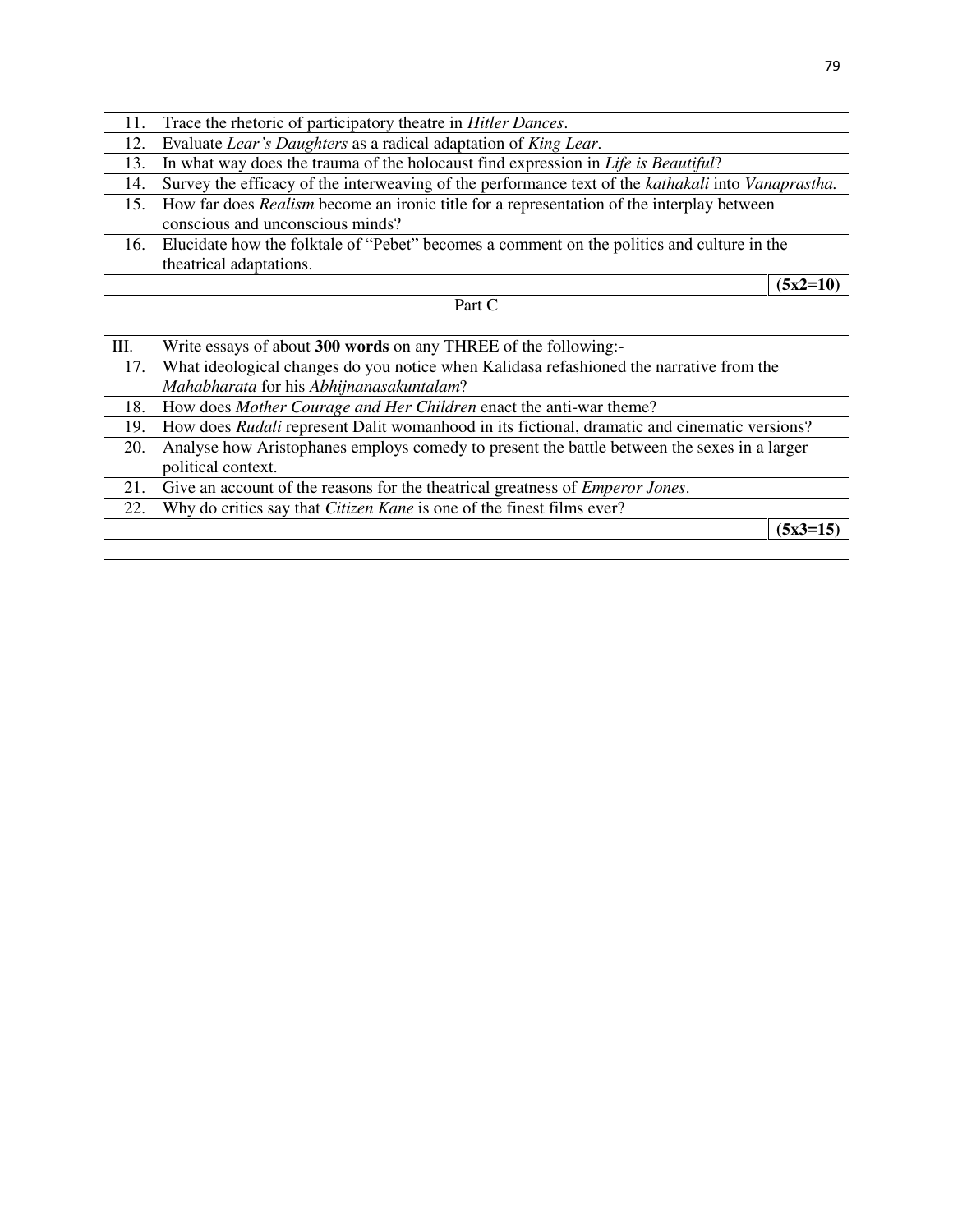# List of changes recommended in the syllabus for MA English semester 1 by the PG Board of studies

# **Core course 1: PC1 chaucer and the roots of English**

# **Module 3**

- **Introduction to** *Beowulf* and major Old English authors like Caedmon, Cynewlf ,Bede and king Alfred to be shifted from Required Reading to Seminar topic.
- **Beowulf** the present seminar topic to be omitted.

# **Module 4**

• Importance of the chivalric romances to be omitted

## **Core course 2: PC2- Writings of the Renaissance**

## **Module 1**

 Seminar: Shakespeare *:Julius Caesar* to be omitted and replaced *by A Midsummer Night's Dream .* 

## **Module 3**

 Seminar: Shakespeare *A Midsummer Night's Dream* to be replaced by Ben Jonson: *Volpone*

# **Module 4**

Required Reading : Ben Jonson: *Volpone* to be omitted.

# **Module 5**

 William Shakespeare : Sonnet 30, John Donne: Good Morrow; Andrew Marvell: Horation Ode Upon Cromwell's Return from Ireland to be omitted.

# **Core course 3: PC3 - Revolution and the Enlightenment**

# **Module 2**

- John Milton : *Paradise Lost Book iv* Lines 1 535 only.
- Seminar: Mary Robinson: Female Fashions for 1799 to be omitted and replaced by Aphra Behn :To the Fair Clarinda from the Required reading.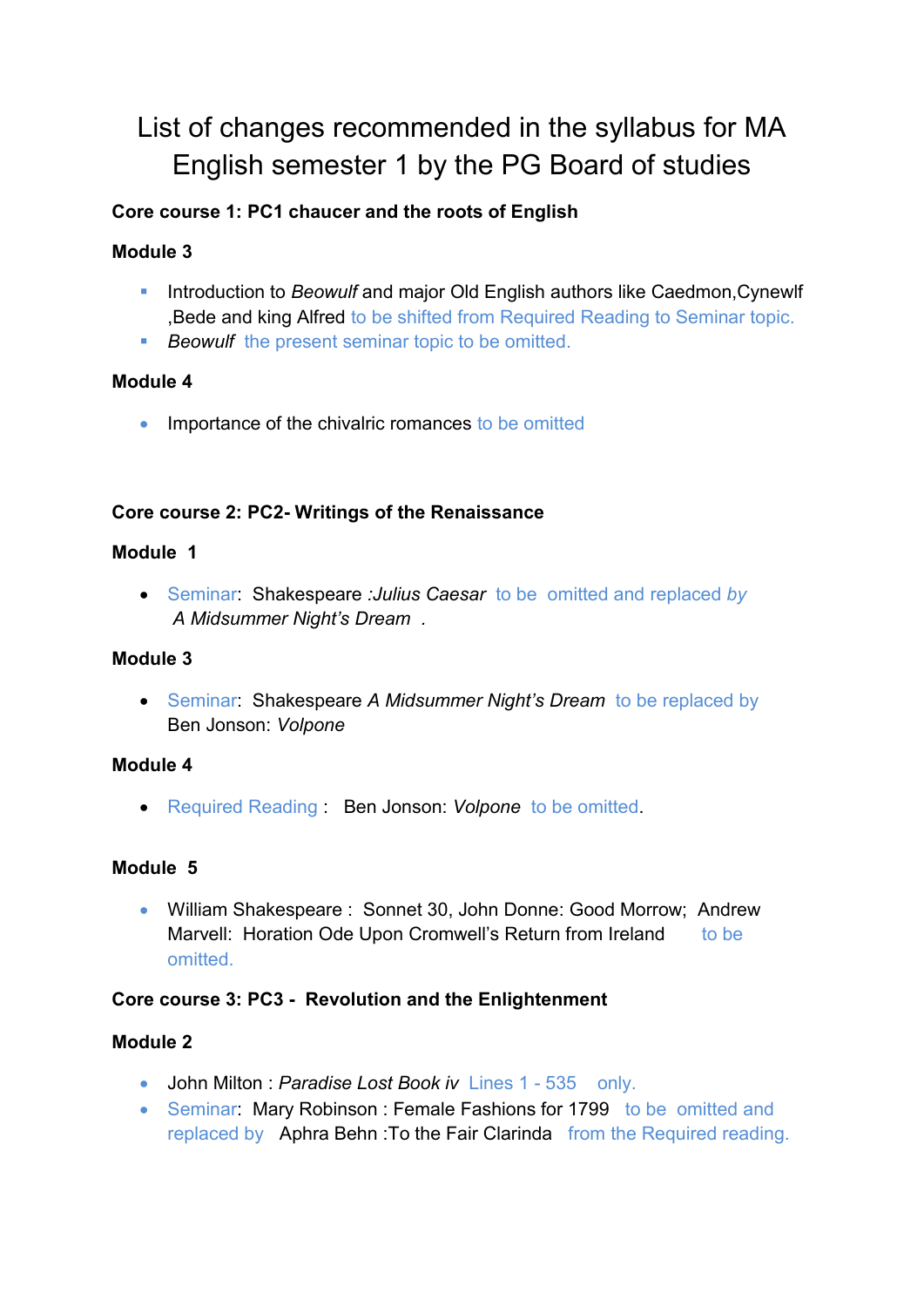## **Module 3**

• Seminar William Wycherley : The Country Wife to be omitted and replaced by John Dryden : All for Love from the Required reading.

#### **Module 4**

• Seminar : **Horace Walpole :** *Castle of Otrando* to be omitted and replaced by Richardson : *Pamela* from the Required reading.

#### **Module 5**

 Seminar : Thomas Hobbes : *Leviathan* to be omitted and replaced by John Bunyan : *Pilgrim's Progress* from the Required reading.

## **Core course 4: PC4 –Literary Criticism and Academic Writing**

## **Module 1**

 Required reading. Aristotle*: Poetics* focus on *[Mimesis; Tragedy: Definition, Elements, Parts, Tragedy Vs. Epic, Tragic Hero]* 

## **Module 2**

• Dryden: Essay on Dramatic Poesy (Extract – paragraphs 1-50)

#### **Core course 5: PC5 – Indian English Literature**

#### **Module 1**

 T.M. Yesudasan :"Towards Prologue to Dalit Studies" in *No Alphabet in Sight* to be omitted

#### **Module 2**

Required reading. Kamala Das : *Honour* to be added

#### **Module 4**

• Required reading R.K.Narayan *: Man Eater of Malgudi* to be shifted to Seminar for Module 5 to replace . Kamala Das : *Honour*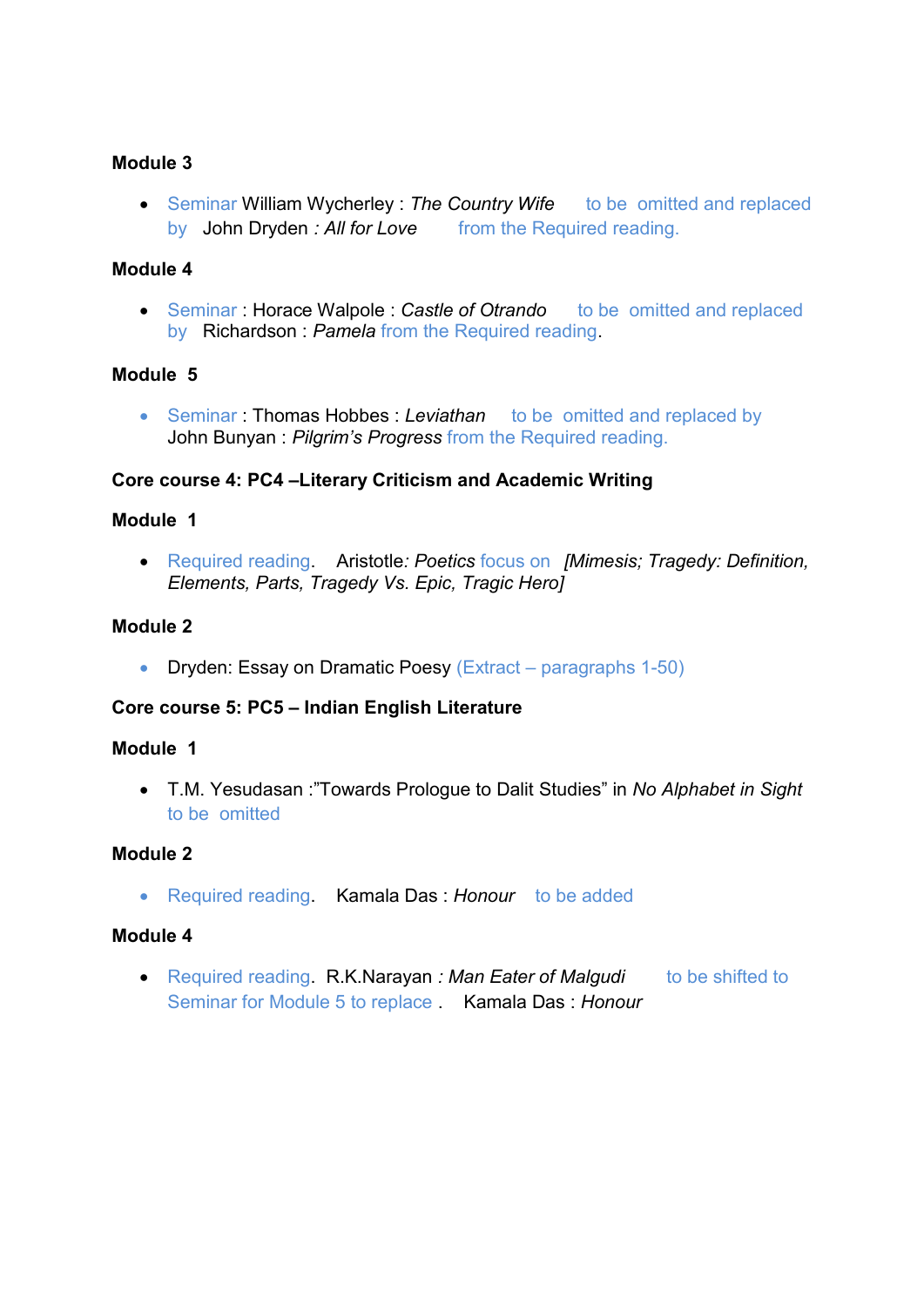# List of changes recommended in the syllabus for MA English semester 2 by the PG Board of studies

## **Core course 6: PC 6 Literature of the Nineteenth Century**

## **Module 4**

 Seminar : George Eliot: *Adam Bede* to be omitted and replaced by Charles Dickens : *A Tale of Two Cities* from the Required reading.

## **Module 5**

 Seminar : Carlyle : *Hero as a Poet* to be omitted and replaced by Oscar Wilde : *The Importance of Being Earnest* from the Required reading.

## **Core course 7: PC 7 Modernism in Context**

#### **Module 5**

- Required Reading : Graham Greene: *The Power and the Glory* to be omitted.
- Seminar : Joseph Conrad : *Heart of Darkness* to be shifted to Required Reading and D.H.Lawrence : *Sons and Lovers* from the Required reading to be shifted to Seminar

#### **Core course 8: PC 8 Dimensions of the Postmodern**

#### **Module 3**

 Seminar Hanif Kureishi : *The Buddha of Suburbia* to be omitted and replaced by Ian McEwan : Atonement from the Required reading.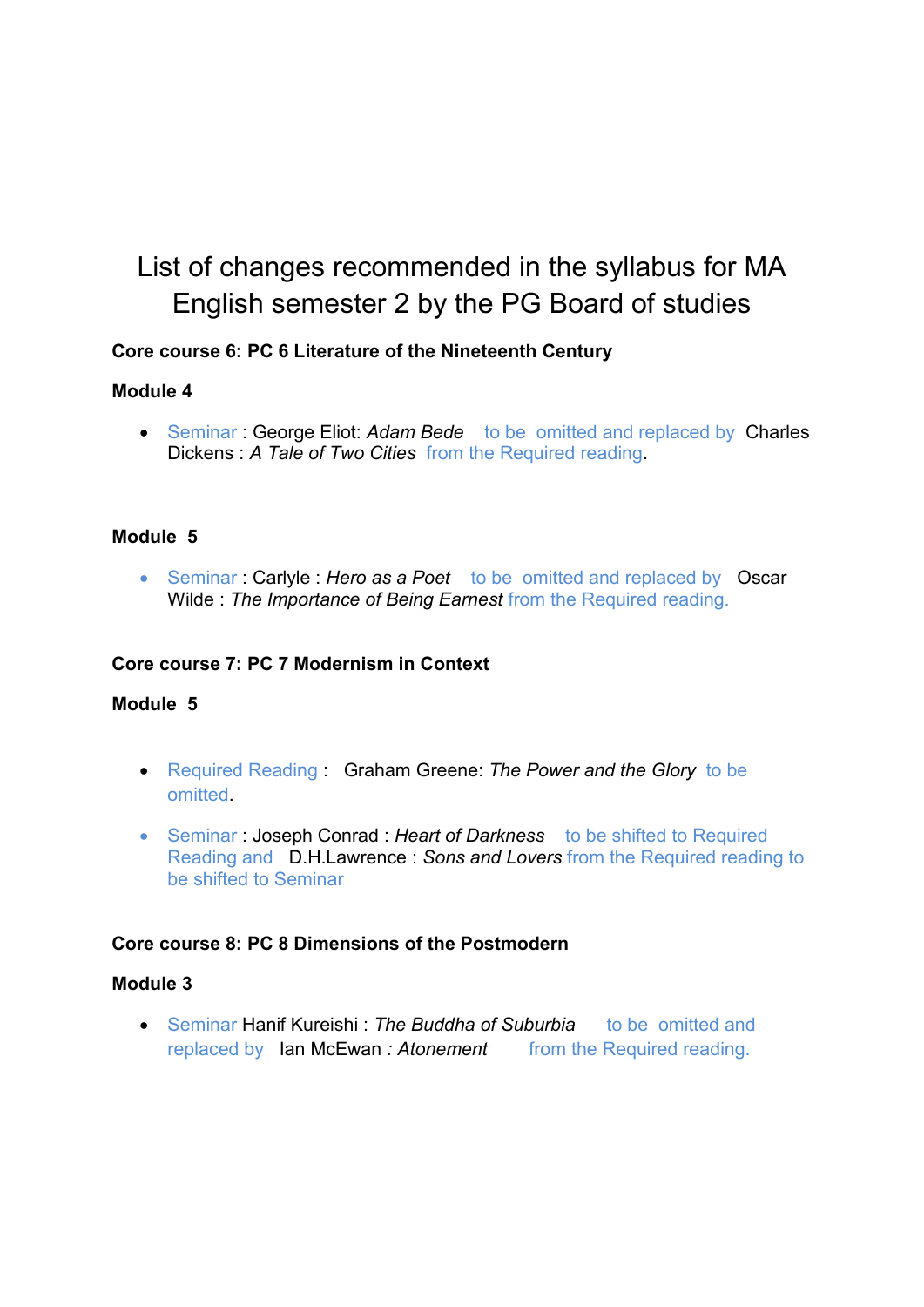## **Core course 9: PC:9 Language and Linguistics**

## **Module 2**

• Seminar: The notion of a lexicon, nature of a lexical entry to be omitted and replaced by Traditional grammar-fallacies-Saussure, system and structure, language as a system of signs, Saussurean dichotomies: synchronic-diachronic ,signifier- signified, syntagmatic-paradigmatic, langueparole, form - substance, from the Required reading of Module 3

## **Module 3**

• Required Reading : projection principle, EPP, binding theory, move alpha to be omitted.

## **Module 4**

• Seminar Language, metaphor, figures of speech to be omitted and replaced by Lexical semantics: antonymy – synonymy – hyponymy – homonymy (homophony and homography) - polysemy - ambiguity from the Required reading.

## **Module 5**

• Translation to be omitted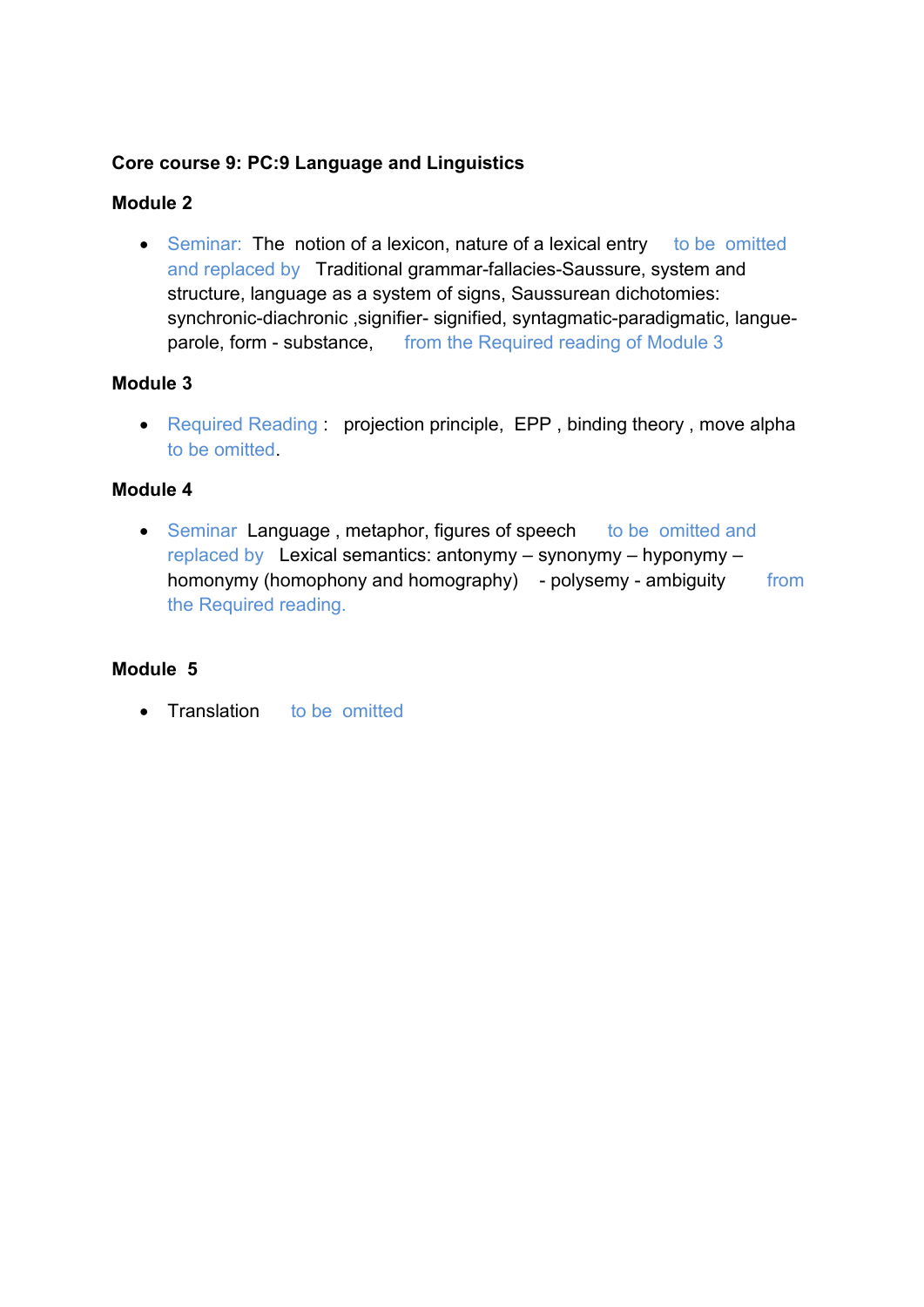# List of changes recommended in the syllabus for MA English semester 3 by the PG Board of studies

# **Core course 11: PC11 – American Literature**

# **Module 4**

Mark Twain: *Adventures of Huckleberry Finn* to be omitted

# **Core course 13: PC13- Gender Studies**

## **Module 2**

• Duane Marchand "Tears from the Farth" to be omitted

## **Core course 14: PC14 - Modes of Fiction**

## **Module 2**

 Seminar: Salman Rushdi : *East,West* to be omitted and replaced by Cynthia Ozick : Shawl from the Required reading